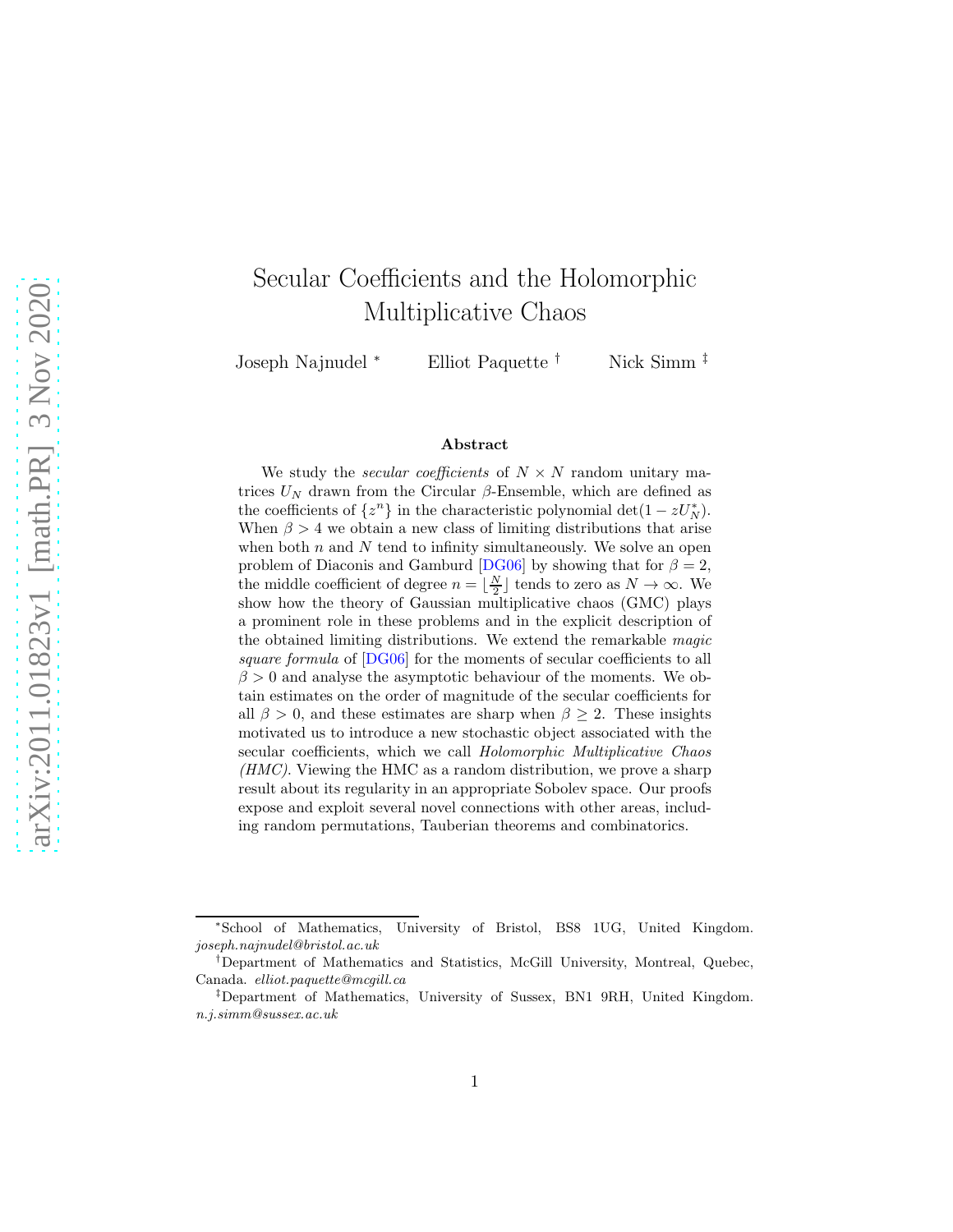## 1 Introduction

Let  $\beta > 0$  be a fixed parameter and consider the joint distribution on N points

<span id="page-1-1"></span>
$$
C\beta E_N(\vartheta_1,\ldots,\vartheta_N) \propto \prod_{1 \le k < j \le N} |e^{i\vartheta_k} - e^{i\vartheta_j}|^\beta \tag{1.1}
$$

where  $\vartheta_j \in [0, 2\pi)$  for all  $j = 1, ..., N$ . This is known as the *Circular*  $\beta$ -*Ensemble.* When  $\beta = 2$  this distribution arises as the law of the eigenvalues of a Haar distributed unitary matrix and is better known as the CUE (Circular Unitary Ensemble). When  $\beta \neq 2$  it also arises from the eigenvalue distribution of certain random matrix models, see e.g. [\[KN04\]](#page-70-0). Therefore it makes sense to consider the characteristic polynomial

<span id="page-1-0"></span>
$$
\chi_N(z) = \prod_{j=1}^N (1 - z e^{-i\vartheta_j}),\tag{1.2}
$$

which would have the representation  $\det(1 - zU_N^*)$  if  $\{e^{i\vartheta_j} : 1 \le j \le N\}$ were the eigenvalues of a matrix  $U_N$ .

The goal of this paper is to formulate and solve a new class of probabilistic and combinatorial questions associated with such characteristic polynomials. Our main quantities of interest will be the so-called secular coeffi*cients*, defined most simply as the coefficients  $c_n^{(N)}$  in the expansion of [\(1.2\)](#page-1-0) in its Fourier basis,

<span id="page-1-2"></span>
$$
\chi_N(z) = \sum_{n=0}^N c_n^{(N)} z^n.
$$
\n(1.3)

In a remarkable paper [\[DG06\]](#page-68-0), Diaconis and Gamburd studied these coefficients in the  $\beta = 2$  setting. They showed that the joint moments of  ${c_n^{(N)}}_{n \geq 1}$  are related to the enumeration of combinatorial objects known as  $magic \, squares$  – integer valued square matrices with prescribed row and column sums. For example, when  $N \geq nk$ , the moment  $\mathbb{E}(|c_n^{(N)}|^{2k})$  is equal to the number of  $k \times k$  magic squares whose rows and columns all sum up to n. In general, combinatorial results on magic squares imply that this quantity has order  $n^{(k-1)^2}$  as  $n \to \infty$ , with a multiplicative constant given by the volume of the  $k^{\text{th}}$  Birkhoff polytope. The determination of these volumes remains a well studied and challenging problem in the combinatorics community. They have been explicitly computed only for  $k \leq 10$  and this has required the use of high performance computers. See [\[BP03,](#page-68-1) [DLLY09,](#page-68-2) [CM09\]](#page-68-3) for this and other perspectives, and for number theoretical applications, see [\[CG06,](#page-68-4) [KRRGR18\]](#page-70-1).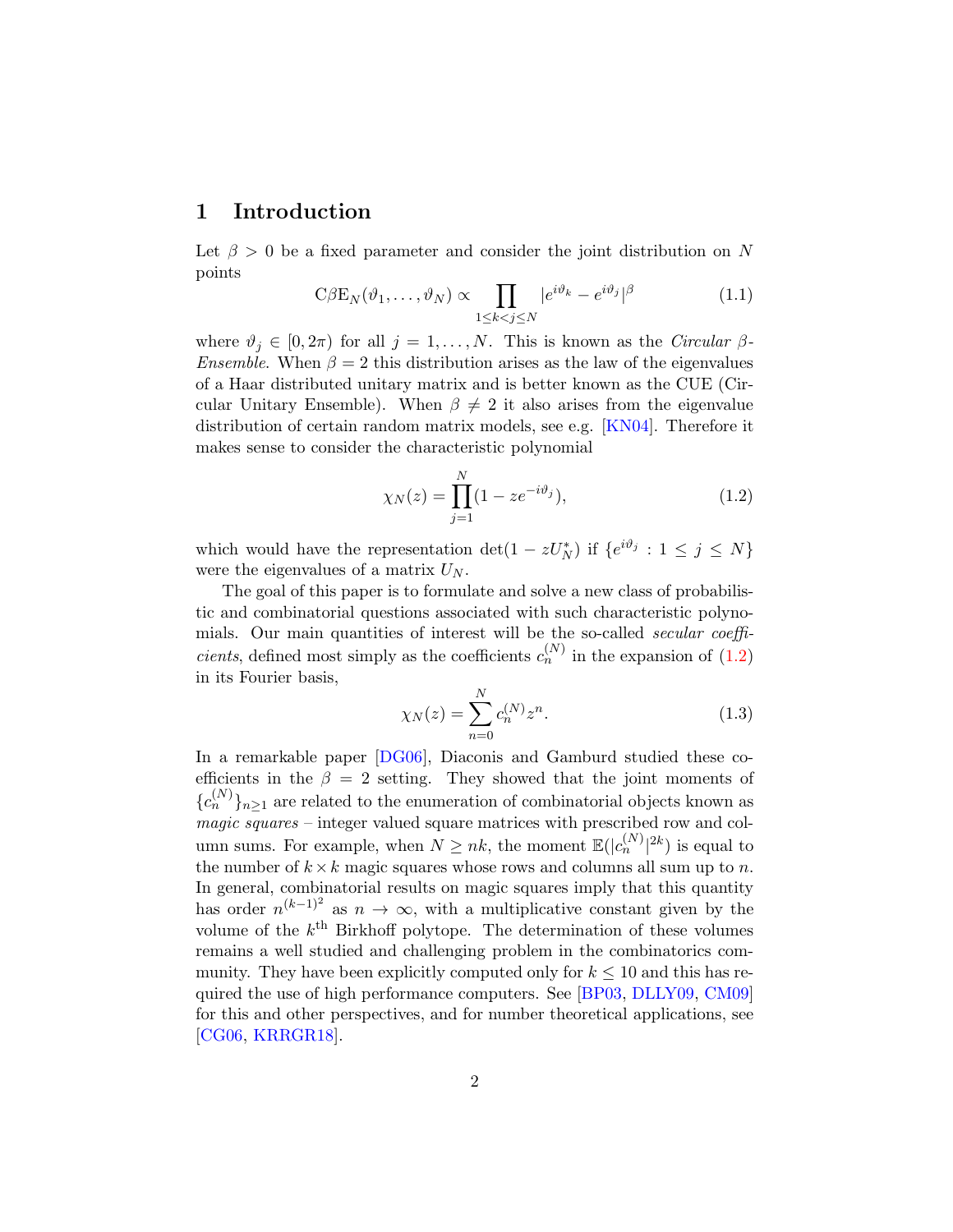Given the rich combinatorial structure associated with the moments of  $c_n^{(N)}$ , there is a natural probabilistic question that comes to mind: Is there a commensurately richly structured probabilistic object to which  $c_n^{(N)}$  converges as  $N \to \infty$ ? What if N and n tend to infinity together, in a suitable way? This problem is mentioned in the same paper of Diaconis and Gamburd (see the discussion below Proposition 4 of [\[DG06\]](#page-68-0)), however to our knowledge the answer has remained out of reach conjecturally or otherwise, now for almost 15 years. The purpose of this paper is to begin closing this gap, particularly in the general context of the  $\beta$ -ensembles [\(1.1\)](#page-1-1).

There is one exception where a limiting distribution for  $c_n^{(N)}$  can be obtained with relative ease, namely when the index  $n$  remains finite and we let the matrix size  $N \to \infty$ , as discussed in [\[DG06\]](#page-68-0) for  $\beta = 2$ . By the Newton formula, which relates the elementary and power sum symmetric functions, each  $c_n^{(N)}$  has a finite polynomial dependence on the first n power traces,  $p_k := \text{Tr}(U_N^k)$ , via:

<span id="page-2-1"></span>
$$
c_n^{(N)} = \frac{1}{n!} \det \begin{pmatrix} p_1 & 1 & 0 & \cdots & 0 \\ p_2 & p_1 & 2 & \cdots & 0 \\ \vdots & \vdots & \vdots & \ddots & \vdots \\ p_{n-1} & p_{n-2} & p_{n-3} & \cdots & n-1 \\ p_n & p_{n-1} & p_{n-2} & \cdots & p_1 \end{pmatrix} .
$$
 (1.4)

The distributional convergence of these power traces was famously studied by Diaconis and Shahshahani [\[DS94\]](#page-69-0) for  $\beta = 2$  and by Jiang and Matsumoto [\[JM15\]](#page-70-2) for general  $\beta > 0$ , see also [\[CN19\]](#page-68-5). These authors show that for any fixed  $n$  we have the joint convergence in law

<span id="page-2-0"></span>
$$
\{\operatorname{Tr}(U_N^k)\}_{k=1}^n \stackrel{d}{\longrightarrow} \sqrt{\frac{2}{\beta}} \{\sqrt{k} \mathcal{N}_k\}_{k=1}^n, \qquad N \to \infty,\tag{1.5}
$$

where  $\{\mathcal{N}_k\}_{k=1}^n$  are i.i.d. standard complex normal random variables, *i.e.* the real and imaginary parts of  $\mathcal{N}_k$  are independent normal random variables such that

<span id="page-2-2"></span>
$$
\mathbb{E}(\mathcal{N}_k) = 0, \quad \mathbb{E}(\mathcal{N}_k^2) = 0, \quad \text{and} \quad \mathbb{E}(|\mathcal{N}_k|^2) = 1. \tag{1.6}
$$

Therefore  $(1.5)$  implies that *for fixed n*, the sequence of random variables  $c_n^{(N)}$  converges as  $N \to \infty$  to a limit random variable  $c_n$ . Furthermore, each  $c_n$  is explicitly characterized through a polynomial dependence on a family of i.i.d. Gaussian random variables via formulas [\(1.5\)](#page-2-0) and [\(1.4\)](#page-2-1).

In contrast, the situation where the degree  $n \to \infty$  turns out to be much more challenging. To give a flavour of the results we obtain, we provide here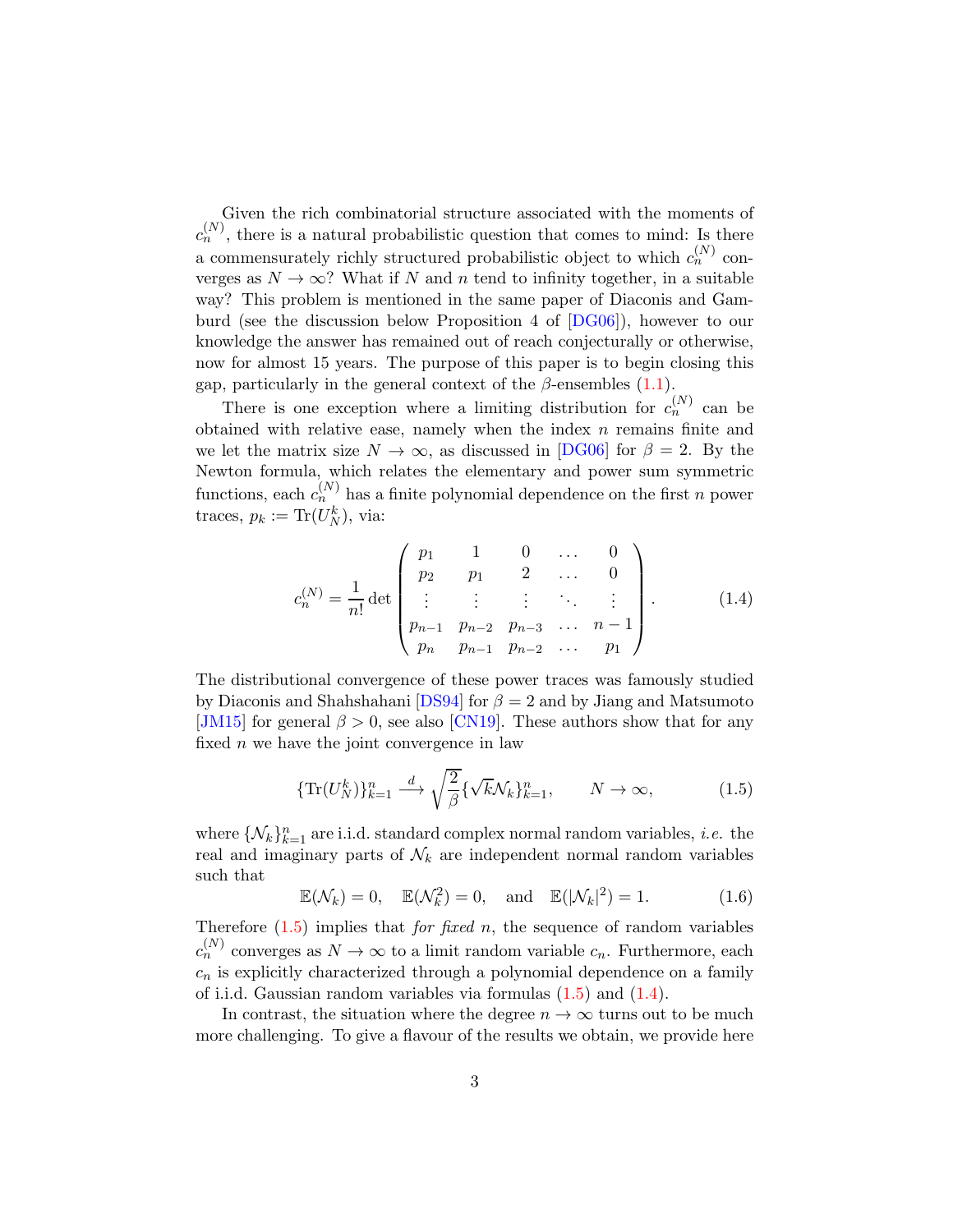the limiting distribution in the case  $\beta > 4$ ; see Section [1.2](#page-7-0) for further results and discussion.

**Theorem 1.1.** Let  $N = N_n$  be a sequence such that  $N \to \infty$  as  $n \to \infty$  and such that  $n/N \to 0$ . Let Z denote a standard complex normal random variable and  $\mathcal{E}(1)$  denote the standard exponential random variable with parameter 1, sampled independently. Then for any  $\beta > 4$ , we have the convergence in distribution

<span id="page-3-0"></span>
$$
\frac{c_n^{(N)}}{\sqrt{\mathbb{E}(|c_n^{(N)}|^2)}} \xrightarrow[n \to \infty]{d} \frac{\mathcal{Z}\,\mathcal{E}(1)^{-\frac{1}{\beta}}}{\sqrt{\Gamma\left(1-\frac{2}{\beta}\right)}},\tag{1.7}
$$

where  $\Gamma(z)$  is the Gamma function.

A quick computation shows that the right-hand side of  $(1.7)$  has finite moments of order 2k if and only if  $\frac{2k}{\beta} < 1$ . Our proof makes explicit use of the second moment method  $(k = 2$  in this context) and this gives rise to the restriction  $\beta > 4$  in the statement of Theorem [1.1.](#page-3-0) We believe that [\(1.7\)](#page-3-0) persists to any  $\beta > 2$  and even the case  $\beta = 2$  after suitably re-normalizing on both sides of [\(1.7\)](#page-3-0).

At the level of tightness, we are able to remove the restriction on  $\beta$  and our results hold for any  $\beta > 0$ . We can also relax the condition  $n/N \to 0$ stated in Theorem [1.1.](#page-3-0) As an example, we have the following particular case that resolves a problem of Diaconis and Gamburd [\[DG06\]](#page-68-0) on the middle secular coefficient, defined by setting  $n = \lfloor \frac{N}{2} \rfloor$  $\frac{N}{2}$ .

<span id="page-3-1"></span>**Theorem 1.2.** Let  $\beta = 2$  and set  $w_N = \log(1 + N)^{-1/4}$ . Then we have that  $\{c_{\lfloor \frac{N}{2} \rfloor}^{(N)}\}$  $\frac{\binom{N}{N}}{\lfloor \frac{N}{2} \rfloor}$  and  $\{w_N/c_{\lfloor \frac{N}{2} \rfloor}^{(N)}\}$  are both tight families of random variables. In particular  $c_{\text{N}}^{(N)}$  $\lfloor \frac{N}{2} \rfloor$  $\infty$  in such a way that  $2n_N \leq N$ ,  $c_{n_N}^{(N)} \stackrel{d}{\to} 0$  as  $N \to \infty$ .  $\stackrel{d}{\rightarrow} 0$  as  $N \rightarrow \infty$ . More generally, when  $n_N \rightarrow$ 

Note that Theorem [1.2](#page-3-1) holds despite the fact that  $\mathbb{E}(|c_n^{(N)}|^2) = 1$  identically. A similar phenomenon has been observed in a number theoretical context, namely in the theory of random multiplicative functions and 'bet-ter than square root cancellation' [\[Har20\]](#page-69-1). In the regime  $0 < \beta < 2$ , we will establish a similar class of tightness results which show that the normalization  $\sqrt{\mathbb{E}(|c_n^{(N)}|^2)}$  overestimates the correct order of magnitude for the coefficients, see Section [1.5.](#page-11-0)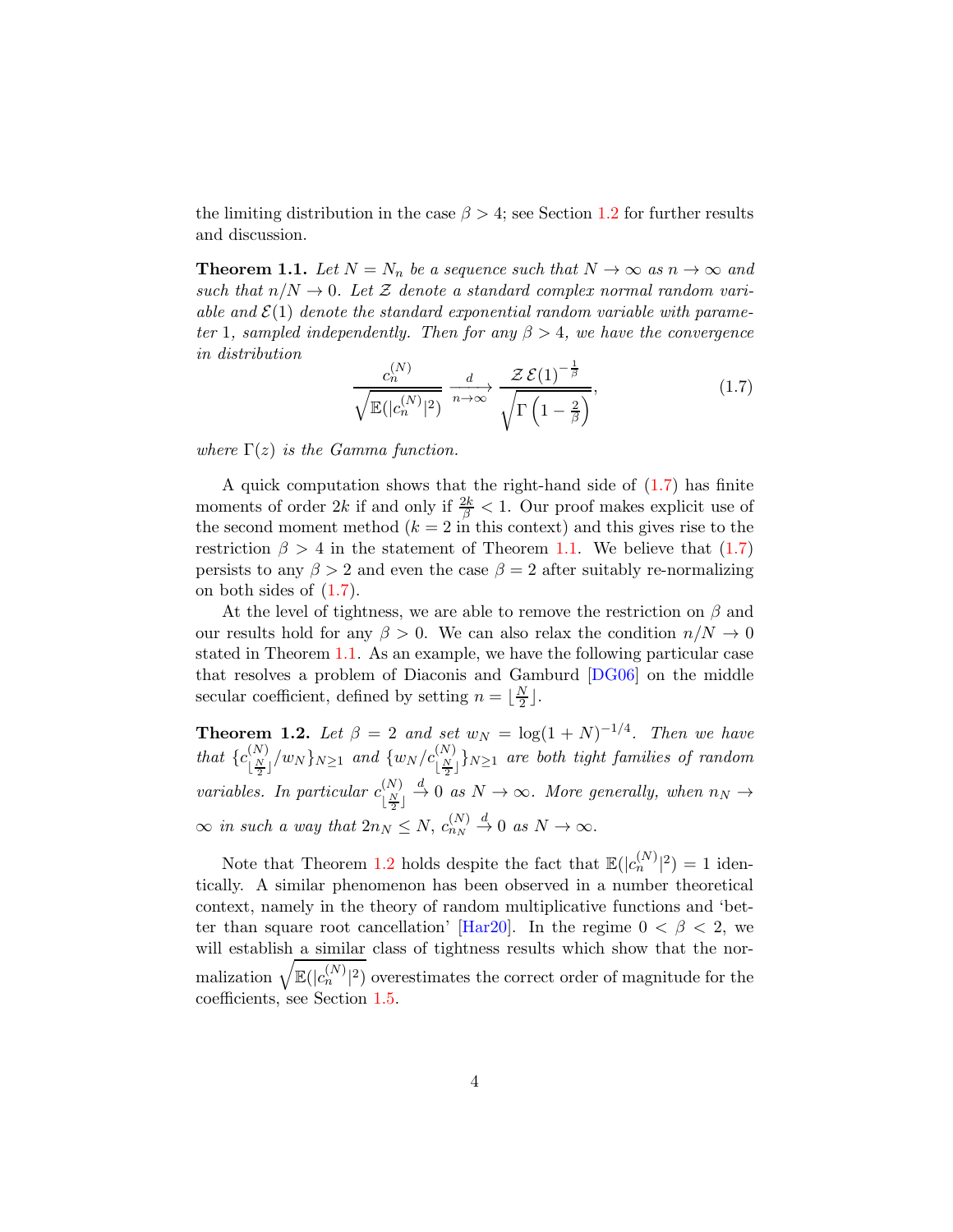### 1.1 The holomorphic multiplicative chaos

Statistical properties of random matrix characteristic polynomials have attracted considerable interest recently, in large part due to an intimate relationship to logarithmically correlated Gaussian fields and Gaussian multiplicative chaos (GMC), see [\[DRSV17\]](#page-68-6) and [\[RV14\]](#page-71-0) for general background on these topics. The connection to characteristic polynomials of random matrices arose quite recently in an influential work of Fyodorov, Hiary and Keating [\[FHK12,](#page-69-2) [FK14\]](#page-69-3). In particular the attempts to prove the conjectures in [\[FHK12,](#page-69-2) [FK14\]](#page-69-3), which are still unresolved in full generality, have motivated a number of recent studies on characteristic polynomials of random matrices, for a non-exhaustive list see e.g. [\[ABB17,](#page-67-0) [BWW18,](#page-68-7) [CN19,](#page-68-5) [CMN18,](#page-68-8) [LOS18,](#page-70-3) [NSW20,](#page-71-1) [PZ18,](#page-71-2) [Web15\]](#page-72-0), and also on various parallel questions concerning the Riemann zeta function [\[ABB](#page-67-1)+19, [ABR20,](#page-67-2) [Naj18,](#page-71-3) [SW20\]](#page-72-1). We will show how the GMC theory also plays a prominent role in the analysis of the secular coefficients  $c_n^{(N)}$  in [\(1.3\)](#page-1-2).

To describe formally how a log-correlated Gaussian field can arise from the characteristic polynomial  $(1.2)$ , we expand the logarithm as

<span id="page-4-0"></span>
$$
\log \chi_N(z) = -\sum_{k=1}^{\infty} \frac{z^k}{k} \text{Tr}(U_N^{-k}).
$$
\n(1.8)

By the convergence [\(1.5\)](#page-2-0) we can identify a candidate limiting Gaussian field by replacing the power traces  $\text{Tr}(U_N^{-k})$  with  $\sqrt{\frac{2}{\beta}}$  $\sqrt{k}\mathcal{N}_k$ , where  $\mathcal{N}_k$  are i.i.d. standard complex Gaussian variables as in  $(1.6)$  and for the sake of simplicity we ignore the minus sign in  $(1.8)$ , noting the rotational invariance of each  $\mathcal{N}_k$ . Now let  $G^{\mathbb{C}}$  be the Gaussian analytic function on the unit disc  $\mathbb{D}$ 

$$
G^{\mathbb{C}}(z) = \sum_{k=1}^{\infty} \frac{z^k}{\sqrt{k}} \mathcal{N}_k,
$$
\n(1.9)

so that we expect  $\chi_N(z)$  to be close to  $e^{\sqrt{\frac{2}{\beta}}G^{\mathbb{C}}(z)}$  in a suitable sense. The covariance of the field  $G^{\mathbb{C}}$  follows from the simple i.i.d. structure of the variables  $\mathcal{N}_k$  as

$$
\mathbb{E}[G^{\mathbb{C}}(w)G^{\mathbb{C}}(z)] = 0 \text{ and } \mathbb{E}[G^{\mathbb{C}}(w)\overline{G^{\mathbb{C}}(z)}] = -\log(1 - w\overline{z}),
$$

from which it follows that  $G = 2\Re G^{\mathbb{C}}$  and  $H = 2\Im G^{\mathbb{C}}$  are identically distributed Gaussian fields with

<span id="page-4-1"></span>
$$
\mathbb{E}[G(w)G(z)] = -2\log|1 - w\overline{z}| \quad \text{and} \quad \mathbb{E}[G(w)H(z)] = -2\operatorname{Arg}(1 - w\overline{z}),\tag{1.10}
$$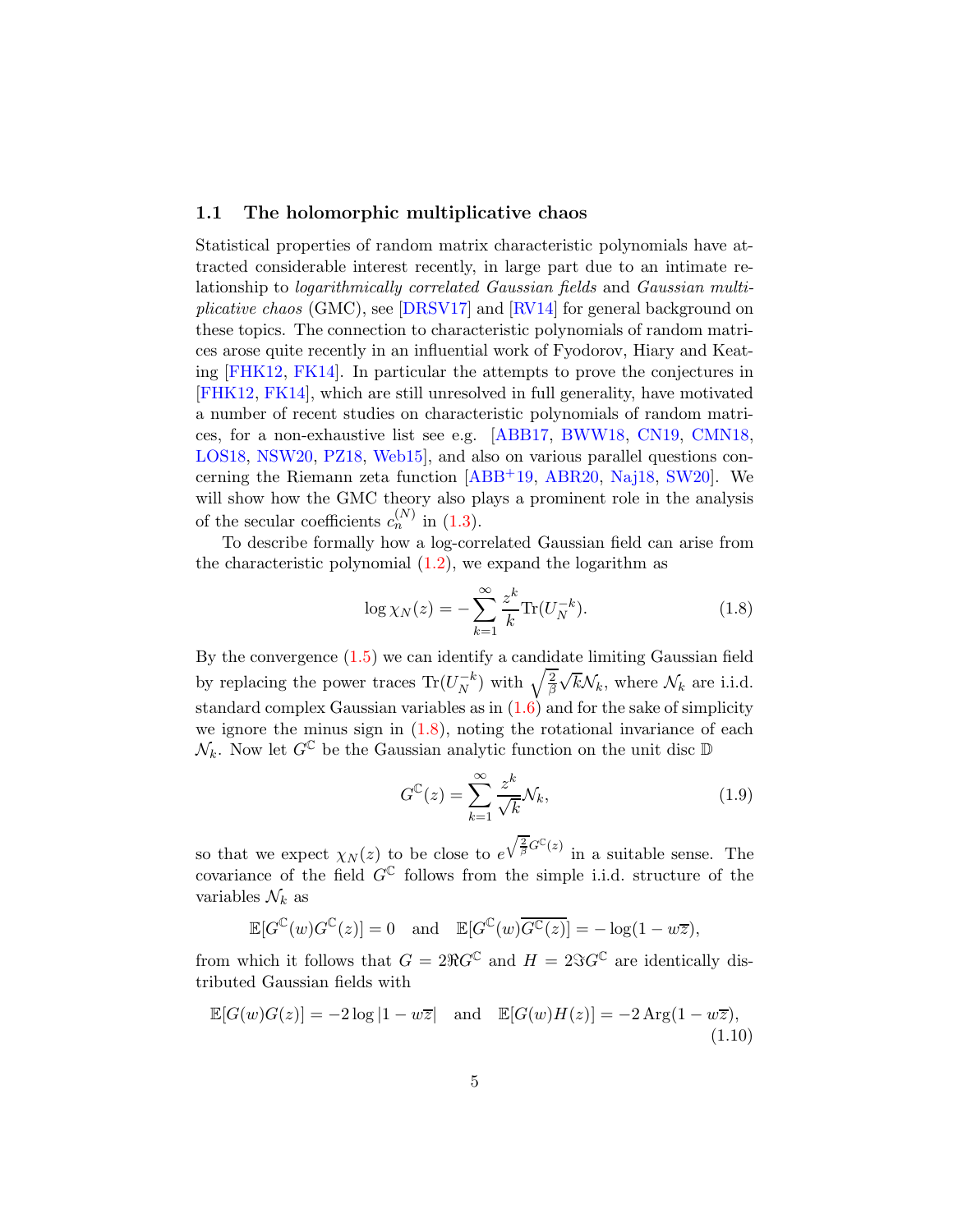where we take the principal branch of the argument. In particular, when defined on the unit circle  $|z| = |w| = 1$ , the real valued field G is a prototypical example of a log-correlated Gaussian field (see e.g. [\[HKO01\]](#page-69-4) where it first appeared explicitly).

For trigonometric polynomials  $\phi$  if we let  $z \mapsto \phi(z)$  for  $z \in \mathbb{D}$  be the continuous harmonic extension to D, we can define the random distribution

$$
(\text{HMC}_{\theta}, \phi) := \lim_{r \to 1} \frac{1}{2\pi} \int_0^{2\pi} e^{\sqrt{\theta}G^{\mathbb{C}}(re^{i\theta})} \overline{\phi(r\theta)} d\theta, \tag{1.11}
$$

which we will call the *holomorphic multiplicative chaos* or HMC, where from now on we will adopt the notation

$$
\theta := \frac{2}{\beta}.\tag{1.12}
$$

For the moment, we comment that for trigonometric polynomials, the existence of this limit is trivial and is sufficient to uniquely define the HMC. In particular, if we take  $\phi(\vartheta) = e^{in\vartheta}$  for  $n \in \mathbb{N}_0$ , then using analyticity and Cauchy's theorem the limit is just the  $n$ -th coefficient in the power series expansion of  $e^{\sqrt{\theta}G^{\mathbb{C}}(z)}$  at  $z=0$ . We define for  $n \in \mathbb{N}_0$  the Fourier coefficient of the HMC

<span id="page-5-2"></span>
$$
c_n \coloneqq (\text{HMC}_{\theta}, \vartheta \mapsto e^{in\vartheta}).\tag{1.13}
$$

Equivalently, the coefficients  $c_n$  can be extracted from a generating function by the formula

<span id="page-5-1"></span>
$$
c_n = [z^n] e^{\sqrt{\theta} G^{\mathbb{C}}(z)} = [z^n] \exp\left(\sqrt{\theta} \sum_{k=1}^{\infty} \frac{z^k}{\sqrt{k}} \mathcal{N}_k\right),\tag{1.14}
$$

where the notation  $[z^n] h(z)$  denotes the coefficient of  $z^n$  in the power series expansion of  $h(z)$  around the point  $z = 0$ . We could as well define this for  $n \in \mathbb{Z}$ , but for negative integers, this would be 0.

The HMC is in some sense the distributional limit of the characteristic polynomial  $\chi_N$  inside the unit circle. The following is shown in [\[CN19\]](#page-68-5):

<span id="page-5-0"></span>**Theorem 1.3** (Proposition 3.1 of [\[CN19\]](#page-68-5)). For any  $\beta > 0$  it is possible to define  $\chi_N$  and the field  $G^{\mathbb{C}}$  on a single probability space in such a way that for any  $r \in (0,1)$ ,

$$
\sup_{|z|\leq r}\left|\chi_N(z)-e^{\sqrt{\theta}G^{\mathbb{C}}(z)}\right|\xrightarrow[N\to\infty]{\text{a.s.}} 0.
$$

The convergence also holds in  $L^p$  for any  $p \geq 1$ .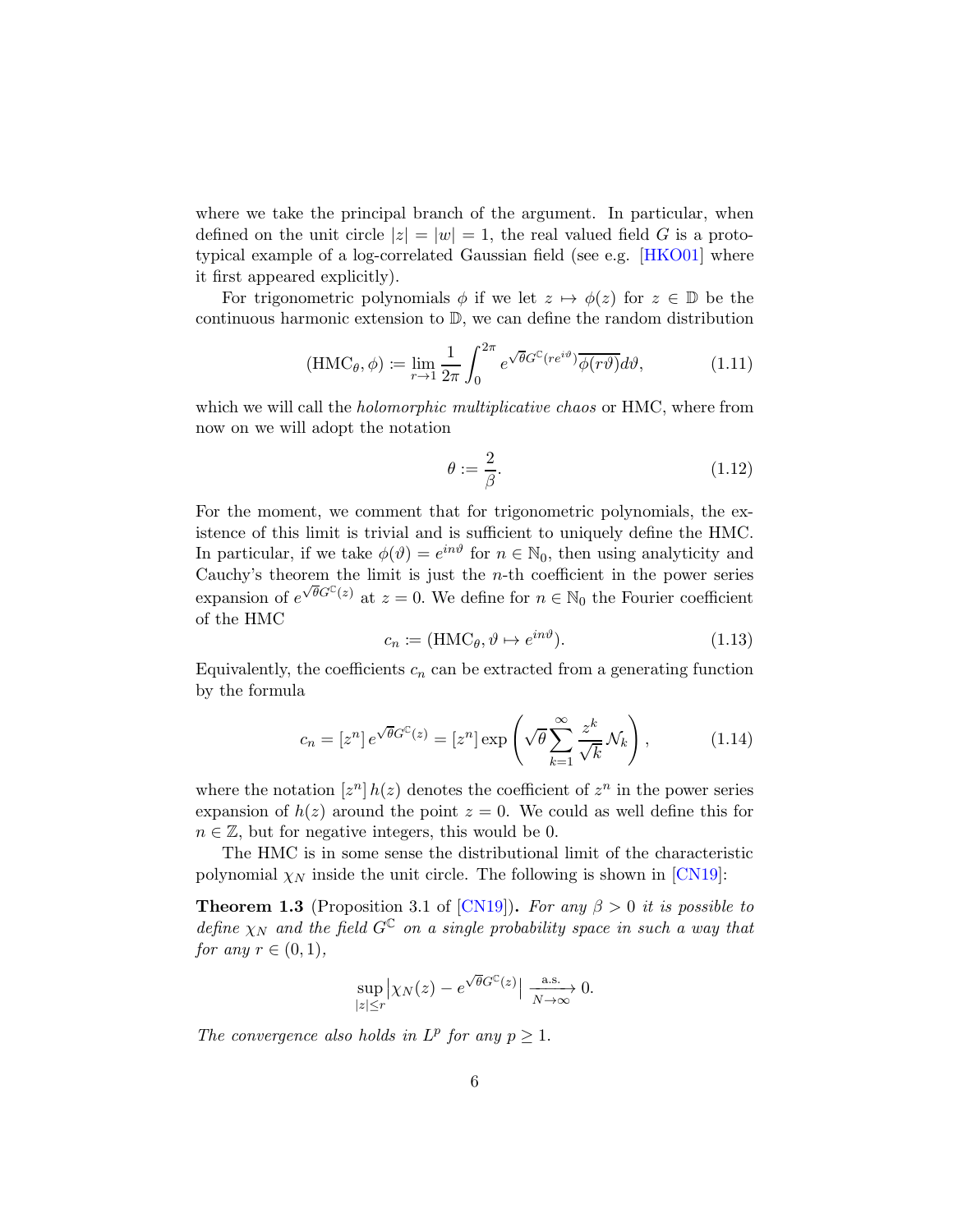Then as a corollary of Theorem [1.3](#page-5-0) and Cauchy's integral formula, on the probability space therein, each  $c_n^{(N)} \xrightarrow[N \to \infty]{a.s.} c_n$ . We shall continue to refer to  ${c_n}$  as the secular coefficients of the HMC<sub> $\theta$ </sub>.

While  $HMC_{\theta}$  is uniquely determined by its Fourier coefficients and exists for all  $\theta > 0$ , we will characterize its regularity in the Sobolev sense. We define the Sobolev norms for any  $s \in \mathbb{R}$  on the trigonometric polynomials on T by

<span id="page-6-0"></span>
$$
||f||_{H^s}^2 = \sum_{n \in \mathbb{Z}} (1+n^2)^s |\widehat{f}(n)|^2, \quad \text{where} \quad \widehat{f}(n) = \frac{1}{2\pi} \int_0^{2\pi} f(e^{i\vartheta}) e^{-in\vartheta} d\vartheta.
$$
\n(1.15)

The Sobolev spaces  $H^s$  for  $s \in \mathbb{R}$  are the closures in the space of distributions of the trigonometric polynomials on  $\mathbb T$  under these norms. For any  $s \in \mathbb R$ the norms defined in  $(1.15)$  are well-defined for all functions  $f \in L^2$ , with the understanding that they may be infinite, and for  $s \geq 0$  the space  $H^s$  is precisely the subspace of  $L^2$  for which  $\|\cdot\|_{H^s} < \infty$ . The formulas for the norms  $(1.15)$  extend generally to the space of distributions on  $\mathbb T$  by replacing  $\hat{f}(n) := (f, \vartheta \mapsto e^{in\vartheta})$ . For any  $s \in \mathbb{R}$ , the pair  $H^s$  and  $H^{-s}$  are dual spaces with respect to the natural inner product on T.

<span id="page-6-2"></span>Theorem 1.4. Define

$$
s_{\theta} := \begin{cases} -\frac{\theta}{2}, & \text{if } \theta \le 1, \\ -\sqrt{\theta} + \frac{1}{2}, & \text{if } \theta > 1. \end{cases}
$$

Then for any  $\theta > 0$ , HMC<sub> $\theta$ </sub> is in H<sup>s</sup> almost surely for any  $s < s_{\theta}$  and it is almost surely not in  $H^s$  for any  $s > s_\theta$ .

Proof. See Section [6.](#page-45-0)

We remark that in the variable  $\theta = \frac{\gamma^2}{4}$  $\frac{\gamma}{4}$  this Theorem states that  $HMC_{\theta}$  is in  $H^s$  provided that

<span id="page-6-1"></span>
$$
-2s + 1 > \begin{cases} 1 + \frac{\gamma^2}{4}, & \gamma < 2 \\ \gamma, & \gamma > 2. \end{cases} \tag{1.16}
$$

The threshold on the right-hand side of  $(1.16)$  is familiar from the study of the *free energy* in various other log-correlated models (see e.g. [\[FB08\]](#page-69-5)).

 $\Box$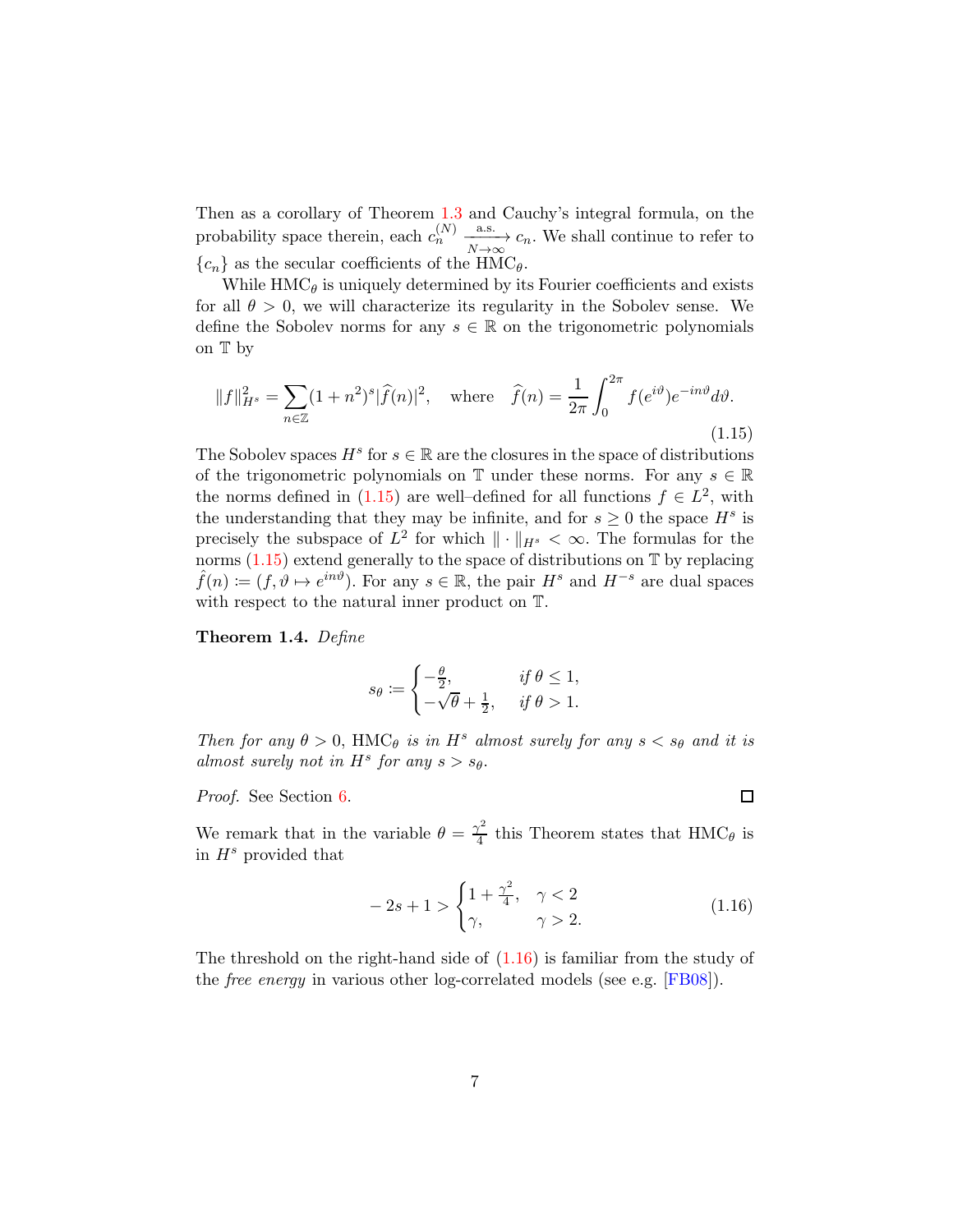### <span id="page-7-0"></span>1.2 The combinatorial structure of the moments

We begin by discussing the moments of the secular coefficients. As we already mentioned, when  $\beta = 2$  (or  $\theta = 1$ ), Diaconis and Gamburd [\[DG06\]](#page-68-0) characterize these moments in terms of the enumeration of magic squares. We will state a result that generalizes this characterization to arbitrary  $\beta > 0$ .

**Definition 1.5.** A magic square of size k with row sums  $\mu = (\mu_1, \dots, \mu_k)$ and column sums  $\nu = (\nu_1, \ldots, \nu_k)$  is a  $k \times k$  matrix A with entries in  $\mathbb{N}_0$ and with the property that

$$
\sum_{j=1}^{k} A_{ij} = \mu_i, \qquad i = 1, ..., k,
$$
  

$$
\sum_{i=1}^{k} A_{ij} = \nu_j, \qquad j = 1, ..., k.
$$
 (1.17)

Throughout the article we will use the notation  $Mag_{\mu,\nu}$  to denote the collection of all such  $k \times k$  magic squares. We recall that non-negative integer vectors  $\mu$  are called *compositions* in the combinatorics literature, while the entries  $\mu_1, \ldots, \mu_k$  are known as *parts*.

<span id="page-7-4"></span>**Theorem 1.6.** Let  $\mu$  and  $\nu$  be any compositions with k parts. Then for any  $k \in \mathbb{N}$  and  $\theta > 0$ , we have

<span id="page-7-1"></span>
$$
\mathbb{E}\left(\prod_{j=1}^{k}c_{\mu_{j}}\overline{c_{\nu_{j}}}\right) = \sum_{A \in \text{Mag}_{\mu,\nu}}\prod_{1 \leq i,j \leq k} \binom{A_{ij} + \theta - 1}{A_{ij}}.
$$
 (1.18)

We give the proof in Section [2](#page-16-0) and furthermore provide a combinatorial connection to Jack functions. When  $\beta = 2$  ( $\theta = 1$ ) the right-hand side of  $(1.18)$  reduces to the cardinality of  $\text{Mag}_{\mu,\nu}$ , recovering the result of [\[DG06\]](#page-68-0) in the particular case  $N = \infty$ . Choosing the column and row sums all to equal *n*, we obtain an expression for the absolute  $2k^{\text{th}}$  moments

<span id="page-7-2"></span>
$$
\mathbb{E}(|c_n|^{2k}) = \sum_{A \in \text{Mag}_{\pi,\pi}} \prod_{1 \le i,j \le k} \binom{A_{ij} + \theta - 1}{A_{ij}} \tag{1.19}
$$

where  $\pi$  is the composition in which n appears k times, i.e.  $\text{Mag}_{\pi,\pi}$  is the set of all magic squares of size  $k \times k$  with all row and column sums equal to n. We note the special case

<span id="page-7-3"></span>
$$
\mathbb{E}(|c_n|^2) = {n+\theta-1 \choose \theta-1} \sim \frac{1}{\Gamma(\theta)} n^{\theta-1}.
$$
 (1.20)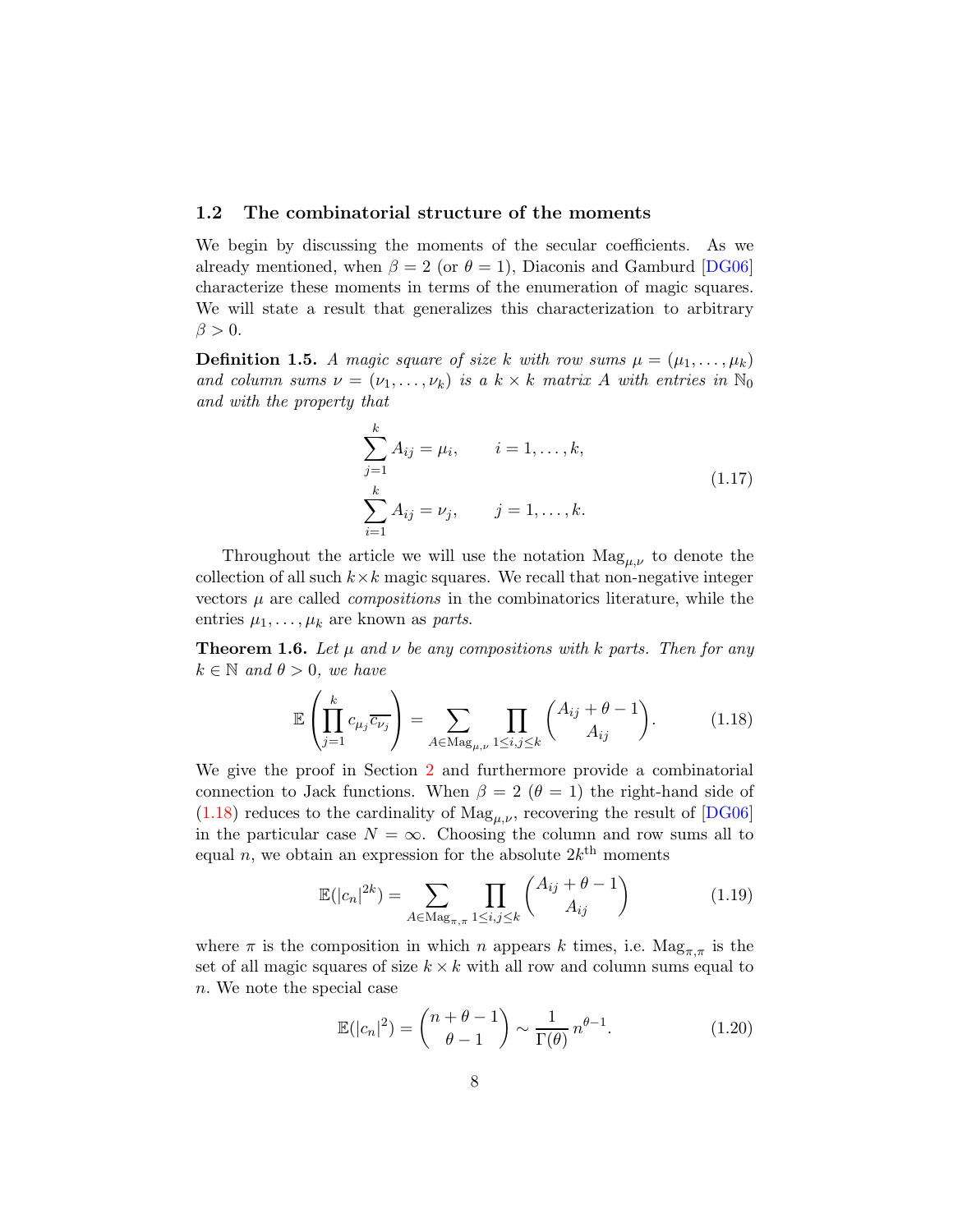It turns out it is possible to use this formula and  $(1.19)$  to probe asymptotic behaviour of the moments. We have:

<span id="page-8-1"></span>**Theorem 1.7.** For any positive integer k and any  $\theta > 0$  so that  $\theta k < 1$ ,

<span id="page-8-0"></span>
$$
\lim_{n \to \infty} \frac{\mathbb{E}(|c_n|^{2k})}{\mathbb{E}(|c_n|^2)^k} = \frac{\Gamma(1 - k\theta)}{\Gamma(1 - \theta)^k} k! \tag{1.21}
$$

Proof. See Section [2.](#page-16-0)

It is a simple computation, recalling that  $\theta = \frac{2}{\beta}$  $\frac{2}{\beta}$ , that the moments on the right-hand side of [\(1.21\)](#page-8-0) are precisely those of the limiting distribution in Theorem [1.1.](#page-3-0) We mention in passing that besides magic squares, which play an important role in describing  $HMC_{\theta}$ , the Ewens sampling formula, which defines a classical distribution on random permutations, plays a prominent role in our analysis, see Section [3](#page-23-0) for details.

#### 1.3 From magic squares back to multiplicative chaos

Theorem [1.7](#page-8-1) is strongly reminiscent of the freezing transition observed for moments of random energy models [\[FB08\]](#page-69-5) (c.f. Remark [2.4](#page-21-0) for the behavior of a moment above the critical threshold). Indeed, in [\[FB08\]](#page-69-5) it is shown that the Morris integral

<span id="page-8-3"></span>
$$
\frac{\Gamma(1-k\theta)}{\Gamma(1-\theta)^k} = \frac{1}{(2\pi)^k} \int\limits_{[0,2\pi]^k} \prod_{1 \le a < b \le k} |e^{i\vartheta_a} - e^{i\vartheta_b}|^{-2\theta} d\vartheta,\tag{1.22}
$$

describes the appropriately rescaled moments of the partition function of the logarithmically correlated *random energy model* on the unit circle in the high temperature phase – see  $[FB08]$  for details.

The presence of the Morris integral in Theorem [1.7](#page-8-1) is moreover indicative that the theory of Gaussian multiplicative chaos will be relevant here. There is a substantial literature on this random measure (see  $\lbrack \text{RV14} \rbrack$  for a general overview), but we will be concerned only with the following specific instance: for  $\theta \in (0,1)$ ,

<span id="page-8-2"></span>
$$
GMC_{\theta}(d\vartheta) := \lim_{r \to 1} (1 - r^2)^{\theta} |e^{\sqrt{\theta}G^{\mathbb{C}}(re^{i\vartheta})}|^2 d\vartheta = \lim_{r \to 1} (1 - r^2)^{\theta} e^{\sqrt{\theta}G(re^{i\vartheta})} d\vartheta.
$$
\n(1.23)

The existence of this limit as a random measure is shown in [\[JS17\]](#page-70-4) (c.f. [\[CN19,](#page-68-5) Proposition 3.1]). Moreover it is shown in [\[Rem20\]](#page-71-4) that the total

 $\Box$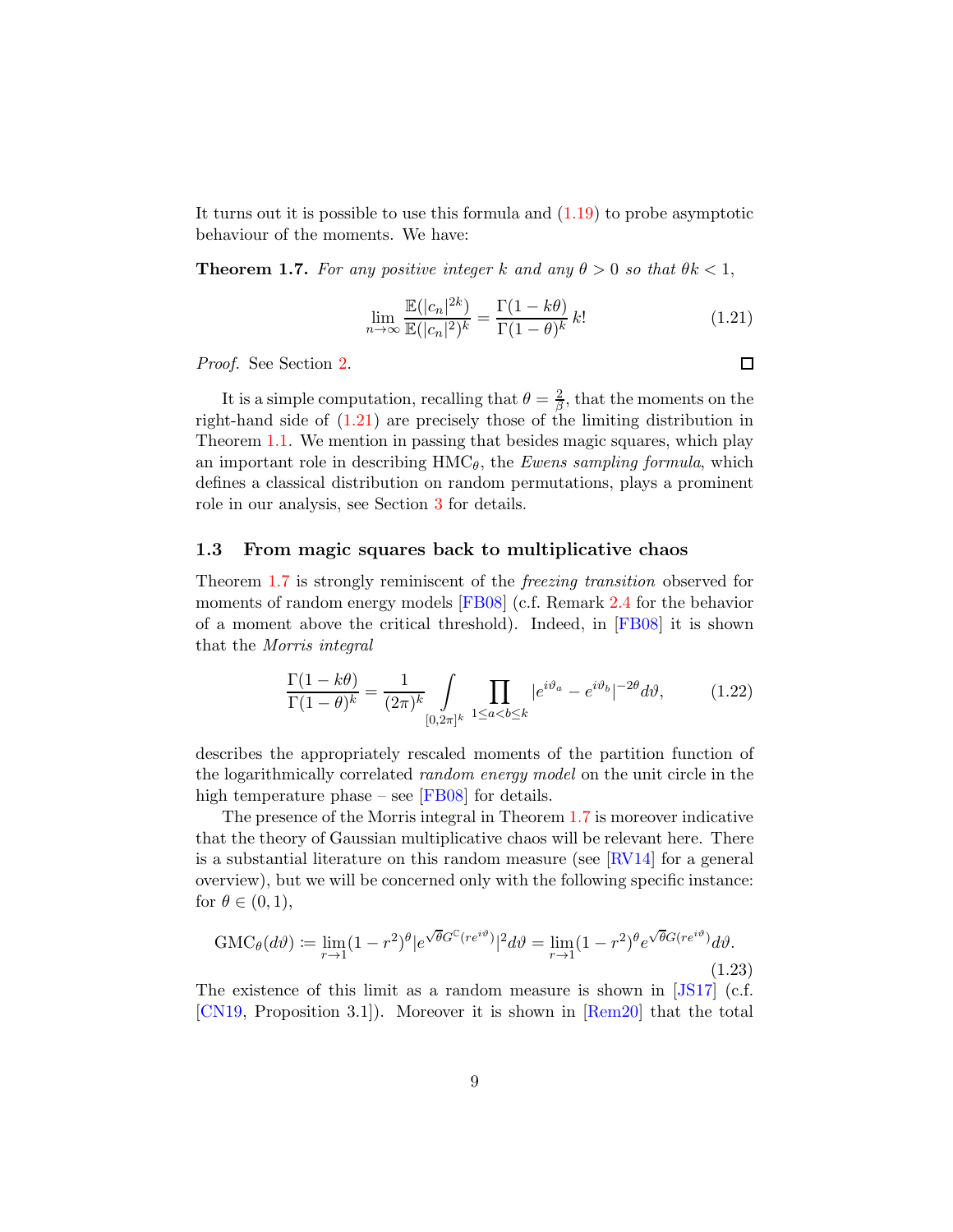mass of this particular random measure has law characterized by the natural analytic continuation of the Morris integral, i.e. for any  $p > 0$  with  $p\theta < 1$ ,

<span id="page-9-0"></span>
$$
\mathbb{E}(\mathcal{M}_{\theta})^p = \frac{\Gamma(1 - p\theta)}{\Gamma(1 - \theta)^p}, \quad \text{where} \quad \mathcal{M}_{\theta} := \frac{1}{2\pi} \int_0^{2\pi} \text{GMC}_{\theta}(d\vartheta), \qquad (1.24)
$$

with the sense of the limit being an in-probability, weak-\* convergence.

We briefly summarize some of the qualitative properties of the GMC. The regime  $\theta \in (0,1)$  is typically referred to as the *subcritical* phase of the  $GMC_{\theta}$ . The limiting measure is supported on a set of Hausdorff dimension  $1-\theta$ . This result is well known in the literature on GMC, see [\[RV14\]](#page-71-0), though for the model discussed here, see [\[CN19\]](#page-68-5). The subset  $(0, \frac{1}{2})$  $(\frac{1}{2})$  is sometimes referred to as the  $L^2$  phase, on account of the mass  $\mathcal{M}_{\theta}$  gaining a finite second moment (and indeed Theorem [1.7](#page-8-1) applies as well).

The  $L^2$  phase is technically simpler to manage, and has been the setting for some of the first convergence results of  $\beta = 2$  characteristic polynomials and powers thereof to the GMC [\[Web15,](#page-72-0) [BWW18\]](#page-68-7). For a power of the modulus of the CUE  $(\beta = 2)$  characteristic polynomial, this has been im-proved to the whole subcritical phase in [\[NSW20\]](#page-71-1). For general  $\beta > 0$  to the authors' knowledge there are no convergence results of this type. However for an object closely related to the characteristic polynomial, convergence to the GMC was established in [\[CN19\]](#page-68-5) for general  $\beta \geq 2$ .

The value  $\theta = 1$  is the *critical* temperature, at which it is possible to establish [\(1.23\)](#page-8-2) under an additional logarithmic renormalization([\[JS17,](#page-70-4) Theorem 1.3])

<span id="page-9-2"></span>
$$
GMC_1(d\vartheta) := \lim_{r \to 1} \sqrt{\log \frac{1}{1 - r^2}} (1 - r^2) e^{G(re^{i\vartheta})} d\vartheta.
$$
 (1.25)

This measure is known to have has Hausdorff dimension 0 and is non-atomic, as proved in [\[CN19\]](#page-68-5). We note in contrast that  $HMC_{\theta}$  is well defined as a random distribution on the unit circle for all  $\theta > 0$  (and indeed on a single probability space), regardless of the phase of the associated GMC.

Returning to consideration of Theorem [1.7,](#page-8-1) we see that there is a factor of k! beyond the Morris integral term. This strongly suggests a limiting factorization into independent random variables, where the additional factor can be interpreted as the moments of a standard complex normal random variable  $k! = \mathbb{E}(|\mathcal{Z}|^{2k})$ . We show this is indeed the case in the  $L^2$  phase. More precisely:

**Theorem 1.8** ( $L^2$ -phase). For any  $0 < \theta < \frac{1}{2}$ , we have the convergence in distribution

<span id="page-9-1"></span>
$$
\frac{c_n}{\sqrt{\mathbb{E}(|c_n|^2)}} \xrightarrow[n \to \infty]{} \sqrt{\mathcal{M}_{\theta}} \mathcal{Z}
$$
\n(1.26)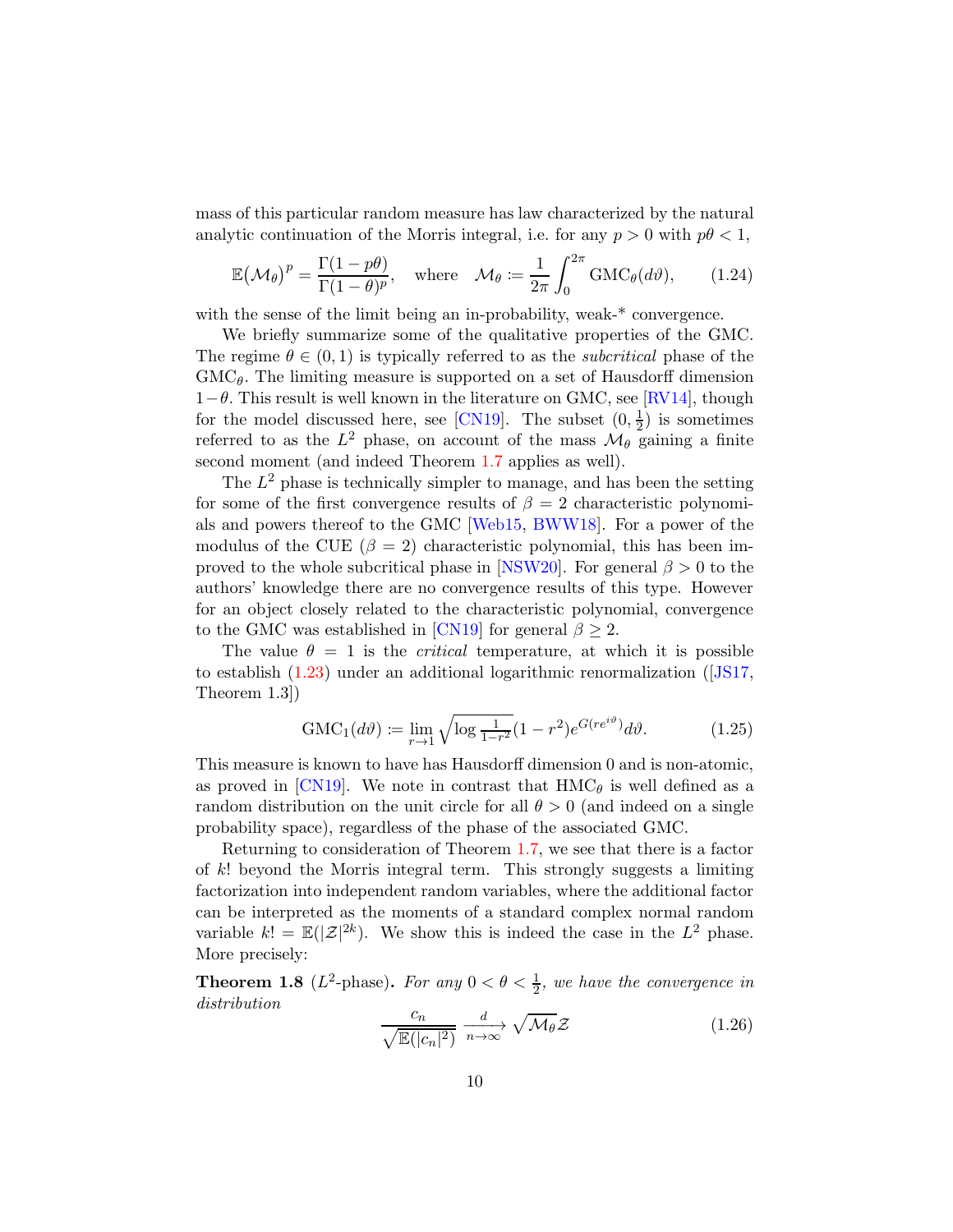where  $\mathcal Z$  and  $\mathcal M_\theta$  are independent,  $\mathcal Z$  is standard complex normal, and  $\mathcal M_\theta$ has law  $(1.24)$ .

Proof. See Sections [3](#page-23-0)[-5.](#page-37-0)

 $\Box$ 

We expect this result to persist to all  $\frac{1}{2} \leq \theta < 1$  and also to  $\theta = 1$  (the critical temperature) subject to a different normalization. While we do not show this convergence in distribution for  $\theta \geq \frac{1}{2}$ , we give a sharp estimate for the order of magnitude of the coefficient for larger  $\theta$  (see Lemma [7.5](#page-56-0) and Theorem [1.11\)](#page-12-0).

By the mentioned work [\[Rem20\]](#page-71-4), the limiting random variable  $\mathcal{M}_{\theta}$  appearing on the right-hand side of [\(1.26\)](#page-9-1) can be given an explicit characterization. For any  $\theta < 1$  it is known that we have the equality in law

<span id="page-10-0"></span>
$$
\mathcal{M}_{\theta} \stackrel{d}{=} \frac{1}{\Gamma(1-\theta)} \mathcal{E}(1)^{-\theta} \tag{1.27}
$$

where  $\mathcal{E}(1)$  is an exponential random variable with parameter 1. Formula [\(1.27\)](#page-10-0) was initially conjectured by Fyodorov and Bouchaud in [\[FB08\]](#page-69-5) and proved quite recently in [\[Rem20\]](#page-71-4) using techniques of Liouville conformal field theory, see also [\[CN19\]](#page-68-5) for an alternative proof. Using the explicit formula  $(1.27)$ , we see that Theorem [1.8](#page-9-1) is the particular case  $N = \infty$  of our earlier stated Theorem [1.1.](#page-3-0)

### 1.4 The mass of the chaos

We note that the presence of the mass of the chaos in the secular coefficients could potentially be anticipated. On the one hand, by the generating function  $(1.14)$  and Parseval's identity, we have

$$
\sum_{n=0}^{\infty} |c_n|^2 r^{2n} = \frac{1}{2\pi} \int_0^{2\pi} e^{\sqrt{\theta}G(re^{i\vartheta})} d\vartheta.
$$
 (1.28)

<span id="page-10-2"></span>On the other hand, by  $(1.23)$  and  $(1.25)$  for all  $0 < \theta \leq 1$ ,

<span id="page-10-1"></span>
$$
L(r,\theta)(1-r^2)^{\theta} \sum_{n=0}^{\infty} |c_n|^2 r^{2n} \xrightarrow[r\to 1]{p} \mathcal{M}_{\theta}, \quad L(r,\theta) := \begin{cases} \sqrt{\log \frac{1}{1-r^2}}, & \text{if } \theta = 1, \\ 1, & \text{else.} \end{cases}
$$
(1.29)

So in a suitably averaged sense, the squared modulus of the secular coefficients gives the total mass of the chaos in the subcritical and critical phases. In comparison, Theorem [1.8,](#page-9-1) shows that each individual coefficient  ${c_n}$ already contains much of the information about the mass of the GMC.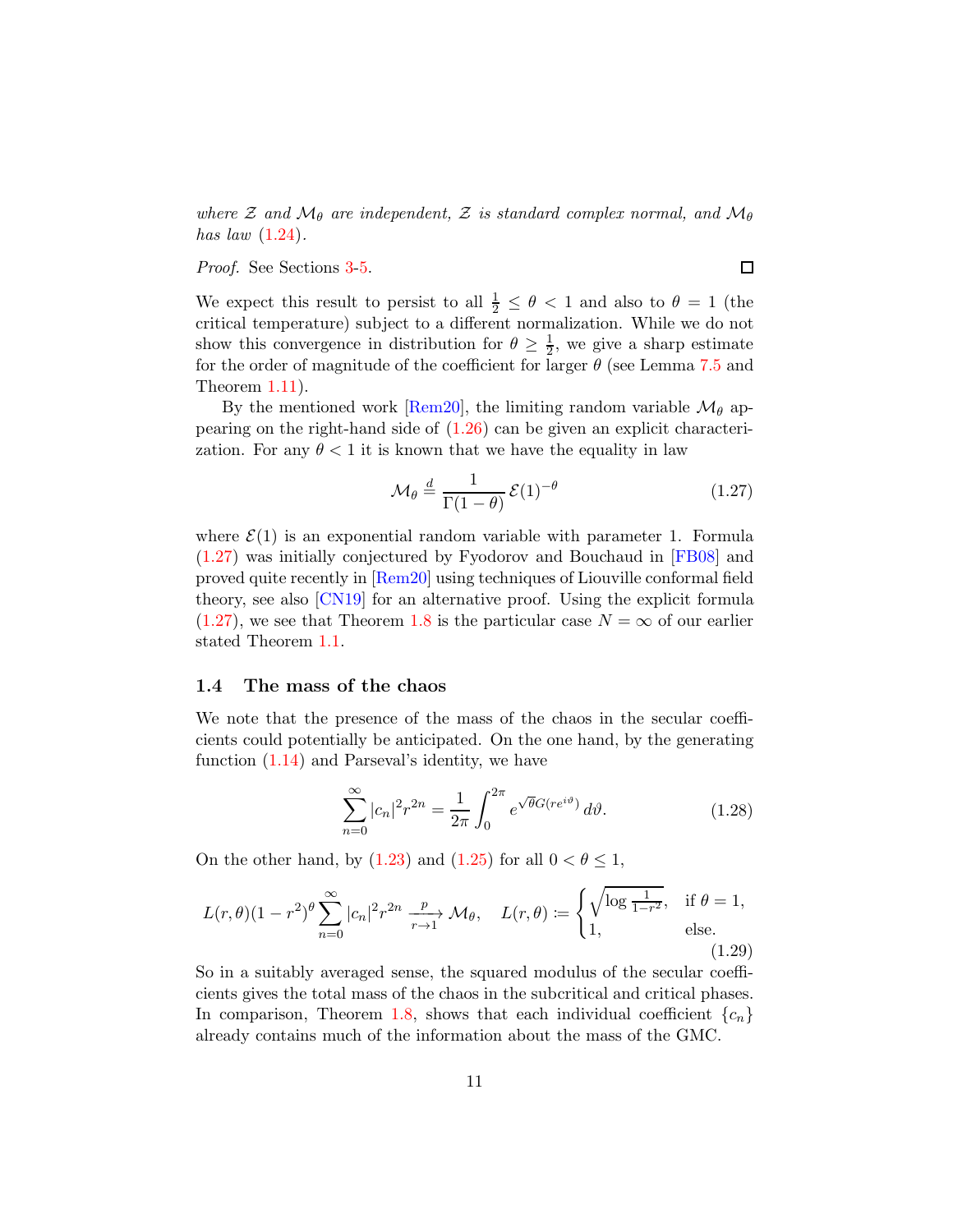We also detour briefly to mention that from  $(1.29)$ , it is possible to derive other approximations to the total mass. One which will be important here is

<span id="page-11-3"></span>
$$
\mathcal{M}_{\theta,n} := (\sqrt{\log n})^{1\{\theta=1\}} \frac{\Gamma(\theta+1)}{n^{\theta}} \sum_{q=0}^{n} |c_q|^2.
$$
 (1.30)

If the convergence in  $(1.29)$  were almost sure, the Hardy–Littlewood Tauberian theorem would immediately imply that  $\mathcal{M}_{\theta,n}$  converges almost surely to  $\mathcal{M}_{\theta}$ . We show in Theorem [A.2](#page-63-0) in the Appendix that this Tauberian theorem generalizes to the setting of convergence in probability, and the following is an immediate consequence of [\(1.28\)](#page-10-2), [\(1.29\)](#page-10-1) and Theorem [A.2.](#page-63-0)

**Lemma 1.9.** For any  $0 < \theta \leq 1$ , we have the convergence in probability to the total mass

$$
\mathcal{M}_{\theta,n} \xrightarrow[n \to \infty]{} \mathcal{M}_{\theta}, \qquad n \to \infty.
$$
 (1.31)

### <span id="page-11-0"></span>1.5 The secular coefficients of  $C\beta E$

Some of what we have proved for the HMC coefficients  ${c_n}$  adapt or transfer to the secular coefficients  ${c_n^{(N)}}$  of  $N \times N$  random matrices, as defined in [\(1.3\)](#page-1-2). In particular, when  $n \to \infty$  and  $N \to \infty$  in such a way that  $n/N \to 0$ , Theorem [1.8](#page-9-1) transfers directly to  ${c_n^{(N)}}$  :

**Theorem 1.10** ( $L^2$ -phase for slowly growing n). Let  $N = N_n$  be chosen in such a way that  $n/N \to 0$  as  $n \to \infty$ . Recalling the notation  $\theta := \frac{2}{\beta}$ , for any  $0 < \theta < \frac{1}{2}$ , we have the convergence in distribution

<span id="page-11-1"></span>
$$
\frac{c_n^{(N)}}{\sqrt{\mathbb{E}(|c_n^{(N)}|^2)}} \xrightarrow[n \to \infty]{d} \sqrt{\mathcal{M}_{\theta}} \mathcal{Z}
$$
\n(1.32)

 $\Box$ 

where  $\mathcal Z$  and  $\mathcal M_\theta$  are independent,  $\mathcal Z$  is standard complex normal, and  $\mathcal M_\theta$ has law  $(1.24)$ .

### Proof. See Section [7.](#page-49-0)

We remark that by formula [1.27,](#page-10-0) Theorem [1.10](#page-11-1) is simply a restatement of Theorem [1.1,](#page-3-0) but we have included it here for added clarity in the context of GMC theory. Let us discuss the necessity of the condition  $n/N \to 0$  as  $n \to \infty$  appearing in Theorem [1.10.](#page-11-1) The normalization constant  $\mathbb{E}(|c_n^{(N)}|^2)$ is known explicitly, due to [\[HKS](#page-70-5)<sup>+96]</sup> who obtain for any  $\theta > 0$ ,

<span id="page-11-2"></span>
$$
\mathbb{E}(|c_n^{(N)}|^2) = {N \choose n} \frac{\Gamma(n+\theta)\Gamma(N-n+\theta)}{\Gamma(\theta)\Gamma(N+\theta)}.
$$
 (1.33)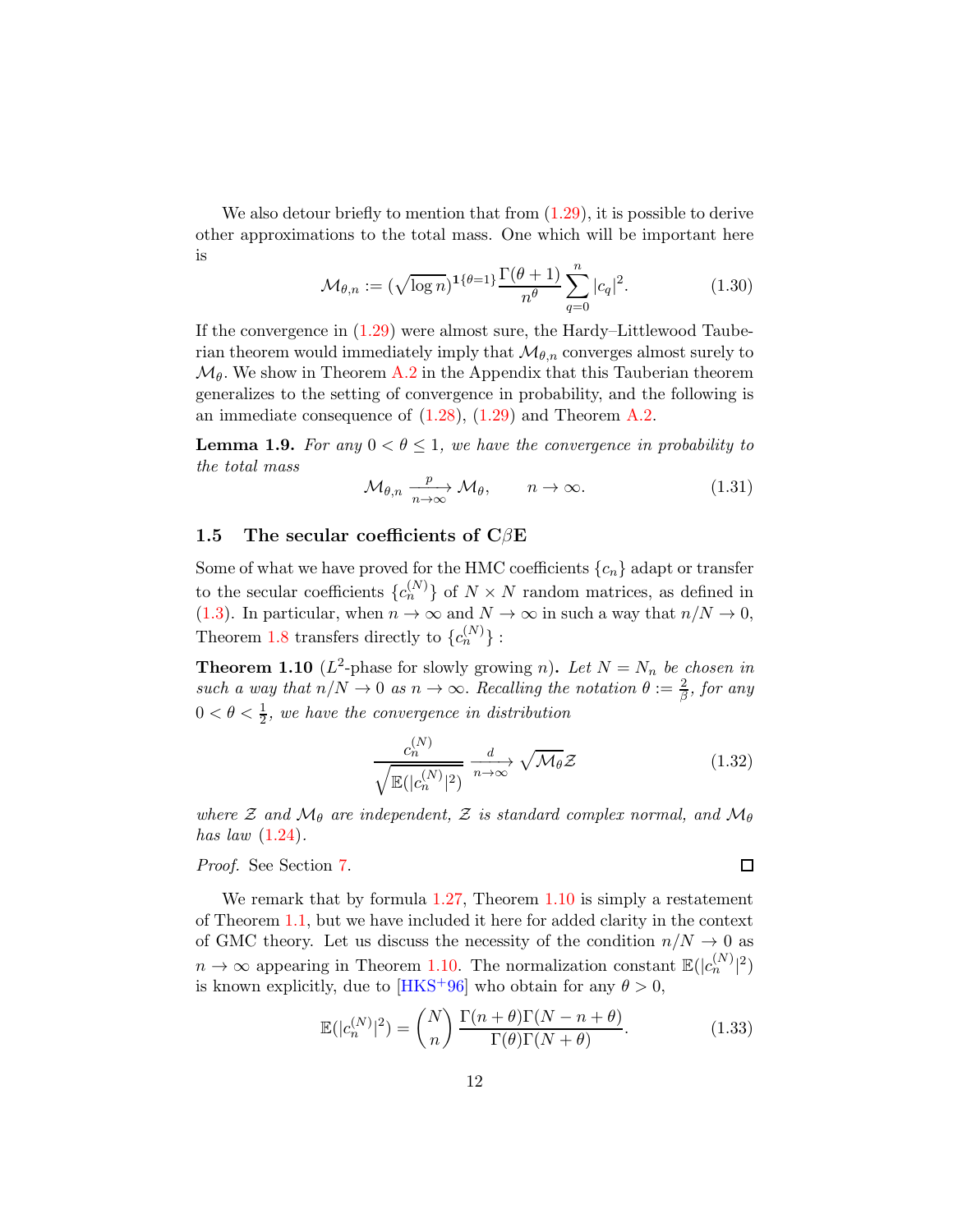We remark in passing that, to our knowledge, the work  $[HKS+96]$  was likely the first explicit investigation of secular coefficients in the literature. From  $(1.33)$ , we observe two possible types of asymptotics. If N grows with n at a fast enough rate that  $n/N \to 0$  as  $n \to \infty$ , then

$$
\mathbb{E}(|c_n^{(N)}|^2) \sim \frac{1}{\Gamma(\theta)} n^{\theta - 1}, \qquad n \to \infty,
$$
\n(1.34)

which matches the asymptotic [\(1.20\)](#page-7-3). When however  $n = \kappa N$  with  $0 < \kappa <$ 1, the asymptotics contain an additional pre-factor

$$
\mathbb{E}(|c_{\lfloor \kappa N \rfloor}^{(N)}|^2) \sim \frac{(1-\kappa)^{\theta-1}}{\Gamma(\theta)} n^{\theta-1}, \qquad N \to \infty.
$$
 (1.35)

This hints that these higher degree coefficients could display a different limiting behavior.

On the other hand, we show that the order of magnitude of these secular coefficients is no larger than that of  $c_n$ .

<span id="page-12-0"></span>**Theorem 1.11** (Order estimate). Let  $w_n(\theta)$  be given by

$$
w_n = n^{(\theta-1)/2}
$$
,  $w_n = (\log(1+n))^{-1/4}$ , or  $w_n = n^{\sqrt{\theta-1}}(\log(1+n))^{-\frac{3}{4}\theta}$ .

in the cases  $\theta \in (0,1)$ ,  $\theta = 1$  or  $\theta > 1$  respectively. Then for any  $\theta \leq 1$ , with  $N_0(n) = 2n$  the family

$$
\{(w_n/c_n^{(N)}, c_n^{(N)}/w_n) : n, N \in \mathbb{N}, N \ge N_0(n)\}\
$$

is tight. For  $\theta \in (1,2)$ , there are constants  $u_{\theta}, v_{\theta} > 0$  so that with  $N_0(n) =$  $n^{u_{\theta}}$  the family

$$
\{(c_n^{(N)}/w_n)(\log(1+n))^{-v_{\theta}} : n, N \in \mathbb{N}, N \ge N_0(n)\}\
$$

is tight.

Proof. See Theorems [7.6](#page-58-0) and [8.2.](#page-60-0)

We make similar statements for  $c_n/w_n$  for any  $\theta > 0$  in Lemma [7.5](#page-56-0) and Theorem  $8.1$  – in particular the bounds we establish are consistent with Theorem [1.8](#page-9-1) extending to all  $\theta \in (0,1]$ . For  $\theta > 1$ , we do not expect either  $u_{\theta}$  or  $v_{\theta}$  to be sharp. We may reasonably conjecture the correct value for  $v_{\theta} = 0$ . See Remark [7.4](#page-56-1) for further discussion.

 $\Box$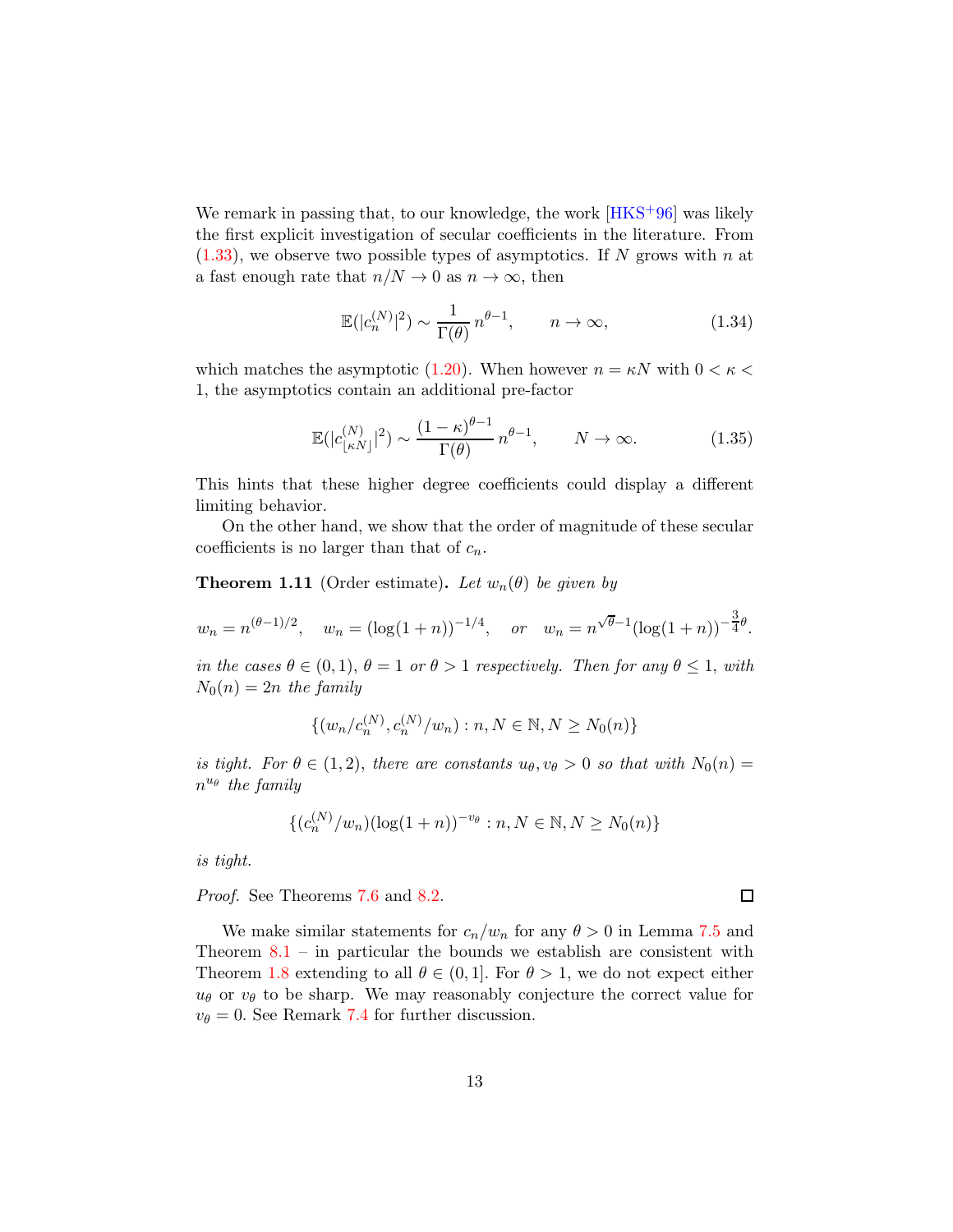### 1.6 Discussion

We have analyzed a random distribution, the HMC, which can be considered as a large-N limit of the characteristic polynomials  $\chi_N$  of the CβE. This limiting process exists for all  $\theta > 0$  and we have given the distributional convergence of the Fourier coefficients of this Schwartz distribution.

Besides appearing implicitly in [\[CN19\]](#page-68-5), we do not believe the  $HMC_{\theta}$ has appeared explicitly before. The nearest connection for the case  $\theta = 1$  $(\beta = 2)$  appears in [\[SW20,](#page-72-1) Theorem 1.3]. Therein, the authors show there exists a sequence  $\delta_N \to 0$  and a random Schwartz distribution  $\eta$  on R so that

$$
\chi_N(e^{i\delta_N x})e^{-Y_N} \xrightarrow[N \to \infty]{d} \eta(x),
$$

where  $Y_N$  is a complex Gaussian variable having a nontrivial dependence on  $\chi_N$ . The processs  $\eta$  can be formally understood as

$$
\eta(x) = \exp\left(\int_0^\infty \frac{e^{-2\pi i x u}}{\sqrt{u}} dB_u^{\mathbb{C}}\right)
$$

for a complex Brownian motion  $B^{\mathbb{C}}$ . It is also shown that this chaos appears as the limit of a randomized model of the Riemann ζ-function. We note that this process  $\eta$  is a possible candidate for definition of  $HMC_{\theta}$  on the real line when  $\theta = 1$ , and could also be a type of local scaling limit of  $HMC_{\theta}$  in a suitable vanishing window of  $\vartheta$ .

Another class of related objects which have been considered are the complex multiplicative chaoses. For example, consider the random distribution  $CGMC_{\theta}$  given (hypothetically) by

<span id="page-13-0"></span>
$$
(\text{CGMC}_{\theta}, \phi) = \lim_{r \to 1} \frac{1}{2\pi} \int_0^{2\pi} e^{\sqrt{\theta/4}(G_1(re^{i\vartheta}) + iG_2(re^{i\vartheta}))} \phi(\vartheta) d\vartheta, \tag{1.36}
$$

where  $G_1$  and  $G_2$  are i.i.d. copies of G from  $(1.10)$ . This roughly fits within the frameworks of [\[LRV15\]](#page-71-5) and [\[Lac20\]](#page-70-6), although the technical assumptions on the manner of regularization of  $G(e^{i\vartheta})$  are not precisely the same. We comment that in the language of  $[LRV15]$  that  $CGMC<sub>\theta</sub>$  would be in *Phase* I for  $\theta \in (0,1)$ , in *Phase II* for  $\theta > 1$  and at the triple point for  $\theta = 1$ . We mention briefly that there is other related work on complex multiplicative cascades [\[BJM10a,](#page-67-3) [BJM10b\]](#page-68-9) and imaginary chaoses in [\[AJJ20,](#page-67-4) [JSW18\]](#page-70-7).

When  $\theta$  < 1, an adaptation of [\[LRV15,](#page-71-5) Theorem 3.1] would show the limit in [\(1.36\)](#page-13-0) exists and so the CGMC<sub> $\theta$ </sub> is well defined.<sup>[1](#page-13-1)</sup> We note that for

<span id="page-13-1"></span><sup>&</sup>lt;sup>1</sup>From the theory in [\[BJM10b\]](#page-68-9), using the series truncation regularization in place of the harmonic regularization, the existence of the limit follows.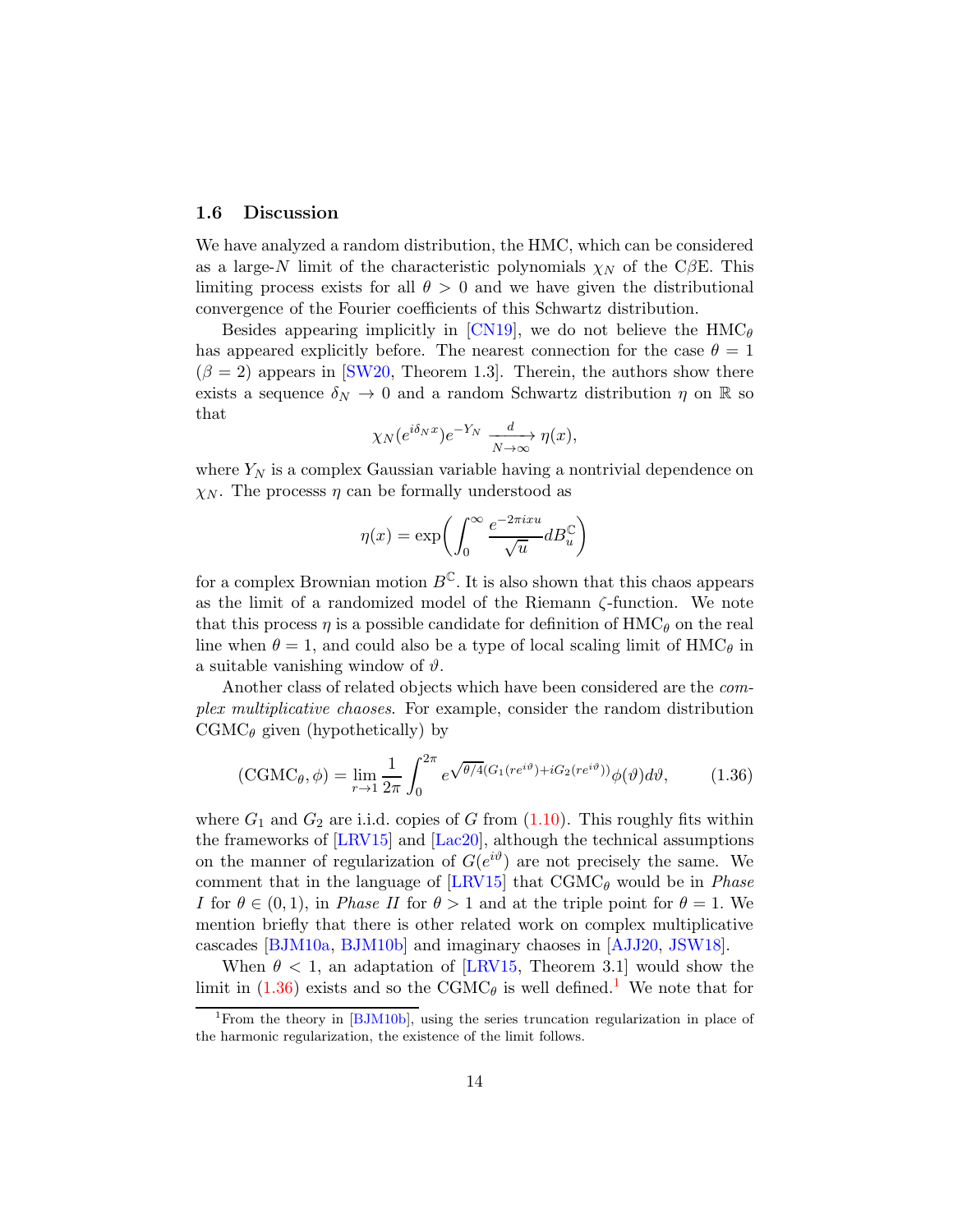$\theta \geq 1$ , [\[LRV15,](#page-71-5) Conjectures 5.2,5.3] suggest that an additional logarithmic normalization is required for convergence, analogously to logarithmic factors needed for convergence of the critical GMC. Indeed, in work of [\[MRV16,](#page-71-6) [HK15\]](#page-69-6) (see also [\[HK18\]](#page-69-7)), an analogous statement is proven for a complex random energy model built from branching processes. Note this in constrast to HMC<sub>θ</sub>, which requires no further normalization to converge for any  $\theta > 0$ .

Because the correlations are relatively weak between the real and imaginary parts of the field which define  $HMC_{\theta}$ , we expect that some results carry to  $HMC_\theta$  from the theory of the complex multiplicative chaoses, for example the multifractality for  $\theta < 1, q < 1$ :

$$
\mathbb{E}[|(|\text{CGMC}_{\theta}, \mathbf{1}\{|{\vartheta}| \leq r\})|^q] \underset{r \to 0}{\sim} C_q r^{q - \theta q^2},
$$

(see [\[LRV15,](#page-71-5) Theorem 3.6], [\[BJ10\]](#page-67-5), and see also the related work on the regularity of the complex Gaussian multiplicative chaoses in [\[JSV19\]](#page-70-8)). We expect the same to hold for  $HMC_{\theta}$ :

Question 1.12. For  $\theta < 1, q < 1$ , does it hold that

$$
\mathbb{E}[|(|\text{HMC}_{\theta}, \mathbf{1}\{|\vartheta| \le r\})|^q] \underset{r \to 0}{\sim} C_q r^{q - \theta q^2}?
$$

We conclude by mentioning some unsolved questions on the properties of HMC<sub> $\theta$ </sub>. We have considered the L<sup>2</sup>-phase of  $\theta$ , that is  $\theta < \frac{1}{2}$ . We assume that Theorem [1.10](#page-11-1) generalizes without alteration to  $\theta \in (0,1)$ , the L<sup>1</sup>-phase and in addition to the critical value  $\theta = 1$  after introducing an appropriate logarithmic factor.

Question 1.13. Show Theorem [1.8](#page-9-1) generalizes to all  $\theta \in (0,1)$  and that it can be adapted to hold at the critical point  $\theta = 1$ .

For supercritical  $\theta > 1$ , it is reasonable to assume that there is still distributional convergence of  $c_n$ , but the exact form of the limit is unclear.

We have also shown distributional convergence of the secular coefficients  $c_n^{(N)}$  when  $n/N \to 0$  in the L<sup>2</sup>-phase. This relies on making a comparison between  $c_n$  and  $c_n^{(N)}$  which is weaker when  $n/N \to c \in (0,1)$ . So, we ask:

**Question 1.14.** What is the distributional limit of  $c_n^{(N)}/$  $\sqrt{\mathbb{E}(|c_n^{(N)}|^2)}$  in the subcritical (or even  $L^2$ ) phase when  $n/N \to c \in (0,1)$  as  $N \to \infty$ ?

One feature of the secular coefficients  $c_n^{(N)}$  is that they may be expressed as combinations of certain conditional expectations of  $c_n$  and  $c_{N-n+1}$  (see [\(7.12\)](#page-53-0)). Beyond this, it would be interesting to know the joint behavior of the secular coefficients  ${c_n}$ .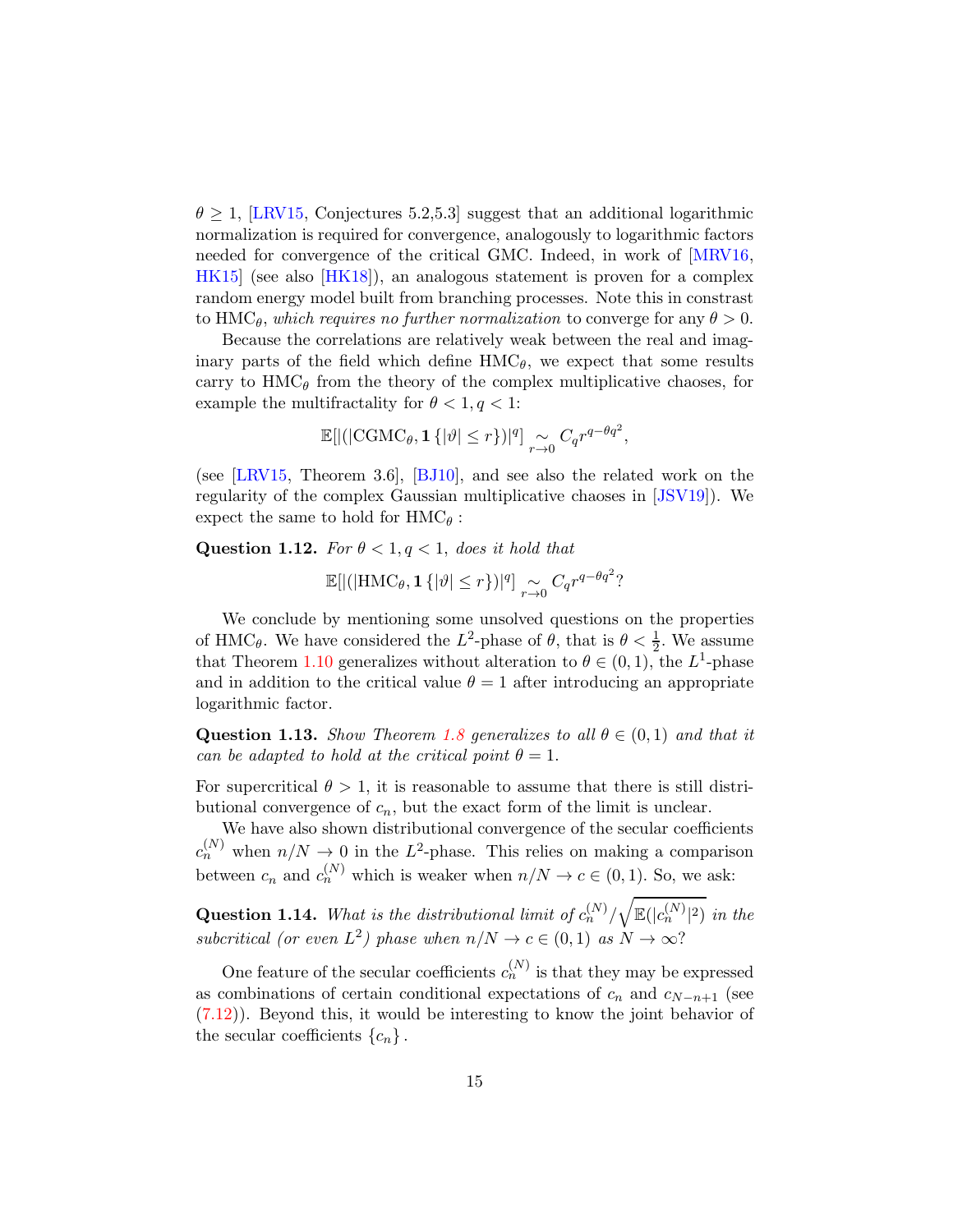Question 1.15. For  $\theta \in (0,1)$ , to what does  $(n^{(1-\theta)/2}c_{n+m}: m \in \mathbb{Z})$  converge as  $n \to \infty$  in the sense of finite-dimensional marginals?

We conclude with one final question of a metamathematical nature. For  $r \in (0,1)$ , the function  $\vartheta \mapsto e^{\sqrt{\theta}G^{\mathbb{C}}(re^{i\vartheta})}$  from  $[0,2\pi)$  to  $\mathbb{C}$  can be seen, after suitable normalization, as the (random) wave function of the position of a particle which lives on  $[0, 2\pi)$ . Then, if one makes a quantum measurement of the position of the particle, the outcome of the measurement is distributed according to the (random) probability measure with density

$$
\vartheta \mapsto \frac{e^{\sqrt{\theta}G(re^{i\vartheta})}}{\int_0^{2\pi} e^{\sqrt{\theta}G(re^{i\vartheta})}d\vartheta}
$$

with respect to the Lebesgue measure on  $[0, 2\pi)$ . Now, if we are in the subcritical or the critical phases ( $\theta \leq 1$ ), and if we take the limit  $r \to 1$ , we see that

$$
\vartheta \mapsto e^{\sqrt{\theta}G^{\mathbb{C}}(\vartheta)} = \sum_{n \ge 0} c_n e^{ni\vartheta}
$$

can be formally seen as as the wave function of a particle such that a quantum measurement gives an outcome distributed according to the (random) probability measure  $\text{GMC}_{\theta}/\mathcal{M}_{\theta}$ .

Question 1.16. Is there a physically meaniningful quantum mechanical system with wave function  $\text{HMC}_\theta/\sqrt{\mathcal{M}_\theta}$ ?

### 1.7 Organization

The structure of this paper is as follows. In Section [2](#page-16-0) we compute the joint moments of the secular coefficients  ${c_n}$ , which we express in terms of magic squares. We then relate these to Jack functions and compute their asymptotics, proving Theorems [1.6](#page-7-4) and [1.7.](#page-8-1) In Section [3,](#page-23-0) we make a connection between the moments of the secular coefficients and the Ewens sampling formula. We then review known estimates of the Ewens sampling formula.

In Sections [4,](#page-28-0) [4.2,](#page-31-0) [5,](#page-37-0) and [5.2](#page-39-0) we prove Theorem [1.8.](#page-9-1) We do this by ultimately using the martingale central limit theorem. However  $c_n$  itself is not suitable for a direct application. So in Section [4](#page-28-0) we find a related random variable  $\tilde{c}_n^{(\delta)}$  which is a close approximation to  $c_n$  and whose Doob martingale with respect to a natural filtration has easily understood increments. In Section [4.2,](#page-31-0) we give the proof of this normal approximation for  $\tilde{c}_n^{(\delta)}$  and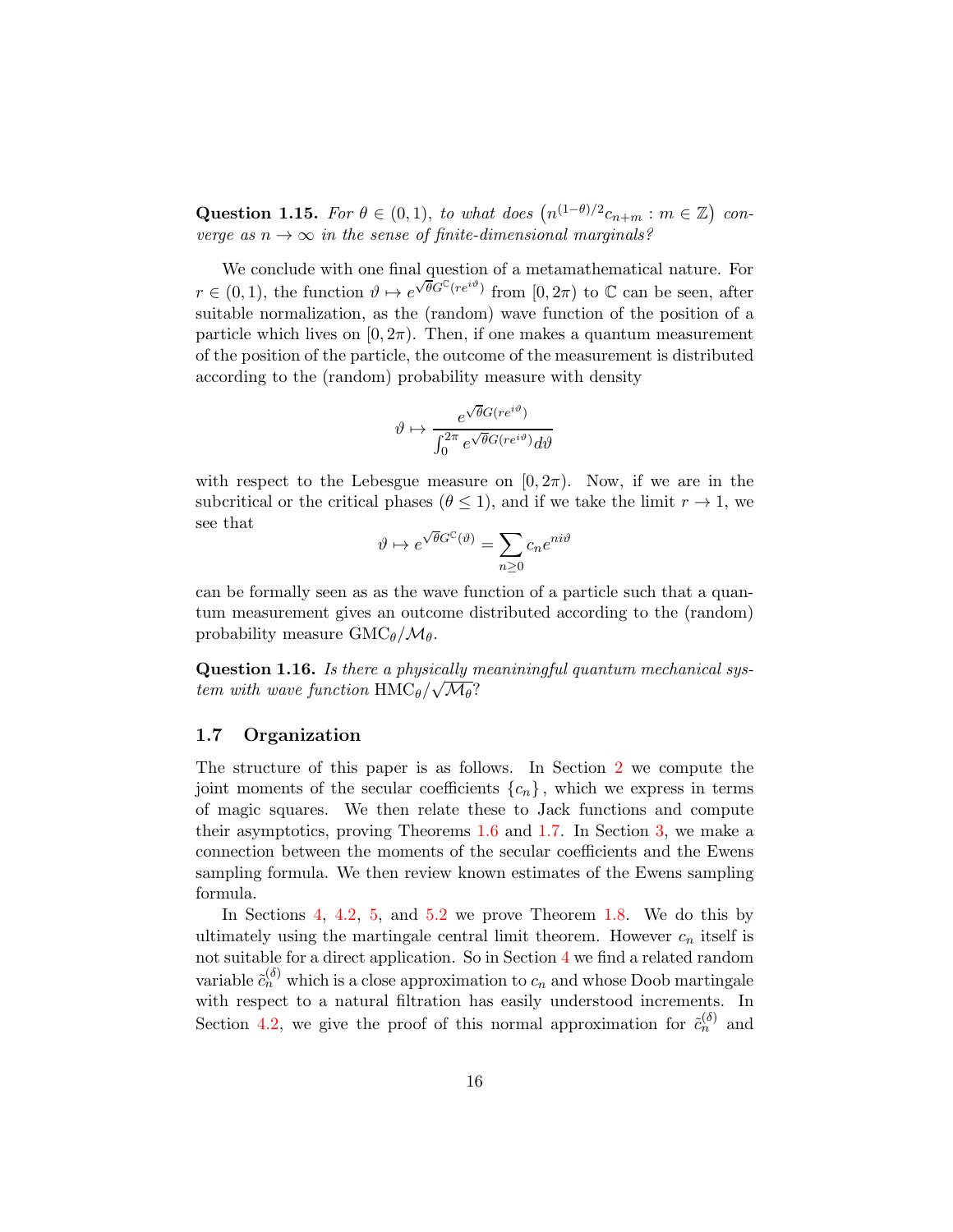then a proof of Theorem [1.8](#page-9-1) contingent on showing the bracket process of the Doob martingale for  $\tilde{c}_n^{(\delta)}$  stabilizes in the  $n \to \infty$  followed by  $\delta \to 0$  limit. In Section [5](#page-37-0) we compute moments of secular coefficients with restricted cycle count, whose meaning will become apparent, and finally in Section [5.2,](#page-39-0) we prove the convergence needed to complete the proof of Theorem [1.8.](#page-9-1)

In Section [6](#page-45-0) we prove Theorem [1.4](#page-6-2) on the regularity of  $HMC_{\theta}$ . In Section [7](#page-49-0) we give the precise connection between the characteristic polynomial  $\chi_N$ and  $\text{HMC}_\theta$ . We also show Theorems [1.10](#page-11-1) and [1.11.](#page-12-0) Finally in Section [8,](#page-59-1) we prove the sharpness of the estimates in Section [7](#page-49-0) in the regime  $\theta \in (0,1]$ .

### Acknowledgements

All three authors would like to thank the hospitality of the International Institute of Physics, in Natal, Brazil, and the program Random geometries and multifractality in condensed matter and statistical mechanics from 2019 where this work began. All authors would like to thank Yacine Barhoumi– Andréani for bringing the mathematics around secular coefficients to their attention and for helpful conversations besides. E. P. gratefully acknowledges support from an NSERC Discovery grant. N. S. gratefully acknowledges support of the Royal Society University Research Fellowship 'Random matrix theory and log-correlated Gaussian fields', reference URF\R1\180707.

## <span id="page-16-0"></span>2 Moments of the secular coefficients

The purpose of this section will be to prove Theorems [1.6](#page-7-4) and [1.7](#page-8-1) on the moments of  $c_n$  for general  $\beta > 0$ . We also discuss combinatorial properties of the moments and their relation to Jack functions.

*Proof of Theorem [1.6.](#page-7-4)* Recall from  $(1.14)$  that  $c_n$  can be extracted from a generating function according to the formula

$$
c_n = [z^n] \exp\left(\sqrt{\theta} \sum_{j=1}^{\infty} \frac{\mathcal{N}_j}{\sqrt{j}} z^j\right).
$$
 (2.1)

Denoting the left-hand side of  $(1.18)$  as  $\mathcal{R}_{(\mu)}^{(k)}$  $\binom{n}{(\mu,\nu)}$ , we have

<span id="page-16-1"></span>
$$
\mathcal{R}^{(k)}_{(\mu,\nu)} = [z_1^{\mu_1} \dots z_k^{\mu_k} w_1^{\nu_1} \dots w_k^{\nu_k}] \mathbb{E}(F^{(k)}(\vec{z}, \vec{w})) \tag{2.2}
$$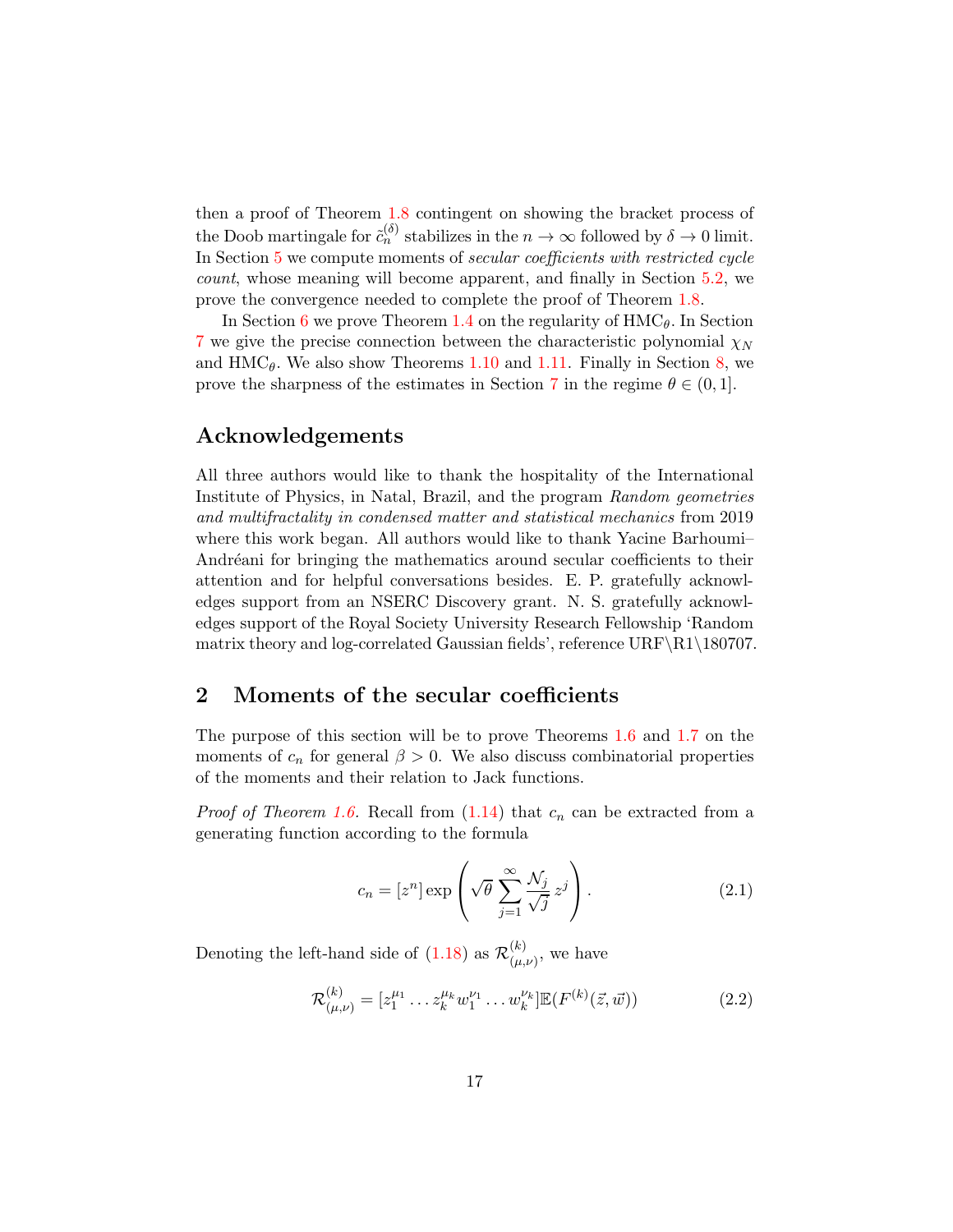where

$$
F^{(k)}(\vec{z}, \vec{w}) = \exp\left(\sqrt{\theta} \sum_{r=1}^{k} \sum_{j=1}^{\infty} \left(\frac{\mathcal{N}_j}{\sqrt{j}} z_r^j + \frac{\overline{\mathcal{N}_j}}{\sqrt{j}} w_r^j\right)\right).
$$
 (2.3)

A simple Gaussian computation using independence of the family  $\{N_k\}_{k=1}^{\infty}$ shows that

<span id="page-17-0"></span>
$$
\mathbb{E}(F^{(k)}(\vec{z},\vec{w})) = \prod_{r_1,r_2=1}^k \frac{1}{(1 - z_{r_1}w_{r_2})^\theta}.
$$
\n(2.4)

<span id="page-17-1"></span>Expanding [\(2.4\)](#page-17-0) with the Newton binomial formula we obtain

$$
\prod_{r_1, r_2=1}^k \frac{1}{(1 - z_{r_1} w_{r_2})^\theta} = \sum_A \prod_{i,j=1}^k {A_{ij} + \theta - 1 \choose \theta - 1} \times \prod_{i=1}^k z_i^{\sum_{j=1}^k A_{ij}} \prod_{j=1}^k w_j^{\sum_{i=1}^k A_{ij}},
$$
\n(2.5)

where the sum runs over the set of all  $k \times k$  matrices A whose entries are nonnegative integers. Equating coefficients according to [\(2.2\)](#page-16-1) fixes the row and column sums appearing in  $(2.5)$  and completes the proof of the Theorem.  $\Box$ 

We remark that Diaconis and Gamburd  $[DG06]$  prove this result specifically for the coefficients  $c_n^{(N)}$  with  $\theta = 1$ , related to random unitary matrices. In contrast to the above computation, they exploited the known orthogonality of the Schur functions and explicit results associated with the RSK correspondence. When  $N = \infty$  their result recovers ours for the coefficients  $c_n$  with  $\theta = 1$ , but if  $\theta \neq 1$  their result is distinct from ours. Despite this, in the following we discuss an interpretation of our result for general  $\theta > 0$ in terms of Jack functions (which extend the Schur functions to any  $\theta > 0$ ).

### 2.1 Connection to Jack functions

We briefly recall some symmetric function notation. We follow [\[Sta89\]](#page-71-7) and [\[Mac15\]](#page-71-8) for all notational conventions. We refer the reader to [\[Sta89\]](#page-71-7) for a concise reminder of the definitions.

Let  $\Lambda$  be the algebra of all symmetric formal power series in a countably infinite family of indeterminates. For any partition  $\lambda$  we let  $\mathfrak{p}_{\lambda}$  be the power sum symmetric function,  $\mathfrak{e}_{\lambda}$  be the elementary symmetric function, and  $\mathfrak{m}_{\lambda}$ be the monomial symmetric function.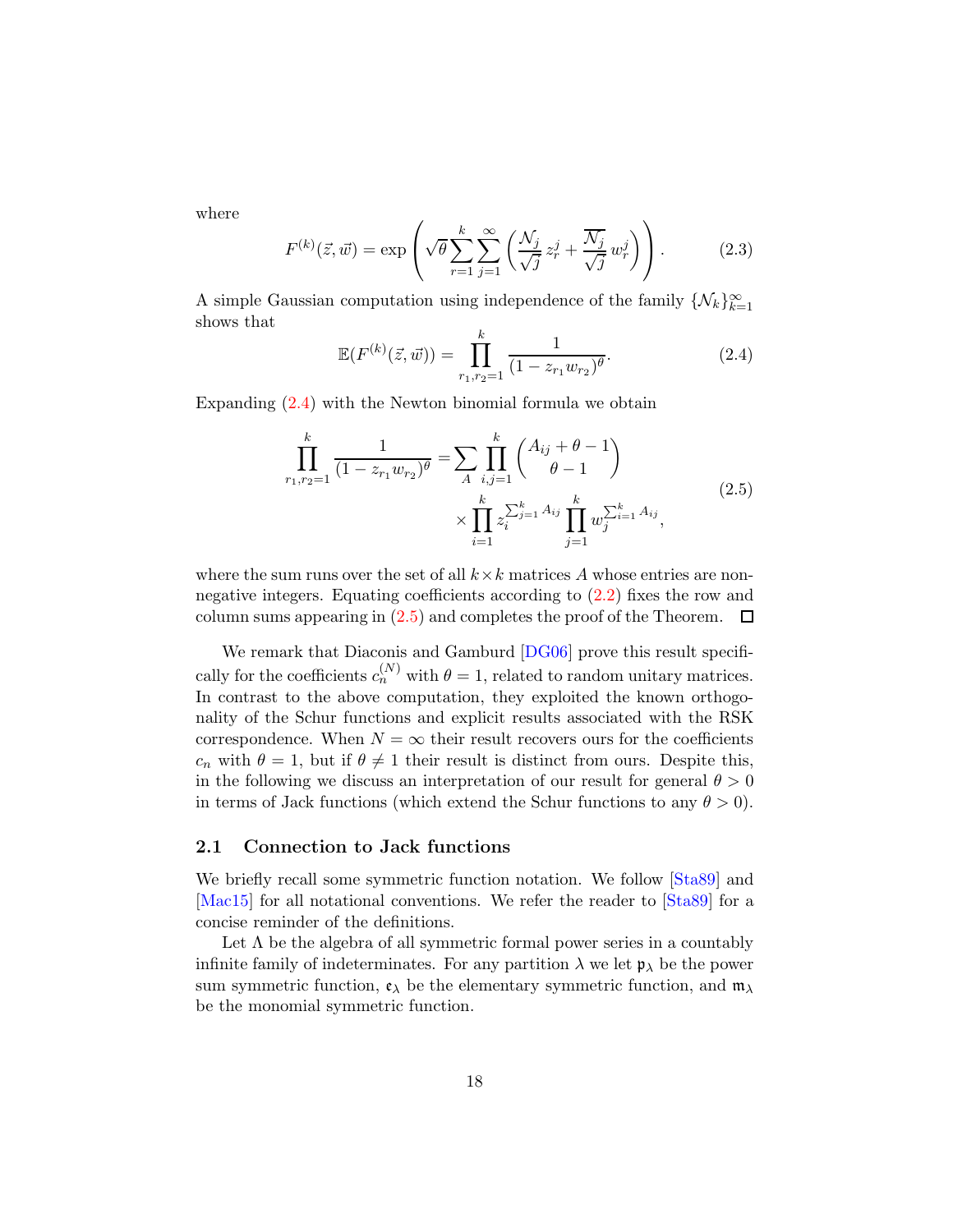For any partition  $\lambda = (1^{m_1}, 2^{m_2}, 3^{m_3}, \dots)$ , we let

$$
z_{\lambda}=1^{m_1}\cdot 2^{m_2}\cdot 3^{m_3}\cdots m_1!m_2!m_3!\cdots.
$$

We also define  $\ell(\lambda)$  to be the length of a partition. We define an inner product on  $\Lambda$  by

$$
\langle \mathfrak{p}_{\lambda}, \mathfrak{p}_{\mu} \rangle = \mathbf{1}_{\lambda = \mu} z_{\lambda} \theta^{\ell(\lambda)}
$$

.

The Jack functions  $\{P^{\theta}_{\lambda}\}\$  form another basis  $\Lambda$ , which can be uniquely defined by (c.f.  $[Sta89, Theorem 1.1]$ ):

- 1.  $\langle P_\lambda^{\theta}, P_\mu^{\theta} \rangle = 0$  if  $\lambda \neq \mu$ .
- 2. Expanding the Jack function into monomial basis,

$$
P_{\lambda}^{\theta} = \sum u_{\lambda\mu}(\alpha) \mathfrak{m}_{\mu},
$$

all nonzero coefficients  $u_{\lambda\mu}(\alpha)$  satisfy  $\mu \leq \lambda$  where  $\leq$  is the dominance ordering (also known as the "natural ordering" in [\[Mac15,](#page-71-8) p.6]).

3. The leading coefficient  $u_{\lambda\lambda} = 1$ .

These specialize to the Schur functions when  $\theta = 1$ .

For any symmetric functions  $p, g$  we define another inner product

$$
\langle p, g \rangle_n = \frac{1}{Z_{n,\beta}} \int_{\mathbb{T}} p(x) \overline{g(x)} \prod_{i \neq j} |x_i - x_j|^{1/\theta} dx, \tag{2.6}
$$

that is to say integration against the circular– $\beta$  ensemble. Here we have specialized the functions p and g by sending all  $x_j = 0$  for  $j > n$ . The  $Z_{n,\beta}$  is the usual normalization so that  $\langle 1, 1 \rangle = 1$ . Then for any symmetric functions,  $\langle p, g \rangle_n \to \langle p, g \rangle$  (see the discussion below (10.38) in [\[Mac15\]](#page-71-8)). Furthermore, one has that the polynomials  $\{P_{\lambda}^{\theta} : \ell(\lambda) \leq n\}$  are orthogonal with respect to  $\langle \cdot, \cdot \rangle_n$  [\[Mac15,](#page-71-8) (10.36)].

The Kostka numbers  $K_{\lambda\mu}$  can be defined as

$$
\mathfrak{s}_\lambda = \sum_\mu K_{\lambda\mu} \mathfrak{m}_\mu.
$$

As a corollary (apply the  $\omega$  involution to [\[Sta99,](#page-71-9) Corollary 7.12.4])

$$
\mathfrak{e}_{\mu}=\sum_{\lambda}K_{\lambda'\mu}\mathfrak{s}_{\lambda}.
$$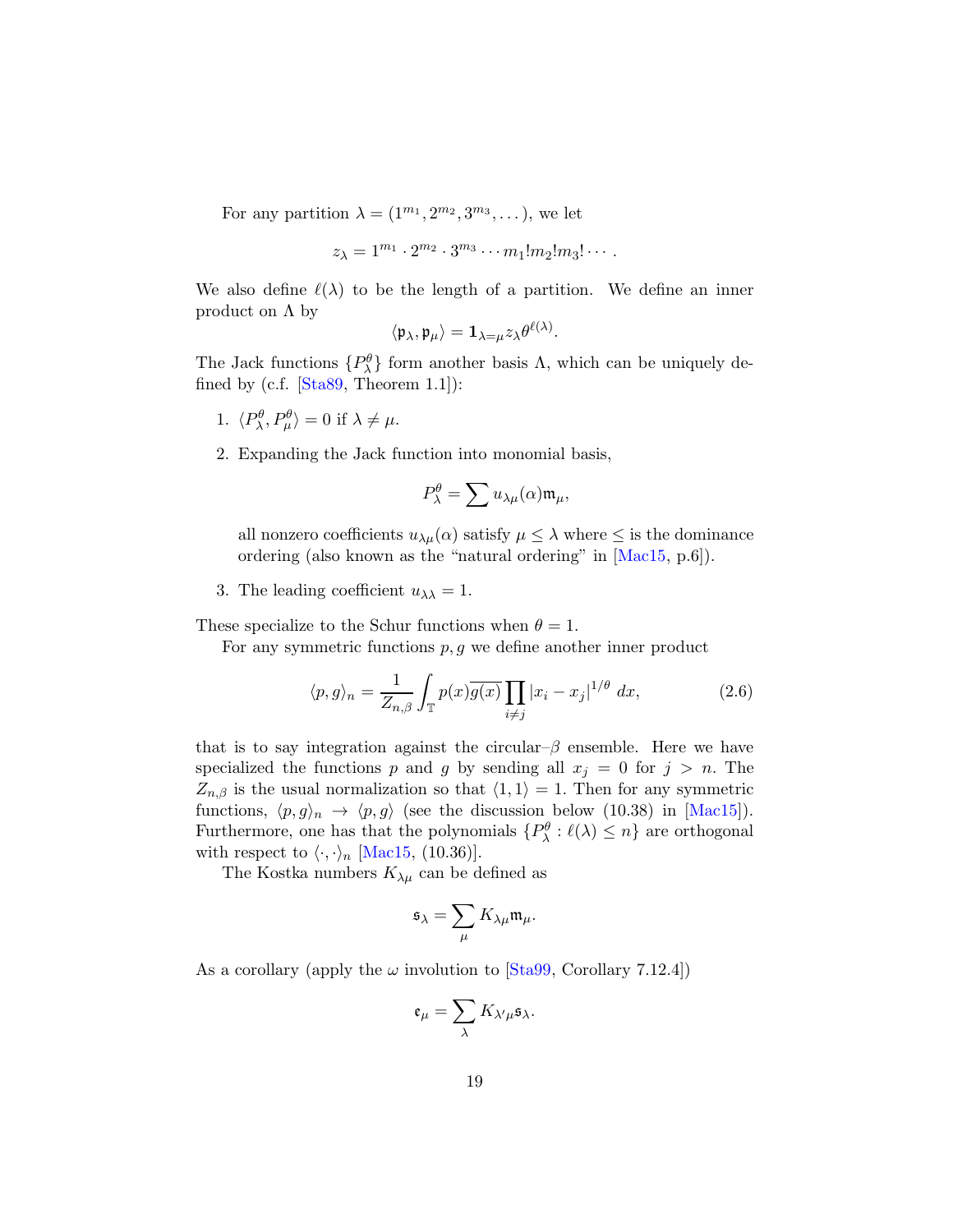Then it is possible to generalize these coefficients to the Jack setting by setting

<span id="page-19-0"></span>
$$
\mathfrak{e}_{\mu} = \sum_{\lambda} K^{\theta}_{\lambda'\mu} P^{\theta}_{\lambda} \tag{2.7}
$$

The proof of [\[DG06\]](#page-68-0) exploited an identity for the Kostka numbers, which follows from the RSK bijection (see [\[Sta99,](#page-71-9) Section 7.11,]). This is given by

$$
\sum_\lambda K_{\lambda\mu}K_{\lambda\nu}=\left|\mathrm{Mag}_{\mu,\nu}\right|
$$

see [\[Sta99,](#page-71-9) Corollary 7.12.3].

As a corollary of Theorem [1.6,](#page-7-4) we get a new proof of this fact, as well as a generalization to all  $\theta$ . We mention that these connection coefficients are useful for the exact evaluation of some moments of  $\beta$ -ensembles [\[MRW17\]](#page-71-10).

### Theorem 2.1.

$$
\sum_{\lambda} K^{\theta}_{\lambda'\mu} K^{\theta}_{\lambda'\nu} \langle P^{\theta}_{\lambda}, P^{\theta}_{\lambda} \rangle = \sum_{A \in \text{Mag}_{\mu, \nu}} \prod_{i,j} \binom{\theta + A_{ij} - 1}{A_{ij}}
$$

*Proof.* Recall  $\chi_N$  is the characteristic polynomial of a circular- $\beta$  random matrix, and so

$$
\chi_N(t) = \sum_{k=0}^N \mathfrak{e}_k(\lambda) t^k,
$$

with  $\lambda$  distributed as C $\beta$ E. Then from Theorem [1.3,](#page-5-0)

$$
\mathbb{E}(\mathfrak{e}_{\mu}(\lambda)\overline{\mathfrak{e}_{\nu}(\lambda)}) \to \mathbb{E}\prod_{j=1}^{\infty}c_j^{\mu_j}\overline{c_j}^{\nu_j}.
$$

On the other hand

$$
\mathbb{E}(\mathfrak{e}_{\mu}(\lambda)\overline{\mathfrak{e}_{\nu}(\lambda)})=\langle\mathfrak{e}_{\mu},\mathfrak{e}_{\nu}\rangle_{N}\rightarrow\langle\mathfrak{e}_{\mu},\mathfrak{e}_{\nu}\rangle,
$$

and hence by [\(2.7\)](#page-19-0) and Theorem [1.6](#page-7-4)

$$
\sum_{\lambda} K_{\lambda'\mu}^{\theta} K_{\lambda'\nu}^{\theta} \langle P_{\lambda}^{\theta}, P_{\lambda}^{\theta} \rangle = \sum_{A \in \text{Mag}_{\mu,\nu}} \prod_{i,j} {\theta + A_{ij} - 1 \choose A_{ij}}.
$$

The normalization constant  $\langle P^{\theta}_{\lambda}, P^{\theta}_{\lambda} \rangle$  is given in [\[Mac15,](#page-71-8) (10.16)].

 $\Box$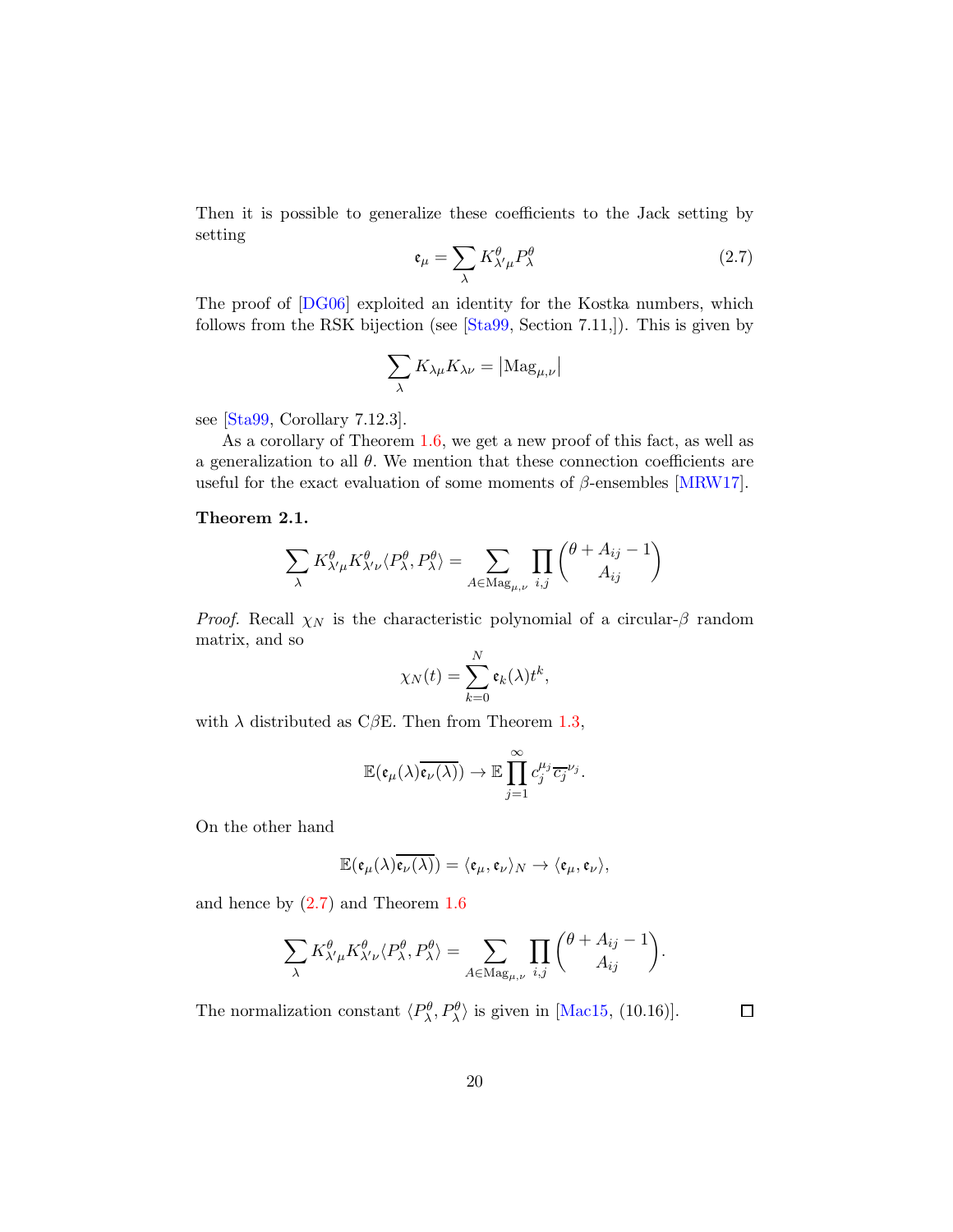### 2.2 Asymptotics of the moments

In this subsection we will give the proof of Theorem [1.7.](#page-8-1) It is instructive to begin with a particular case, so we first discuss the case of the fourth moment, or  $k = 2$  in Theorem [1.7.](#page-8-1) Then we show how to generalize the approach to all positive integers  $k$ .

**Example 2.2.** Using Theorem [1.6,](#page-7-4) we can for instance take  $k = 2$ ,  $\mu_1 =$  $\mu_2 = n$ , and  $\nu_1 = \nu_2 = n$  with all other exponents equal to zero. In this case one is summing over all  $2 \times 2$  magic squares whose row and column sums are equal to n. Such magic squares are parameterized by a single variable (denoted here  $j$ ) and formula Theorem [1.6](#page-7-4) yields

<span id="page-20-0"></span>
$$
\mathbb{E}(|c_n|^4) = \sum_{j=0}^n \binom{j+\theta-1}{\theta-1}^2 \binom{n-j+\theta-1}{\theta-1}^2.
$$
 (2.8)

When  $\theta = 1$ , the right-hand side of  $(2.8)$  is given by  $n + 1$  (the number of  $2 \times 2$  magic squares), as obtained in [\[DG06\]](#page-68-0). For general  $\theta > 0$  we can compute the asymptotics as  $n \to \infty$  from the sum representation [\(2.8\)](#page-20-0) as follows.

**Lemma 2.3.** For any  $0 < \theta < 1/2$ , we have the following:

<span id="page-20-2"></span>
$$
\frac{\mathbb{E}(|c_n|^4)}{\mathbb{E}(|c_n|^2)^2} \sim 2 \frac{\Gamma(1-2\theta)}{\Gamma(1-\theta)^2}, \qquad n \to \infty,
$$
\n(2.9)

where we recall the normalization

$$
\mathbb{E}(|c_n|^2) = \binom{n+\theta-1}{\theta-1} \sim \frac{1}{\Gamma(\theta)} n^{\theta-1}.
$$
\n(2.10)

*Proof.* Fix  $0 < \delta < 1$  and split the sum in  $(2.8)$  according to whether  $j \leq |\delta n|, |\delta n| + 1 \leq j \leq n - |\delta n| - 1$  or  $n - |\delta n| \leq j \leq n$ , denoting each sum  $S_1$ ,  $S_2$  or  $S_3$  respectively. Then in the sum  $S_1$ , the term  $n - j$  is always large, so that the second binomial coefficient is uniformly bounded by  $c_{\delta,\theta} n^{\theta-1}$  for some constant  $c_{\delta,\theta} > 0$ . Applying dominated convergence then gives

$$
\lim_{n \to \infty} \frac{S_1}{(\mathbb{E}(|c_n|^2))^2} = \sum_{j=0}^{\infty} \binom{j+\theta-1}{\theta-1}^2 \lim_{n \to \infty} \frac{\binom{n-j+\theta-1}{\theta-1}^2}{\binom{n+\theta-1}{\theta-1}^2}
$$
(2.11)

$$
=\sum_{j=0}^{\infty} \binom{j+\theta-1}{\theta-1}^2\tag{2.12}
$$

<span id="page-20-3"></span><span id="page-20-1"></span>
$$
=\frac{\Gamma(1-2\theta)}{\Gamma(1-\theta)^2},\tag{2.13}
$$

=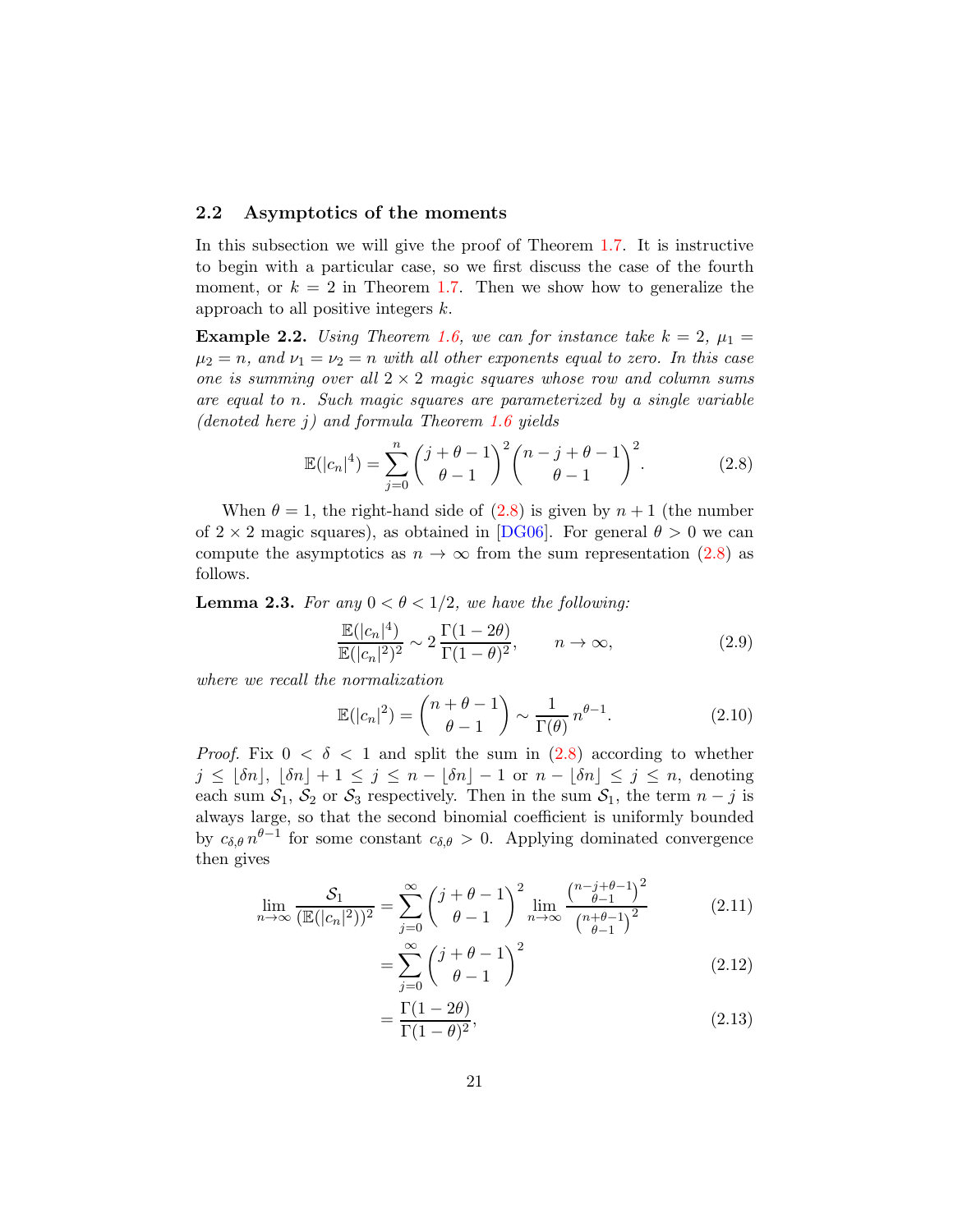where in  $(2.13)$  we used Lemma [B.1.](#page-66-0) An identical argument holds for the sum  $S_3$  (by symmetry of  $j \to n - j$ ) and this gives the factor 2! in [\(2.9\)](#page-20-2). The sum  $S_2$  is negligible: the second binomial coefficient is still bounded by  $c_{\theta,\delta}n^{\theta-1}$ , which gives the same order of magnitude, but now both the upper and lower limits of the sum are growing. Since  $(2.12)$  converges, we have that  $n^{-2(\theta-1)}\mathcal{S}_2 \to 0$ . This completes the proof of the Lemma. 口

<span id="page-21-0"></span>**Remark 2.4.** When  $\theta \geq 1/2$  this argument breaks down because the sum in [\(2.13\)](#page-20-1) is divergent, which leads to slightly different asymptotic behaviour. When  $\theta > 1/2$ , the sum  $S_2$  can be approximated by a Riemann integral which now gives the main contribution: As  $n \to \infty$  we have

$$
\mathbb{E}(|c_n|^4) \Big|_{\theta > 1/2} \sim n^{4(\theta - 1) + 1} \frac{1}{\Gamma(\theta)^4} \int_0^1 x^{2(\theta - 1)} (1 - x)^{2(\theta - 1)} dx
$$
\n
$$
= n^{4(\theta - 1) + 1} \frac{\Gamma(2\theta - 1)^2}{\Gamma(4\theta - 2)\Gamma(\theta)^4}
$$
\n(2.14)

and conversely note that this integral becomes divergent when  $\theta \leq 1/2$ , with the leading power of n matching at the transition  $\theta = 1/2$ . In the case  $\theta = 1/2$ , one can show that

$$
\mathbb{E}(|c_n|^4) \bigg|_{\theta=1/2} \sim \frac{2}{\pi^2} \frac{\log n}{n}, \qquad n \to \infty.
$$
 (2.15)

This is analogous to the freezing transitions in [\[CK15\]](#page-68-10).

The fact that the argument leading to [\(2.9\)](#page-20-2) can be generalized to all higher moments is the subject of the next result.

**Theorem 2.5.** Let k be a positive integer such that  $k\theta < 1$ . Then

$$
\lim_{n \to \infty} \frac{\mathbb{E}(|c_n|^{2k})}{(\mathbb{E}(|c_n|^2))^k} = k! \frac{\Gamma(1 - k\theta)}{\Gamma(1 - \theta)^k}.
$$

Proof. Recall from Theorem [1.6](#page-7-4)

<span id="page-21-1"></span>
$$
\mathbb{E}(|c_n|^{2k}) = \sum_{A \in \text{Mag}_{\pi,\pi}} \prod_{i,j} \binom{\theta + A_{ij} - 1}{A_{ij}},\tag{2.16}
$$

where  $\pi$  is the partition which has k parts of length n. In particular the magic squares  $\text{Mag}_{\pi,\pi}$  are  $k \times k$  and have all row and column sums equal to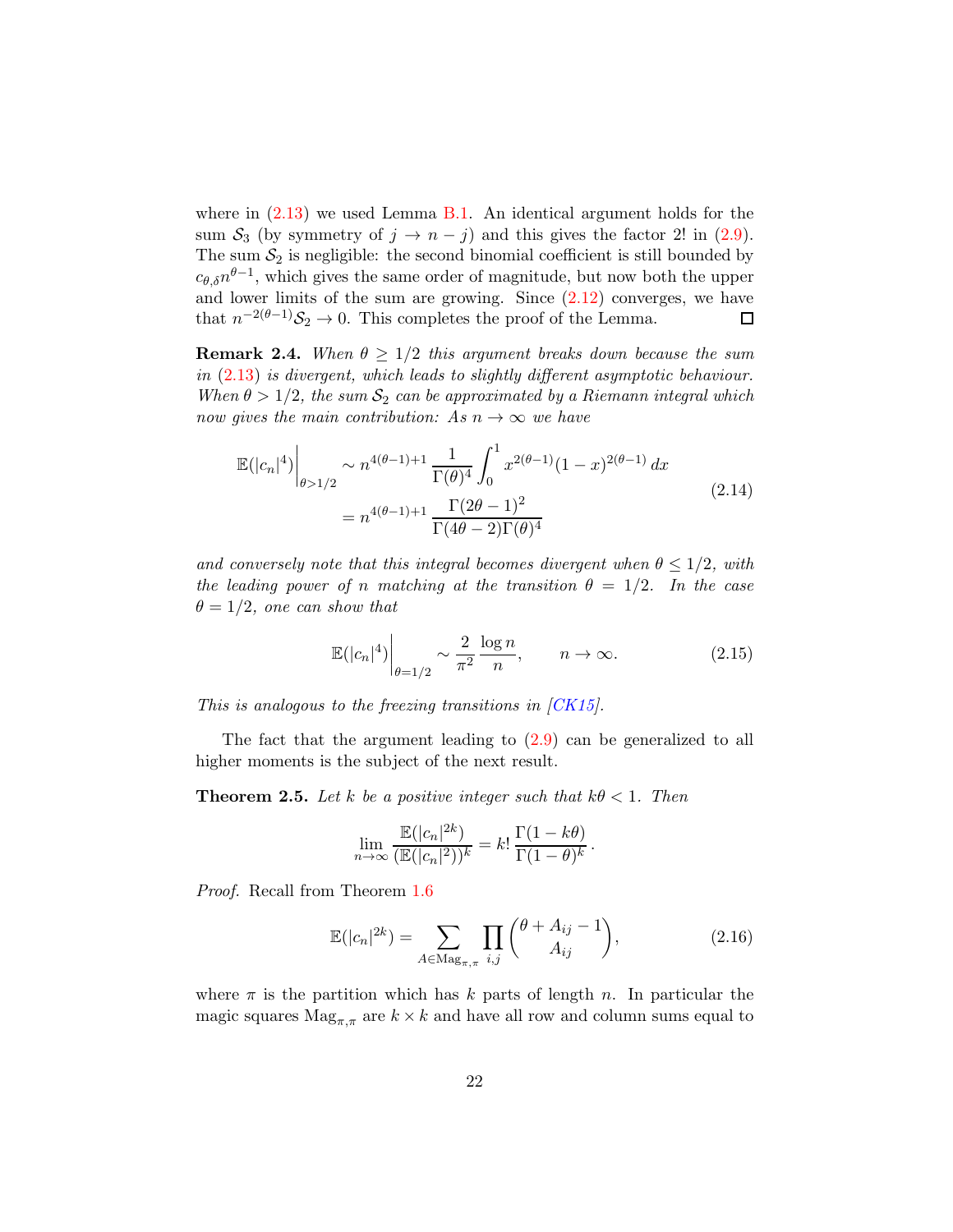n. Fix a  $\delta > 0$ . Let  $E_{\delta,n} \subset \text{Mag}_{\pi,\pi}$  be those magic squares in which there is a row *i* for which there are two *j* so that  $A_{ij} > \delta n$ . We claim that

<span id="page-22-0"></span>
$$
\sum_{A \in E_{\delta,n}} \prod_{i,j} \binom{\theta + A_{ij} - 1}{A_{ij}} = o(n^{k(\theta - 1)}).
$$
 (2.17)

We shall return to this point, but for the moment we give the proof contingent on [\(2.17\)](#page-22-0).

Note that for  $\delta$  sufficiently small, each  $A \in \text{Mag}_{\pi,\pi} \setminus E_{\delta,n}$  has in each row exactly one entry with size larger than  $n(1 - k\delta)$ . Again for  $\delta$  sufficiently small, this implies that each column additionally has exactly one such entry. Thus for any such A there is a  $k \times k$  permutation matrix P, the support of which coincides with the entries of A larger than  $n(1 - k\delta)$ .

Moreover, for each permutation matrix  $P$  such  $A$  exist and the contri-butions of each to the sum in [\(2.16\)](#page-21-1) are all equal. Let  $S \subset \text{Mag}_{\pi,\pi} \setminus E_{\delta,n}$  be those terms in which the diagonal entries are larger than  $n(1 - k\delta)$ . Then using  $(2.17)$ ,

<span id="page-22-2"></span>
$$
\mathbb{E}(|c_n|^{2k}) = k! \sum_{A \in S} \prod_{i=j} \left\{ \binom{\theta+n-1}{n} (1+O(\delta)) \right\} \cdot \prod_{i \neq j} \left\{ \binom{\theta+A_{ij}-1}{A_{ij}} \right\} + o(n^{k(\theta-1)}).
$$
\n(2.18)

Let  $H_k$  be the  $k \times k$  non-negative integer matrices A in which for each  $1 \leq i \leq k$ 

$$
\sum_j A_{ij} = \sum_j A_{ji}.
$$

We claim that

<span id="page-22-1"></span>
$$
\sum_{A \in H_k} \prod_{i \neq j} {\theta + A_{ij} - 1 \choose A_{ij}} = \frac{\Gamma(1 - k\theta)}{\Gamma(1 - \theta)^k}.
$$
\n(2.19)

From the Newton binomial formula, we have that for  $\{z_i\}$  and  $\{y_j\}$  in the unit disk,

$$
\prod_{i \neq j} \left( \frac{1}{1 - z_i \overline{y_j}} \right)^{\theta} = \sum_{(\mu_j), (\nu_j) \in \mathbb{N}^k} \prod_j z_j^{\mu_j} \overline{y_j}^{\nu_j} \cdot \left\{ \sum_{A \in \text{Mag}_{0, \mu, \nu}} \prod_{i \neq j} {\theta + A_{ij} - 1 \choose A_{ij}} \right\},
$$

where  $\text{Mag}_{0,\mu,\nu} \subset \text{Mag}_{\mu,\nu}$  have 0 on the diagonal. Hence on setting  $z_j =$  $re^{i\omega_j}$  and  $y_j = re^{i\omega_j}$  for  $r \in (0,1)$  and averaging over all  $\omega_j$ , we have

$$
\frac{1}{(2\pi)^k} \int \prod_{i \neq j} \left( \frac{1}{1 - r^2 e^{\sqrt{-1}(\omega_i - \omega_j)}} \right)^{\theta} d\omega
$$
  
= 
$$
\sum_{(\mu_j) \in \mathbb{N}^k} r^2 \Sigma^{\mu_j} \cdot \left\{ \sum_{A \in \mathcal{M}_0(\mu, \mu)} \prod_{i \neq j} {\theta + A_{ij} - 1 \choose A_{ij}} \right\}.
$$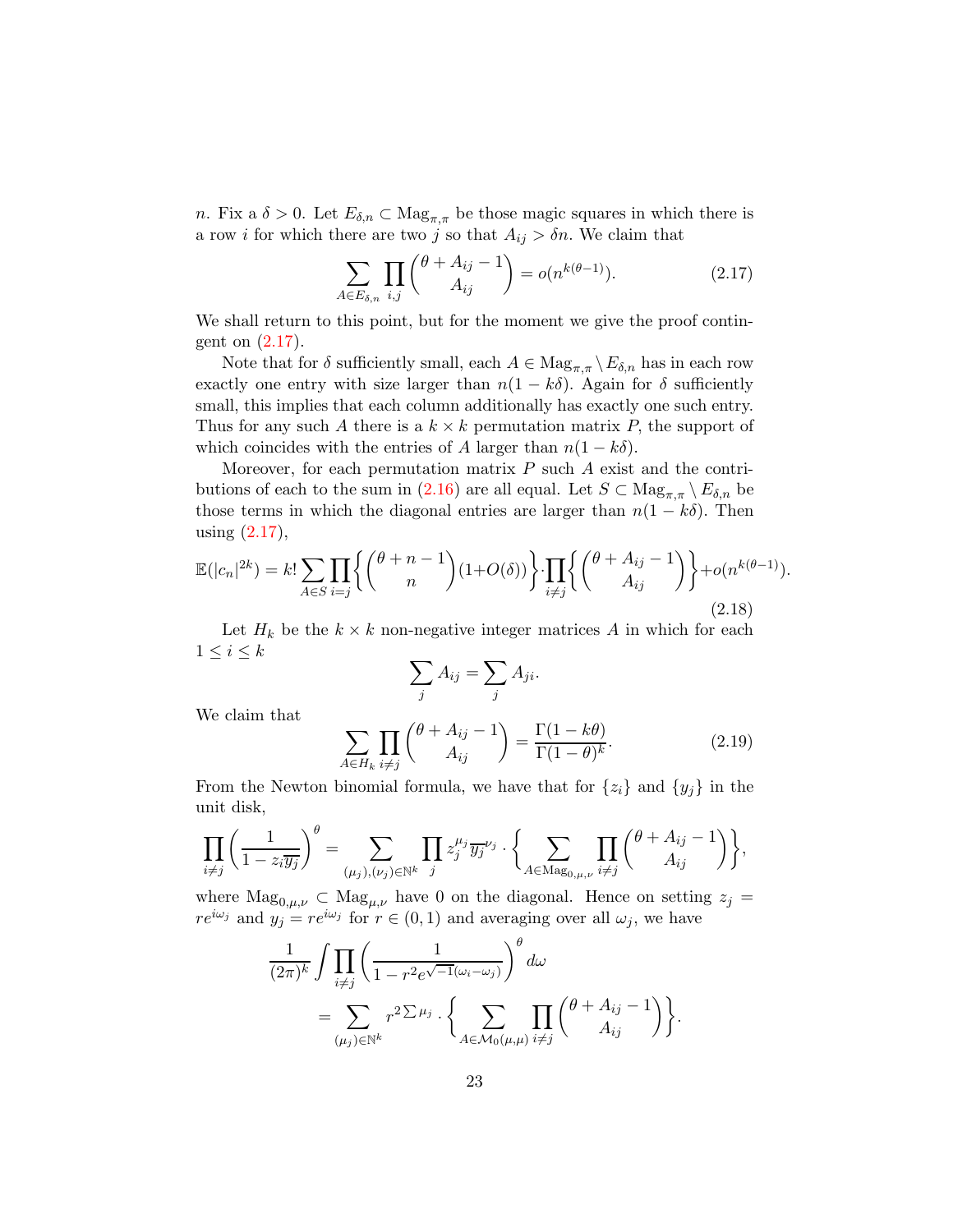This integral on the left hand side is convergent on sending  $r \to 1$ , and moreover gives exactly the Morris integral  $(1.22)$ . The right hand side meanwhile converges to the left hand side of [\(2.19\)](#page-22-1) which completes the proof of [\(2.19\)](#page-22-1).

As [\(2.19\)](#page-22-1) is convergent, it follows from dominated convergence that

$$
\lim_{n \to \infty} n^{-k(\theta - 1)} \sum_{A \in S} \prod_{i = j} \left\{ \binom{\theta + n - 1}{n} \right\} \cdot \prod_{i \neq j} \left\{ \binom{\theta + A_{ij} - 1}{A_{ij}} \right\} = \frac{\Gamma(1 - k\theta)}{\Gamma(1 - \theta)^k \Gamma(\theta)^k}.
$$

Hence, on combining this with [\(2.18\)](#page-22-2) and sending  $\delta \rightarrow 0$ , we conclude that

$$
\lim_{n \to \infty} n^{-k(\theta - 1)} \mathbb{E}(|c_n|^{2k}) = \frac{k! \Gamma(1 - k\theta)}{\Gamma(1 - \theta)^k \Gamma(\theta)^k}.
$$

Finally we turn to the proof of [\(2.17\)](#page-22-0). By the Birkhoff–von Neumann theorem, the doubly stochastic matrices are the convex hull of the permutation matrices. It follows that for every  $A \in \text{Mag}_{\pi,\pi}$  there is a permutation matrix  $P$  such that each entry of  $A$  in the support of  $P$  has size at least  $n/k!$  Hence by symmetry it suffices to restrict the sum in  $(2.17)$  to those  $A \in E_{\delta,n}$  whose every diagonal entry is at least  $n/k!$ . Denote this subset of  $E_{\delta,n}$  by  $E'_{\delta_n}$ . In short we have the bound

$$
\sum_{A\in E_{\delta,n}}\prod_{i,j}\binom{\theta+A_{ij}-1}{A_{ij}}\leq k!\sum_{A\in E'_{\delta,n}}\prod_{i}\left\{C_{\theta}\left(\frac{n}{k!}\right)^{\theta-1}\right\}\prod_{i\neq j}\left\{\binom{\theta+A_{ij}-1}{A_{ij}}\right\},\,
$$

for some absolute constant  $C_{\theta}$ . Hence once more using the absolute convergence of  $(2.19)$  and dominated convergence,  $(2.17)$  follows. □

# <span id="page-23-0"></span>3 The Ewens sampling formula

In this section we describe a connection between secular coefficients and random permutations that we believe is interesting in its own right. While detailing this we shall revise some of the key results about random permutations, as these will be useful in the subsequent sections.

The secular coefficients defined in  $(1.13)$  can be given the following explicit formula

<span id="page-23-1"></span>
$$
c_n = \sum_{m \in S_n} \prod_{k=1}^n \frac{\mathcal{N}_k^{m_k}}{m_k!} \left(\frac{\theta}{k}\right)^{m_k/2}.
$$
 (3.1)

The summation is over the set  $S_n$  of all compositions of n, that is  $m =$  $(m_1, m_2, \ldots, m_n)$  is such that each  $m_k$  is a non-negative integer satisfying

$$
\sum_{k=1}^{n} km_k = n.
$$
\n(3.2)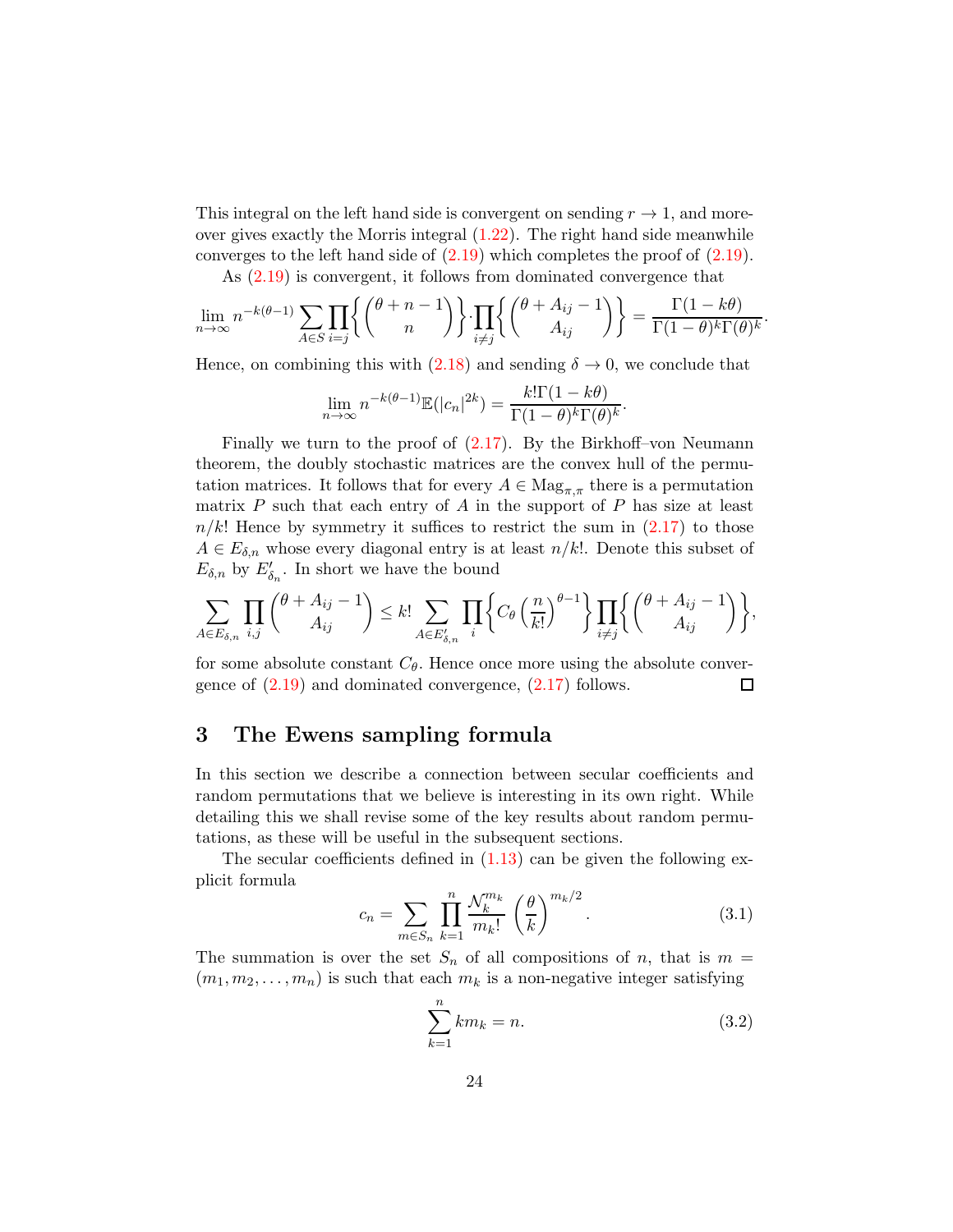From [\(3.1\)](#page-23-1), we have that  $c_n$  is measurable with respect to  $\mathscr{G}_n := \sigma \{\mathcal{N}_1, \ldots, \mathcal{N}_n\}$ . So, going forward, we will make use of the filtration  $\mathscr{G} = (\mathscr{G}_n : n \in \mathbb{N})$ .

Taking the  $L^2$ -norm of  $(3.1)$  gives

<span id="page-24-0"></span>
$$
\mathbb{E}(|c_n|^2) = \sum_{\vec{l} \in S_n, \vec{m} \in S_n} \prod_{k=1}^n \frac{\mathbb{E}(\mathcal{N}_k^{m_k} \overline{\mathcal{N}_k}^{l_k})}{m_k! l_k!} \left(\frac{\theta}{k}\right)^{(m_k + l_k)/2} \tag{3.3}
$$

where we used independence of the family  $\{N_k\}_{k=1}^{\infty}$  to take the expectation inside the product. Next applying the Gaussian formula

$$
\mathbb{E}(\mathcal{N}_k^{m_k} \overline{\mathcal{N}_k}^{l_k}) = \mathbb{1}_{m_k = l_k}(m_k)!
$$
 (3.4)

implies that the compositions in the sum  $(3.3)$  must coincide in order to give a non-zero term. This gives

<span id="page-24-1"></span>
$$
\mathbb{E}(|c_n|^2) = \sum_{\vec{m}\in S_n} \prod_{k=1}^n \frac{1}{m_k!} \left(\frac{\theta}{k}\right)^{m_k}.
$$
 (3.5)

Given a permutation  $\sigma$  on n symbols, we can characterize it using its cycle structure  $(m_1, \ldots, m_n)$  where  $m_j$  denotes the number of cycles in  $\sigma$  having length j, and  $\sum_{j=1}^{n} j m_j = n$ . The summation in [\(3.5\)](#page-24-1) is well known in the theory of random permutations where it appears as the normalizing factor for the Ewens sampling formula.

Definition 3.1. The Ewens sampling formula is a probability distribution on cycle counts  $\vec{M}^{(n)} = (M_1, \ldots, M_n)$  given by

<span id="page-24-2"></span>
$$
\mathbb{P}(\vec{M}^{(n)} = m) = \mathbb{1}_{\sum_{k=1}^{n} km_k = n} \frac{n!}{\theta^{(n)}} \prod_{k=1}^{n} \left(\frac{\theta}{k}\right)^{m_k} \frac{1}{m_k!}.
$$
 (3.6)

where  $\theta^{(n)}$  is the rising factorial

$$
\theta^{(n)} = \frac{\Gamma(\theta + n)}{\Gamma(\theta)}.\tag{3.7}
$$

The fact that  $(3.6)$  is normalized gives the explicit form of the sum in  $(3.5):$  $(3.5):$ 

$$
\mathbb{E}(|c_n|^2) = \frac{\theta^{(n)}}{n!}.
$$
\n(3.8)

In general, if we restrict the summation in  $(3.1)$  to a subset  $P \subset S_n$  and denote this  $c_{n,P}$ , an identical computation holds. This yields the fundamental correspondence

<span id="page-24-3"></span>
$$
\mathbb{E}(|c_{n,P}|^2) = \frac{\theta^{(n)}}{n!} \mathbb{P}(\vec{M}^{(n)} \in P)
$$
\n(3.9)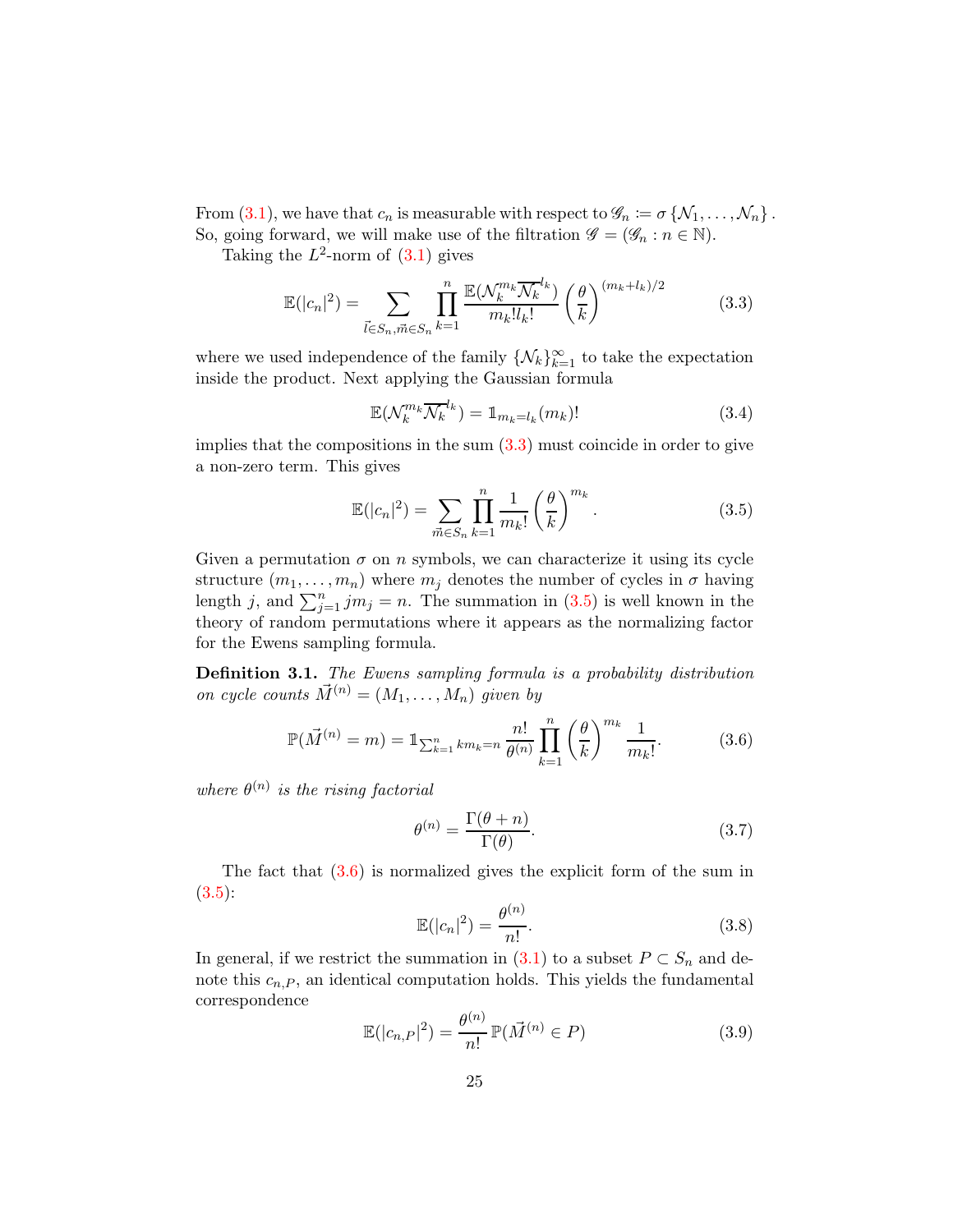where on the left-hand side of  $(3.9)$  the expectation is taken over the Gaussian random variables in  $(3.1)$ , while on the right-hand side M follows the Ewens sampling formula in  $(3.6)$  with parameter  $\theta$ .

We can also use the Ewens sampling formula to describe conditional expectations of  $|c_n|^2$ . In analogy with [\(3.3\)](#page-24-0), for  $q \leq n$ ,

<span id="page-25-1"></span>
$$
\mathbb{E}(|c_n|^2 \mid \mathcal{G}_q) = \sum_{\vec{l} \in S_n, \vec{m} \in S_n} \prod_{k=1}^n \frac{\mathbb{E}(\mathcal{N}_k^{m_k} \overline{\mathcal{N}_k}^{l_k} \mid \mathcal{G}_q)}{m_k! l_k!} \left(\frac{\theta}{k}\right)^{(m_k + l_k)/2}.
$$
 (3.10)

The only nonzero pairs  $(\vec{l}, \vec{m})$  in this sum have  $m_k = l_k$  for  $k > q$ , and this allows us to greatly simplify this expression. Let us define

<span id="page-25-0"></span>
$$
c_{n,q} = \sum_{\substack{(m_k): 1 \le k \le q \\ \sum_{k=1}^q k m_k = n}} \prod_{k=1}^q \frac{\theta^{m_k/2}}{m_k! k^{m_k/2}} \mathcal{N}_k^{m_k}.
$$
 (3.11)

<span id="page-25-3"></span>**Remark 3.2.** This  $(3.11)$  is a special case of  $c_{n,P}$   $(c.f. (3.9))$  $(c.f. (3.9))$  $(c.f. (3.9))$ , in which P are those partitions with no parts greater than q. This is also equivalent to setting the Gaussians  $\mathcal{N}_k = 0$  for all  $k > q$  in the sum [\(3.1\)](#page-23-1). In particular  $c_{n,q}$  is  $\mathscr{G}_q$ -measruable.

In terms of  $(3.11)$  we can therefore give the sum formula by partitioning [\(3.10\)](#page-25-1) according to  $r = \sum_{k=1}^{q} km_k$ . Note that when  $r \geq n - q$ , we have no way to complete the partition except by choosing all larger  $m_k = 0$ , and so

$$
\mathbb{E}(|c_n|^2 \mid \mathscr{G}_q) = |c_{n,q}|^2 + \sum_{r=0}^{n-q-1} |c_{r,q}|^2 \sum_{\substack{(m_k): q < k \le n \\ \sum_{k=q+1}^{n-q-1} k m_k = n-r}} \prod_{k=q+1}^n \frac{\theta^{m_k}}{m_k! k^{m_k}}.
$$

Note that we may have no  $m_k > 0$  for  $k > n - r$  in the inner sum and so using  $(3.6)$ 

<span id="page-25-2"></span>
$$
\mathbb{E}(|c_n|^2 \mid \mathcal{G}_q) = |c_{n,q}|^2 + \sum_{r=0}^n |c_{r,q}|^2 \frac{\theta^{(n-r)}}{(n-r)!} \mathbb{P}[\vec{M}_j^{(n-r)} = 0, \text{ for all } 1 \le j \le q].
$$
\n(3.12)

We note that sum need only run to  $n - q$ , as the probability therein is 0 for larger r. We will do an asymptotic analysis of this conditional expectation in Section [7.1.](#page-54-0)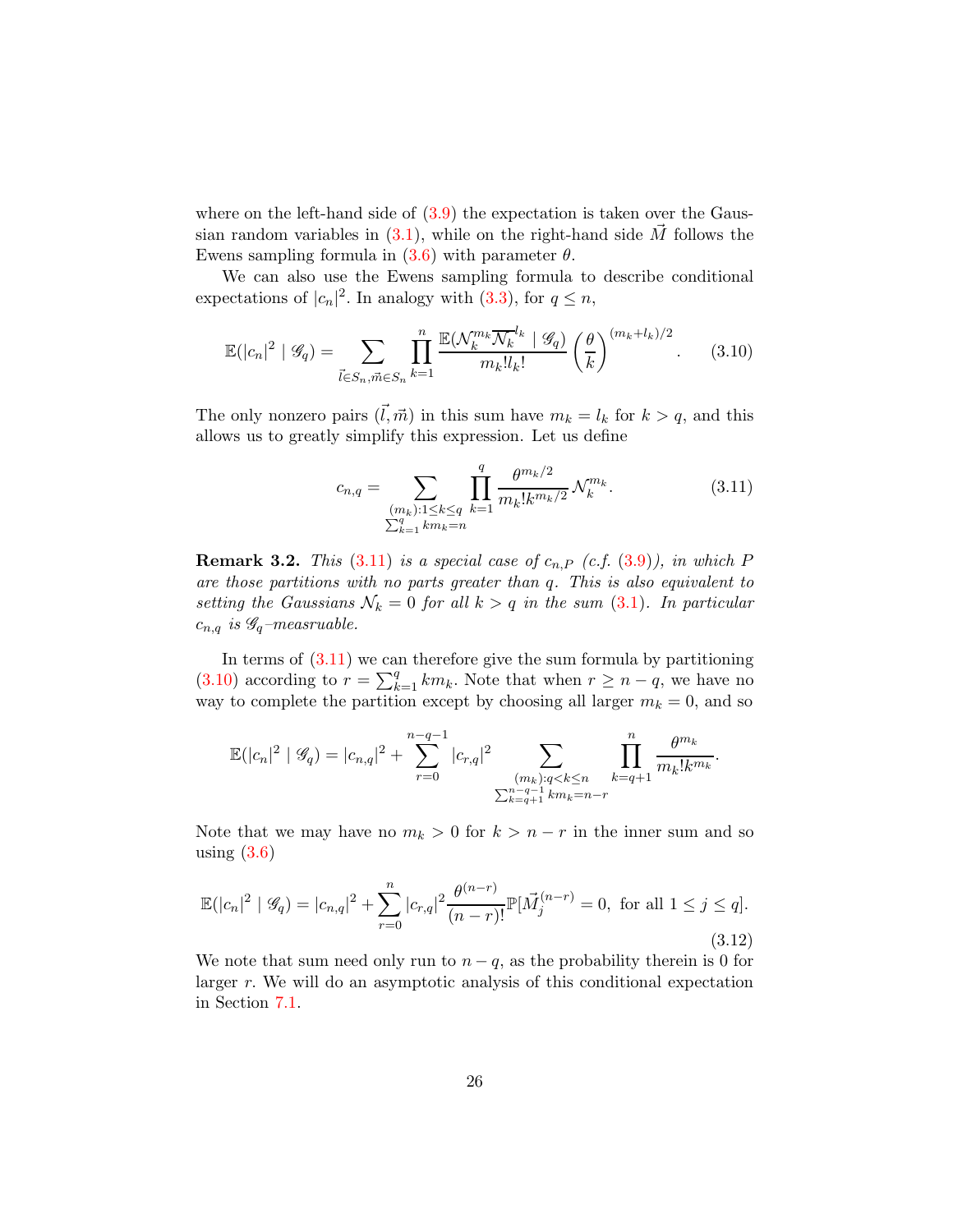### 3.1 Properties of the Ewens sampling formula

We remark that the case  $\theta = 1$  in [\(3.6\)](#page-24-2) corresponds to the uniform measure on the set of all permutations, while the general case  $\theta > 0$  corresponds to a tilting of the uniform measure. For any  $\theta > 0$ , a wealth of results are known concerning statistical properties of the cycle counts, see the text [\[ABT03\]](#page-67-6) from which we will borrow from repeatedly in what follows. The main point exploited in  $[ABT03]$  is that apart from the indicator function,  $(3.6)$  is a conditional joint law of *n* independent random variables  $(Z_1, \ldots, Z_n)$  where each  $Z_k$  is Poisson distributed with parameter  $\theta/k$ . Therefore, statistics of the cycle counts can be reduced to studying the independent random  $\sum_{j=1}^{n} jZ_j$ . We will refer to this as the *conditioning relation*. variables  $(Z_1, \ldots, Z_n)$  paired with the condition that  $T_{0n} = n$  where  $T_{0n} =$ 

In fact, the random variable  $T_{0n}$  and its limiting distribution play an important role in what follows and we record some of the key results about it from [\[ABT03\]](#page-67-6).

<span id="page-26-0"></span>**Lemma 3.3.** Suppose that  $r = r_n \in \mathbb{N}$  satisfies  $r/n \rightarrow y \in (0,\infty)$  as  $n \to \infty$ . Then

<span id="page-26-2"></span>
$$
\lim_{n \to \infty} n \mathbb{P}(T_{0n} = r) = p_{\theta}(y) \tag{3.13}
$$

where  $p_{\theta}(y)$  is an (explicit) probability density function satisfying the following properties:

1. An explicit formula at  $y = 1$ :

$$
p_{\theta}(1) = \frac{e^{-\gamma_{\rm E}\theta}}{\Gamma(\theta)}\tag{3.14}
$$

where  $\gamma_{\rm E}$  is the Euler-Mascheroni constant.

2. Rapid decay at  $y = +\infty$ :

<span id="page-26-1"></span>
$$
\sup_{y \ge n} p_{\theta}(y) \le \frac{\theta^n}{n!} \tag{3.15}
$$

3. The derivative identity, for  $x \notin \{0,1\}$ 

$$
\frac{d}{dx}[x^{1-\theta}p_{\theta}(x)] = -\theta x^{-\theta}p_{\theta}(x-1). \tag{3.16}
$$

*Proof.* These are proved in [\[ABT03,](#page-67-6) Section 4] using size biasing techniques.  $\Box$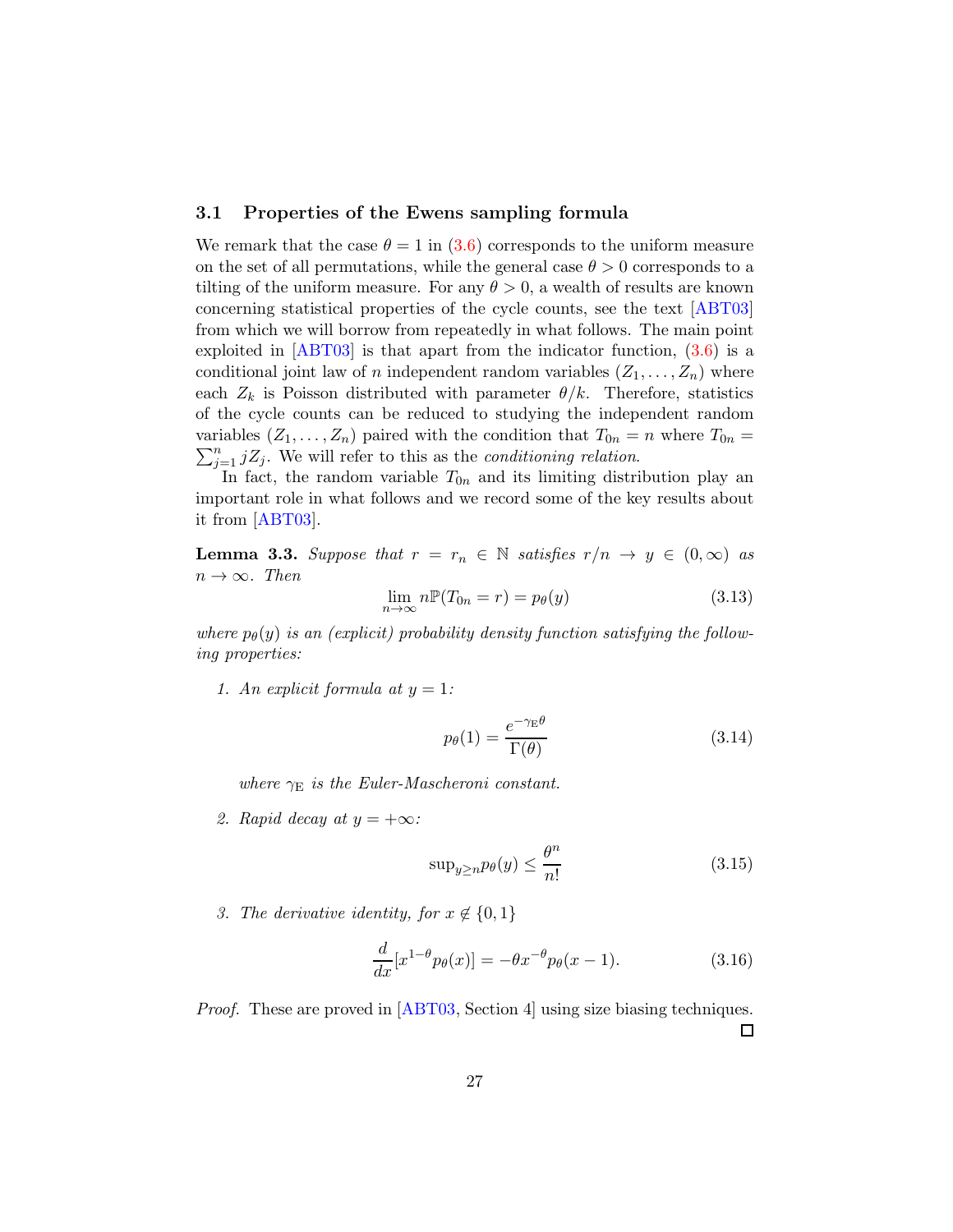We will also make use of the following finite  $n$  uniform bound.

<span id="page-27-2"></span>**Lemma 3.4** (Lemma 4.12 (i) in [\[ABT03\]](#page-67-6)). If  $0 \le \theta \le 1$ , then

$$
\max_{k\geq 0} \mathbb{P}(T_{0n} = k) \leq e^{-\theta h(n+1)} \tag{3.17}
$$

where  $h(n + 1)$  is the harmonic number

$$
h(n+1) = \sum_{j=1}^{n} \frac{1}{j}.
$$
\n(3.18)

Now let  $L^{(n)}$  denote the length of the longest cycle. This quantity is closely related to the distribution of  $T_{0n}$ , because by the conditioning relation

<span id="page-27-0"></span>
$$
\mathbb{P}(L^{(n)} \le r) = \mathbb{P}(\{c_{r+1} = 0\} \land ... \land \{c_n = 0\})
$$
  
=  $\mathbb{P}(\{Z_{r+1} = 0\} \land ... \land \{Z_n = 0\} | T_{0n} = n)$   
=  $\mathbb{P}(\{Z_{r+1} = 0\} \land ... \land \{Z_n = 0\}) \frac{\mathbb{P}(T_{0r} = n)}{\mathbb{P}(T_{0n} = n)}.$  (3.19)

Now Lemma [3.3](#page-26-0) gives the following, as quoted in [\[ABT03,](#page-67-6) Lemma 4.23] and attributed to Kingman (1977).

<span id="page-27-1"></span>**Lemma 3.5.** As  $n \to \infty$ , we have the convergence in distribution  $n^{-1}L^{(n)} \stackrel{d}{\longrightarrow}$  $L^{(\infty)}$  where  $L^{(\infty)}$  is a random variable with distribution function  $F_{\theta}$  given by

$$
F_{\theta}(x) = e^{\gamma_{\rm E}\theta} x^{\theta - 1} \Gamma(\theta) p_{\theta}(1/x).
$$
 (3.20)

.

We also need a tail bound that controls the probability that the largest cycle is unusually small.

**Lemma 3.6.** For any  $\theta > 0$ , there is a constant  $c_{\theta} > 0$  so that

$$
\mathbb{P}(L^{(n)} \le n/\log n) \le n^{-c_{\theta}\log\log n}
$$

*Proof.* Using [\(3.19\)](#page-27-0), and the convergence of  $\mathbb{P}(T_{0n} = n)$ , there is some constant  $C_{\theta}$  so that for any  $r \in \mathbb{N}$ 

$$
\mathbb{P}(L^{(n)} \le r) \le \frac{\mathbb{P}(T_{0r} = n)}{\mathbb{P}(T_{0n} = n)} \le C_{\theta} \mathbb{P}(T_{0r} = n).
$$

When r is much smaller than n this probability becomes very small. Using standard concentration results for functionals of Poisson fields (see [\[Wu00,](#page-72-2) Proposition 3.1] or [\[Led99\]](#page-70-9)), there is a constant  $C_{\theta}$  sufficiently large that for all  $t > 0$  and all  $r \in \mathbb{N}$ ,

$$
\mathbb{P}(T_{0r} > rt) \le \exp(-\frac{t}{4}\log(1 + \frac{t}{C_{\theta}})).
$$

The proof follows by taking  $r = \lfloor n/\log n \rfloor$  and  $t = \lfloor \log n \rfloor$ .

 $\Box$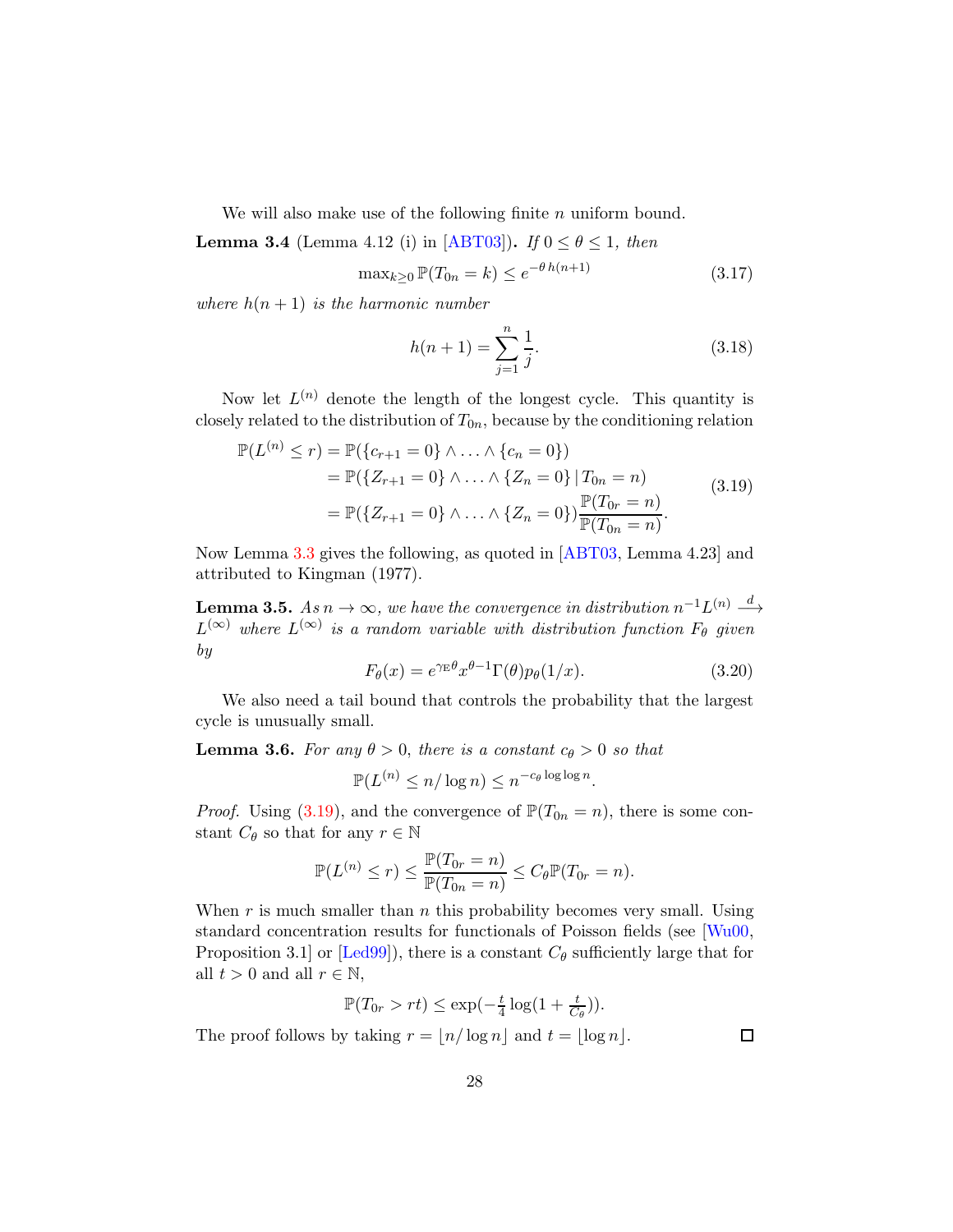To analyze  $(3.12)$  we will also need information on the shortest cycle  $S^{(n)}$ in a Ewens distributed permutation. From the asymptotic independence of the cycle counts in a Ewens permutation, one expects  $\mathbb{P}(S^{(n)} > q) \to$  $e^{-\theta h(q+1)}$  as  $n \to \infty$ . We will make use of a nonasymptotic bound that has this behavior.

**Lemma 3.7.** For all  $\theta > 0$  there is a constant  $C_{\theta} > 0$  so that for all  $n, q \in \mathbb{N}$ 

$$
\mathbb{P}(S^{(n)} > q) \le \frac{\theta(q-1)!}{\theta^{(q)}} \le C_{\theta}e^{-\theta h(q+1)}.
$$

*Proof.* We use the *Feller* description of the Ewens sampling formula (see [\[ABT92,](#page-67-7) Section 3]). Let  $\xi_1, \xi_2, \xi_3, \ldots$  be independent Bernoulli variables having parameter

$$
\mathbb{P}(\xi_j = 1) = \frac{\theta}{\theta + j - 1}, \quad \text{for all } j \in \mathbb{N}.
$$

The Ewens distribution on  $(\vec{M}_k^{(n)})$  $(k^{(n)})_{k=1}^n$  has the same law as the joint frequency of spacings between consecutive ones in the vector

$$
(1, \xi_n, \xi_{n-1}, \ldots, \xi_3, \xi_2, 1).
$$

In this case a spacing of length  $\ell$  is a pair  $\{k, k + \ell\}$  where  $\xi_k = \xi_{k+\ell} = 1$ and  $\xi_j = 0$  for all j with  $k < j < k + \ell$ . In the case  $k + \ell = q + 1$ , we instead use 1 in place of  $\xi_{k+\ell}$ . In particular, we have the inequality

$$
\mathbb{P}\left[S^{(n)} > q\right] \le \mathbb{P}\left[\xi_k = 0, \text{ for all } 2 \le k \le q\right]
$$
\n
$$
= \prod_{k=2}^q \left(1 - \frac{\theta}{\theta + k - 1}\right)
$$
\n
$$
= \frac{\theta(q - 1)!}{\theta(q)}.
$$

 $\Box$ 

### <span id="page-28-0"></span>4 Martingale approximation and convergence

We begin this section by finding an approximate martingale structure in the sum [\(3.1\)](#page-23-1). This opens the possibility of applying a central limit theorem for martingales and we explain why this is relevant for our proof of Theorem [1.8.](#page-9-1) The results on permutations in the previous section will be used to arrive at the martingale approximation, as we now show.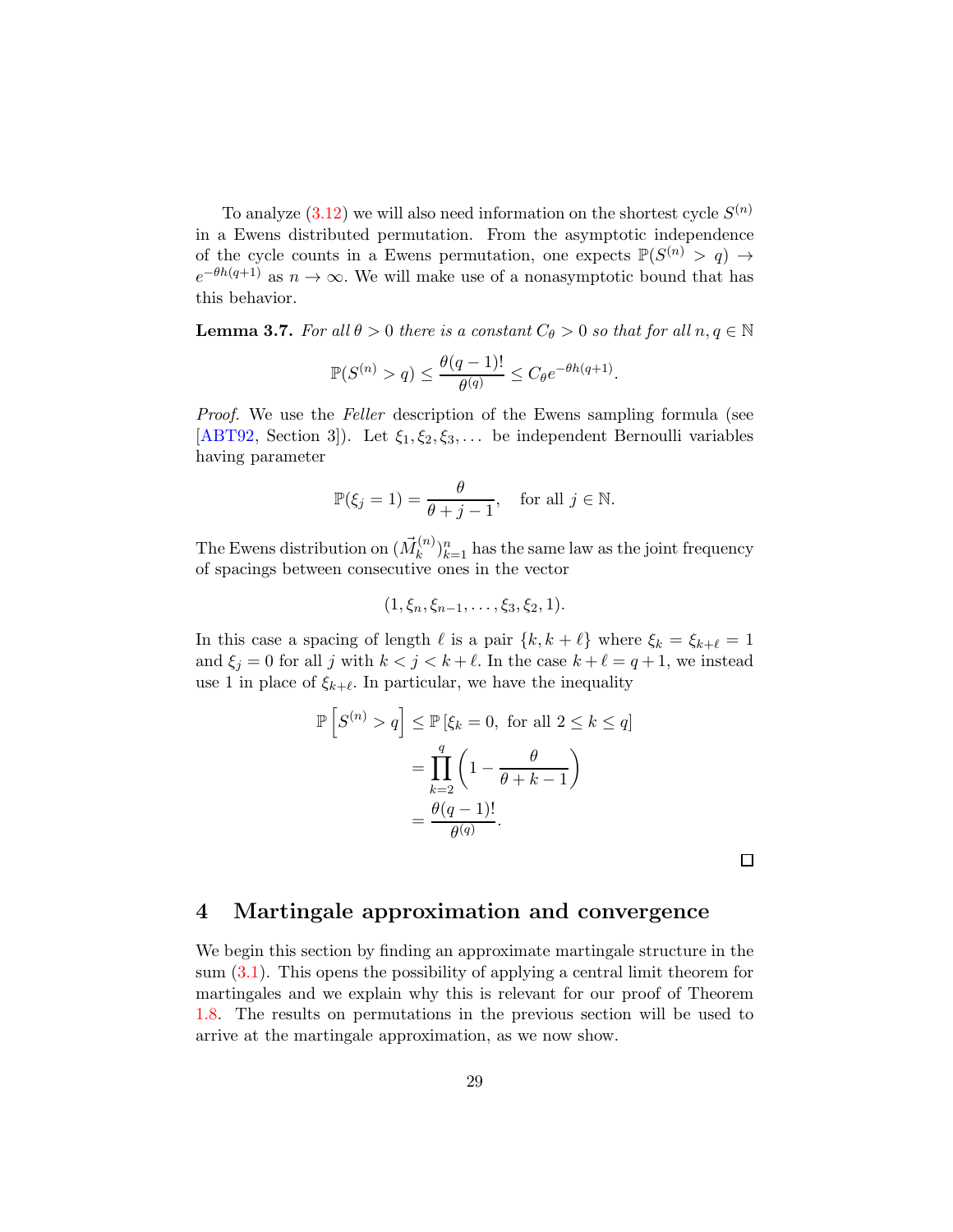### 4.1 Martingale approximation

Given a composition  $m$ , we define

$$
\nu(m) := \max\{k = 1, \dots, n \mid m_k \ge 1\}.
$$
 (4.1)

If the  $m_k$  are interpreted as cycle counts, the quantity  $\nu(m)$  is the length of the largest cycle in the corresponding permutation. Given  $\delta > 0$ , consider permutations whose largest cycle is smaller than  $|\delta n|$ :

$$
P_{\delta} := \{ m \in S_n \mid \nu(m) < \lfloor \delta n \rfloor \}. \tag{4.2}
$$

We will show that the contribution of  $P_\delta$  to the sum in  $(3.1)$  can be neglected for large *n* and small  $\delta$ . In the sum over the remaining terms  $P_{\delta}^{\rm c}$  we define another negligible set, the set of all compositions where there are multiple longest cycles of the same length:

$$
R := \{ m \in S_n \mid m_{\nu(m)} \ge 2 \}
$$
\n(4.3)

We define  $\tilde{c}_n^{(\delta)}$  to be the sum over compositions whose largest cycle is greater than  $|\delta n|$ , and where there is only one such largest cycle, in other words  $\tilde{c}_n^{(\delta)} := c_{n,P^c_{\delta} \cap R^c}$ . We have

<span id="page-29-1"></span>
$$
c_n = \tilde{c}_n^{(\delta)} + c_{n,P_\delta} + c_{n,P_\delta^c \cap R} \tag{4.4}
$$

and summing over the possible lengths of the longest cycle, we can decompose the sum as

<span id="page-29-0"></span>
$$
\tilde{c}_n^{(\delta)} = \sum_{q=\lfloor \delta n \rfloor}^n \mathcal{N}_q \sqrt{\frac{\theta}{q}} c_{n-q,q-1}
$$
\n(4.5)

where  $c_{n-q,q-1}$  are as in  $(3.11)$ .

<span id="page-29-4"></span>**Lemma 4.1** (Martingale approximation). Let  $0 < \delta < 1$  and assume  $\theta \in$ [0,1]. Then  $c_n$  is well approximated by  $\tilde{c}_n^{(\delta)}$  given by [\(4.5\)](#page-29-0) in the following sense. After proper normalization, the error terms  $c_{n,P_\delta}$  and  $c_{n,P_\delta^c \cap R}$  in [\(4.4\)](#page-29-1) have  $L^2$ -norm satisfying

$$
\lim_{\delta \to 0} \lim_{n \to \infty} \frac{\mathbb{E}(|c_{n,P_{\delta}}|^2)}{\mathbb{E}(|c_n|^2)} = 0
$$
\n(4.6)

$$
\frac{\mathbb{E}(|c_{n,P_0^c \cap R}|^2)}{\mathbb{E}(|c_n|^2)} = O(n^{-\theta}), \qquad n \to \infty.
$$
\n(4.7)

Taken together, using [\(4.4\)](#page-29-1) we have

<span id="page-29-3"></span><span id="page-29-2"></span>
$$
\lim_{\delta \to 0} \lim_{n \to \infty} \frac{\mathbb{E}(|c_n - \tilde{c}_n^{(\delta)}|^2)}{\mathbb{E}(|c_n|^2)} = 0.
$$
\n(4.8)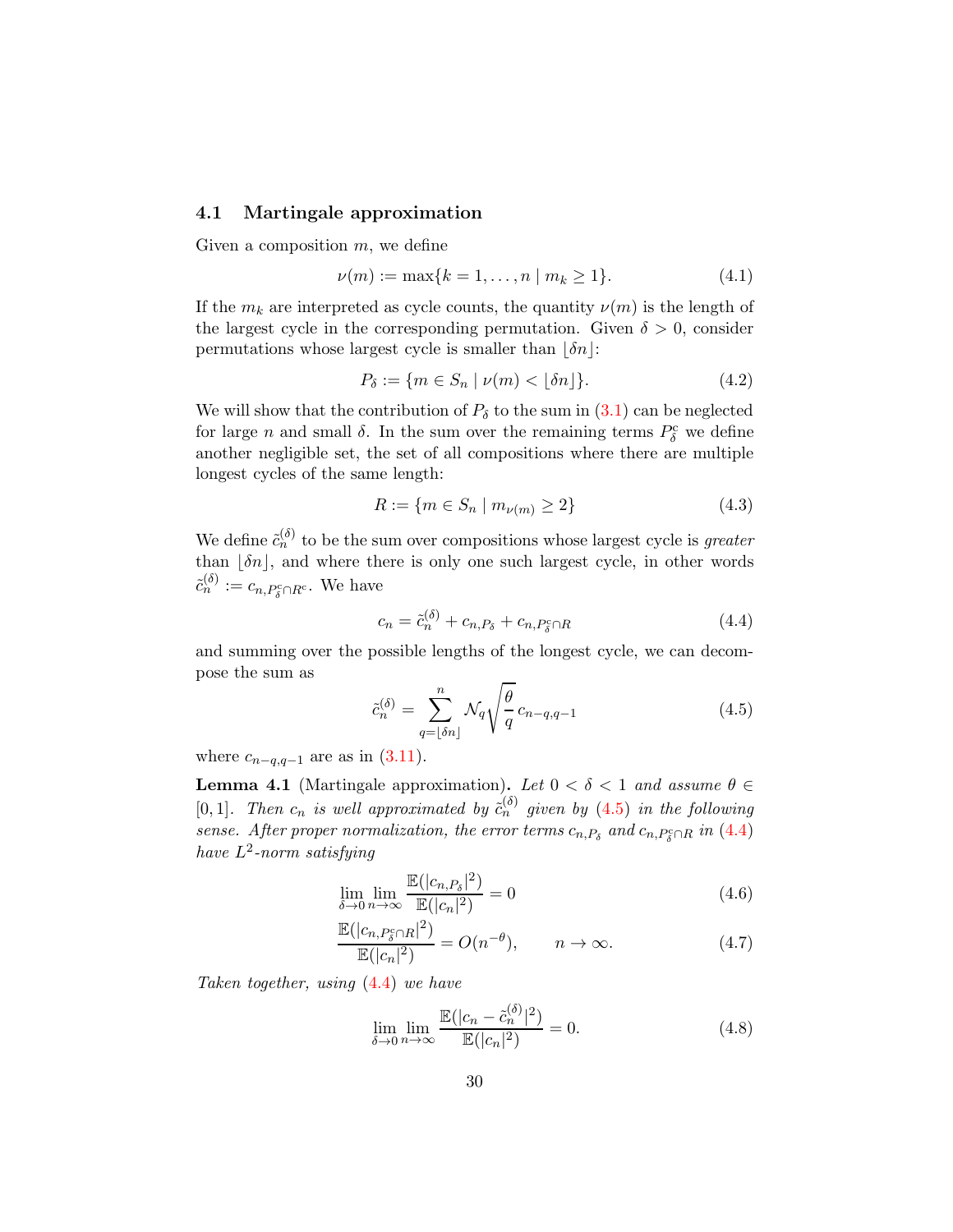*Proof.* By the correspondence  $(3.9)$ , we have

$$
\frac{\mathbb{E}(|c_{n,P_\delta}|^2)}{\mathbb{E}(|c_n|^2)} = \mathbb{P}(L_1^{(n)} < \lfloor \delta n \rfloor) \tag{4.9}
$$

where the right-hand side is the probability that the longest cycle is bounded by  $|\delta n|$ . By Lemma [3.5,](#page-27-1) we have

$$
\lim_{n \to \infty} \mathbb{P}(L_1^{(n)} < \lfloor \delta n \rfloor) = e^{\gamma_{\rm E} \theta} \delta^{\theta - 1} \Gamma(\theta) p_{\theta}(1/\delta) \tag{4.10}
$$

and the fast decay  $(3.15)$  gives

$$
\lim_{\delta \to 0} \lim_{n \to \infty} \mathbb{P}(L_1^{(n)} < \lfloor \delta n \rfloor) = 0 \tag{4.11}
$$

which proves statement  $(4.6)$ . For  $(4.7)$  we have

$$
\mathbb{P}(P^{\delta} \cap R) = \sum_{q=\lfloor \delta n \rfloor}^{n} \mathbb{P}(\{m_q \ge 2\} \wedge \{\nu(m) = q\})
$$
\n(4.12)

$$
= \sum_{q=\lfloor \delta n \rfloor}^{n} \mathbb{P}(\{m_q \geq 2\} \wedge \{m_{q+1} = 0\} \wedge \ldots \wedge \{m_n = 0\})
$$
\n(4.13)

$$
= \sum_{q=\lfloor \delta n \rfloor}^{n} \sum_{\ell=2}^{\infty} \mathbb{P}(\{Z_q = \ell\} \wedge \{Z_{q+1} = 0\} \wedge \ldots \wedge \{Z_n = 0\}) \frac{\mathbb{P}(T_{0(q-1)} = n - q\ell)}{\mathbb{P}(T_{0n} = n)}
$$
\n(4.14)

where in the last step we employed the conditioning relation and we interpret contributions to the sum above as zero whenever  $q\ell > n$ . In order to bound the quantities above, first take  $r = n$  in [\(3.13\)](#page-26-2) to see that  $\mathbb{P}(T_{0n} = n) \sim$  $n^{-1}p_{\theta}(1)$ . By Lemma [3.4](#page-27-2) we have

$$
\mathbb{P}(T_{0(q-1)} = n - q\ell) \le e^{-\theta h(q)} \tag{4.15}
$$

while

$$
\mathbb{P}(\{Z_{q+1}=0\} \wedge \ldots \wedge \{Z_n=0\}) = e^{-\theta \, h(n+1) + \theta \, h(q+1)}.\tag{4.16}
$$

A simple bound on the harmonic number gives  $e^{-\theta h(n+1)} \leq c_{\theta} n^{-\theta}$  for some positive constant  $c_{\theta}$ . Combining these facts gives, for some other constant  $c_{\theta}$ , the bound

$$
\mathbb{P}(P^{\delta} \cap R) \le n^{1-\theta} c_{\theta} \sum_{q=\lfloor \delta n \rfloor}^{n} \mathbb{P}(Z_q \ge 2) = O_{\delta}(n^{-\theta}), \qquad n \to \infty,
$$
 (4.17)

where we used that  $\mathbb{P}(Z_q \geq 2) \sim \frac{\theta^2}{2q^2}$  $\frac{\theta^2}{2q^2}$  as  $q \to \infty$ . This completes the proof of the martingale approximation.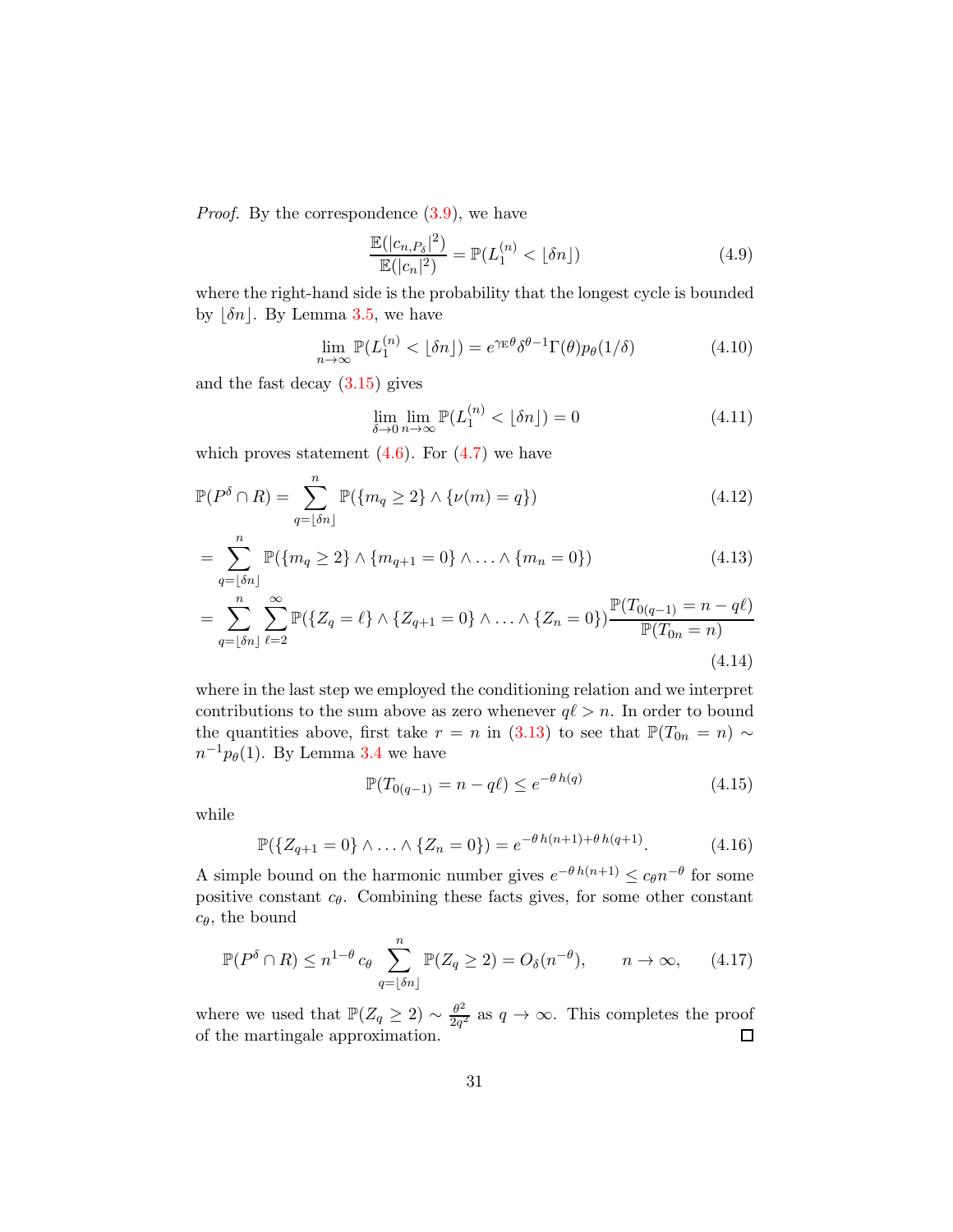### <span id="page-31-0"></span>4.2 Martingale central limit theorem

Having demonstrated the martingale approximation, in this section we will discuss the type of central limit theorems we can apply. In the following we will give a proof of Theorem [1.8](#page-9-1) contingent on a certain  $L^2$  estimate that will be dealt with separately in a later section.

To recap, Lemma [4.1](#page-29-4) states that if we define increments

<span id="page-31-1"></span>
$$
Z_{n,q} := \frac{1}{\sqrt{\mathbb{E}(|c_n|^2)}} \mathcal{N}_q \sqrt{\frac{\theta}{q}} c_{n-q,q-1}
$$
 (4.18)

then the quantity

$$
\frac{\tilde{c}_n^{(\delta)}}{\sqrt{\mathbb{E}(|c_n|^2)}} = \sum_{q=\lfloor \delta n \rfloor}^n Z_{n,q}
$$
\n(4.19)

is a good approximation of the normalized coefficient  $c_n/\sqrt{\mathbb{E}(|c_n|^2)}$ . Now we see by construction (recalling Remark [3.2\)](#page-25-3) that  $c_{n-q,q-1}$  only depends on the first  $q-1$  Gaussians and this implies that the random variables  $\mathcal{N}_q$ and  $c_{n-q,q-1}$  are independent. We have

$$
\mathbb{E}(Z_{n,q} \,|\, \mathcal{G}_{q-1}) = 0,\tag{4.20}
$$

in other words  $Z_{n,q}$  are the increments of a martingale with respect to the filtration generated by the first  $q - 1$  Gaussians.

In order to get convergence in distribution of  $\tilde{c}_n^{(\delta)}$  (and therefore of  $c_n$ ), we will apply a central limit theorem for martingales. The majority of these limit theorems rely to a large extent on the analysis of a quantity known as the bracket process (sometimes also referred to as the conditional variance [\[HH80\]](#page-69-8)). In our setting it is given by

<span id="page-31-2"></span>
$$
\mathcal{M}_{\theta,\delta,n} := \sum_{q=\lfloor \delta n \rfloor}^n \mathbb{E}(|Z_{n,q}|^2 \, | \, \mathcal{G}_{q-1}) = \frac{1}{\mathbb{E}(|c_n|^2)} \sum_{q=\lfloor \delta n \rfloor}^n \frac{\theta}{q} \, |c_{n-q,q-1}|^2. \tag{4.21}
$$

A key hypothesis usually involves showing that this type of quantity converges in probability to a constant as  $n \to \infty$ . An interesting feature here is that  $\mathcal{M}_{\theta,\delta,n}$  will not have a deterministic limit, and so we need a sufficiently general form of the martingale CLT that allows for fluctuations in the limit  $n \to \infty$  of the bracket process. These limiting fluctuations will be described in terms of the total mass of Gaussian multiplicative chaos and are ultimately responsible for the structure of the distribution given in Theorem [1.8.](#page-9-1) The appropriate CLT is the following: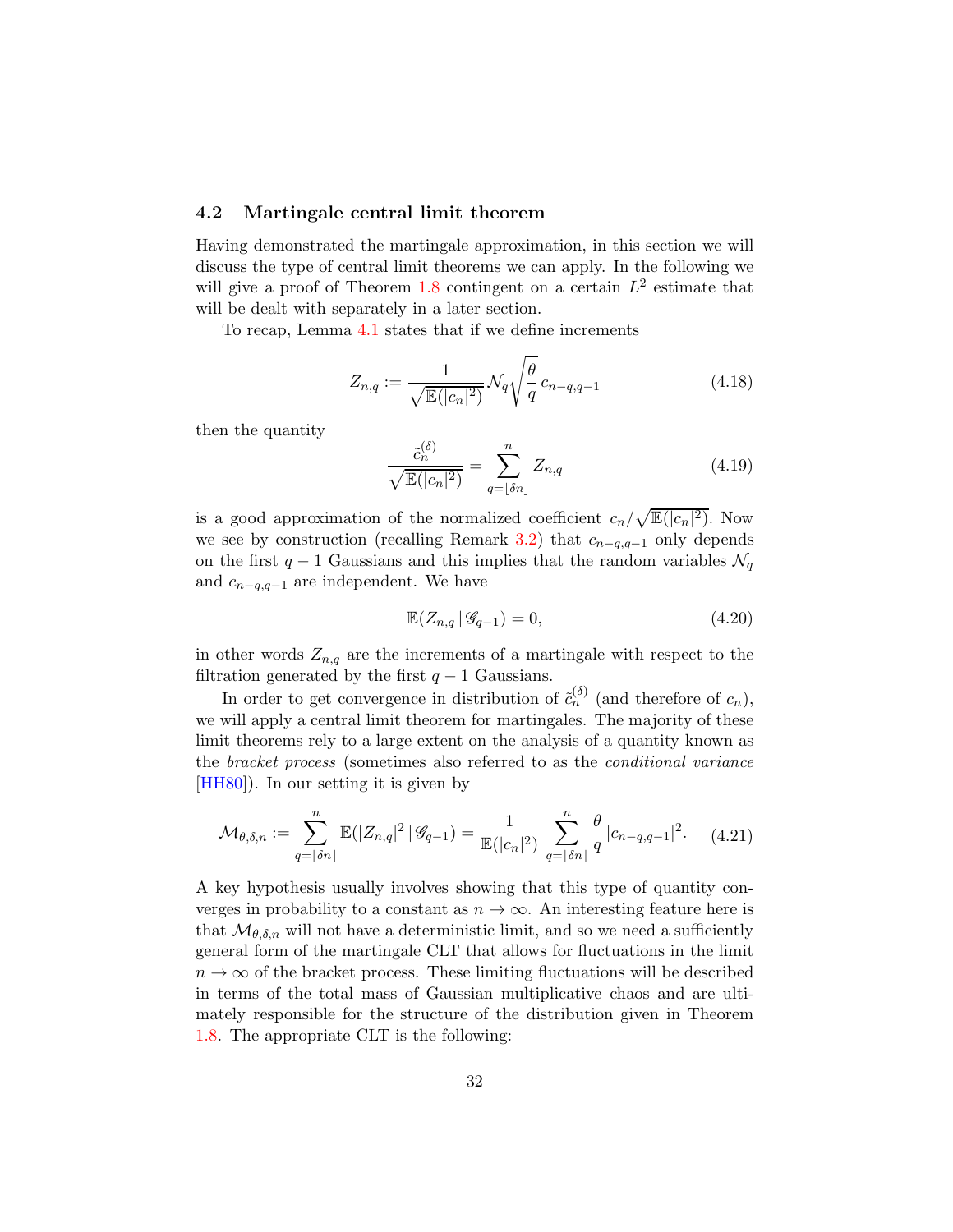Theorem 4.2 (Martingale Central Limit Theorem - Section 3.2 in [\[HH80\]](#page-69-8)). Let  ${X_{n,q}}_{q=1}^n$  for  $n \geq 1$  be an array of real valued martingale increments with respect to a filtration  $\mathcal{F}_{n,q}$  indexed by q. Define the random variables

$$
\nu_n := \sum_{q=1}^n \mathbb{E}(X_{n,q}^2 \mid \mathcal{F}_{n,q-1}),\tag{4.22}
$$

$$
\xi_n := \sum_{q=1}^n \mathbb{E}(X_{n,q}^2 \mathbb{1}_{|X_{n,q}| > \epsilon} | \mathcal{F}_{n,q-1})
$$
\n(4.23)

Suppose we have the convergence in probability  $\nu_n \stackrel{p}{\longrightarrow} \nu$  where  $\nu$  is an a.s. finite random variable, and  $\xi_n \stackrel{p}{\longrightarrow} 0$ . Then we have the convergence in distribution

<span id="page-32-0"></span>
$$
\sum_{q=1}^{n} X_{n,q} \xrightarrow{d} \sqrt{\nu} N_{\mathbb{R}}, \qquad n \to \infty,
$$
 (4.24)

where  $N_{\mathbb{R}}$  is a standard (real) Gaussian, independent of  $\nu$ .

Note that [\[HH80\]](#page-69-8) only deals with real valued random variables, while [\(4.18\)](#page-31-1) are complex. Although it is probably straightforward to generalise their result to the complex case, for our particular problem the simple i.i.d. structure of the real and imaginary parts of  $\mathcal{N}_q$  allows us to apply Theorem [4.2](#page-32-0) directly.

Corollary 4.3. Suppose we have the convergence in probability of the quantity defined in [\(4.21\)](#page-31-2),

<span id="page-32-1"></span>
$$
\mathcal{M}_{\theta,\delta,n} \stackrel{p}{\longrightarrow} \nu, \qquad n \to \infty \tag{4.25}
$$

where  $\nu$  is a.s. finite and

<span id="page-32-2"></span>
$$
\frac{1}{\mathbb{E}(|c_n|^2)^2} \sum_{q=\lfloor \delta n \rfloor}^n \frac{\theta^2}{q^2} \mathbb{E}|c_{n-q,q-1}|^4 \to 0, \qquad n \to \infty.
$$
 (4.26)

Then it follows that we have the convergence in distribution,

<span id="page-32-3"></span>
$$
\frac{\tilde{c}_n^{(\delta)}}{\sqrt{\mathbb{E}(|c_n|^2)}} \xrightarrow{d} \sqrt{\nu} \mathcal{N}_1, \qquad n \to \infty,
$$
\n(4.27)

where  $\mathcal{N}_1$  is a standard complex Gaussian, independent of  $\nu$ .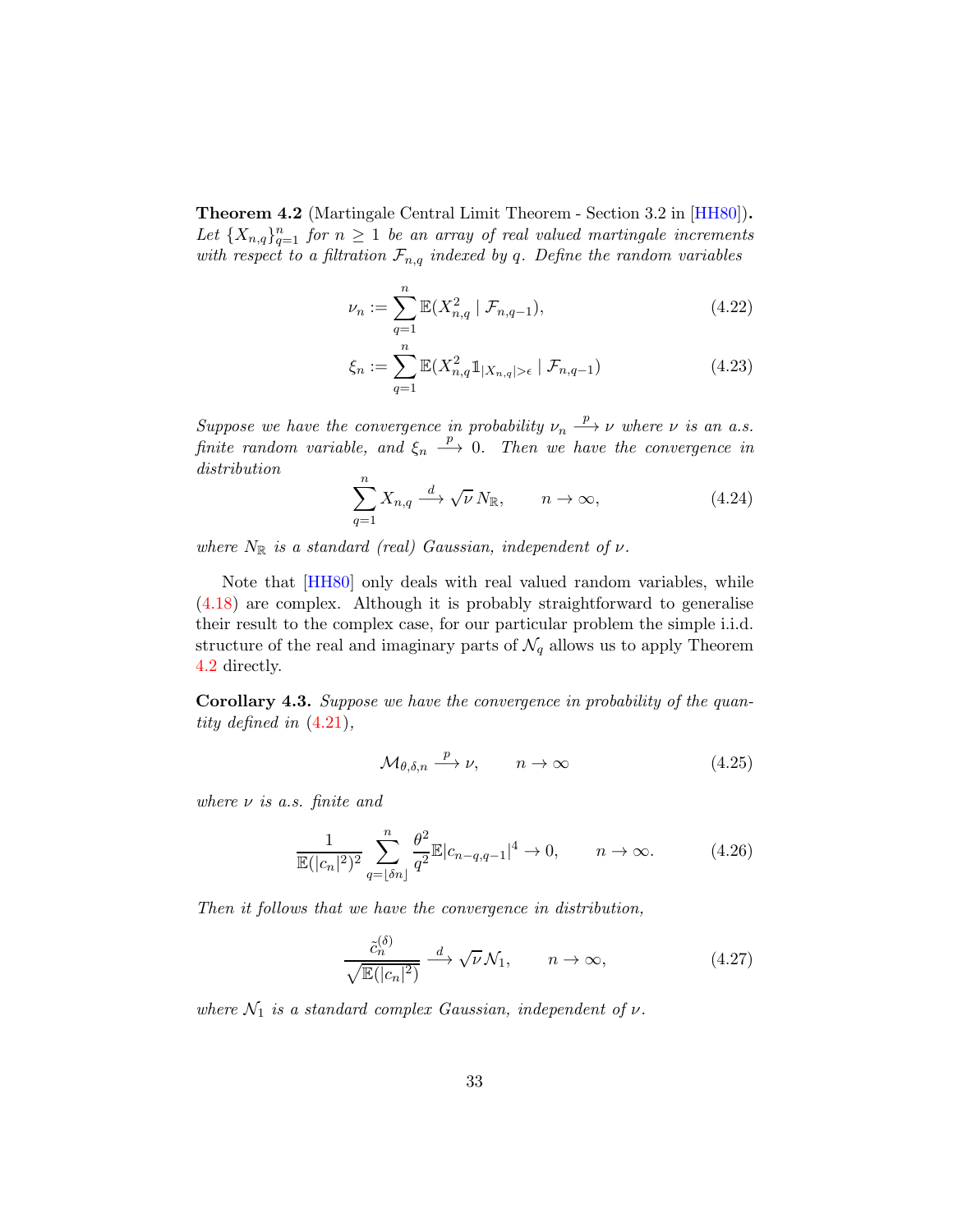*Proof.* For any pair  $(a, b) \in \mathbb{R}^2$ , consider the real valued martingale

$$
\frac{\tilde{c}_{n,a,b}}{\sqrt{\mathbb{E}(|c_n|^2)}} := \frac{1}{\sqrt{\mathbb{E}(|c_n|^2)}} \left( a \text{Re}(\tilde{c}_n^{(\delta)}) + b \text{Im}(\tilde{c}_n^{(\delta)}) \right) = \sum_{q=\lfloor \delta n \rfloor}^n X_{n,q} \tag{4.28}
$$

with filtration generated by the real and imaginary parts of  $\mathcal{N}_1, \ldots, \mathcal{N}_{q-1}$ and, by  $(4.18)$ , increments given by

$$
X_{n,q} = \frac{1}{\sqrt{\mathbb{E}(|c_n|^2)}} \sqrt{\frac{\theta}{q}} \left( a \text{Re}(\mathcal{N}_q c_{n-q,q-1}) + b \text{Im}(\mathcal{N}_q c_{n-q,q-1}) \right). \tag{4.29}
$$

We will now check the conditions of Theorem [4.2.](#page-32-0) A straightforward computation using  $\mathbb{E}(\mathcal{N}_q^2) = \mathbb{E}(\overline{\mathcal{N}_q}^2) = 0$  and  $\mathbb{E}(|\mathcal{N}_q|^2) = 1$  shows that

$$
\nu_n := \sum_{q=\lfloor \delta n \rfloor}^n \mathbb{E}(X_{n,q}^2 \, | \, \mathcal{G}_{q-1}) = \frac{a^2 + b^2}{2} \, \mathcal{M}_{\theta, \delta, n}.\tag{4.30}
$$

So [\(4.25\)](#page-32-1) implies that

$$
\nu_n \xrightarrow{p} \frac{a^2 + b^2}{2} \nu. \tag{4.31}
$$

For the Lindeberg type condition we have the bound

$$
X_{n,q}^2 1_{|X_{n,q}|>\epsilon} \le \frac{1}{\epsilon^2} |X_{n,q}|^4 \le \frac{(a^2 + b^2)^2}{\epsilon^2} |Z_{n,q}|^4 \tag{4.32}
$$

where the last inequality follows from Cauchy-Schwarz. By [\(4.26\)](#page-32-2) we have

$$
\mathbb{E}|\xi_n| \le 2\theta^2 \frac{(a^2 + b^2)^2}{\mathbb{E}(|c_n|^2)\epsilon^2} \sum_{q=\lfloor \delta n \rfloor}^n \frac{\mathbb{E}(|c_{n-q,q-1}|^4)}{q^2} \to 0 \tag{4.33}
$$

which implies  $\xi_n \stackrel{p}{\longrightarrow} 0$ . Now Theorem [4.2](#page-32-0) applies and shows that we have the convergence in distribution

$$
\frac{\tilde{c}_{n,a,b}}{\sqrt{\mathbb{E}(|c_n|^2)}} \xrightarrow{d} \sqrt{\nu} \sqrt{\frac{a^2 + b^2}{2}} N_{\mathbb{R}}
$$
\n
$$
\stackrel{d}{=} \sqrt{\nu} \left( a \frac{N_{\mathbb{R}}^{(1)}}{\sqrt{2}} + b \frac{N_{\mathbb{R}}^{(2)}}{\sqrt{2}} \right) \tag{4.34}
$$

where  $N_{\mathbb{R}}, N_{\mathbb{R}}^{(1)}$  and  $N_{\mathbb{R}}^{(2)}$  are independent and identically distributed standard (real) Gaussians. This establishes the joint convergence of the real and imaginary parts of  $\tilde{c}_n^{(\delta)}$  to the appropriate limit, and concludes the proof of  $(4.27).$  $(4.27).$  $\Box$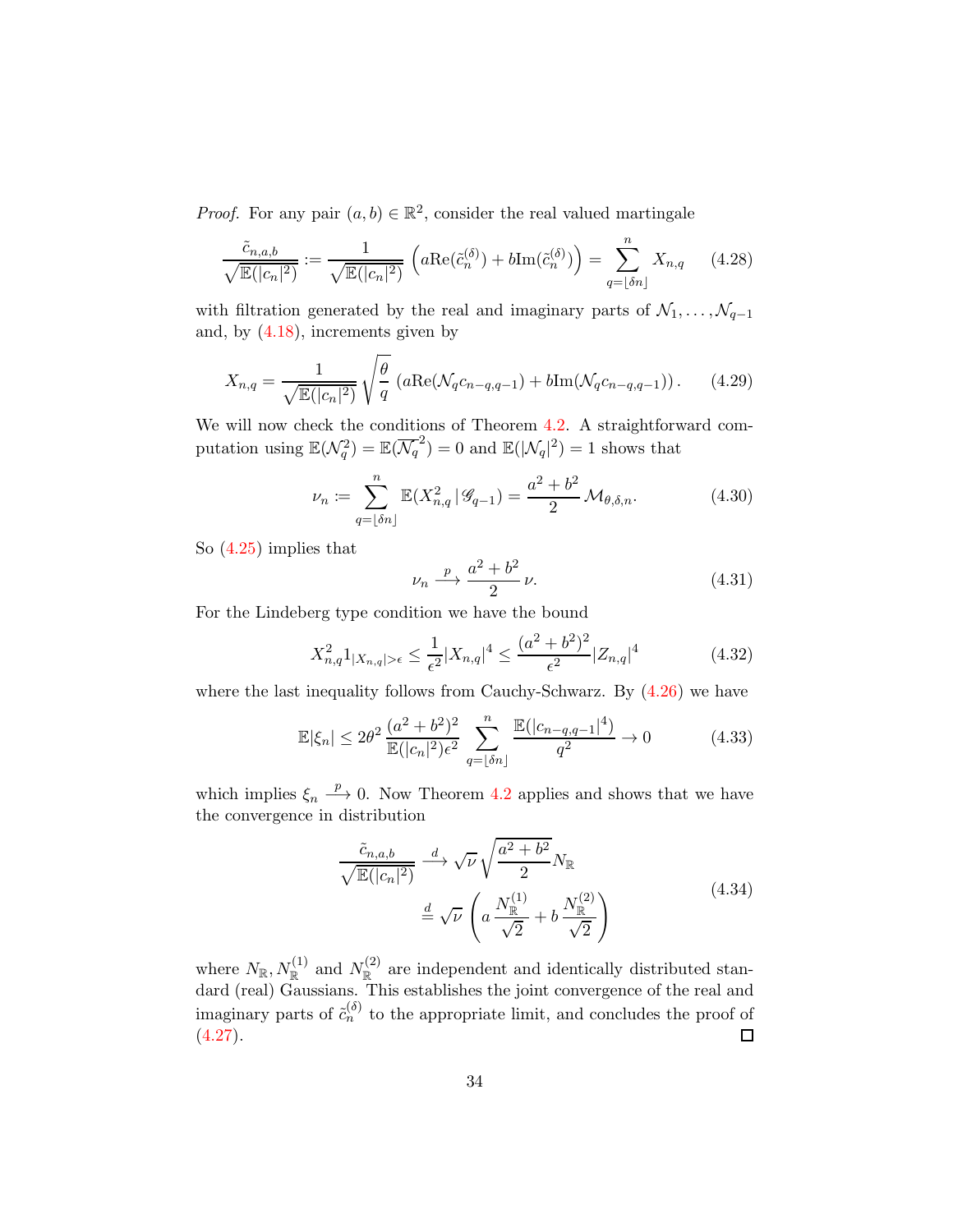We start by checking the Lindeberg condition  $(4.26)$ , which is relatively straightforward.

**Lemma 4.4** (Lindeberg condition). The condition  $(4.26)$  is satisfied for any  $0 < \theta < 1$ .

*Proof.* Recalling the explicit normalization  $(1.20)$  for  $\mathbb{E}(|c_n|^2)$ , we have

$$
\frac{\theta^2}{\binom{n+\theta-1}{\theta-1}^2} \sum_{q=\lfloor \delta n \rfloor}^n \frac{\mathbb{E}(|c_{n-q,q-1}|^4)}{q^2} \le \frac{\theta^2}{\binom{n+\theta-1}{\theta-1}^2} \sum_{q=0}^n \mathbb{E}(|c_q|^4)
$$

$$
= \frac{\theta^2}{\binom{n+\theta-1}{\theta-1}^2} \sum_{k=0}^n \binom{k+\theta-1}{\theta-1}^2 \sum_{q=0}^{n-k} \binom{q+\theta-1}{\theta-1}^2
$$
(4.35)
$$
\le \frac{\theta^2}{\binom{n+\theta-1}{\theta-1}^2} \sum_{k=0}^n \binom{k+\theta-1}{\theta-1}^2.
$$

To obtain the first inequality above, we used that removing the  $q - 1$  constraint only increases the corresponding fourth moment, this follows from definition  $(3.11)$  and  $(1.20)$ . Then the middle equality uses the magic square formula [\(2.8\)](#page-20-0) and re-orders the sum. Finally, the last bound is of order if  $n^{-2\theta}$  if  $\theta < 1/2$ , of order  $\log^2(n)/n$  if  $\theta = 1/2$  and of order  $n^{2(\theta-1)}$  if  $\theta \in (1/2, 1)$ . In each case  $(4.26)$  follows.  $\Box$ 

Verifying  $(4.25)$  and identifying the limit  $\nu$  turns out to be more difficult. It will turn out that  $\mathcal{M}_{\theta,\delta,n}$  has a similar behaviour to the quantity  $\mathcal{M}_{\theta,n}$ defined in  $(1.30)$ , pre-multiplied by a certain explicit constant  $C_{\delta}$ . To see how this constant arises, we begin with the following warm up exercise.

**Lemma 4.5.** Consider the quantity  $\mathcal{M}_{\theta,\delta,n}$  defined in [\(4.21\)](#page-31-2) and set

<span id="page-34-0"></span>
$$
C_{\delta} := \theta \int_{\delta}^{1} (1 - x)^{\theta - 1} \mathbb{P}\left(L^{(\infty)} \le \frac{x}{1 - x}\right) \frac{dx}{x}
$$
(4.36)

where  $L^{(\infty)}$  is the limiting random variable from Lemma [3.5.](#page-27-1) Then we have

$$
\lim_{n \to \infty} \mathbb{E}(\mathcal{M}_{\theta,\delta,n}) = C_{\delta}.
$$
\n(4.37)

Furthermore, the constant  $C_{\delta}$  can be explicitly computed as

<span id="page-34-1"></span>
$$
C_{\delta} = 1 - \Gamma(\theta)e^{\gamma_{\rm E}\theta} \delta^{\theta - 1} p_{\theta}(1/\delta), \tag{4.38}
$$

and satisfies the bound

$$
C_{\delta} = 1 + O(\delta), \qquad \delta \to 0. \tag{4.39}
$$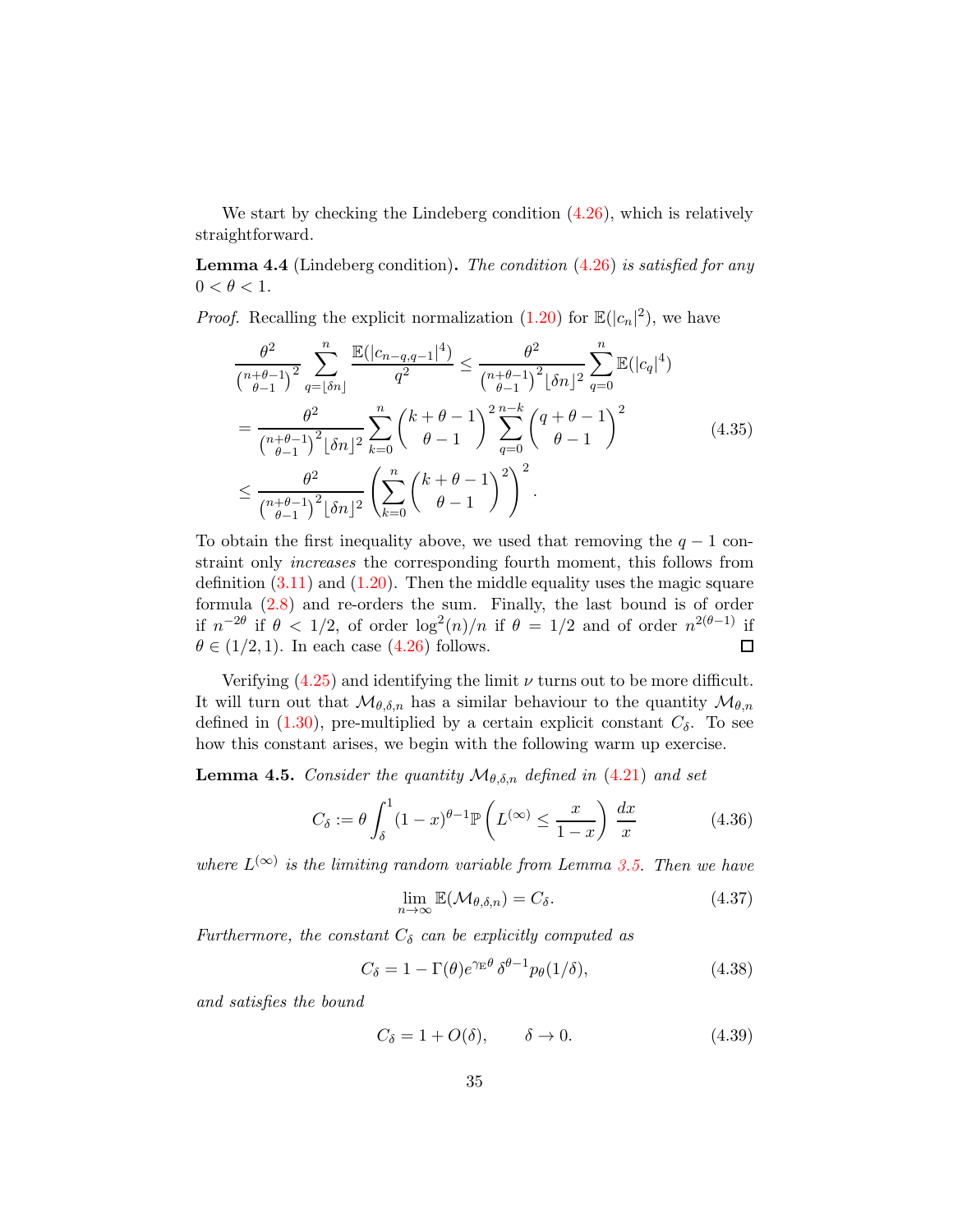Proof. By the correspondence [\(3.9\)](#page-24-3), we have the identity

$$
\mathbb{E}(|c_{n-q,q-1}|^2) = \sum_{\substack{(m_k):1 \le k \le q-1\\ \sum_{k=1}^{q-1} k m_k = n-q\\ \theta-1}} \prod_{k=1}^{q-1} \frac{\theta^{m_k}}{m_k! k^{m_k}}
$$
\n
$$
= \binom{n-q+\theta-1}{\theta-1} \mathbb{P}(L^{(n-q)} \le q-1)
$$
\n(4.40)

where  $L^{(n-q)}$  is the longest cycle in a Ewens distributed random permutation of length  $n - q$ . Furthermore, in the regime of interest,  $q = |\delta n|, \ldots, n$  so that q and  $n - q$  are proportional to n. In this regime Lemma [3.5](#page-27-1) applies: if  $q/n \to x \in (\delta, 1)$  then

$$
\lim_{n \to \infty} \mathbb{P}(L^{(n-q)} \le q - 1) = \mathbb{P}\left(L^{(\infty)} \le \frac{x}{1 - x}\right) \tag{4.41}
$$

and consequently the expectation of  $\mathcal{M}_{\theta,\delta,n}$  converges to a Riemann integral,

$$
\lim_{n \to \infty} \mathbb{E}(\mathcal{M}_{\theta,\delta,n}) = \lim_{n \to \infty} \frac{\theta}{n} \sum_{q=\lfloor \delta n \rfloor}^{n} \frac{\mathbb{E}(|c_{n-q,q-1}|^2)}{\binom{n+\theta-1}{\theta-1} \frac{q}{n}}
$$
\n
$$
= \lim_{n \to \infty} \frac{\theta}{n} \sum_{q=\lfloor \delta n \rfloor}^{n} \frac{\binom{n-q+\theta-1}{\theta-1}}{\binom{n+\theta-1}{\theta-1}} \frac{\mathbb{P}(L^{(n-q)} \leq q-1)}{\frac{q}{n}} \qquad (4.42)
$$
\n
$$
= \theta \int_{\delta}^{1} (1-x)^{\theta-1} \mathbb{P}\left(L^{(\infty)} \leq \frac{x}{1-x}\right) \frac{dx}{x}
$$
\n
$$
= C_{\delta}.
$$

To compute  $C_{\delta}$ , we express the probability in the integrand of  $(4.36)$  in terms of the function  $p_{\theta}(y)$  and use the properties in Lemma [3.3.](#page-26-0) We have

$$
C_{\delta} = \theta \Gamma(\theta) e^{\gamma_{\rm E}\theta} \int_{\delta}^{1} x^{\theta - 2} p_{\theta}(1/x - 1) dx
$$
  
\n
$$
= \Gamma(\theta) e^{\gamma_{\rm E}\theta} \int_{1}^{1/\delta} \theta x^{-\theta} p_{\theta}(x - 1) dx
$$
  
\n
$$
= -\Gamma(\theta) e^{\gamma_{\rm E}\theta} \int_{1}^{1/\delta} \frac{d}{dx} (x^{1-\theta} p_{\theta}(x)) dx
$$
  
\n
$$
= \Gamma(\theta) e^{\gamma_{\rm E}\theta} p_{\theta}(1) - \Gamma(\theta) e^{\gamma_{\rm E}\theta} \delta^{\theta - 1} p_{\theta}(1/\delta).
$$
\n(4.43)

The identity [\(4.38\)](#page-34-1) now follows from the explicit formula  $p_{\theta}(1) = e^{-\gamma E \theta}/\Gamma(\theta)$ and the limiting behaviour  $C_{\delta} = 1 + O(\delta)$  follows from the rapid decay in  $(3.15).$  $(3.15).$  $\Box$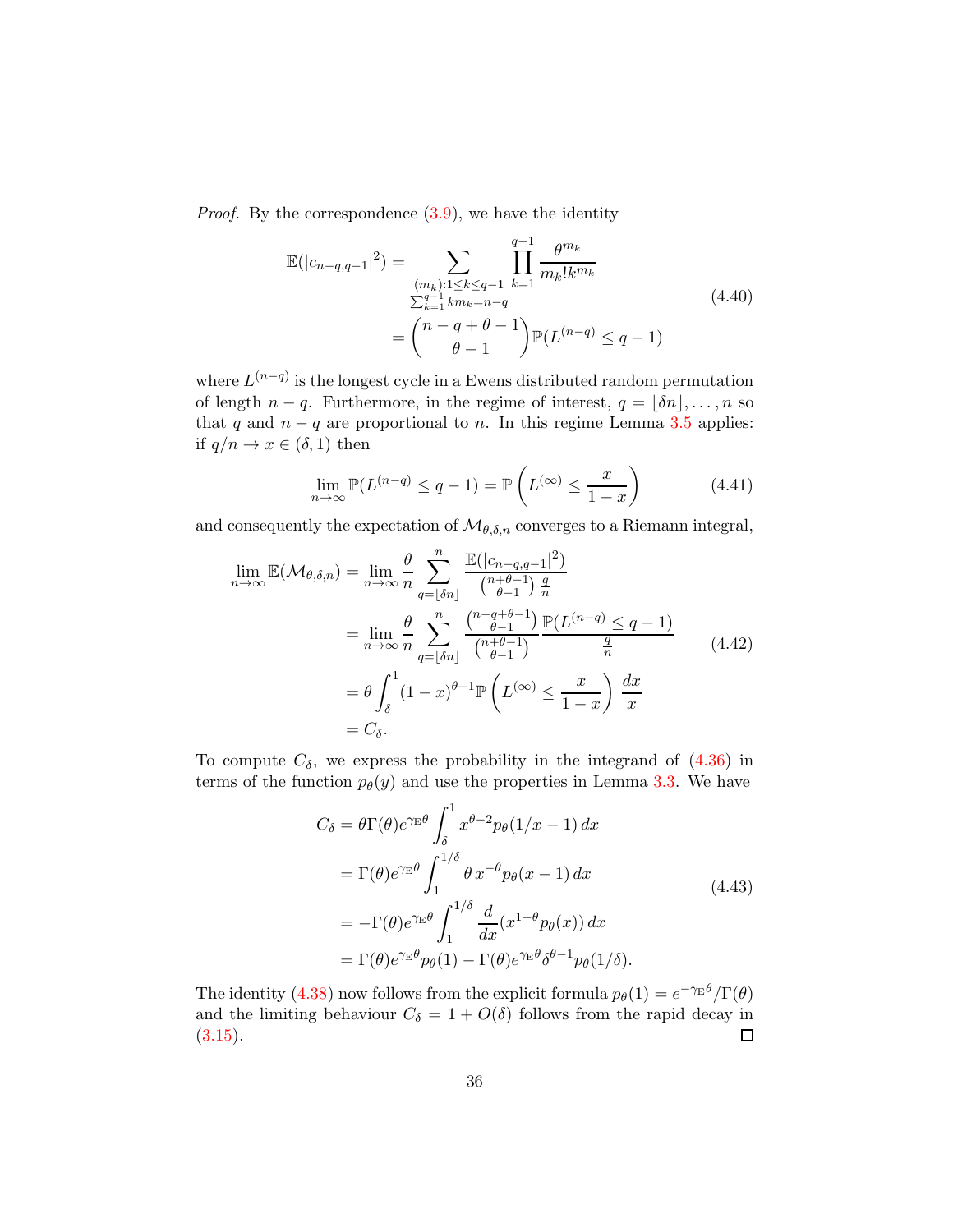We will now describe how these ideas lead to the proof of Theorem [1.8.](#page-9-0) In the following sections we will generalise the argument of Lemma [4.5](#page-34-0) to show that for any  $0 < \theta < \frac{1}{2}$  we have

<span id="page-36-0"></span>
$$
\lim_{n \to \infty} \mathbb{E}(|\mathcal{M}_{\theta,\delta,n} - C_{\delta} \mathcal{M}_{\theta,n}|^2) = 0,
$$
\n(4.44)

allowing us to replace the convergence in probability of  $\mathcal{M}_{\theta,\delta,n}$  with that of  $C_{\delta} \mathcal{M}_{\theta,n}$  in [\(1.30\)](#page-11-0). For the latter, the appropriate limit is given in Lemma [1.9](#page-11-1) and, combined with  $(4.44)$ , this implies that

$$
\mathcal{M}_{\theta,\delta,n} \stackrel{p}{\longrightarrow} C_{\delta} \mathcal{M}_{\theta}, \qquad n \to \infty,
$$
\n(4.45)

which is the identification of  $\nu$ . Now the martingale central limit theorem of Corollary [4.3](#page-32-0) gives a limiting distribution for  $\tilde{c}_n^{(\delta)}$ ,

<span id="page-36-1"></span>
$$
\frac{\tilde{c}_n^{(\delta)}}{\sqrt{\mathbb{E}(|c_n|^2)}} \xrightarrow{d} \sqrt{C_\delta \mathcal{M}_\theta} \mathcal{N}_1 \qquad n \to \infty. \tag{4.46}
$$

The proof of Theorem [1.8](#page-9-0) contingent on [\(4.44\)](#page-36-0) now follows from a standard approximation argument.

Proof of Theorem [1.8](#page-9-0) assuming [\(4.44\)](#page-36-0). Let us define the appropriately normalized version of  $c_n$  as

$$
\hat{c}_n := \frac{c_n}{\sqrt{\mathbb{E}(|c_n|^2)}}.\tag{4.47}
$$

The joint characteristic functions of the real and imaginary parts of  $\hat{c}_n$  and the proposed limiting random variable are:

$$
\Phi_n(s,t) := \mathbb{E}\left(e^{is\text{Re}(\hat{c}_n) + it\text{Im}(\hat{c}_n)}\right),
$$
\n
$$
\Phi(s,t) := \mathbb{E}\left(e^{is\text{Re}(\sqrt{\mathcal{M}_{\theta}}\mathcal{N}_1) + it\text{Im}(\sqrt{\mathcal{M}_{\theta}}\mathcal{N}_1)}\right).
$$
\n(4.48)

For our martingale approximation  $\tilde{c}_n^{(\delta)}$ , similarly, we define

$$
\hat{c}_n^{(\delta)} := \frac{\tilde{c}_n^{(\delta)}}{\sqrt{\mathbb{E}(|c_n|^2)}}
$$
(4.49)

and the corresponding characteristic functions

$$
\tilde{\Phi}_{n,\delta}(s,t) := \mathbb{E}\left(e^{is\text{Re}(\hat{\tilde{c}}_n^{(\delta)}) + it\text{Im}(\hat{\tilde{c}}_n^{(\delta)})}\right),\n\tilde{\Phi}_{\delta}(s,t) := \mathbb{E}\left(e^{is\text{Re}(\sqrt{C_{\delta}\mathcal{M}_{\theta}}\mathcal{N}_1) + it\text{Im}(\sqrt{C_{\delta}\mathcal{M}_{\theta}}\mathcal{N}_1)}\right).
$$
\n(4.50)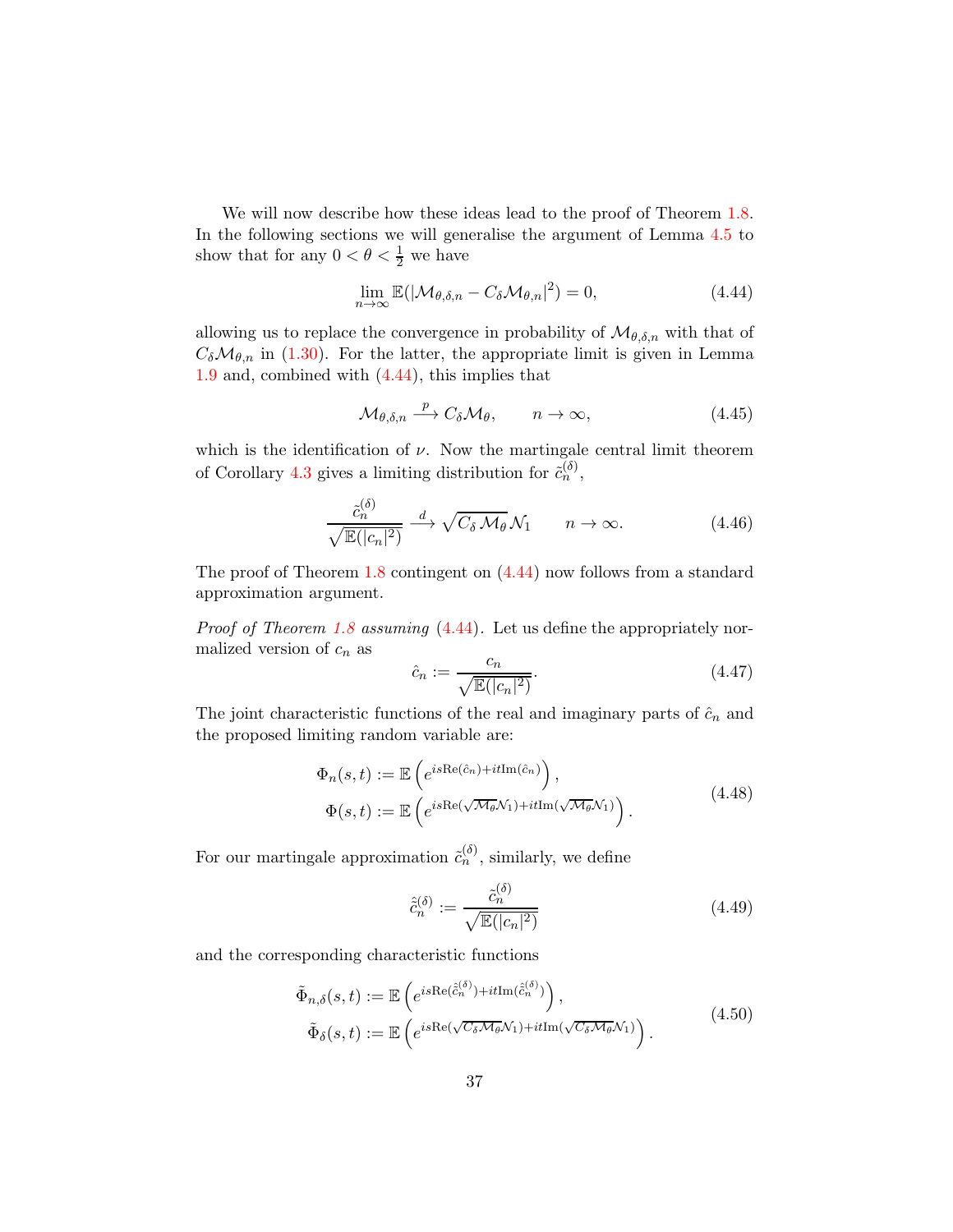Then we have

$$
|\Phi_n(s,t) - \Phi(s,t)| \leq |\Phi_n(s,t) - \tilde{\Phi}_{n,\delta}(s,t)| + |\tilde{\Phi}_{n,\delta}(s,t) - \tilde{\Phi}_{\delta}(s,t)|
$$
  
+ 
$$
|\tilde{\Phi}_{\delta}(s,t) - \Phi(s,t)|.
$$
 (4.51)

By the convergence in distribution [\(4.46\)](#page-36-1) the term  $|\tilde{\Phi}_{n,\delta}(s,t) - \tilde{\Phi}_{\delta}(s,t)| \to 0$ as  $n \to \infty$ , while by the asymptotics [\(4.39\)](#page-34-1) we have  $|\tilde{\Phi}_{\delta}(s,t) - \Phi(s,t)| \to 0$ as  $\delta \to 0$ . A standard bound on the exponential function (see Lemma [A.3\)](#page-65-0) gives the inequality

<span id="page-37-0"></span>
$$
|\Phi_n(s,t) - \tilde{\Phi}_{n,\delta}(s,t)| \le (|t| + |s|) \sqrt{\mathbb{E}(|\hat{c}_n - \hat{c}_n^{(\delta)}|^2)}.
$$
 (4.52)

By Lemma [4.1](#page-29-0) the expression on the right-hand side of  $(4.52)$  tends to zero in the limit  $n \to \infty$  followed by  $\delta \to 0$ . This implies that  $|\Phi_n(s,t) - \Phi(s,t)| \to 0$ <br>as  $n \to \infty$  and the statement of Theorem 1.8 follows. as  $n \to \infty$  and the statement of Theorem [1.8](#page-9-0) follows.

# 5 Convergence of the bracket process and the proof of  $L^2$ -convergence

The goal of this section will be to verify  $(4.44)$ . To do this we will need to calculate some higher moments of secular coefficients with a cycle constraint, namely of the  $c_{n,q}$  defined in [\(3.11\)](#page-25-0). Then we use these results to analyze the second moment in  $(4.44)$ .

#### 5.1 Moments of secular coefficients with a cycle constraint

The following Lemma generalises the second moment formula [\(4.40\)](#page-35-0) and the magic square formula [\(1.18\)](#page-7-0).

**Lemma 5.1.** Let m be a positive integer and assume without loss of generality that the positive integers  $q_1 \leq \ldots \leq q_n$  are ordered. Recall that  $L_1^{(n)}$ 1 is the longest cycle of a random permutation of length n under the Ewens measure  $(3.6)$ . Then we have

<span id="page-37-1"></span>
$$
\mathbb{E}\left(\prod_{i=1}^{m}|c_{n_i,q_i}|^2\right) = \sum_{A \in \text{Mag}_{\vec{n},\vec{n}}}\prod_{l_1,l_2=1}^{m}\binom{A_{l_1,l_2}+\theta-1}{\theta-1}\mathbb{P}(L_1^{(A_{l_1,l_2})} \le q_{l_1 \wedge l_2}),\tag{5.1}
$$

where we used the notation  $l_1 \wedge l_2 := \min(l_1, l_2)$ .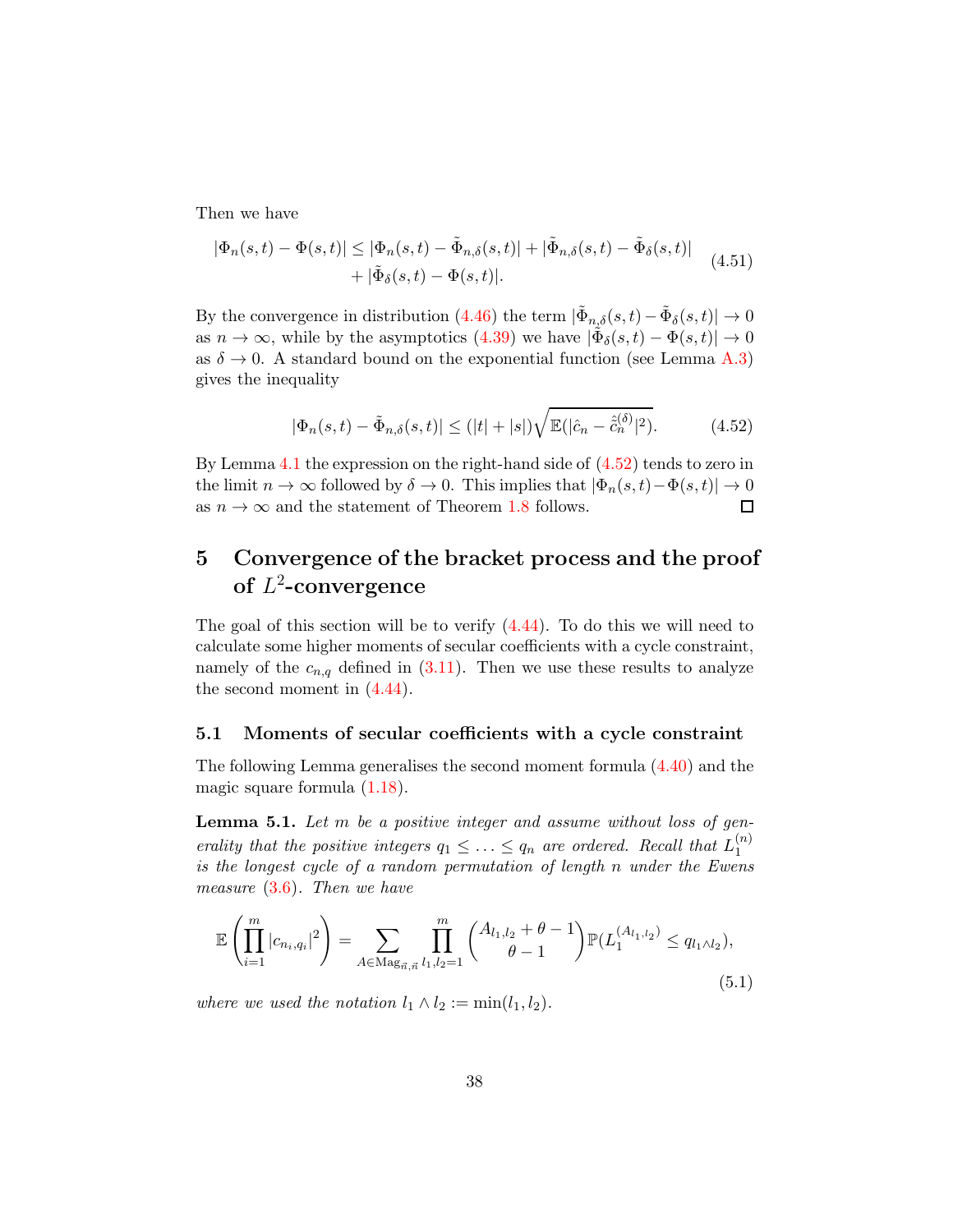Proof. The strategy of the proof is very similar to that of Theorem [1.6.](#page-7-1) By definition [\(3.11\)](#page-25-0), the coefficients  $c_{n,q}$  can be extracted from a generating function

<span id="page-38-1"></span>
$$
c_{n,q} = [z^n] \exp\left(\sqrt{\theta} \sum_{k=1}^q \frac{\mathcal{N}_k}{\sqrt{k}} z^k\right),\tag{5.2}
$$

so that the left-hand side of  $(5.1)$  is  $[z_1^{n_1} \dots z_m^{n_m} \overline{w_1}^{n_1} \dots \overline{w_m}^{n_m}] \mathbb{E}(F_{\vec{q}}^{(m)})$  $\vec{q}^{(m)}(\vec{z},\vec{\overline{w}}))$ where

$$
F_{\vec{q}}^{(m)}(\vec{z}, \vec{\overline{w}}) := \exp\left(\sqrt{\theta} \sum_{i=1}^{m} \left( \sum_{k=1}^{q_i} \frac{\mathcal{N}_k}{\sqrt{k}} z_i^k + \frac{\overline{\mathcal{N}_k}}{\sqrt{k}} \overline{w_i}^k \right) \right). \tag{5.3}
$$

Using that  $q_1 \leq \ldots \leq q_m$  we can re-arrange the summation (interchange the  $i$  and  $k$  indices) using the identity

$$
\sum_{i=1}^{m} \sum_{k=1}^{q_i} a_{k,i} = \sum_{i=1}^{m} \sum_{k=q_{i-1}+1}^{q_i} \sum_{r=i}^{m} a_{k,r}
$$
(5.4)

valid for arbitrary  $a_{k,i}$  where we set  $q_0 := 0$ . Then using independence we get

<span id="page-38-0"></span>
$$
\mathbb{E}\left(F_{\vec{q}}^{(m)}(\vec{z},\vec{\overline{w}})\right) = \prod_{i=1}^{m} \mathbb{E}\left(\exp\left(\sqrt{\theta} \sum_{k=q_{i-1}+1}^{q_i} \sum_{r=i}^{m} \left(\frac{\mathcal{N}_k}{\sqrt{k}} z_r^k + \frac{\overline{\mathcal{N}_k}}{\sqrt{k}} \overline{w_r}^k\right)\right)\right)
$$

$$
= \exp\left(\theta \sum_{i=1}^{m} \sum_{k=q_{i-1}+1}^{q_i} \sum_{l_1,l_2=i}^{m} \frac{(z_{l_1} \overline{w_{l_2}})^k}{k}\right)
$$

$$
= \prod_{l_1,l_2=1}^{m} \exp\left(\theta \sum_{k=1}^{q_{l_1} \wedge l_2} \frac{(z_{l_1} \overline{w_{l_2}})^k}{k}\right),\tag{5.5}
$$

where to obtain the last line, we again re-arranged the sums using the identity

$$
\sum_{i=1}^{m} \sum_{k=q_{i-1}+1}^{q_i} \sum_{r_1,r_2=i}^{m} a_{k,r_1,r_2} = \sum_{r_1,r_2=1}^{m} \sum_{k=1}^{q_{r_1 \wedge r_2}} a_{k,r_1,r_2}, \qquad (5.6)
$$

valid for arbitrary  $a_{k,r_1,r_2}$ . Now to pick out coefficients, we expand each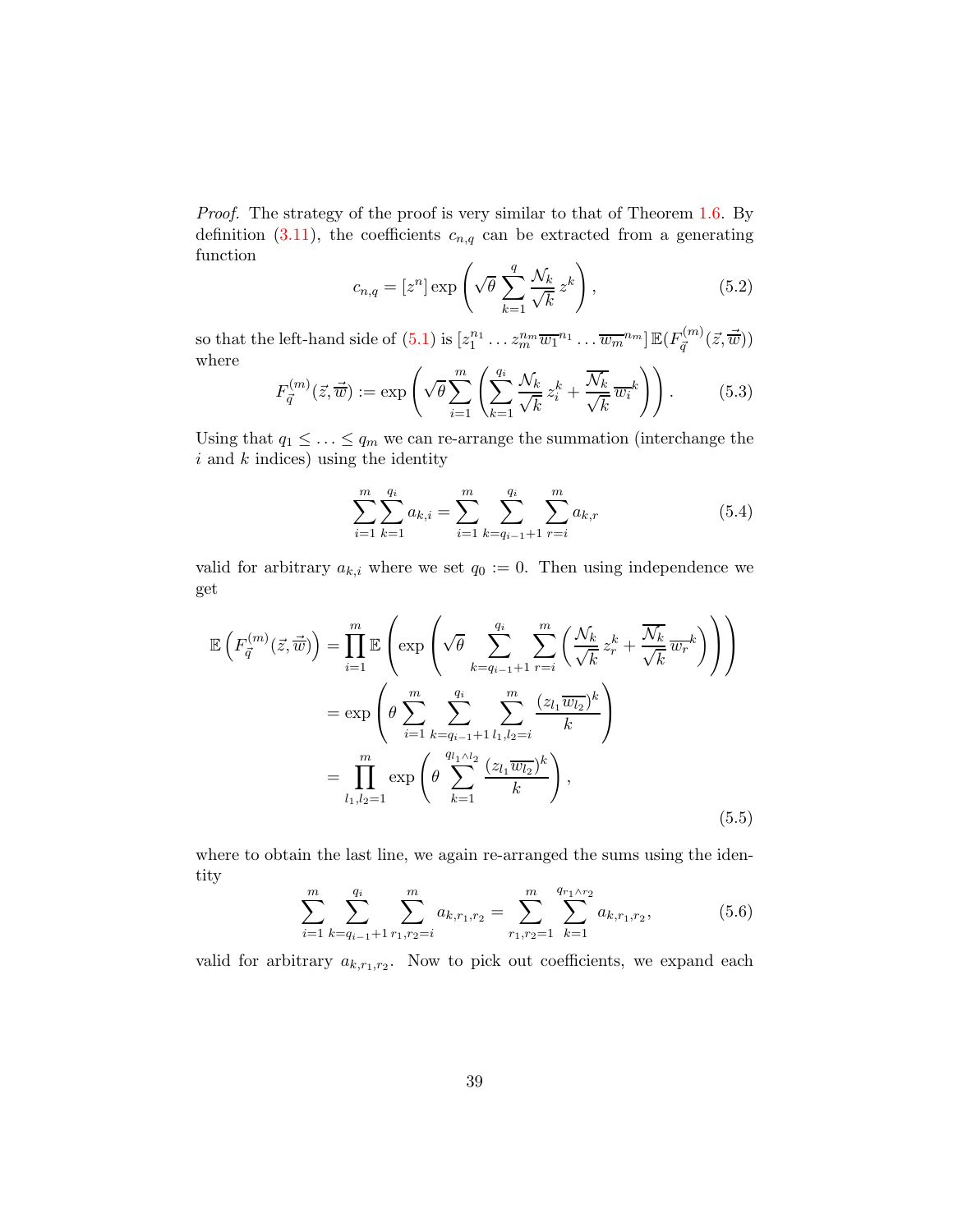exponential in [\(5.5\)](#page-38-0) using

$$
\exp\left(\theta \sum_{k=1}^{q_{l_1 \wedge l_2}} \frac{(z_{l_1} \overline{w_{l_2}})^k}{k}\right)
$$
\n
$$
= \sum_{A_{l_1, l_2=0}}^{\infty} (z_{l_1} \overline{w_{l_2}})^{A_{l_1, l_2}} \sum_{\substack{(m_k): 1 \le k \le q_{l_1 \wedge l_2} \\ \sum_{k=1}^{q_{l_1 \wedge l_2}} k m_k = A_{l_1, l_2}}}^{\sum_{l_1 \wedge l_2} \sum_{k=1}^{\sum_{k=1}^{q_{l_1 \wedge l_2}} \sum_{k=1}^{\sum_{k=1}^{q_{l_1 \wedge l_2}} \binom{\theta}{k}} m_k} \frac{1}{m_k!}
$$
\n
$$
= \sum_{A_{l_1, l_2=0}}^{\infty} (z_{l_1} \overline{w_{l_2}})^{A_{l_1, l_2}} \binom{A_{l_1, l_2} + \theta - 1}{\theta - 1} \mathbb{P}(L_1^{(A_{l_1, l_2})} \le q_{l_1 \wedge l_2}).
$$
\n
$$
(5.7)
$$

Inserting this into  $(5.5)$  leads to the representation  $(5.1)$ .

For the proof of  $(4.44)$ , we will need the case  $m = 2$  corresponding to fourth moments of the secular coefficients, and involving sums over  $2 \times 2$ magic squares (in analogy with Example [2.2\)](#page-20-0). Let us assume that  $n_1 \leq n_2$ and  $q_1 \leq q_2$ . Then  $(5.1)$  implies that

<span id="page-39-1"></span>
$$
\mathbb{E}\left(|c_{n_1,q_1}|^2|c_{n_2,q_2}|^2\right) = \sum_{k=0}^{n_1} {k+\theta-1 \choose \theta-1}^2 \mathbb{P}(L_1^{(k)} \leq q_1)^2
$$
  
 
$$
\times {n_1-k+\theta-1 \choose \theta-1} \mathbb{P}(L_1^{(n_1-k)} \leq q_1) {n_2-k+\theta-1 \choose \theta-1} \mathbb{P}(L_1^{(n_2-k)} \leq q_2).
$$
 (5.8)

### 5.2 The  $L^2$ -phase and proof of  $(4.44)$

We recall the definition of the two quantities:

<span id="page-39-0"></span>
$$
\mathcal{M}_{\theta,n} := \frac{\Gamma(\theta+1)}{n^{\theta}} \sum_{q=0}^{n} |c_q|^2 \tag{5.9}
$$

 $\Box$ 

$$
\mathcal{M}_{\theta,\delta,n} := \frac{1}{\binom{n+\theta-1}{\theta-1}} \sum_{q=\lfloor \delta n \rfloor}^n |c_{n-q,q-1}|^2 \frac{\theta}{q} \tag{5.10}
$$

and the deterministic constant

$$
C_{\delta} := \theta \int_{\delta}^{1} \frac{(1-x)^{\theta-1} \mathbb{P}(L_1^{(\infty)} \le x/(1-x))}{x} dx.
$$
 (5.11)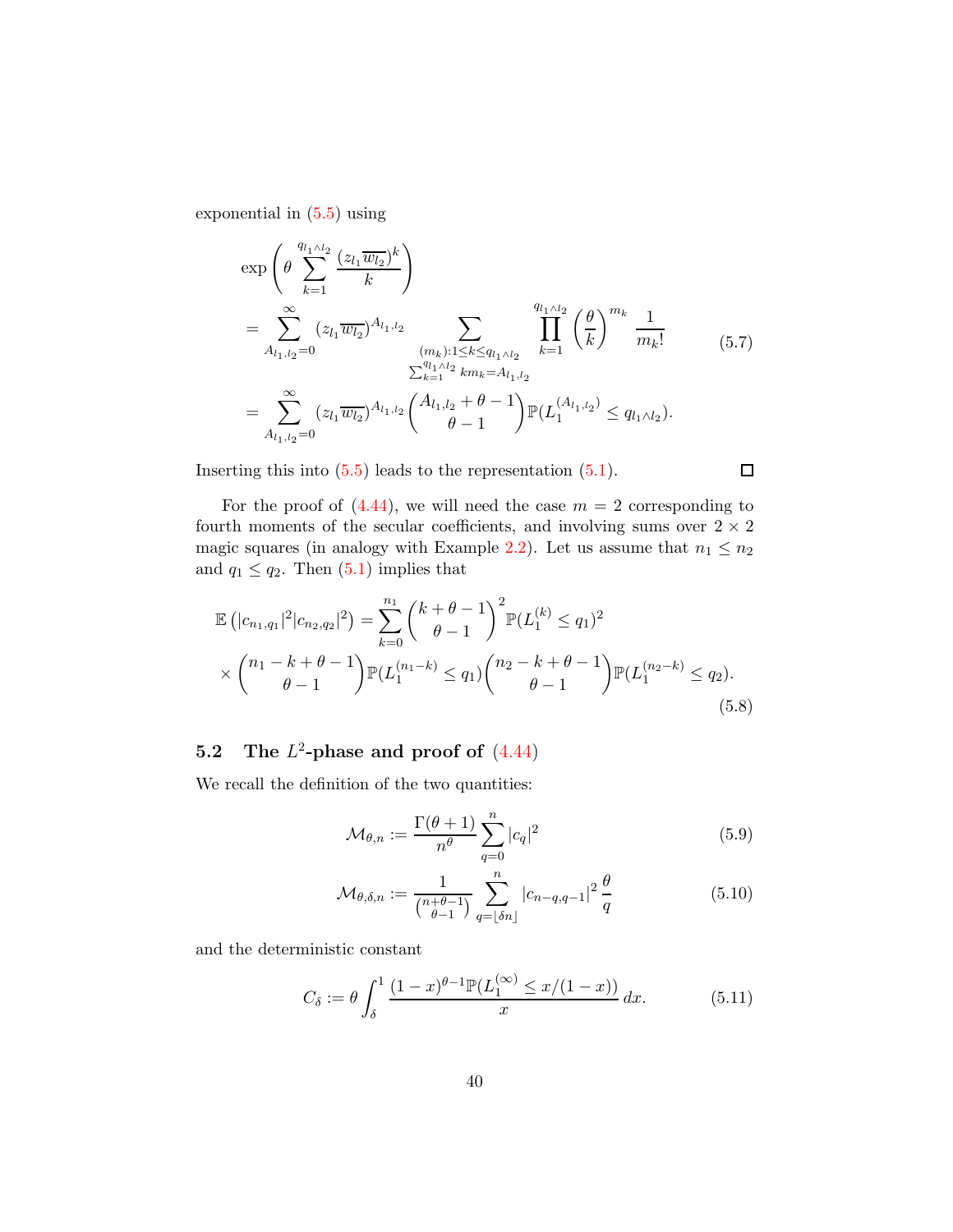Our goal is to prove [\(4.44\)](#page-36-0) for any  $0 < \theta < 1/2$ . The condition  $\theta < 1/2$  is a technical requirement in the proof to ensure the convergence of the infinite sum

$$
\sum_{k=0}^{\infty} \binom{k+\theta-1}{\theta-1}^2 = \mathbb{E}(\mathcal{M}_{\theta}^2) = \frac{\Gamma(1-2\theta)}{\Gamma(1-\theta)^2},\tag{5.12}
$$

or equivalently existence of the second moment of the total mass. For a proof of this identity, see Lemma [B.1.](#page-66-0)

**Theorem 5.2** ( $L^2$ -convergence). Fix  $0 < \theta < \frac{1}{2}$  and  $\delta > 0$ . Then the following limit holds

<span id="page-40-0"></span>
$$
\lim_{n \to \infty} \mathbb{E} \left( |\mathcal{M}_{\theta, \delta, n} - C_{\delta} \mathcal{M}_{\theta, n}|^2 \right) = 0. \tag{5.13}
$$

Proof. We start by expanding the square in  $(5.13)$  and endeavour to compute the three terms  $\mathcal{S}_{1,n} := \mathbb{E}(\mathcal{M}_{\theta,\delta,n}^2), \ \mathcal{S}_{2,n} := \mathbb{E}(\mathcal{M}_{\theta,n}^2), \text{ and } \mathcal{S}_{3,n} :=$  $\mathbb{E}(\mathcal{M}_{\theta,\delta,n}\mathcal{M}_{\theta,n})$ . It is clearly sufficient to show that the limit of each of these quantities exists is given by the second moment of the total mass, up to the appropriate factor of  $C_{\delta}$ . It will be convenient to abbreviate

$$
P_{n,k} := \mathbb{P}(L_1^{(n)} \le k - 1) \tag{5.14}
$$

as the probability that the longest cycle in a Ewens distributed random permutation of size *n* is less than or equal to  $k - 1$ .

Starting with the second moment of  $\mathcal{M}_{\theta,\delta,n}$  in [\(5.10\)](#page-39-0), we have

$$
S_{1,n} = \frac{\theta^2}{\binom{n+\theta-1}{\theta-1}^2} \sum_{q_1=\lfloor \delta n \rfloor}^n \sum_{q_2=\lfloor \delta n \rfloor}^n \frac{\mathbb{E}\left(|c_{n-q_1,q_1-1}|^2 | c_{n-q_2,q_2-1}|^2\right)}{q_1 q_2}.
$$
 (5.15)

Because of the obvious symmetry in  $q_1$  and  $q_2$ , it will be convenient to consider the contribution of such sums on the region  $q_1 \n\t\leq q_2$ , which we denote  $S_{1,n}(q_1 \leq q_2)$  and similarly for the other sums. Applying [\(5.8\)](#page-39-1) and interchanging the order of summation we obtain

<span id="page-40-1"></span>
$$
S_{1,n}(q_1 \leq q_2) = \sum_{q_1=\lfloor \delta n \rfloor}^n \sum_{q_2=q_1}^n \sum_{k=0}^{n-q_2} {k+\theta-1 \choose \theta-1}^2 P_{k,q_1}^2 \frac{\theta^2}{q_1 q_2} \frac{1}{\binom{n+\theta-1}{\theta-1}^2} \times
$$
  

$$
{n-q_1-k+\theta-1 \choose \theta-1} P_{n-q_1-k,q_1} {n-q_2-k+\theta-1 \choose \theta-1} P_{n-q_2-k,q_2}.
$$
(5.16)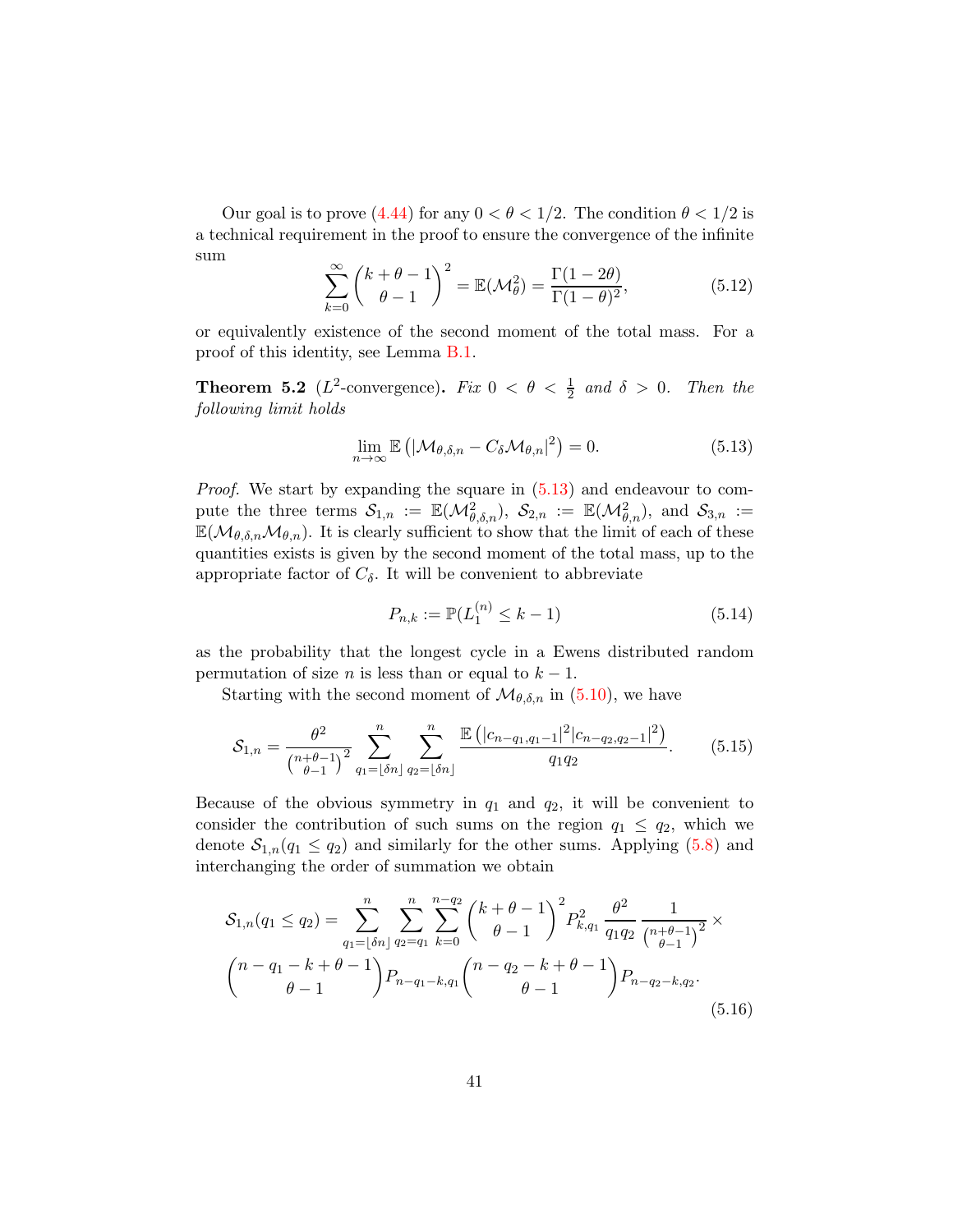To estimate the sum  $(5.16)$  as  $n \to \infty$ , the idea is to treat k as fixed while  $q_1$  and  $q_2$  are large, applying dominated convergence to bring the limit  $n \to \infty$  inside the sum over k.

As in  $(4.42)$ , the sums over  $q_1$  and  $q_2$  will always be treated as Riemann sum approximations. For  $S_{1,n}(q_1 \leq q_2)$ , the double sum over  $q_1$  and  $q_2$  is symmetric (we can assume that  $P_{k,q_1}^2 = 1$  for fixed k and n large enough, since  $q_1 \geq \lfloor \delta n \rfloor$  which is larger than k) and we can write it as  $\frac{1}{2}$  times the square of the same sum appearing in  $(4.42)$  (neglecting for now the diagonal  $q_1 = q_2$ , see below). This immediately yields the limit as  $\frac{1}{2}C_{\delta}^2$ . By symmetry the same reasoning and limiting value applies to the sum with  $q_1 \geq q_2$ . Assuming we can apply dominated convergence to the sum over k, we get

<span id="page-41-0"></span>
$$
\lim_{n \to \infty} S_{1,n} = C_{\delta}^2 \sum_{k=0}^{\infty} \binom{k+\theta-1}{\theta-1}^2 = C_{\delta}^2 \mathbb{E}(\mathcal{M}_{\theta}^2)
$$
(5.17)

as required.

Now we will justify the dominated convergence by finding a uniform and summable bound in  $(5.16)$ . Notice that the sums over  $q_1$  and  $q_2$  are uniformly bounded by

$$
\frac{\theta^2}{\lfloor \delta n \rfloor^2 \binom{n+\theta-1}{\theta-1}^2} \sum_{q_1=\lfloor \delta n \rfloor}^{n-k} \sum_{q_2=q_1}^{n-k} \binom{n-q_1-k+\theta-1}{\theta-1} \binom{n-q_2-k+\theta-1}{\theta-1}
$$

$$
= \frac{\theta^2}{\lfloor \delta n \rfloor^2 \binom{n+\theta-1}{\theta-1}^2} \sum_{q_1=0}^{n-\lfloor \delta n \rfloor-k} \binom{q_1+\theta-1}{\theta-1} \binom{q_1+\theta}{\theta}
$$

where we used the binomial sum identity  $(B.4)$ . The final expression can be bounded uniformly by extending the summation to  $q_1 = n$  and noting that the summand is of order  $q_1^{2\theta-1}$  as  $q_1 \to \infty$ . If we took just the terms where  $q_2 = q_1$ , we would have the bound

$$
\frac{\theta^2}{\binom{n+\theta-1}{\theta-1}^2} \frac{1}{\lfloor \delta n \rfloor^2} \sum_{q_1=\lfloor \delta n \rfloor}^{n-k} \binom{n-q_1-k+\theta-1}{\theta-1}^2
$$
\n
$$
\leq \frac{\theta^2}{\binom{n+\theta-1}{\theta-1}^2} \frac{1}{\lfloor \delta n \rfloor^2} \sum_{q_1=0}^{n-\lfloor \delta n \rfloor} \binom{q_1+\theta-1}{\theta-1}^2 \to 0, \qquad n \to \infty.
$$
\n(5.18)

This justifies overcounting terms where  $q_2 = q_1$  and completes the proof of  $(5.17).$  $(5.17).$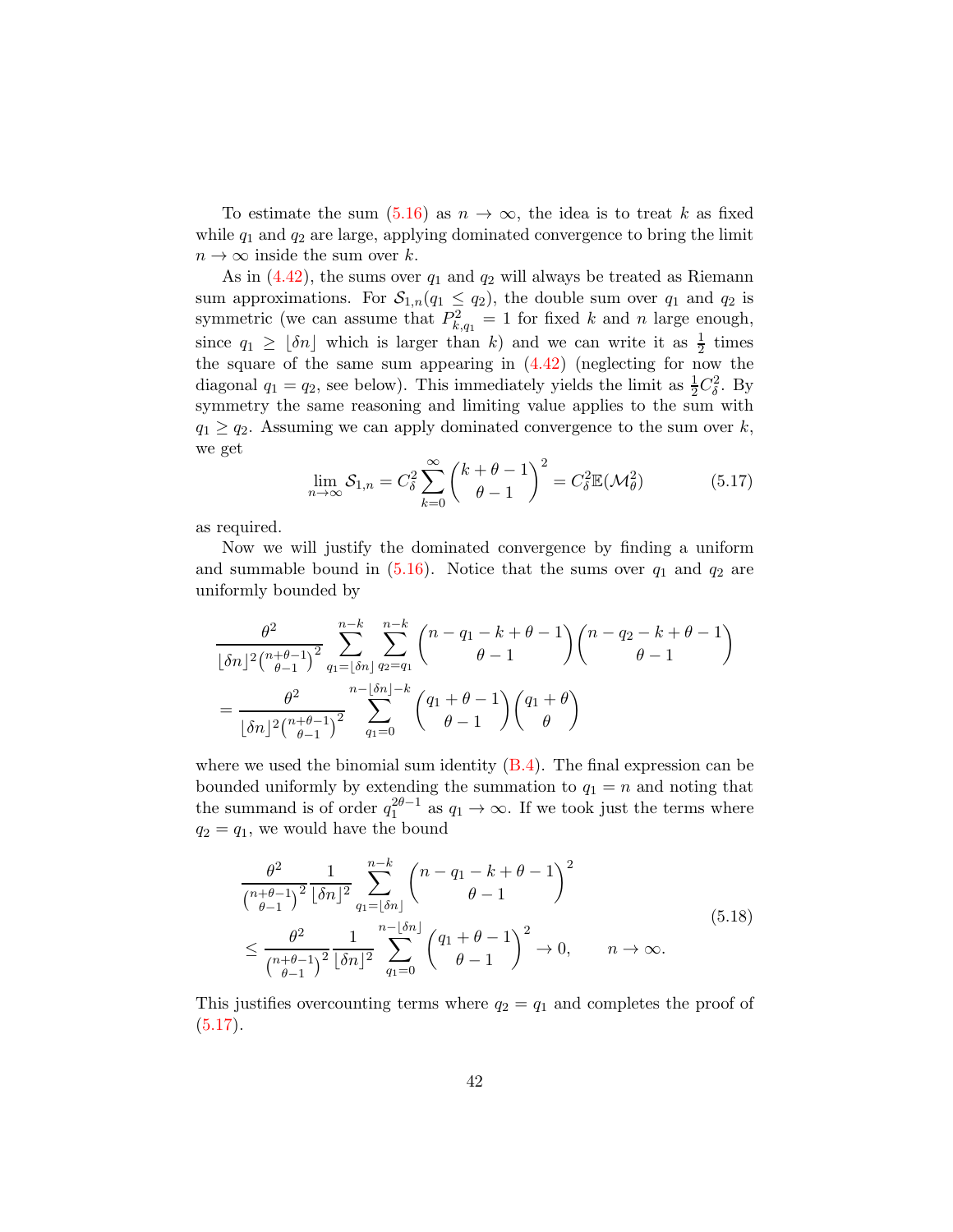Now we consider the second moment  $\mathbb{E}(\mathcal{M}_{\theta,n}^2)$ . Again using [\(5.8\)](#page-39-1) in the unconstrained case (or  $(1.18)$ ) we obtain

$$
S_{2,n} = \frac{\Gamma(\theta+1)^2}{n^{2\theta}} \sum_{q_1=0}^n \sum_{q_2=0}^n \sum_{k=0}^{\min(q_1, q_2)} \binom{k+\theta-1}{\theta-1}^2
$$
  
 
$$
\times \binom{q_1-k+\theta-1}{\theta-1} \binom{q_2-k+\theta-1}{\theta-1}.
$$
 (5.19)

<span id="page-42-0"></span>An application of Lemma  $B.2$  shows that the contribution to  $(5.19)$  from the region  $q_1 \leq q_2$  is equal to

$$
S_{2,n}(q_1 \le q_2) = \frac{\Gamma(\theta + 1)^2}{n^{2\theta}} \sum_{q_1=0}^n \sum_{k=0}^{q_1} {k + \theta - 1 \choose \theta - 1}^2
$$
(5.20)

<span id="page-42-1"></span>
$$
\times \begin{pmatrix} q_1 - k + \theta - 1 \\ \theta - 1 \end{pmatrix} \left( \begin{pmatrix} n - k + \theta \\ \theta \end{pmatrix} - \begin{pmatrix} q_1 - k + \theta - 1 \\ \theta \end{pmatrix} \right) \tag{5.21}
$$

Interchanging the summation and summing over  $q_1$  again using Lemma [B.2](#page-66-2) we obtain

$$
S_{2,n}(q_1 \le q_2) = \frac{\Gamma(\theta + 1)^2}{n^{2\theta}} \sum_{k=0}^n {k + \theta - 1 \choose \theta - 1}^2 {n - k + \theta \choose \theta}^2
$$
(5.22)

<span id="page-42-2"></span>
$$
-\frac{\Gamma(\theta+1)^2}{n^{2\theta}}\sum_{k=0}^n \binom{k+\theta-1}{\theta-1}^2 \sum_{q_1=0}^{n-k} \binom{q_1+\theta-1}{\theta-1} \binom{q_1+\theta-1}{\theta}.
$$
 (5.23)

By dominated convergence, the first term [\(5.22\)](#page-42-1) converges to  $\mathbb{E}(\mathcal{M}_{\theta}^2)$ , where a suitable bound is obtained by noticing that the second binomial coefficient is decreasing in  $k$ . For the second term  $(5.23)$ , a uniform upper bound is obtained by summing up to  $q_1 = n$  and noting that the summand is of order  $q_1^{2\theta-1}$  with a corresponding sum of order  $n^{2\theta}$  as  $n \to \infty$ . Then dominated convergence implies that  $(5.23)$  has a limit given by

$$
\sum_{k=0}^{\infty} {k + \theta - 1 \choose \theta - 1}^2 \lim_{n \to \infty} \frac{\Gamma(\theta + 1)^2}{n^{2\theta}} \sum_{q_1=0}^{n-k} {q_1 + \theta - 1 \choose \theta - 1} {q_1 + \theta - 1 \choose \theta}
$$
  
= 
$$
\sum_{k=0}^{\infty} {k + \theta - 1 \choose \theta - 1}^2 \lim_{n \to \infty} \frac{\theta}{n^{2\theta}} \sum_{q_1=1}^{n} q_1^{2\theta - 1}
$$
  
= 
$$
\frac{1}{2} \sum_{k=0}^{\infty} {k + \theta - 1 \choose \theta - 1}^2 = \frac{1}{2} \mathbb{E}(\mathcal{M}_{\theta}^2)
$$
(5.24)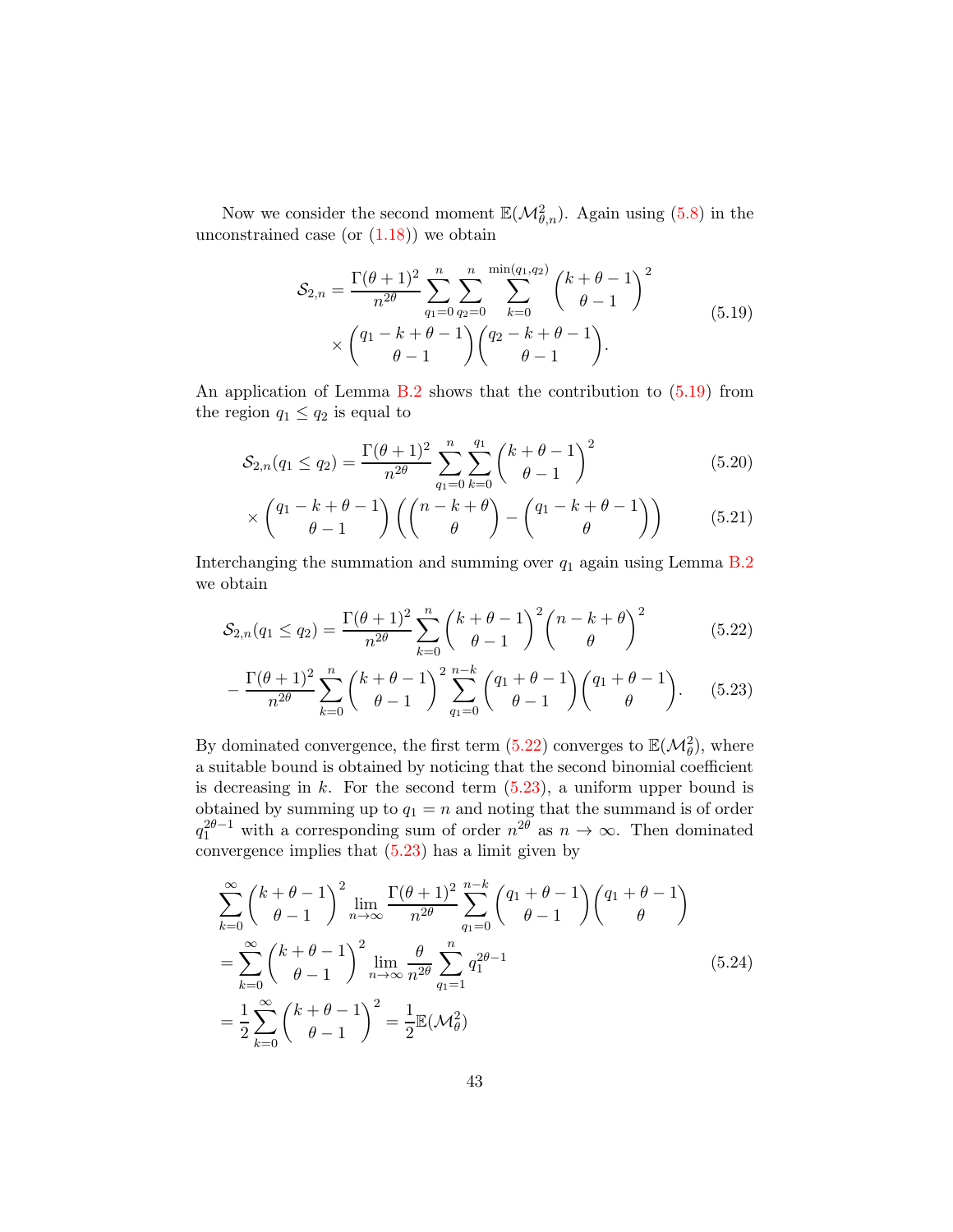An analogous computation shows that the contribution to [\(5.19\)](#page-42-0) from the diagonal  $q_1 = q_2$  is order  $O(n^{-1})$ . By symmetry in  $q_1$  and  $q_2$ , we obtain

$$
\lim_{n \to \infty} S_{2,n} = \sum_{k=0}^{\infty} {k + \theta - 1 \choose \theta - 1}^2 = \mathbb{E}(\mathcal{M}_{\theta}^2).
$$
 (5.25)

It remains to consider the mixed term  $\mathbb{E}(\mathcal{M}_{\theta,\delta,n}\mathcal{M}_{\theta,n})$  denoted  $\mathcal{S}_{3,n}$ . By definition we have

$$
S_{3,n} = \mathbb{E}(\mathcal{M}_{\theta,\delta,n}\mathcal{M}_{\theta,n})
$$
  
=  $\frac{\Gamma(\theta+1)}{n^{\theta}} \frac{1}{\binom{n+\theta-1}{\theta-1}} \sum_{q_1=0}^{n} \sum_{q_2=\lfloor \delta n \rfloor}^{n} \mathbb{E}(|c_{q_1}|^2 |c_{n-q_2,q_2-1}|^2) \frac{\theta}{q_2}.$  (5.26)

We split this up as two sums, one for values of  $q_1 = 0, \ldots, n - q_2$ , and one for values of  $q_1 = n - q_2 + 1, \ldots, n$ . Interchanging the order of summation, the first sum gives

<span id="page-43-0"></span>
$$
S_{3,n}(q_1 \leq n - q_2) = \frac{\Gamma(\theta + 1)}{n^{\theta} \binom{n + \theta - 1}{\theta - 1}} \sum_{k=0}^{n - \lfloor \delta n \rfloor} \sum_{q_2 = \lfloor \delta n \rfloor}^{n - k} \sum_{q_1 = k}^{n - q_2} \binom{k + \theta - 1}{\theta - 1}^2
$$
  
×  $P_{k,q_2}^2 \binom{q_1 - k + \theta - 1}{\theta - 1} \binom{n - q_2 - k + \theta - 1}{\theta - 1} P_{n - q_2 - k, q_2} \frac{\theta}{q_2}.$  (5.27)

The sum over  $q_1$  in [\(5.27\)](#page-43-0) is handled with Lemma [B.2](#page-66-2) and we have

<span id="page-43-1"></span>
$$
S_{3,n}(q_1 \le n - q_2) = \frac{\Gamma(\theta + 1)}{n^{\theta} {n + \theta - 1 \choose \theta - 1}} \sum_{k=0}^{n - \lfloor \delta n \rfloor} \sum_{q_2 = \lfloor \delta n \rfloor}^{n - k} {k + \theta - 1 \choose \theta - 1}^2
$$
  
×  $P_{k,q_2}^2 {n - q_2 - k + \theta \choose \theta} {n - q_2 - k + \theta - 1 \choose \theta - 1} P_{n - q_2 - k, q_2} \frac{\theta}{q_2}.$  (5.28)

Now we look at the contribution to  $S_{3,n}$  indexed by  $q_1 = n - q_2 + 1, \ldots, n$ . This gives

$$
S_{3,n}(q_1 > n - q_2) = \frac{\Gamma(\theta + 1)}{n^{\theta} \binom{n + \theta - 1}{\theta - 1}} \sum_{q_2 = \lfloor \delta n \rfloor}^{n} \sum_{q_1 = n - q_2 + 1}^{n} \sum_{k=0}^{n - q_2} \binom{k + \theta - 1}{\theta - 1}^2
$$
  
×  $P_{k,q_2}^2 \binom{q_1 - k + \theta - 1}{\theta - 1} \binom{n - q_2 - k + \theta - 1}{\theta - 1} P_{n - q_2 - k, q_2} \frac{\theta}{q_2}.$  (5.29)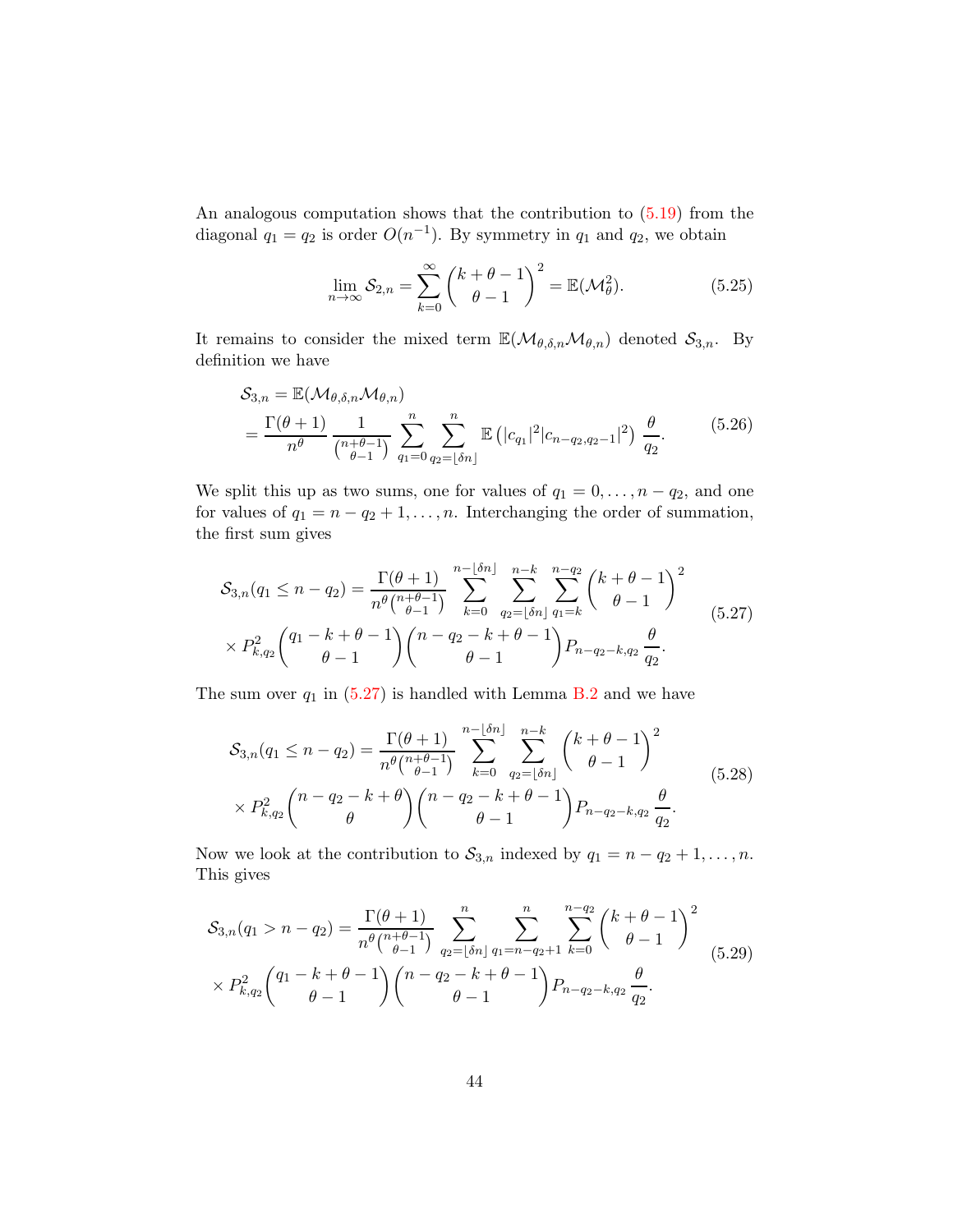Summing over  $q_1$  with Lemma [B.2](#page-66-2) and interchanging the order of summation gives the identity

$$
S_{3,n}(q_1 > n - q_2) = \frac{\Gamma(\theta + 1)}{n^{\theta} \binom{n + \theta - 1}{\theta - 1}} \sum_{k=0}^{n - \lfloor \delta n \rfloor} \sum_{q_2 = \lfloor \delta n \rfloor}^{n - k} \binom{k + \theta - 1}{\theta - 1}^2 P_{k,q_2}^2
$$
  
 
$$
\times \left( \binom{n - k + \theta}{\theta} - \binom{n - q_2 - k + \theta}{\theta} \right)
$$
  
 
$$
\times \binom{n - q_2 - k + \theta - 1}{\theta - 1} \frac{\theta}{q_2} P_{n - q_2 - k, q_2}.
$$
 (5.30)

<span id="page-44-0"></span>Combining with [\(5.28\)](#page-43-1) yields a cancellation and we are left with the identity

$$
S_{3,n} = \sum_{k=0}^{n-\lfloor \delta n \rfloor} \sum_{q_2=\lfloor \delta n \rfloor}^{n-k} {k+\theta-1 \choose \theta-1}^2 P_{k,q_2}^2
$$
  
 
$$
\times \Gamma(\theta+1) \frac{{n-k+\theta \choose \theta}}{{n^{\theta}} \choose {n-\theta-1 \choose \theta-1}} P_{n-q_2-k,q_2} \frac{\theta}{q_2}.
$$
 (5.31)

As in the treatment of  $(5.16)$  (see also  $(4.42)$ ), for  $n \to \infty$  and fixed k, the  $k^{\text{th}}$  term of [\(5.31\)](#page-44-0) is approximated by a Riemann integral and  $P_{k,q_2} = 1$ . Applying dominated convergence then gives the limit as  $n \to \infty$  of [\(5.31\)](#page-44-0) as  $C_{\delta} \mathbb{E}(\mathcal{M}_{\theta}^2)$  as required. For a suitable dominating function, note that apart from the factor  $\binom{k+\theta-1}{\theta-1}$  $\theta-1$  $\int_0^2$ , the k<sup>th</sup> term in [\(5.31\)](#page-44-0) is uniformly bounded by

$$
\frac{\theta}{\lfloor \delta n \rfloor} \Gamma(\theta + 1) \frac{\binom{n-k+\theta}{\theta}}{n^{\theta}} \sum_{q_2=\lfloor \delta n \rfloor}^{n-k} \frac{\binom{n-q_2+\theta-1}{\theta-1}}{\binom{n+\theta-1}{\theta-1}} \tag{5.32}
$$

$$
\leq \frac{\theta}{\lfloor \delta n \rfloor} \Gamma(\theta + 1) \frac{\binom{n+\theta}{\theta}}{n^{\theta}} \frac{\binom{n-\lfloor \delta n \rfloor + \theta}{\theta}}{\binom{n+\theta-1}{\theta-1}},\tag{5.33}
$$

where we used Lemma [B.2](#page-66-2) and monotonicity of the binomial coefficients as a function of  $k$ . The final bound is independent of  $k$  and bounded in  $n$ . This shows that

$$
\lim_{n \to \infty} S_{3,n} = C_{\delta} \sum_{k=0}^{\infty} {k + \theta - 1 \choose \theta - 1}^2 = C_{\delta} \mathbb{E}(\mathcal{M}_{\theta}^2),
$$
 (5.34)

as required. Putting all three limits for the moments together completes the proof of the theorem.  $\Box$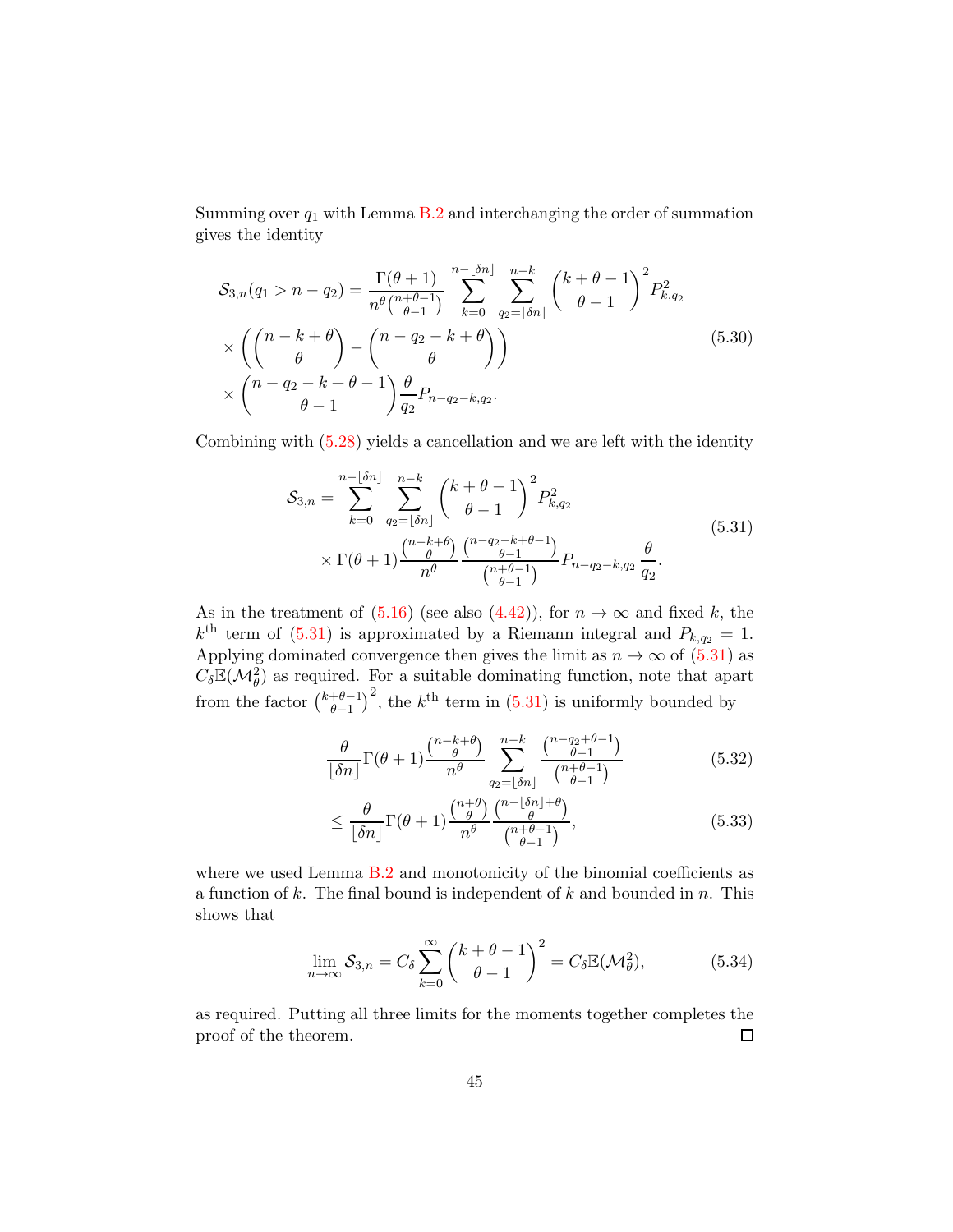### 6 Regularity of the holomorphic multiplicative chaos

We have to determine, for  $s \in \mathbb{R}$ , if the series

$$
A_{s,\theta} := \sum_{n=0}^{\infty} (1+n^2)^s |c_n|^2
$$
\n(6.1)

is convergent. We will study the cases  $\theta \leq 1$  and  $\theta > 1$  separately.

#### 6.1 Sub-critical and critical cases,  $\theta \in (0,1]$

We have that  $\mathbb{E}[|c_n|^2] \leq C_\theta (1+n)^{\theta-1}$  for some constant  $C_\theta > 0$ , and then

$$
\mathbb{E}[A_{s,\theta}] \le C_{\theta} \sum_{n=0}^{\infty} (1+n)^{2s+\theta-1},
$$

which is finite as soon as  $s < -\theta/2$ . Hence, HMC<sub> $\theta$ </sub> is a.s. in  $H^s$  for all  $s < -\theta/2$ . Notice that this reasoning remains true in the supercritical phase, but the bound  $-\theta/2$  is not optimal for this phase. Let us now show that HMC $_{\theta}$  is a.s. not in  $H^{-s}$  for  $s > -\theta/2$ .

By Parseval's identity, for  $1/2 < r < 1$ ,

$$
\sum_{n=0}^{\infty} |c_n|^2 r^{2n} = \frac{1}{2\pi} \int_0^{2\pi} e^{\sqrt{\theta} G(re^{i\vartheta})} d\vartheta.
$$
 (6.2)

For any  $s < 0$ , the map  $x \mapsto x^{2s}r^{-2x}$  from  $(0, \infty)$  to R has a logarithmic derivative  $2s/x - 2\log r$ , and then it reaches its minimum at  $x = s/\log r$ . Hence, for all  $n \geq 1$ ,

$$
(1+n^2)^s r^{-2n} \ge 2^s n^{2s} r^{-2n} \ge 2^s (s/\log r)^{2s} r^{-2s/\log r} \ge C_s |\log r|^{-2s}
$$

where  $C_s > 0$  depends only on s. Hence, for all  $r \in (1/2, 1)$ , shrinking  $C_s$ as needed to account for  $n = 0$  term and the  $2\pi$ ,

<span id="page-45-0"></span>
$$
A_{s,\theta} \ge \sum_{n=0}^{\infty} (1+n^2)^s r^{-2n} r^{2n} |c_n|^2 \ge \frac{C_s}{|\log r|^{2s}} \int_0^{2\pi} e^{\sqrt{\theta}G(re^{i\theta})} d\theta. \tag{6.3}
$$

Now, for  $\theta \in (0, 1]$ , the quantity

$$
(1 - r^2)^{\theta} |\log(1 - r^2)|^{(1/2)\mathbf{1}_{\theta=1}} \int_0^{2\pi} e^{\sqrt{\theta}G(re^{i\vartheta})} d\vartheta
$$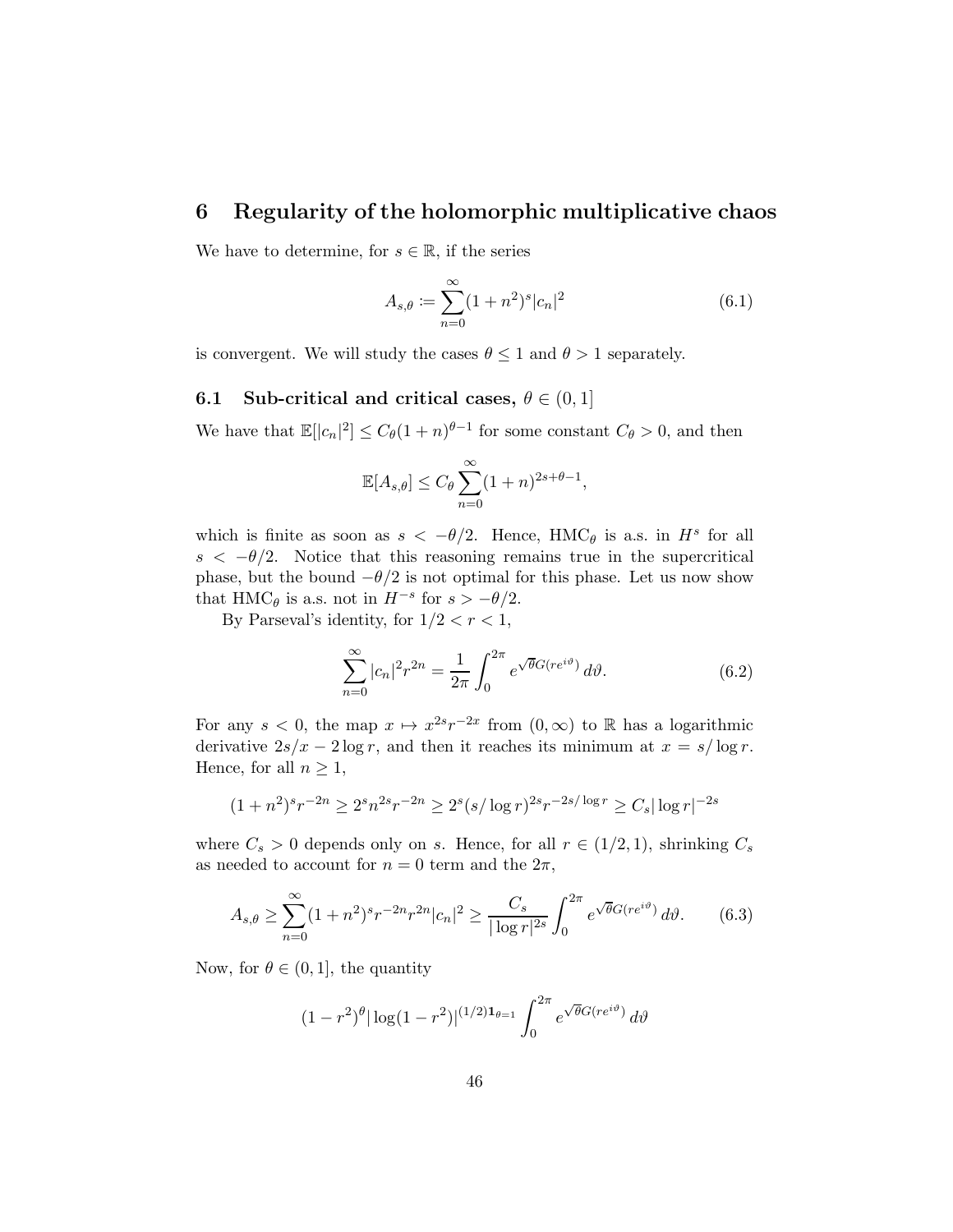converges in probability to the total mass of the  $GMC_{\theta}$  when r goes to 1, and then converges a.s. to a non-zero limit along a subsequence. Since for  $s \in (-\theta/2, 0),$ 

$$
|\log r|^{-2s} (1 - r^2)^{-\theta} |\log (1 - r^2)|^{-(1/2)\mathbf{1}_{\theta=1}}
$$

tends to infinity when  $r \to 1$ , we deduce that  $A_{s,\theta}$  is a.s. infinite.

#### 6.2 Super-critical case,  $\theta > 1$

Let us prove that  $HMC_\theta$  is a.s. in  $H^s$  for all  $s < -\sqrt{\theta} + 1/2$ . One checks that  $A_{s,\theta}$  is dominated by

$$
\sum_{u=1}^{\infty} 2^{2su} \sum_{n=0}^{\infty} (1 - 2^{-u})^n |c_n|^2,
$$

after considering the terms for which  $u = \lfloor \log(2 + n)/\log 2 \rfloor$ . Hence  $A_{s,\theta}$  is dominated by

$$
\sum_{u=1}^{\infty} 2^{2su} \int_0^{2\pi} e^{\sqrt{\theta}G((1-2^{-u})e^{i\vartheta})} d\vartheta.
$$

We have that  $G((1 - 2^{-u})e^{i\vartheta})$  is a centered Gaussian variable with variance

$$
-2\log(1 - (1 - 2^{-u})^2) = -2\log(2^{1-u} - 2^{-2u}) = 2u\log 2 + \mathcal{O}(1).
$$

Hence, for u large enough, the probability that  $G((1-2^{-u})e^{i\vartheta}) \ge 2u \log 2 +$  $10 \log u$  is dominated by

$$
\mathbb{P}\left[\mathcal{N}(0,1) \ge \frac{2u\log 2 + 10\log u}{\sqrt{2u\log 2 + \mathcal{O}(1)}}\right] \le e^{-\frac{(2u\log 2 + 10\log u)^2}{4u\log 2 + \mathcal{O}(1)}}
$$
  

$$
\le e^{-\frac{4u^2(\log 2)^2 + 40u(\log 2)(\log u)}{4u\log 2 + \mathcal{O}(1)}}
$$
  

$$
\le e^{-(u\log 2 + 10\log u)(1 + \mathcal{O}(1/u))} = \mathcal{O}(2^{-u}u^{-10})
$$

By Borel-Cantelli lemma, we have, almost surely,

$$
\sup_{\vartheta \in 2\pi \mathbb{Z}/2^u} G((1 - 2^{-u})e^{i\vartheta}) \le 2u \log 2 + 10 \log u
$$

for u large enough. We let  $\mathcal{G}_u$  be the event the previous display holds. In order to prove that  $A_{s,\theta}$  is a.s. finite, it is then sufficient to show that

$$
\sum_{u=1}^{\infty} 2^{2su} \int_0^{2\pi} e^{\sqrt{\theta}G((1-2^{-u})e^{i\vartheta})} \mathbf{1} \{\mathcal{G}_u\} d\vartheta < \infty
$$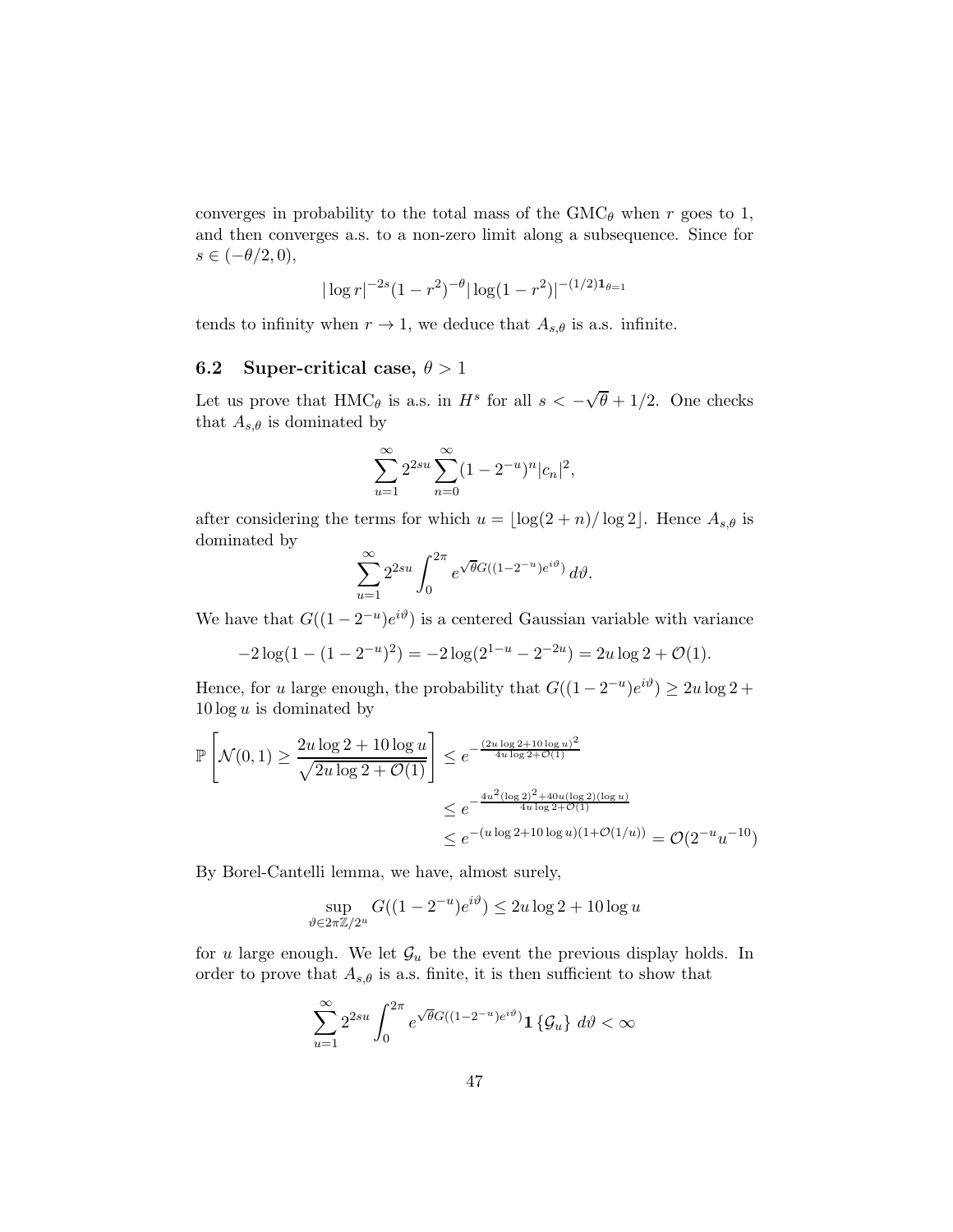almost surely. It is then enough to have

$$
\sum_{u=1}^{\infty} 2^{2su} \int_0^{2\pi} \mathbb{E}[e^{\sqrt{\theta}G((1-2^{-u})e^{i\vartheta})} \mathbf{1}_{\mathcal{G}_u}] d\vartheta < \infty.
$$

We let  $\chi(u, \vartheta)$  be a multiple of  $(2\pi)/2^u$  minimizing its distance  $\vartheta$ . Using a change of measure formula, we can bound the expectation inside the integral by

$$
\mathbb{E}[e^{\sqrt{\theta}G((1-2^{-u})e^{i\vartheta})}\mathbf{1}_{\mathcal{G}_u}]
$$
\n
$$
\leq \mathbb{E}[e^{\sqrt{\theta}G((1-2^{-u})e^{i\vartheta})}\mathbf{1}_{G((1-2^{-u})e^{i\chi(u,\vartheta)})\leq 2u\log 2+10\log u}]
$$
\n
$$
= \mathbb{E}[e^{\sqrt{\theta}G((1-2^{-u})e^{i\vartheta})}]\mathbb{P}[\widetilde{G}((1-2^{-u})e^{i\chi(u,\vartheta)})\leq 2u\log 2+10\log u].
$$

Here  $\widetilde{G}((1-2^{-u})e^{i\chi(u,\vartheta)})$  is the Gaussian variable obtained from  $G((1 (2^{-u})e^{i\chi(u,\vartheta)}$  after changing the underlying probability measure by a density proportional to  $e^{\sqrt{\theta}G(1-2^{-u})e^{i\vartheta}}$ . By Girsanov's theorem, this change of measure introduces a drift

$$
Cov(G((1 - 2^{-u})e^{i\chi(u,\vartheta)}), \sqrt{\theta}G((1 - 2^{-u})e^{i\vartheta})) = -2\sqrt{\theta}\log|1 - (1 - 2^{-u})^2e^{iv}|
$$

where

$$
|v| = |\chi(u, \vartheta) - \vartheta| \le 2\pi/2^u = \mathcal{O}(2^{-u}).
$$

Hence,

$$
|1 - (1 - 2^{-u})^2 e^{iv}| = \mathcal{O}(2^{-u}),
$$

which implies

$$
Cov(G((1-2^{-u})e^{i\chi(u,\vartheta)}), \sqrt{\theta}G((1-2^{-u})e^{i\vartheta})) \ge \sqrt{\theta}(2u\log 2 + \mathcal{O}(1)).
$$

We then get, for u large enough depending on  $\theta$ ,

$$
\mathbb{E}[e^{\sqrt{\theta}G((1-2^{-u})e^{i\vartheta})}\mathbf{1}_{G((1-2^{-u})e^{i\chi(u,\vartheta)})\leq 2u \log 2+10 \log u}]
$$
\n
$$
\leq \mathbb{E}[e^{\sqrt{\theta}G((1-2^{-u})e^{i\vartheta})}]
$$
\n
$$
\times \mathbb{P}[G((1-2^{-u})e^{i\chi(u,\vartheta)}) + \sqrt{\theta}(2u \log 2 + \mathcal{O}(1)) \leq 2u \log 2 + 10 \log u].
$$
\n
$$
\leq e^{\theta(2u \log 2+\mathcal{O}(1))/2} \cdot e^{-(2u(\sqrt{\theta}-1)\log 2+\mathcal{O}(\log u))^2/2(2u \log 2+\mathcal{O}(1))}
$$
\n
$$
\leq e^{\theta(2u \log 2+\mathcal{O}(1))/2} \cdot e^{-(u(\sqrt{\theta}-1)^2 \log 2+\mathcal{O}(\sqrt{\theta}(\log u)))(1+\mathcal{O}(u^{-1}))}
$$
\n
$$
\leq C_{\theta}2^{u(\theta-(\sqrt{\theta}-1)^2)}u^{m_{\theta}} = C_{\theta}2^{u(2\sqrt{\theta}-1)}u^{m_{\theta}}
$$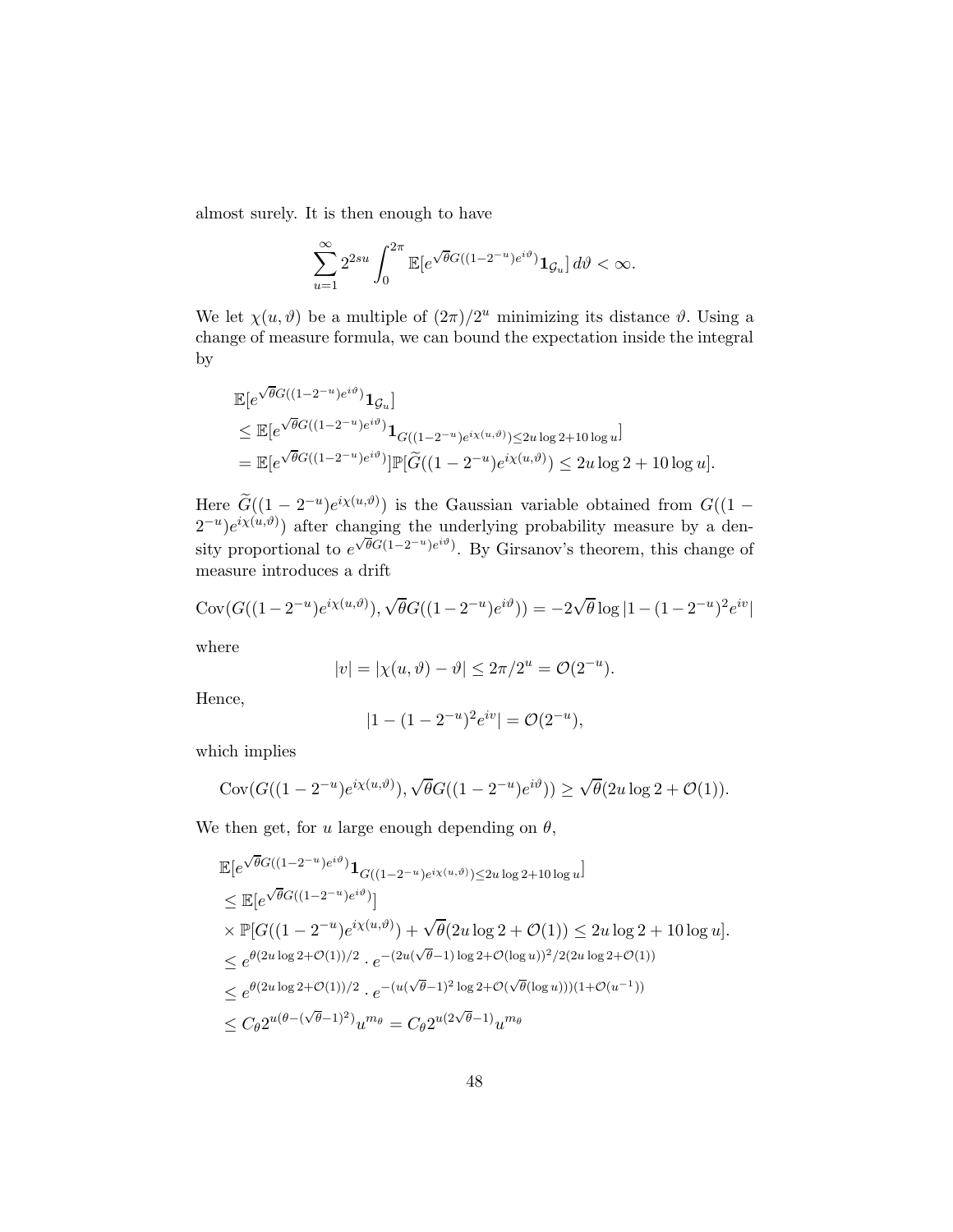for  $C_{\theta}, m_{\theta} > 0$  depending only on  $\theta$ . Hence,

$$
\sum_{u=1}^{\infty} 2^{2su} \int_0^{2\pi} \mathbb{E}[e^{\sqrt{\theta}G((1-2^{-u})e^{i\vartheta})} \mathbf{1}_{G((1-2^{-u})e^{i\chi(u,\vartheta)}) \le 2u \log 2 + 10 \log u}] d\vartheta < \infty
$$

as soon as  $2s + 2\sqrt{\theta} - 1 < 0$ , which implies that for  $\theta > 1$ , HMC<sub> $\theta$ </sub> is a.s. in  $H^s$  for all  $s < -\sqrt{\theta} + 1/2$ .

On the other hand, we have seen, from  $(6.3)$ 

$$
A_{s,\theta} \ge \frac{C_s}{|\log r|^{2s}} \int_0^{2\pi} e^{\sqrt{\theta}G(re^{i\vartheta})} d\vartheta.
$$

for all  $r \in (1/2, 1)$ . Since G is the real part of a holomorphic function, it is harmonic on the unit disc, and then by Jensen's inequality, for all  $\vartheta_0 \in \mathbb{R}$ ,

$$
e^{\sqrt{\theta}G(r^2e^{i\vartheta_0})}\leq \frac{1}{2\pi}\int_0^{2\pi}e^{\sqrt{\theta}G(re^{i(\vartheta_0+\vartheta)})}P_r(\vartheta)d\vartheta
$$

where  $P_r$  is the Poisson kernel:

$$
P_r(\vartheta) = \sum_{p \in \mathbb{Z}} r^{|p|} e^{ip\vartheta}.
$$

The Poisson kernel is bounded by  $(1 + r)/(1 - r)$ , and then

$$
2e^{\sqrt{\theta}\sup_{\vartheta_0\in\mathbb{R}}G(r^2e^{i\vartheta_0})} \leq \sup_{\vartheta_0\in\mathbb{R}}\frac{1}{2\pi}\int_0^{2\pi}e^{\sqrt{\theta}G(re^{i(\vartheta_0+\vartheta)})}P_r(\vartheta)d\vartheta
$$
  

$$
\leq \frac{1+r}{2\pi(1-r)}\int_0^{2\pi}e^{\sqrt{\theta}G(re^{i\vartheta})}d\vartheta.
$$

Hence, using [\(6.3\)](#page-45-0), there is a constant  $C_s > 0$  so that for any  $r \in (\frac{1}{2})$  $(\frac{1}{2}, 1),$ 

$$
A_{s,\theta} \ge (1-r)^{1-2s} e^{\sqrt{\theta} \sup_{\vartheta \in \mathbb{R}} G(r^2 e^{i\vartheta})}.
$$

With probability going to 1 when  $r \to 1$ , the maximum of the logarithmically correlated field  $G(r^2 e^{i\vartheta})$  is larger than  $2\log(1/(1-r)) - 10\log(\log(1/(1-r)))$ (using the results of [\[DRZ17\]](#page-69-0) on a suitably chosen net), and then  $A_{s,\theta}$  is bounded from below by  $(1 - r)^{1-2s-2\sqrt{\theta}} \log(1/(1-r))^{m_\theta}$  for  $m_\theta$  depending only on  $\theta$ . For  $s > -\sqrt{\theta} + 1/2$ , the bound tends to infinity when  $r \to 1$ , which shows that  $HMC_\theta$  is a.s. not in  $H^s$ .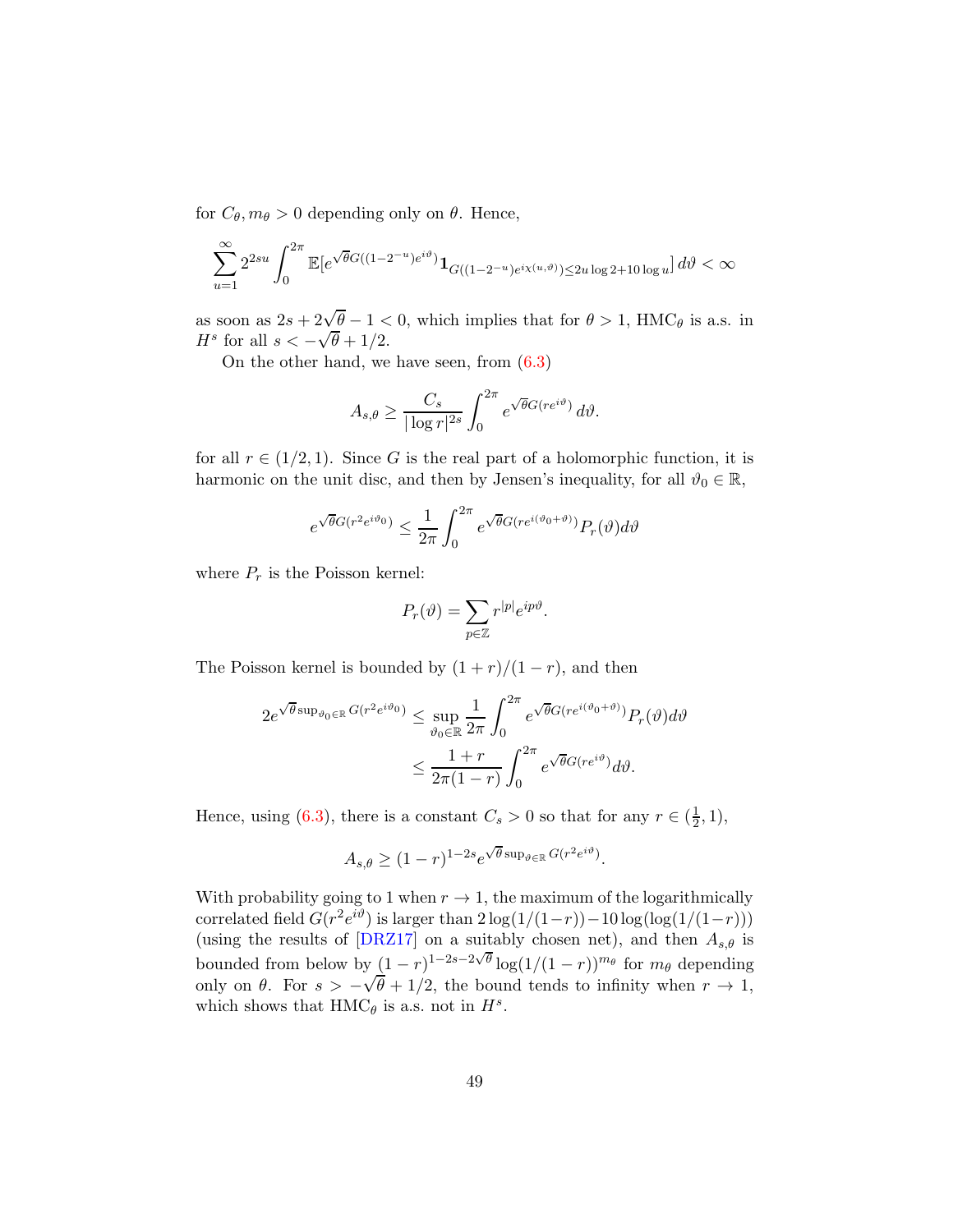### 7 The circular  $\beta$ –ensemble

In this section we develop some of the properties of the secular coefficients of CβE  $\{c_n^{(N)}\}$ . We begin by recalling the *Verblunsky* coefficients which will allow us to formulate the exact relationship, due to [\[KN04\]](#page-70-0). We let  $\{\alpha_n : n \in \mathbb{N}_0\}$  be independent complex random variables on the unit disk, with each  $\alpha_n$  rotationally invariant in law and  $|\alpha_n|^2$  distributed like  $Beta(1, \frac{\beta(n+1)}{2})$  $\frac{(k+1)}{2}$ ). The *Szegő* recurrence is, for all  $N \geq 0$ ,

<span id="page-49-1"></span>
$$
\begin{pmatrix}\n\Phi_{N+1}(z) \\
\Phi_{N+1}^*(z)\n\end{pmatrix} := \begin{pmatrix}\nz & -\overline{\alpha_N} \\
-\alpha_N z & 1\n\end{pmatrix} \begin{pmatrix}\n\Phi_N(z) \\
\Phi_N^*(z)\n\end{pmatrix}, \quad\n\begin{cases}\n\Phi_0(z) \equiv 1, \\
\Phi_N^*(z) = z^N \overline{\Phi_N(1/\overline{z})}.\n\end{cases}
$$
\n(7.1)

where  $\Phi_N^*$  and  $\Phi_N$  are polynomials of degree at most N. Note that  $\Phi_N^*$ and  $\Phi_N$  are related by being reversals of one another, in that their vector of coefficients is reversed and conjugated. Now we give the connection to the  $C\beta E$  characteristic polynomial as defined in [\(1.2\)](#page-1-0), due to [\[KN04\]](#page-70-0). We let  $\eta$ be uniformly distributed random variable on the unit circle independent of  $\{\alpha_n : n \in \mathbb{N}_0\}$ . The characteristic polynomial  $\chi_N$  has the distribution of

<span id="page-49-3"></span>
$$
\chi_N(z) = \Phi_{N-1}^*(z) - \eta z \Phi_{N-1}(z). \tag{7.2}
$$

From [\[CN19,](#page-68-0) Proposition 3.1], we have almost sure convergence as  $N \to \infty$ of  $\Phi_N^*(z)$  to a process  $\Phi_\infty^*(z)$  on the unit disk uniformly on compact sets. Moreover, this limit is none other than the log-Gaussian process  $e^{\sqrt{\theta}G^{\mathbb{C}}(z)}$ . In [\[CN19,](#page-68-0) Proposition 3.1], the following uniform estimate is also proven:

<span id="page-49-0"></span>
$$
\mathbb{E}|\Phi_N^*(z)|^p \le (1-|z|^2)^{-\theta p^2/4} \quad \text{for all} \quad z \in \mathbb{D}, p > 0, N \in \mathbb{N}.
$$
 (7.3)

We let  $\mathscr F$  be the filtration  $\mathscr F = (\mathscr F_N \coloneqq \sigma(\alpha_0, \ldots, \alpha_{N-1}): N \geq 0)$ . Then the process  $\{\Phi_N^*(z)\}\$ is adapted to  $\mathscr F$  and moreover is a complex martingale. Using Cauchy's theorem, and the bound [\(7.3\)](#page-49-0), we have that secular coefficient

<span id="page-49-2"></span>
$$
\mathcal{M}_{n,N} \coloneqq \frac{1}{2\pi i} \oint \Phi_N^*(z) z^{-n-1} dz,\tag{7.4}
$$

for a fixed simple closed contour enclosing 0 in the unit disk, forms a uniformly integrable martingale adapted to  $\mathscr{F}_N$ . Hence we have the representation

$$
\mathscr{M}_{n,N} = \mathbb{E}[c_n \mid \mathscr{F}_N] \xrightarrow[N \to \infty]{\text{a.s.}} c_n.
$$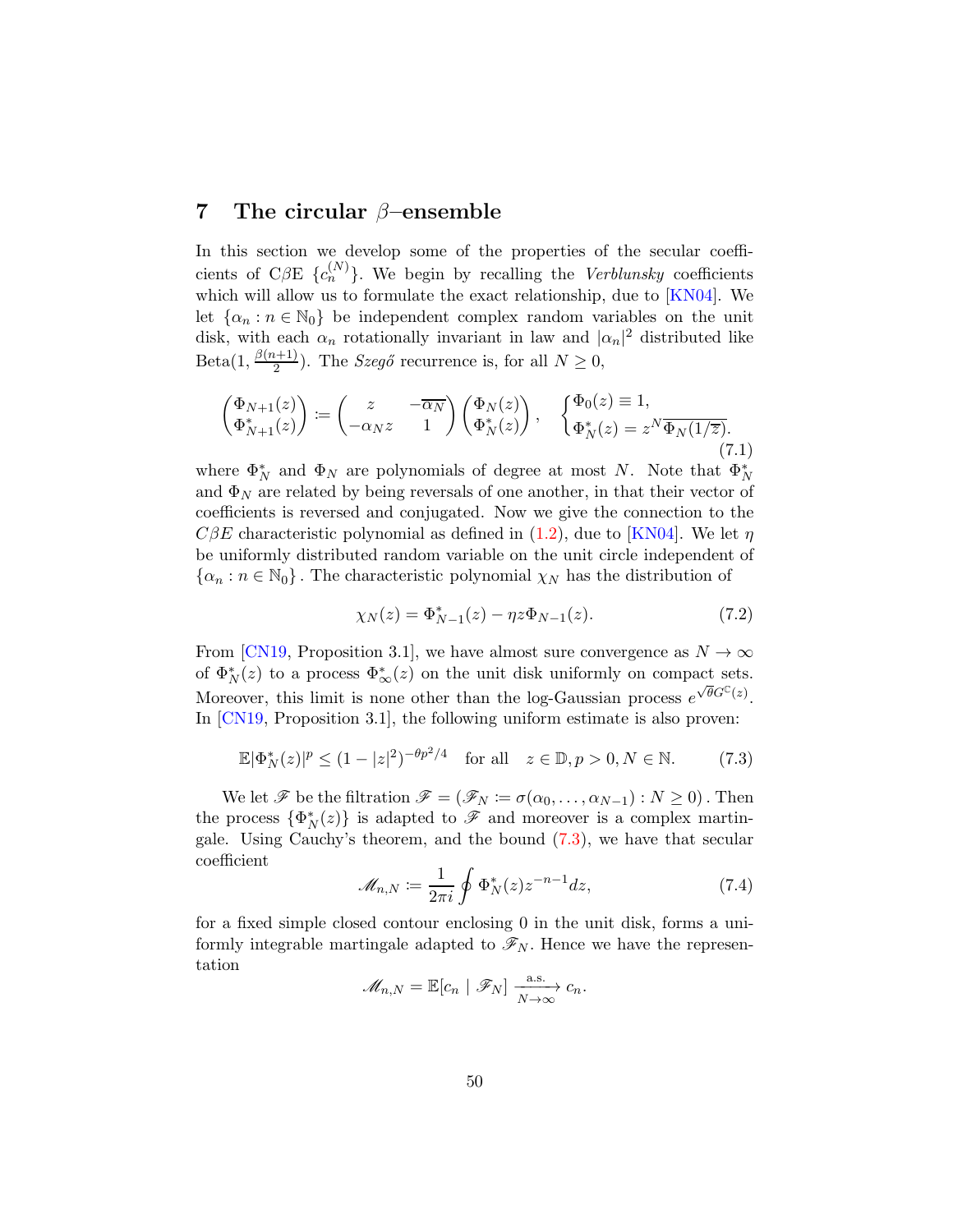Using the Szegő recurrence  $(7.1)$  and  $(7.4)$ , we have the identity

$$
\mathcal{M}_{n,N+1} = \mathcal{M}_{n,N} - \alpha_N \frac{1}{2\pi i} \oint \Phi_N(z) z^{-n} dz
$$
\n
$$
= \mathcal{M}_{n,N} - \alpha_N \mathcal{M}_{N-n+1,N}.
$$
\n(7.5)

We will let  $\mathfrak{B}_{n,N}$  be the bracket process of  $\mathcal{M}_{n,N}$ , i.e. for  $n \geq 1$ , and for any  $N \geq n-1$ ,

$$
\mathfrak{B}_{n,N} := \sum_{j=n-1}^{N-1} \mathbb{E}[|\mathcal{M}_{n,j+1} - \mathcal{M}_{n,j}|^2 | \mathcal{F}_j]
$$
  
= 
$$
\sum_{j=n-1}^{N-1} |\mathcal{M}_{j-n+1,j}|^2 \mathbb{E}(|\alpha_j|^2) = \sum_{j=n-1}^{N-1} \frac{|\mathcal{M}_{j-n+1,j}|^2}{1 + \frac{1}{\theta}(j+1)}.
$$
 (7.6)

Here, we can notice that  $\mathcal{M}_{n,n-1} = 0$ , since  $\Phi_{n-1}^*$  is a polynomial of degree at most  $n-1$ .

<span id="page-50-0"></span>**Lemma 7.1.** For any  $\theta > 0$  there exists a constant  $C_{\theta} > 0$  such that the following holds. For  $N \ge n \ge 1$ , we have  $\mathbb{E}|\mathscr{M}_{n,N}|^2 = \mathbb{E}(\mathfrak{B}_{n,N})$ , and

$$
\left\{\frac{(N-n+1)^{\theta}}{n}, \quad \text{if } \theta < 1, \dots, \left(\frac{N-n+1}{N}\right) \left(1+\frac{N}{N}\right) \log\left(\frac{n}{N}\right)\right\} \quad \text{if } \theta = 1.
$$

$$
\mathbb{E}|\mathcal{M}_{n,N}|^2 \leq C_\theta \left\{ \frac{(N-n+1)}{n} \left(1 + \max\left(\log\left(\frac{n}{N-n+1}\right), 0\right)\right), \quad \text{if } \theta = 1, \\ \frac{n^{\theta}}{n} \log\left(1 + \frac{(N-n+1)}{n}\right), \quad \text{if } \theta > 1.
$$

Moreover, for all  $n, N_1, N_2 \in \mathbb{N}$  such that  $1 \leq 3n/2 \leq N_1 < N_2$ , we have

$$
\mathbb{E}|\mathscr{M}_{n,N_2}-\mathscr{M}_{n,N_1}|^2=\mathbb{E}(\mathfrak{B}_{n,N_2}-\mathfrak{B}_{n,N_1})\leq C_\theta n^\theta\bigg(\frac{1}{N_1}-\frac{1}{N_2}\bigg).
$$

This holds with  $N_2 = \infty$  as well, in which case  $\mathcal{M}_{n,N_2} = c_n$  and  $1/N_2 := 0$ .

*Proof.* For the last part of the lemma, as  $\mathcal{M}_{n,N_2}$  is bounded in  $L^p$  for all p, the  $N_2 = \infty$  case follows from uniform integrability and taking  $N_2 \to \infty$ . Hence it suffices to show only the case of  $N_2 < \infty$ . Also, it follows the bracket process is uniformly bounded in  $L^p$  for all p from the Burkholder-Davis-Gundy inequalities. For  $j = n - 1$ , we have

$$
|\mathcal{M}_{j-n+1,j}|^2 = |\mathcal{M}_{0,n-1}|^2 = 1
$$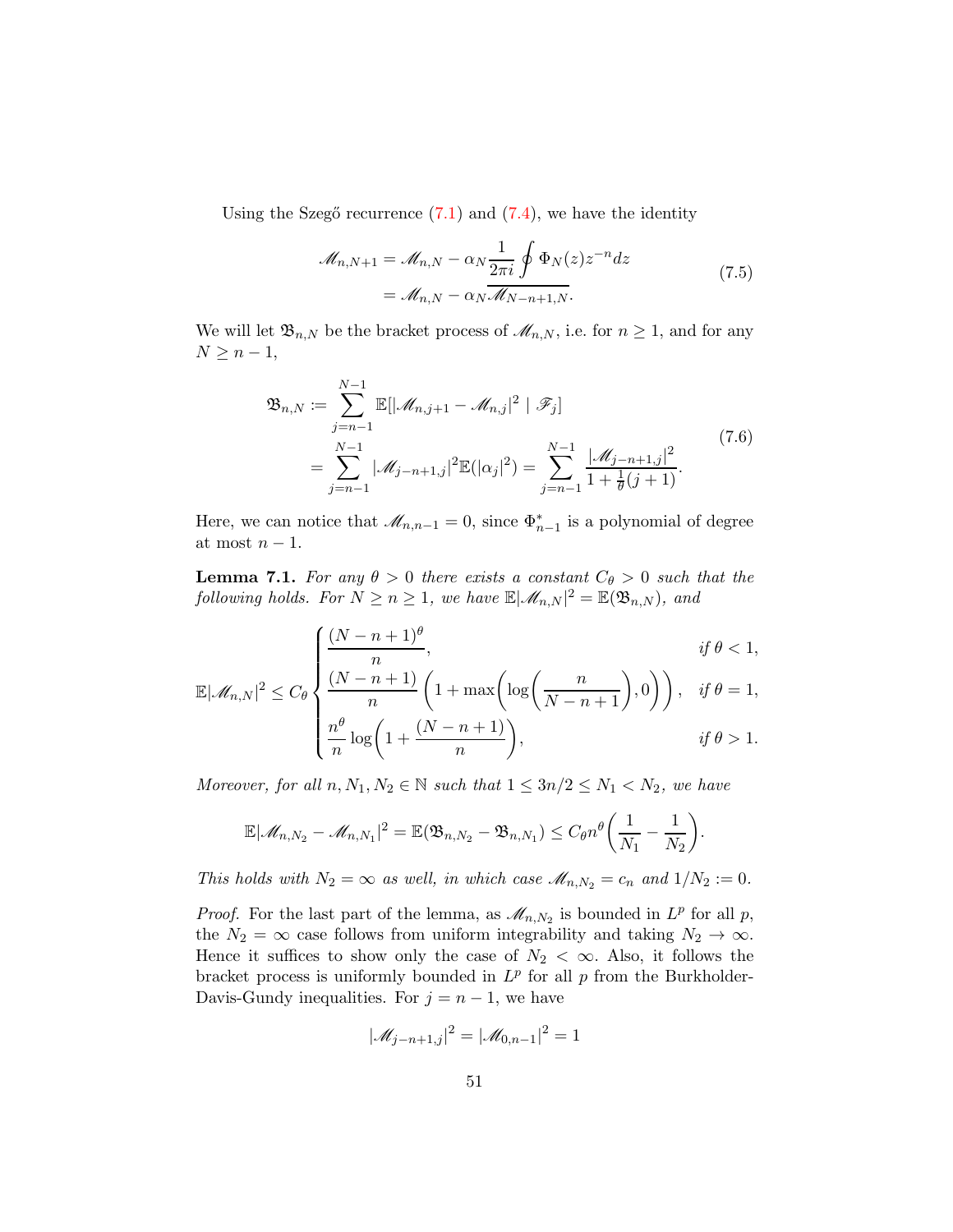since the constant term of  $\Phi_{n-1}^*$  is equal to 1. Hence, for  $N \geq n \geq 1$ , we can write

$$
\mathfrak{B}_{n,N} = \frac{1}{1+\frac{n}{\theta}} + \sum_{j=n}^{N-1} \frac{|\mathscr{M}_{j-n+1,j}|^2}{1+\frac{1}{\theta}(j+1)}.
$$

Recall that for  $j \geq n$ , the bracket is such that  $k \mapsto |\mathscr{M}_{j-n+1,k}|^2$  - $\mathfrak{B}_{j-n+1,k}$  is again a martingale, starting at zero for  $k = j - n$ , and hence

$$
\mathbb{E}\mathfrak{B}_{n,N} = \frac{1}{1+\frac{n}{\theta}} + \sum_{j=n}^{N-1} \frac{\mathbb{E}\mathfrak{B}_{j-n+1,j}}{1+\frac{1}{\theta}(j+1)}.
$$
 (7.7)

We may develop this equation to produce

$$
\mathbb{E}\mathfrak{B}_{n,N} = \frac{1}{1+\frac{n}{\theta}} + \sum_{j=n}^{N-1} \frac{1}{1+\frac{1}{\theta}(j+1)} \left( \frac{1}{1+\frac{j-n+1}{\theta}} + \sum_{k=j-n+1}^{j-1} \frac{\mathbb{E}\mathfrak{B}_{k-(j-n+1)+1,k}}{1+\frac{1}{\theta}(k+1)} \right)
$$
  

$$
= \frac{1}{1+\frac{n}{\theta}} + \sum_{j=n}^{N-1} \frac{1}{(1+\frac{1}{\theta}(j+1))(1+\frac{j-n+1}{\theta})}
$$
  

$$
+ \sum_{j=n}^{N-1} \sum_{k=1}^{n-1} \frac{1}{1+\frac{1}{\theta}(j+1)} \frac{\mathbb{E}\mathfrak{B}_{k,k+j-n}}{1+\frac{1}{\theta}(k+j-n+1)}.
$$
 (7.8)

Using uniform integrability of the bracket, we have for any  $k \geq 0$ ,

$$
\mathbb{E}\mathfrak{B}_{k,\infty} = \mathbb{E}|c_k|^2.
$$

Let us now prove the estimate of  $\mathbb{E}|\mathscr{M}_{n,N}|^2 = \mathbb{E}\mathfrak{B}_{n,N}$  given in the lemma. We have

$$
\mathbb{E}\mathfrak{B}_{n,N} \leq \frac{1}{1+\frac{n}{\theta}} + \sum_{j=n}^{N-1} \frac{1}{(1+\frac{1}{\theta}(j+1))(1+\frac{j-n+1}{\theta})} + \sum_{j=n}^{N-1} \sum_{k=1}^{n-1} \frac{1}{1+\frac{1}{\theta}(j+1)} \frac{\mathbb{E}|c_k|^2}{1+\frac{1}{\theta}(k+j-n+1)}.
$$
\n(7.9)

Since  $j \geq n$  and  $\mathbb{E}[|c_k|^2]$  is dominated by  $k^{\theta-1}$ ,  $\mathbb{E} \mathfrak{B}_{n,N}$  is bounded, up to a constant depending only on  $\theta$ , by

$$
\frac{1}{n} \left( 1 + \sum_{j=n}^{N-1} \frac{1}{j-n+1} + \sum_{j=n}^{N-1} \sum_{k=1}^{n-1} \frac{k^{\theta-1}}{k+j-n+1} \right).
$$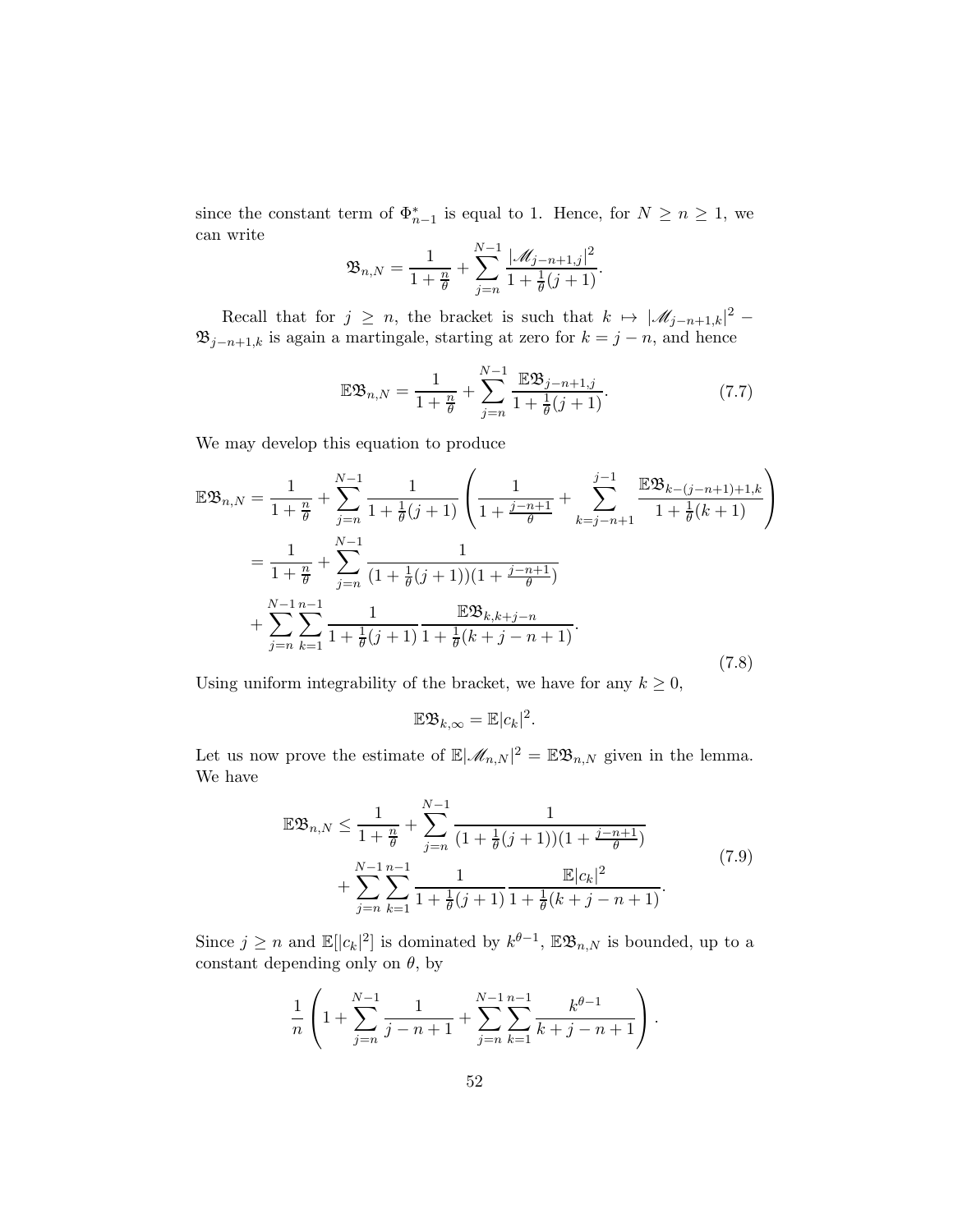For  $N = n$ , we immediately deduce a bound of order  $1/n$  (the sums are empty) which is enough for our purpose. We can then assume  $N \geq n+1$ , and in this case, we have

<span id="page-52-0"></span>
$$
\frac{1}{n} \sum_{j=1}^{N-n} \sum_{k=0}^{n-1} \frac{(1+k)^{\theta-1}}{k+j} \le \frac{1}{n} \sum_{j=1}^{N-n} \sum_{k=0}^{n-1} \frac{(1+k)^{\theta-1}}{\max\{j, 1+k\}}.
$$
 (7.10)

If  $j \leq n$ , the inner sum can be estimated as

$$
\sum_{0 \le k \le j-1} \frac{(1+k)^{\theta-1}}{j} + \sum_{j-1 < k \le n-1} (1+k)^{\theta-2} \le \begin{cases} C_{\theta} j^{\theta-1}, & \text{if } \theta < 1, \\ 1 + \log(1+n/j), & \text{if } \theta = 1, \\ C_{\theta} n^{\theta-1}, & \text{if } \theta > 1, \end{cases}
$$

where  $C_{\theta} > 0$  is some sufficiently large constant. If  $j > n$ , the inner sum of [\(7.10\)](#page-52-0) is

$$
\sum_{0 \le k \le n-1} \frac{(1+k)^{\theta-1}}{j} \le \frac{C_{\theta} n^{\theta}}{j}
$$

for some  $C_{\theta} > 0$  sufficiently large. Summing in j, we get from [\(7.10\)](#page-52-0) and the bounds just established, that for  $\theta < 1$ ,

$$
\frac{1}{n} \sum_{j=1}^{N-n} \sum_{k=0}^{n-1} \frac{(1+k)^{\theta-1}}{k+j} \le \frac{C_{\theta}}{n} \left( (N-n+1)^{\theta} + n^{\theta} \log \left( 1 + \frac{N-n+1}{n} \right) \right),
$$

which is dominated by  $(N - n + 1)^\theta/n$ . For  $\theta > 1$ , we get

$$
\frac{1}{n}\sum_{j=1}^{N-n}\sum_{k=0}^{n-1}\frac{(1+k)^{\theta-1}}{k+j}\leq \frac{C_\theta}{n}\bigg(n^{\theta-1}((N-n+1)\wedge n)+n^\theta\log\bigg(1+\frac{N-n+1}{n}\bigg)\bigg),
$$

a domination by  $n^{\theta-1} \log(1 + \frac{N-n+1}{n})$ . For  $\theta = 1$ , we get a domination by

$$
\frac{1}{n}\sum_{j=1}^{N-n}\sum_{k=0}^{n-1}\frac{(1+k)^{\theta-1}}{k+j} \le \frac{C_{\theta}}{n}\sum_{j=1}^{N-n}(1+\max(0,\log\frac{n}{j}))).
$$

For  $1 \leq N - n \leq n$ , this quantity is at most

$$
n^{-1}((N-n)(1+\log n) - \log((N-n)!))
$$
  
\n
$$
\leq n^{-1}((N-n)(1+\log n) - (N-n)\log(N-n) + (N-n))
$$
  
\n
$$
\leq n^{-1}(N-n)(2+\log(n/(N-n)))
$$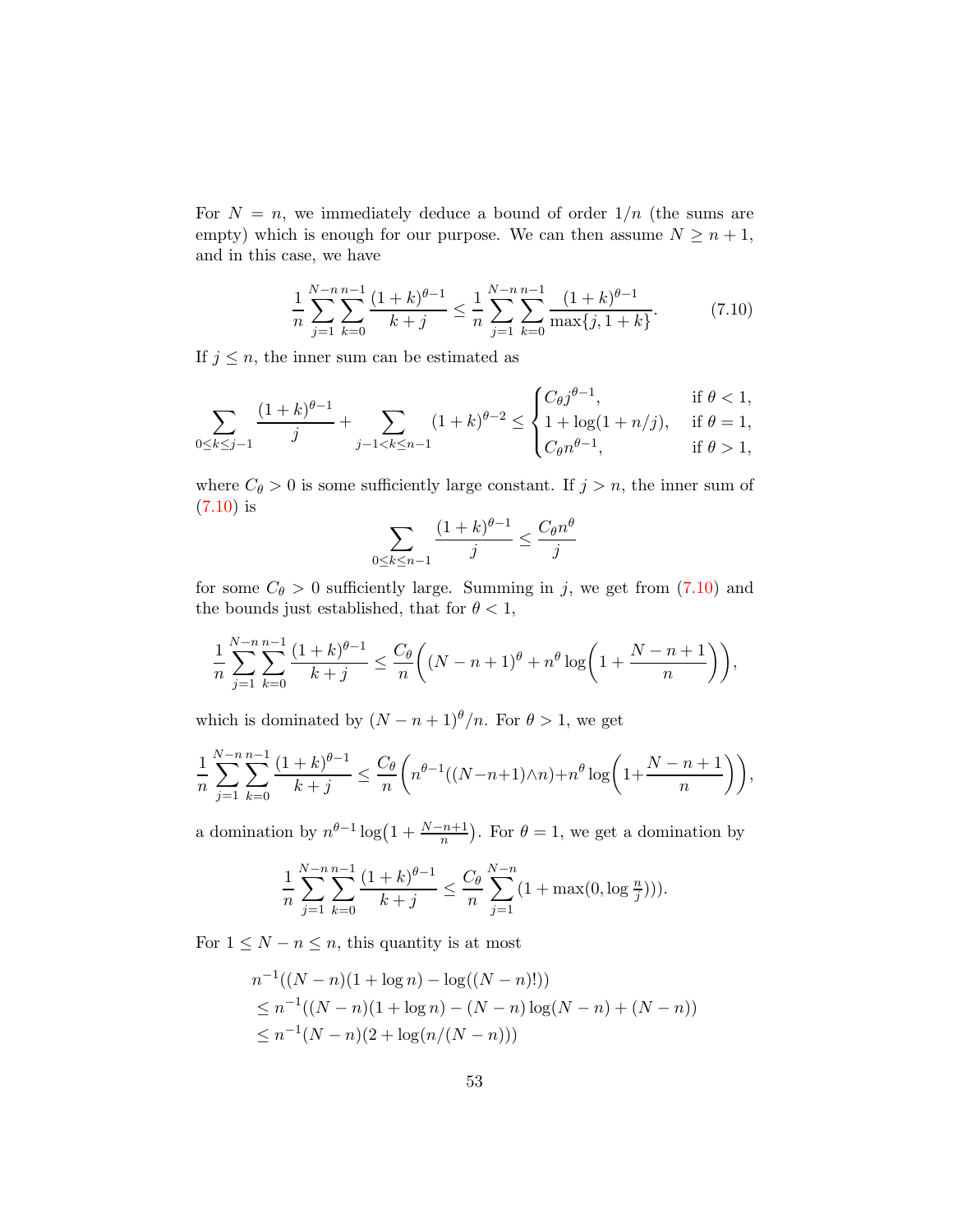and then we have, for all  $N \geq n+1$ , a domination by

$$
n^{-1}(N-n)(1+\max(0,\log(n/(N-n))))
$$

We have now proven the first part of the lemma. For the second part, we observe that under the assumptions of the lemma,

$$
\mathbb{E}(\mathfrak{B}_{n,N_2} - \mathfrak{B}_{n,N_1}) \le \sum_{j=N_1}^{N_2-1} \sum_{k=1}^{n-1} \frac{1}{1 + \frac{1}{\theta}(j+1)} \frac{\mathbb{E}(|c_k|^2)}{1 + \frac{1}{\theta}(k+j-n+1)} + \sum_{j=N_1}^{N_2-1} \frac{1}{1 + \frac{1}{\theta}(j+1)} \frac{1}{1 + \frac{j-n+1}{\theta}}
$$
\n(7.11)

We can estimate for some constant  $C_{\theta} > 0$ ,

$$
\mathbb{E}(\mathfrak{B}_{n,N_2} - \mathfrak{B}_{n,N_1}) \leq C_{\theta} \sum_{j=N_1}^{N_2} \sum_{k=1}^{n-1} \frac{1}{1 + \frac{1}{\theta}(j+1)} \frac{k^{\theta-1}}{1 + \frac{1}{\theta}(k+j-n+1)} + \sum_{j=N_1}^{N_2-1} \frac{1}{1 + \frac{1}{\theta}(j+1)} \frac{1}{1 + \frac{j-n+1}{\theta}}
$$

If  $N_1 \geq 3n/2$ , we have that  $j - n \geq j/3$ , and then the sum of the terms corresponding to a given value of j is dominated by  $n^{\theta}/j^2$ , which proves the second part of the lemma.  $\Box$ 

Having an estimate on the secular coefficients of  $\Phi_{N-1}^*$ , we may use [\(7.2\)](#page-49-3)  $N-1$ to relate  $c_n^{(N)}$  to  $c_n$ . Recasting [\(7.2\)](#page-49-3) in terms of coefficients,

<span id="page-53-0"></span>
$$
c_n^{(N)} = \mathcal{M}_{n,N-1} - \eta \overline{\mathcal{M}_{N-n,N-1}}.
$$
 (7.12)

We deduce the following estimates relating the secular coefficients of  $\mathrm{C}\beta\mathrm{E}$ to the coefficients of the HMC:

<span id="page-53-1"></span>**Lemma 7.2.** There is constant  $C_{\theta}$  so that for all  $n, N \in \mathbb{N}$  with  $1 \leq n \leq$  $N/2$ ,

$$
\mathbb{E}|c_n - c_n^{(N)}|^2 \le \begin{cases} \frac{C_\theta n^\theta}{N} & \text{if } \theta < 1, \\ \frac{C_\theta n \log(N/n)}{N} & \text{if } \theta = 1, \\ \frac{C_\theta n}{N^{2-\theta}} & \text{if } \theta > 1. \end{cases}
$$

Proof. Using [\(7.12\)](#page-53-0),

$$
\mathbb{E}|c_n - c_n^{(N)}|^2 = \mathbb{E}|c_n - \mathcal{M}_{n,N-1}|^2 + \mathbb{E}|\mathcal{M}_{N-n,N-1}|^2.
$$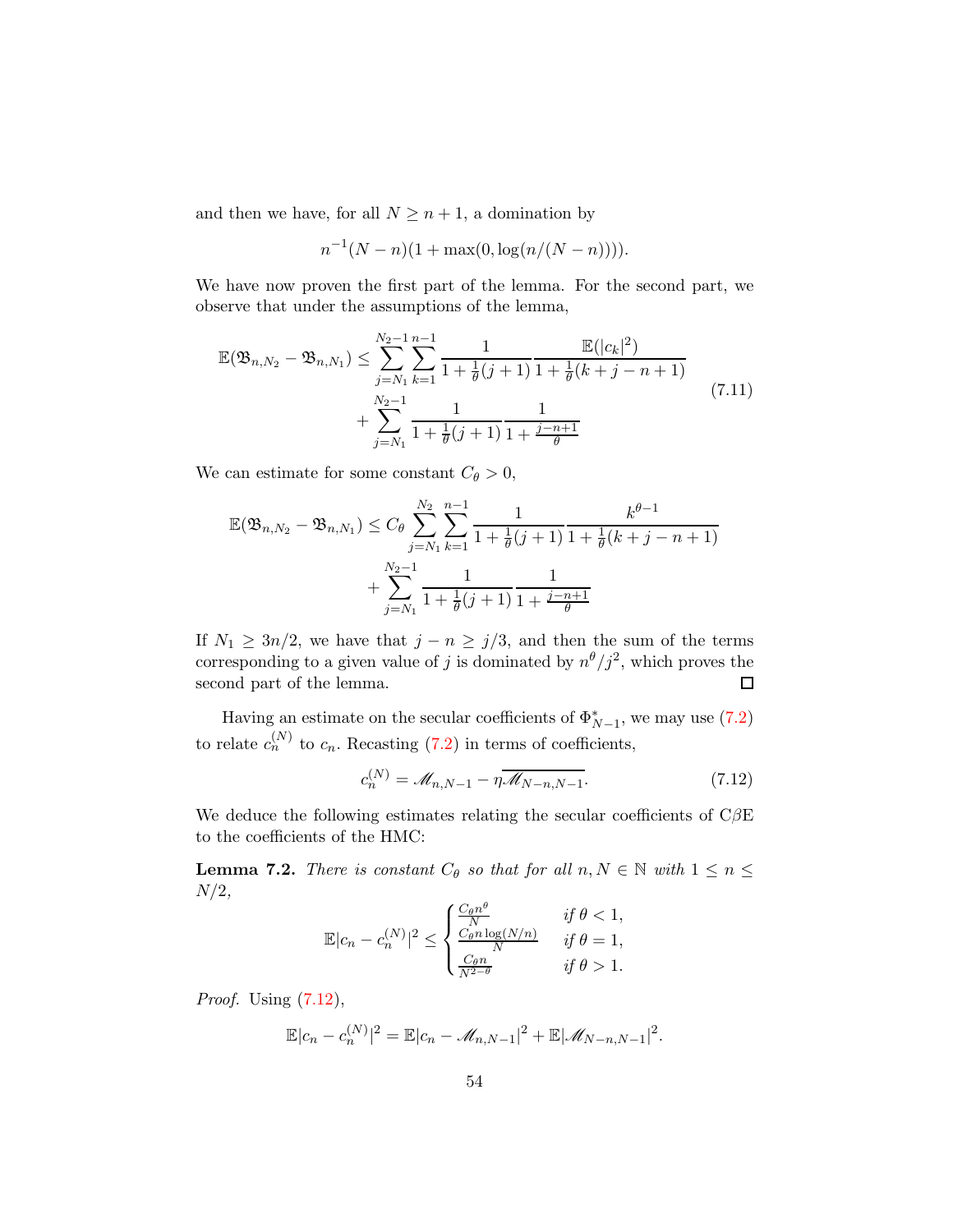We have  $N \geq 2n$  and then  $N - 1 \geq 3n/2$  (except for  $n = 1$  and  $N = 2$ , in which case the lemma is obvious for a suitable value of  $C_{\theta}$ ). Hence, by Lemma [7.1,](#page-50-0) we have, after increasing the constant  $C_{\theta}$  if needed,

$$
\mathbb{E}|c_n - \mathcal{M}_{n,N-1}|^2 \le \frac{C_\theta n^\theta}{N},
$$

and

$$
\mathbb{E}|\mathscr{M}_{N-n,N-1}|^2 \leq \begin{cases} \frac{C_{\theta}n^{\theta}}{N} & \text{if } \theta < 1, \\ \frac{C_{\theta}n\log(N/n)}{N} & \text{if } \theta = 1, \\ \frac{C_{\theta}n}{N^{2-\theta}} & \text{if } \theta > 1. \end{cases}
$$

This latter part dominates the contribution  $|\mathcal{M}_{N-n,N-1}|^2$  in all cases.  $\Box$ 

From this point, the proof of Theorem [1.10](#page-11-2) is a simple corollary.

*Proof of Theorem [1.10.](#page-11-2)* Under the assumption that  $n/N \to 0$ ,

$$
(\mathbb{E}|c_n - c_n^{(N)}|^2)n^{1-\theta} \to 0 \quad \text{as } n \to \infty,
$$

and so we conclude from Slutsky's theorem, [\(1.33\)](#page-11-3) and Theorem [1.8](#page-9-0) that the desired distributional convergence holds.

#### 7.1 Fractional moments

In this section, we prove Theorem [1.11.](#page-12-0) We recall from the statement of that theorem that  $w_n$  is defined as

<span id="page-54-0"></span>
$$
w_n = n^{(\theta - 1)/2}, \quad w_n = (\log(1 + n))^{-\frac{1}{4}}, \quad \text{or} \quad w_n = n^{\sqrt{\theta} - 1} (\log n)^{-\frac{3}{4}\sqrt{\theta}}, \tag{7.13}
$$

in the cases  $\theta \in (0, 1)$ ,  $\theta = 1$  or  $\theta > 1$  respectively.

We recall for convenience  $(3.12)$  and recall that  $S^{(n)}$  is the shortest cycle in a Ewens distributed permutation of n symbols (c.f. Lemma [3.7\)](#page-28-0):

$$
\mathbb{E}(|c_n|^2 \mid \mathscr{G}_q) = |c_{n,q}|^2 + \sum_{r=0}^n |c_{r,q}|^2 \frac{\theta^{(n-r)}}{(n-r)!} \mathbb{P}[S^{(n-r)} > q].
$$

Using Lemma [3.7,](#page-28-0) we have a uniform bound

<span id="page-54-1"></span>
$$
\mathbb{E}(|c_n|^2 \mid \mathcal{G}_q) \le |c_{n,q}|^2 + C_{\theta} n^{\theta - 1} F_q \quad \text{where} \quad F_q := \sum_{r=0}^{\infty} |c_{r,q}|^2 e^{-\theta h(q+1)}.
$$
\n(7.14)

 $\Box$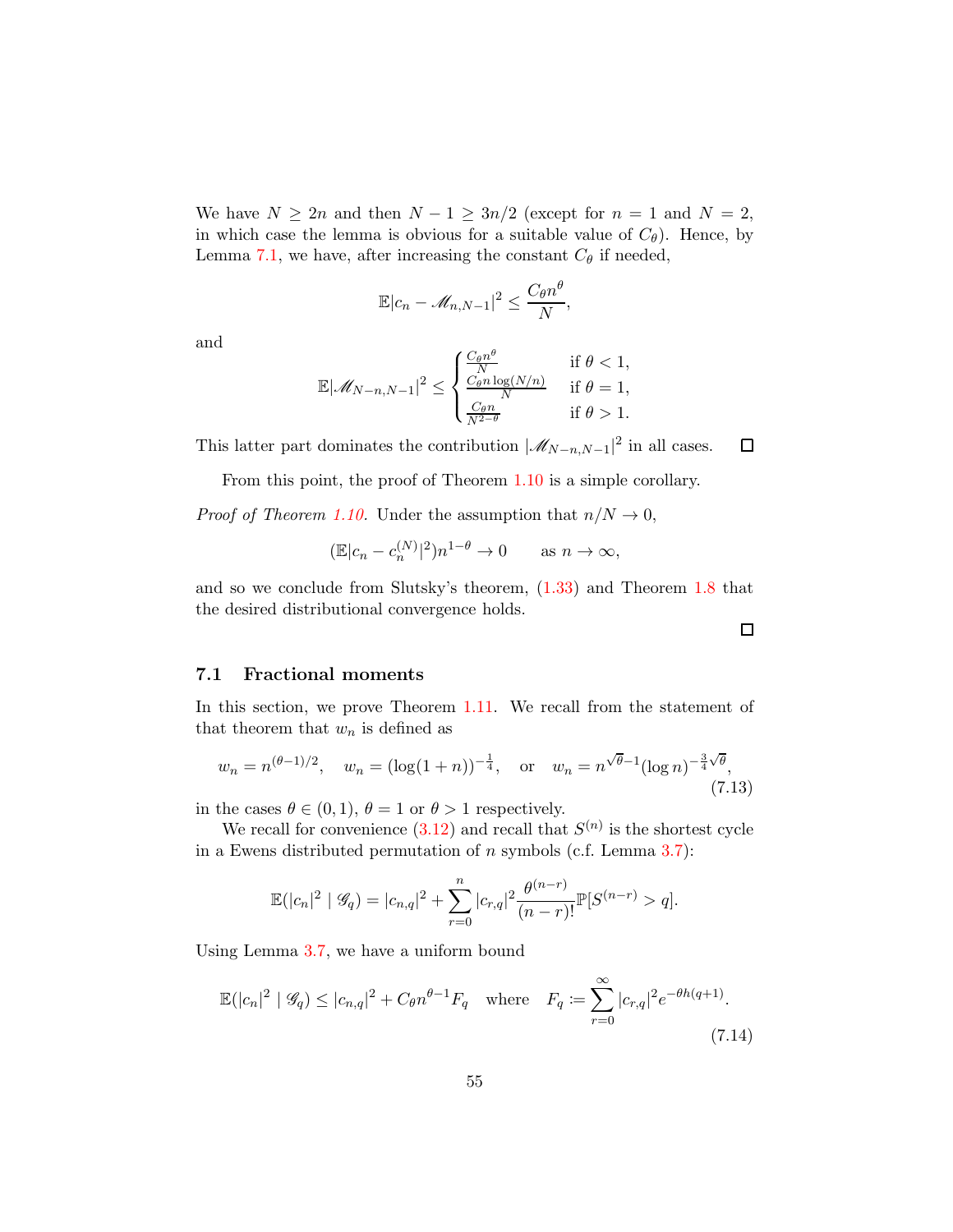Using Parseval's identity and [\(5.2\)](#page-38-1),

$$
\sum_{r=0}^{\infty} |c_{r,q}|^2 = \frac{1}{2\pi} \int_0^{2\pi} e^{\sqrt{\theta}G_q(e^{i\vartheta})} d\vartheta, \quad \text{where} \quad G_q(z) = 2\Re \sum_{k=1}^q \frac{z^k \mathcal{N}_k}{\sqrt{k}}.
$$
 (7.15)

Moreover the normalizing constant  $e^{-\theta h(q+1)}$  is such that  $F_q$  has expectation 1, and  $F_q$  is thus an approximation to the mass of the chaos for  $\theta < 1$ .

<span id="page-55-0"></span>**Lemma 7.3.** Let  $w_n$  as in [\(7.13\)](#page-54-0). If  $\theta \in (0,1)$ , then

$$
\mathbb{E}[n^{\theta-1}F_n/w_n^2] = 1
$$

for all  $n \geq 1$ . If  $\theta = 1$ , then for  $p \in (0, 1)$ ,

$$
\sup\{\mathbb{E}[(F_n/w_n^2)^p]:n\in\mathbb{N}\}<\infty.
$$

Finally, if  $\theta > 1$ , there exists  $u_{\theta} > 0$ , depending only on  $\theta$ , such that

$$
\left\{ (\log n)^{-u_{\theta}} n^{\theta-1} F_n/w_n^2 : n \in \mathbb{N} \right\}
$$

is tight.

*Proof.* For  $\theta \in (0,1)$ , the lemma means that  $F_n$  has expectation 1, as remarked before. For  $\theta = 1$ , the lemma follows from [\[JS17,](#page-70-1) Theorem 1.3]. For  $\theta > 1$  we use the same ingredients as those considered in the proof of regularity of the supercritical HMC. We will show the equivalent statement that there exists a  $u_{\theta} > 0$  so that

$$
(\log n)^{-u_{\theta}} n^{\theta-1} F_n/w_n^2 \xrightarrow[n \to \infty]{p} 0.
$$

The convergence to zero in probability is obtained by proving the convergence of the expectation, after restricting it to the event that  $G_n(e^{i\vartheta}) \leq$  $2 \log n + 10 \log \log n$  for all  $\vartheta \in 2\pi \mathbb{Z}/n$ , whose probability goes to 1 when  $n \to \infty$ . Using Girsanov's theorem, we get, for  $n \ge 2$  and  $|\vartheta - \vartheta'| = \mathcal{O}(1/n)$ , that

$$
\mathbb{E}\left[e^{\sqrt{\theta}G_n(e^{i\vartheta})}\mathbf{1}_{G_n(e^{i\vartheta'})\leq 2\log n+10\log\log n}\right]
$$
\n
$$
=e^{\theta(\log n+\mathcal{O}(1))}\mathbb{P}\left[G_n(e^{i\vartheta'})+\text{Cov}(G_n(e^{i\vartheta'}),\sqrt{\theta}G_n(e^{i\vartheta}))\leq 2\log n+10\log\log n\right]
$$
\n
$$
=(\mathcal{O}(n))^{\theta}\mathbb{P}\left[G_n(e^{i\vartheta'})\leq 2(1-\sqrt{\theta})\log n+10\log\log n+c_{\theta}\right].
$$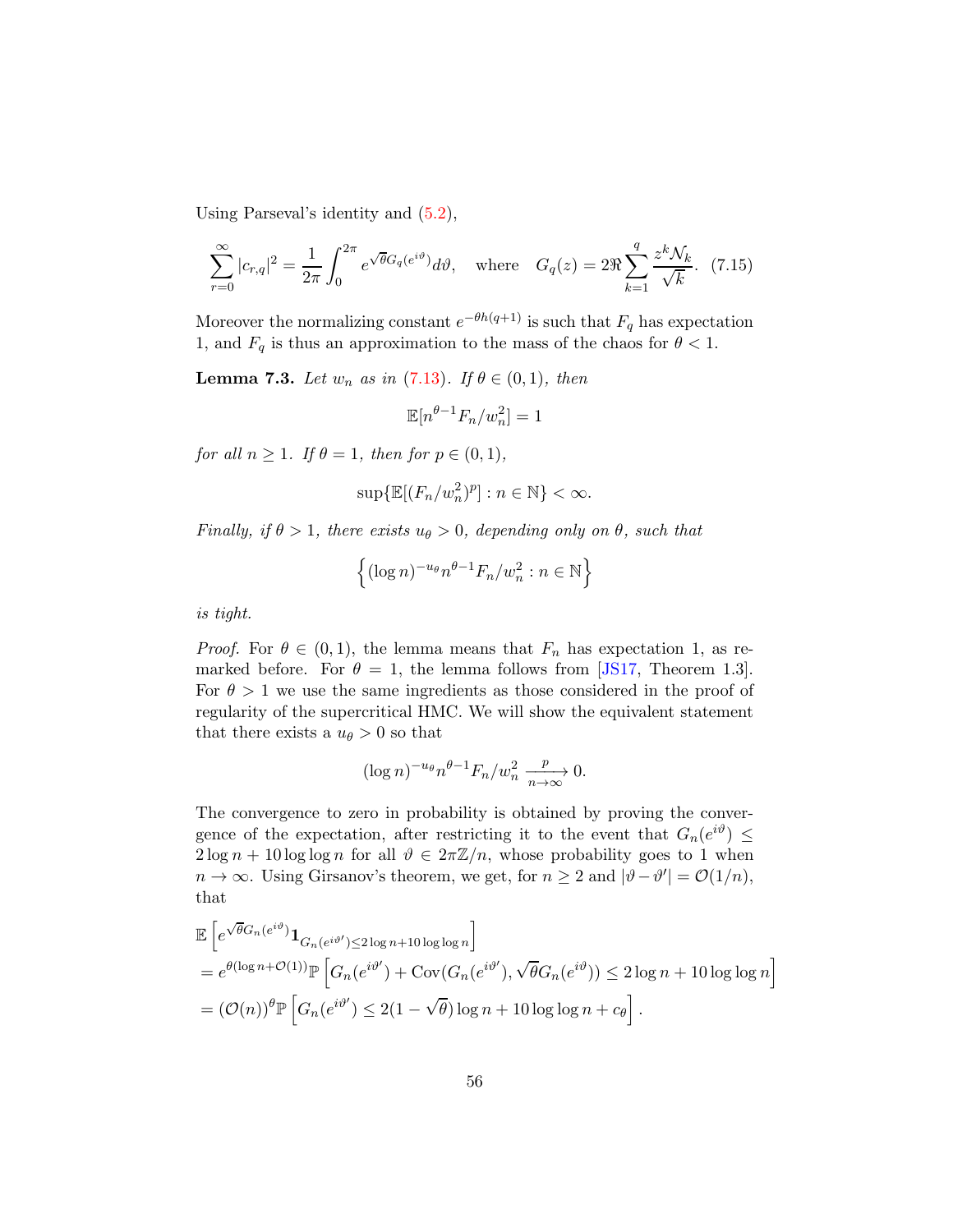for some  $c_{\theta} \in \mathbb{R}$  depending only on  $\theta$ , since, from the fact that  $\theta$  and  $\theta'$  are close to each other, the covariance between  $G_n(e^{i\vartheta'})$  and  $G_n(e^{i\vartheta})$  is equal to  $2 \log n + \mathcal{O}(1)$ . Hence, since  $\theta > 1$ ,

<span id="page-56-0"></span>
$$
\mathbb{E}\left[e^{\sqrt{\theta}G_n(e^{i\vartheta})}\mathbf{1}_{G_n(e^{i\vartheta'})\leq 2\log n+10\log\log n}\right] \leq C_{\theta}n^{\theta-(1-\sqrt{\theta})^2}(\log n)^{\mu_{\theta}} \qquad (7.16)
$$

for  $C_{\theta}$ ,  $\mu_{\theta} > 0$  depending only on  $\theta$ . Taking  $\theta' \in 2\pi \mathbb{Z}/n$  depending only of  $\theta$ and *n* in such a way that  $|\vartheta - \vartheta'| = O(1/n)$ , and integrating in  $\vartheta$ , we deduce

$$
\mathbb{E}\left[n^{\theta-1}F_n w_n^{-2} \mathbf{1}_{\sup_{\vartheta' \in 2\pi \mathbb{Z}/n} G_n(e^{i\vartheta'}) \le 2\log n + 10\log \log n}\right]
$$
  

$$
\le C_{\theta}' n^{\theta-1} n^{-\theta} n^{\theta-(1-\sqrt{\theta})^2} (\log n)^{\frac{3}{2}\sqrt{\theta}+\mu_{\theta}} n^{-2\sqrt{\theta}+2} = C_{\theta}' (\log n)^{\frac{3}{2}\sqrt{\theta}+\mu_{\theta}}
$$

 $\Box$ 

for  $C'_{\theta} > 0$ . This proves the lemma with  $u_{\theta} = \frac{3}{2}$ 2  $\sqrt{\theta} + \mu_{\theta}$ .

Remark 7.4. While beyond the scope of what we do here, the optimal power is  $u_{\theta} = 0$ , in which case the statement would be

$$
\left\{n^{\theta-1}F_n/w_n^2:n\in\mathbb{N}\right\}
$$

is a tight family. Indeed as a consequence of [\[DRZ17\]](#page-69-0), the maximum of  $G_n(e^{i\vartheta})$  on the lattice  $2\pi\mathbb{Z}/n$  is at most  $2\log n-\frac{3}{2}$  $\frac{3}{2}$  log log  $n+y$  with a probability controlled uniformly in n by r. Moreover, one can establish (and herein lies the technical work) that the random walk  $(G_{2^k}(e^{i\vartheta}) : k < \log_2 n)$  stays below  $(2 \log 2)(k - \frac{3}{4})$  $\frac{3}{4} \log k + (k(n-k)/n)^{1/10} + y$  for all lattice  $\vartheta$  again except with a probability that can be made small in r uniformly in n. On this good event,  $\mathcal{G}(n, y)$ , it is now possible to show using the appropriate ballot theorem that for  $\theta > 1$ 

$$
\mathbb{E}\left[e^{\sqrt{\theta}G_n(e^{i\vartheta})}\mathbf{1}\left\{\mathcal{G}(n,y)\right\}\right] \leq C_{\theta,y}\frac{e^{\sqrt{\theta}(2\log n-\frac{3}{2}\log\log n)}}{n},
$$

which improves  $(7.16)$  and from which would follow the claimed bound.

<span id="page-56-1"></span>**Lemma 7.5.** If  $\theta \in (0, 1)$ , then

$$
\sup\{\mathbb{E}(|c_n/w_n|^2):n\in\mathbb{N}\}<\infty.
$$

If  $\theta = 1$ , and  $p \in (0, 1)$ , then

 $\sup\{\mathbb{E}(|c_n/w_n|^{2p}):n\in\mathbb{N}\}<\infty.$ 

Finally, if  $\theta > 1$ , there exists  $v_{\theta} > 0$ , depending only on  $\theta$ , such that

$$
\{(c_n/w_n)(\log n)^{-v_{\theta}} : n \in \mathbb{N}\}\
$$

is tight.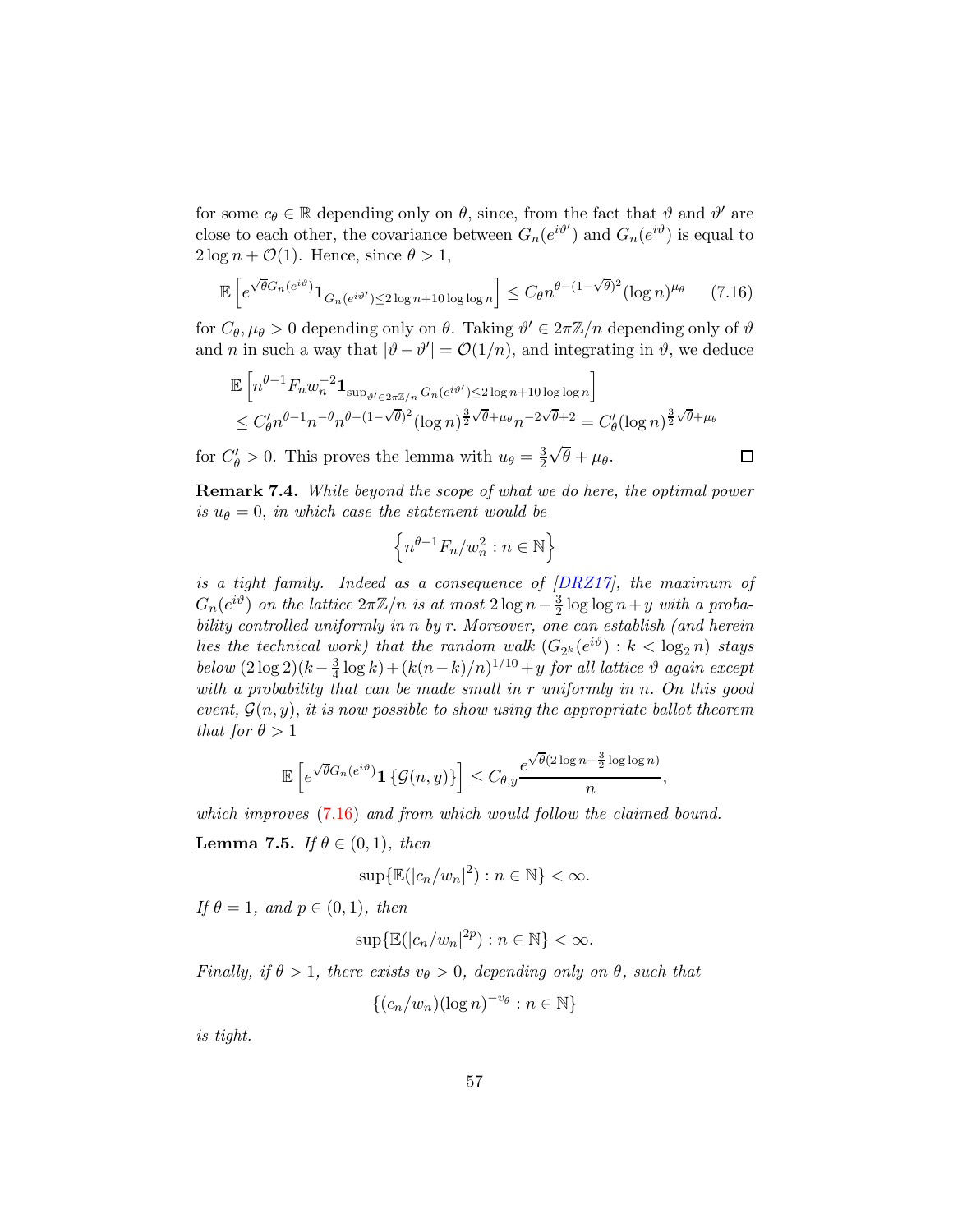*Proof.* The case  $\theta \in (0, 1)$  is already proven before. Moreover, using  $(4.40)$ and Lemma [3.6,](#page-27-0) we know that for  $n \geq 3$ ,

<span id="page-57-0"></span>
$$
\max_{1 \le q < n/\log n} \mathbb{E} |c_{n,q}|^2 \le \max_{1 \le q < n/\log n} C_\theta n^{\theta - 1} \mathbb{P}(L^{(n-q)} \le q) \le n^{-\omega(n)},\tag{7.17}
$$

where  $\omega(n) \to \infty$  as  $n \to \infty$ .

We now use [\(7.14\)](#page-54-1) for  $q_n = \lfloor n/\log n \rfloor$  when  $n \geq 3$ :

$$
\mathbb{E}(|c_n|^2 \mid \mathcal{G}_{q_n}) \le |c_{n,q_n}|^2 + C_{\theta} n^{\theta-1} F_{q_n}.
$$

For  $\theta = 1$ , we take  $p \in (0, 1)$  and get, using Hölder's inequality for exponent  $1/p > 1$  and sub-additivity of the p-th power:

$$
\mathbb{E}(|c_n|^{2p} | \mathcal{G}_{q_n}) \leq \left[\mathbb{E}(|c_n|^2 | \mathcal{G}_{q_n})\right]^p \leq |c_{n,q_n}|^{2p} + (C_1 F_{q_n})^p,
$$

which implies

$$
\mathbb{E}(|c_n|^{2p}) \leq \mathbb{E}(|c_{n,q_n}|^{2p}) + \mathbb{E}(|C_1F_{q_n}|^{p}).
$$

From [\(7.17\)](#page-57-0), and conclude

$$
\mathbb{E}(|c_n/w_n|^{2p}) \le \mathcal{O}(n^{-p\omega(n)}/w_n^2) + \mathbb{E}(|C_1F_{q_n}/w_n^2|^p).
$$

We then use Lemma [7.3](#page-55-0) to complete the proof, taking into account the fact that  $w_n = (\log(1+n))^{-1/4}$  is equivalent to  $w_{q_n}$  when n goes to infinity. When  $\theta > 1$ , we write

$$
\mathbb{E}(\min(1, |c_n w_n^{-1} (\log n)^{-v_{\theta}}|^2) | \mathcal{G}_{q_n}) \leq w_n^{-2} (\log n)^{-2v_{\theta}} |c_{n,q_n}|^2
$$
  
+ 
$$
\min(1, C_{\theta} w_n^{-2} (\log n)^{-2v_{\theta}} n^{\theta-1} F_{q_n}).
$$

Since  $w_n/w_{q_n}$  and  $n^{\theta-1}/q_n^{\theta-1}$  are equivalent up to powers of log n (depending on  $\theta$ ) when  $n \to \infty$ , and log *n* is equivalent to log  $q_n$ , we deduce from Lemma [7.3](#page-55-0) that

$$
w_n^{-2} (\log n)^{-2v_\theta} n^{\theta - 1} F_{q_n} \xrightarrow[n \to \infty]{p} 0
$$

for any  $v_{\theta}$  sufficiently large. Then

$$
\mathbb{E}[\min(1, C_{\theta} w_n^{-2} (\log n)^{-2v_{\theta}} n^{\theta-1} F_{q_n})] \underset{n \to \infty}{\longrightarrow} 0,
$$

as soon as  $v_{\theta}$  is large enough. Since  $\mathbb{E}[|c_{n,q_n}|^2]$  decreases to 0 faster than any power of  $n$ , we have

$$
\mathbb{E}[w_n^{-2}(\log n)^{-2v_{\theta}}|c_{n,q_n}|^2] \longrightarrow_{n \to \infty} 0,
$$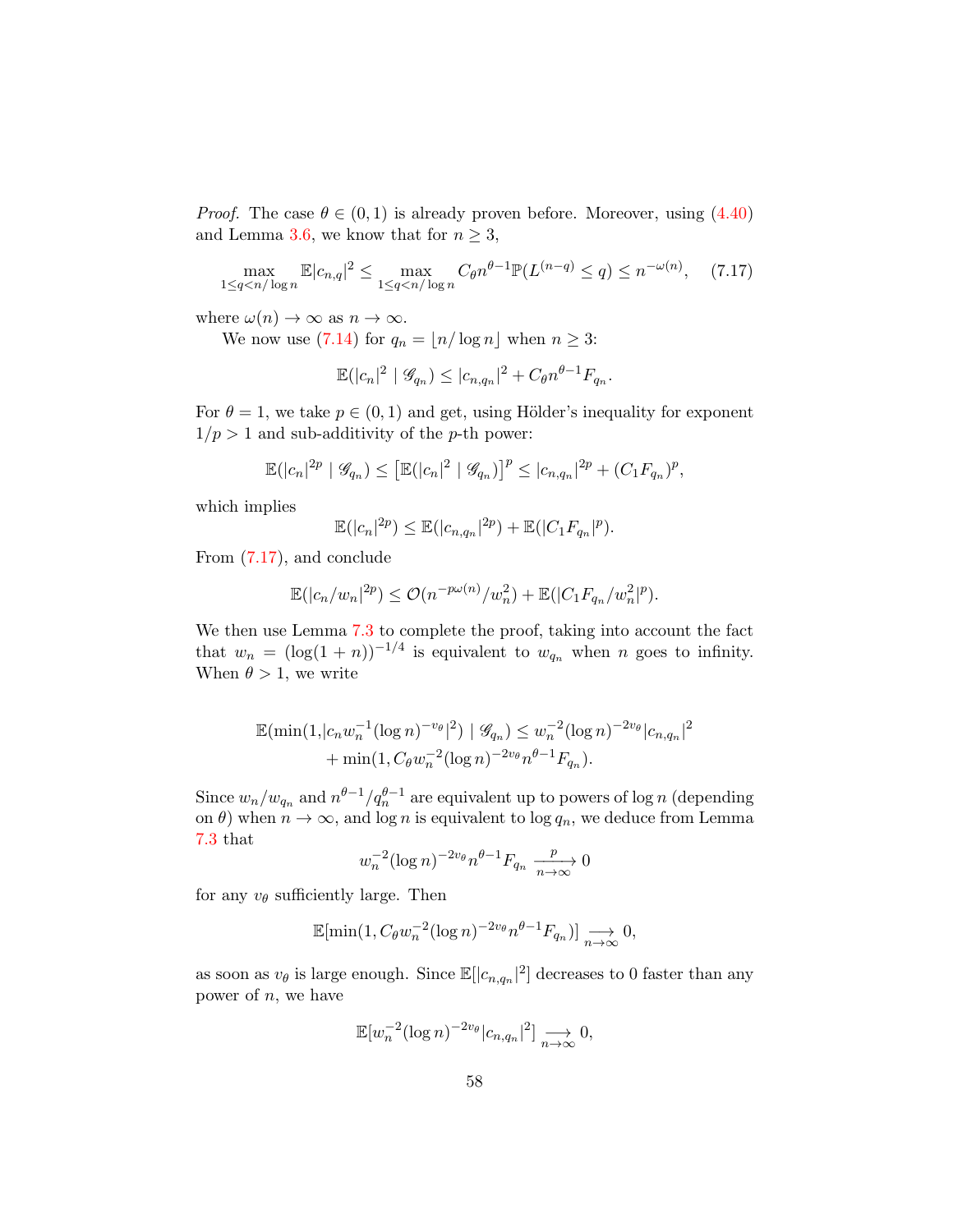and then

$$
\mathbb{E}[\min(1, |c_n w_n^{-1} (\log n)^{-v_\theta}|^2)] \underset{n \to \infty}{\longrightarrow} 0,
$$

which implies that

$$
|c_n w_n^{-1} (\log n)^{-v_\theta} | \xrightarrow[n \to \infty]{p} 0.
$$

We deduce the following result on the secular coefficients of  $C\beta E$ .

**Theorem 7.6.** If  $\theta \in (0, 1)$ , then

$$
\sup\{\mathbb{E}(|c_n^{(N)}/w_n|^2):n\in\mathbb{N},N\geq 2n\}<\infty.
$$

If  $\theta = 1$ , and  $p \in (0, 1)$ , then

$$
\sup\{\mathbb{E}(|c_n^{(N)}/w_n|^{2p}):n\in\mathbb{N},N\geq 2n\}<\infty.
$$

Finally, if  $\theta \in (1, 2)$ , there exists  $v_{\theta}, v_{\theta} > 0$  depending only on  $\theta$  so that with  $N_0(n) = n^{\frac{3-2\sqrt{\theta}}{2-\theta}} (\log n)^{v'_{\theta}}, \text{ for all } \delta > 0,$ 

$$
\sup_{N\geq N_0(n)} \mathbb{P}[(c_n^{(N)}/w_n)(\log n)^{-v_\theta} \geq \delta] \underset{n\to\infty}{\longrightarrow} 0.
$$

*Proof.* Let us first suppose that  $\theta \leq 1$ : we may assume  $p \in (1/2, 1)$  when  $\theta = 1$ , by Hölder's inequality. For  $r \ge 1$  and any  $k, n \in \mathbb{N}$  we have from Jensen's inequality

$$
\mathbb{E}|\mathscr{M}_{n,k}|^r = \mathbb{E}|\mathbb{E}(c_n \mid \mathscr{F}_k)|^r \leq \mathbb{E}(|c_n|^r).
$$

Hence recalling [\(7.12\)](#page-53-0), for any  $p \geq 1$ ,

$$
(\mathbb{E}|c_n^{(N)}|^r)^{1/r} \leq (\mathbb{E}(|c_n|^r))^{1/r} + (\mathbb{E}(|c_{N-n}|^r))^{1/r}.
$$

We can now conclude the proof from Lemma [7.5,](#page-56-1) taking  $r = 2$  for  $\theta \in (0, 1)$ and  $r = 2p \in (1,2)$  for  $\theta = 1$ : notice that  $w_{N-n} \leq w_n$  since  $\theta \leq 1$  and  $N \geq 2n$ .

Let us now suppose that  $\theta \in (1, 2)$ . In this case, because of Lemma [7.5,](#page-56-1) it is sufficient to prove that

$$
\sup_{N\geq N_0(n)} \mathbb{E}[|c_n - c_n^{(N)}|^2 w_n^{-2} (\log n)^{-2v_\theta}] \underset{n\to\infty}{\longrightarrow} 0.
$$

For suitable  $v'_{\theta}$ , this is a consequence of the bound

$$
\mathbb{E}[|c_n - c_n^{(N)}|^2] \le C_\theta n / N^{2-\theta}
$$

given by Lemma [7.2.](#page-53-1)

 $\Box$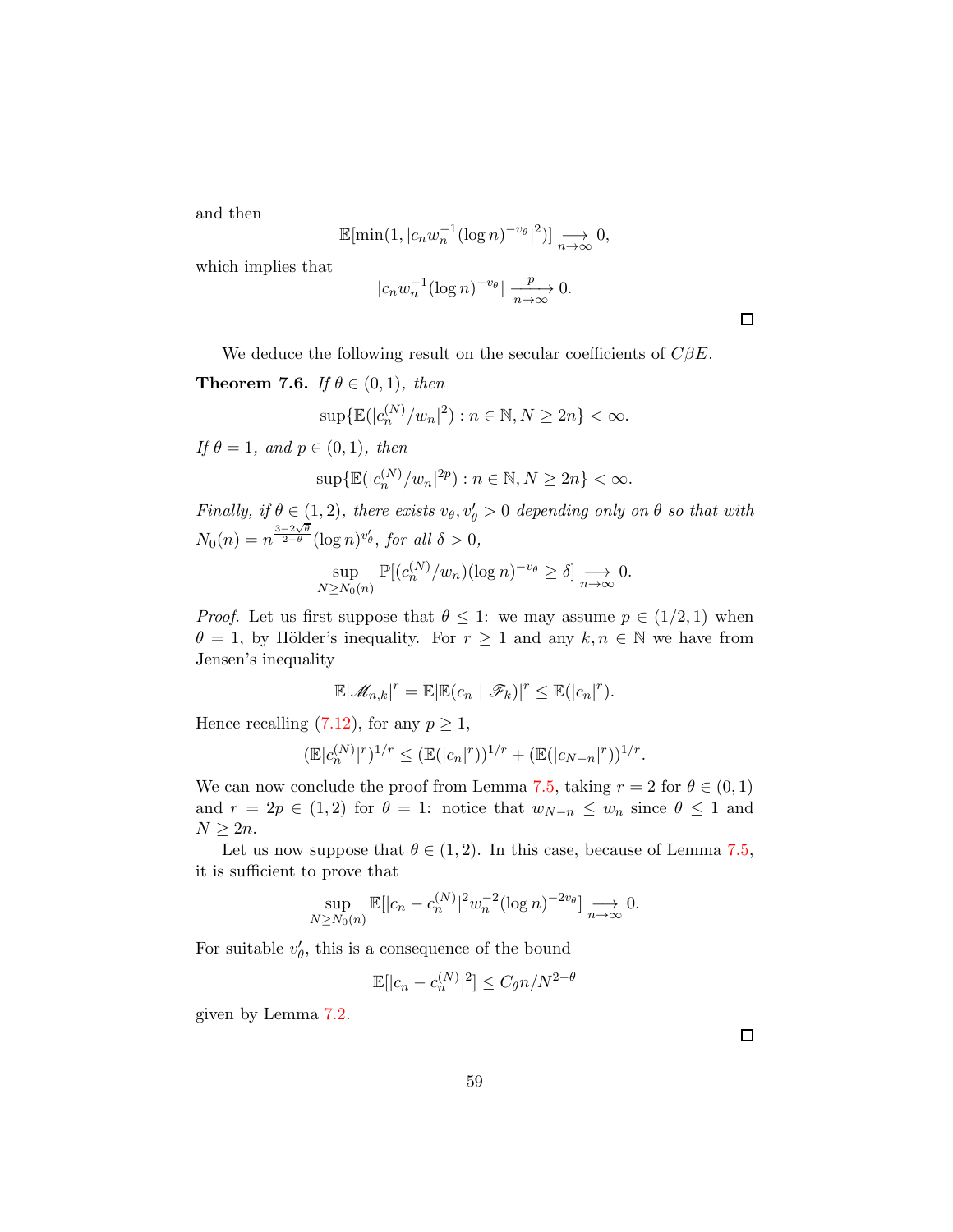**Remark 7.7.** In the supercritical phase, we compare  $c_n$  with  $c_n^{(N)}$  by using the  $L^2$  norm, which is expected not to be optimal, since the  $L^2$  norm of  $c_n$ does not gives its correct order of magnitude. Hence, we expect that the exponent  $(3 - 2\sqrt{\theta})/(2 - \theta)$  can be improved.

#### 8 Sharpness of the tightness

We have seen that  $(c_n(\log n)^{-v_{\theta}}/w_n)_{n\geq 1}$  is a tight family for random variables for  $\theta > 0$  for some  $v_{\theta} > 0$  depending only on  $\theta$ , which can be taken equal to 0 for  $\theta \in (0, 1]$ . Moreover informally,  $c_n$  has order at most  $w_n$ , up to a logarithmic factor. It is natural to ask if this bound is optimal, or if  $c_n$ has a smaller order of magnitude. In the following section, we show that  $c_n$ is no smaller than  $w_n$  in order of magnitude (i.e. that  $w_n/c_n$  is tight) when  $\theta \in (0,1].$ 

**Theorem 8.1.** For all  $\theta \in (0,1]$ , and all  $u \in \mathbb{C}$  such that  $|u| = 1$ , one has

$$
\sup_{n\geq 1}\mathbb{P}[\Re(uc_n)|/w_n\leq \delta]\xrightarrow[\delta\to 0]{ }0,
$$

*Proof.* Since the law of  $c_n$  is rotational invariant in distribution, we can assume  $u = 1$ . We have the following equality:

$$
c_n = c_{n, \lfloor n/2 \rfloor} + \sum_{q=0}^{\lceil \frac{n}{2} \rceil -1} \frac{\mathcal{N}_{n-q} \theta^{1/2}}{\sqrt{n-q}} c_q,
$$

and then, since  $(\mathcal{N}_{n-q})_{0 \leq q < n/2}$  are independent of  $c_{n, \lfloor n/2 \rfloor}$  and  $(c_q)_{0 \leq q < n/2}$ ,

$$
c_n\stackrel{d}{=} c_{n,\lfloor n/2\rfloor}+\mathcal{N}\bigg(\sum_{q=0}^{\lceil\frac{n}{2}\rceil-1}\frac{|c_q|^2\theta}{n-q}\bigg)^{1/2}
$$

where  $\mathcal N$  is a standard complex Gaussian independent of the other variables which are involved in the formula. Hence, by the fact that the law of  $\Re(\mathcal{N})$ has a bounded density with respect to the Lebesgue measure:

$$
\mathbb{P}[|\Re(c_n)|/w_n\leq \delta\mid \mathscr{G}_{\lfloor n/2\rfloor}]\leq C\delta w_n \bigg(\sum_{q=0}^{\lceil\frac{n}{2}\rceil-1}\frac{|c_q|^2\theta}{n-q}\bigg)^{-1/2},
$$

for some constant  $C > 0$ , which implies

<span id="page-59-0"></span>
$$
\mathbb{P}[\Re(c_n)|/w_n \le \delta] \le \mathbb{E}\bigg[\min\bigg(1, C\delta w_n \bigg(\sum_{q=0}^{\lceil \frac{n}{2} \rceil - 1} \frac{|c_q|^2 \theta}{n - q}\bigg)^{-1/2}\bigg)\bigg].\tag{8.1}
$$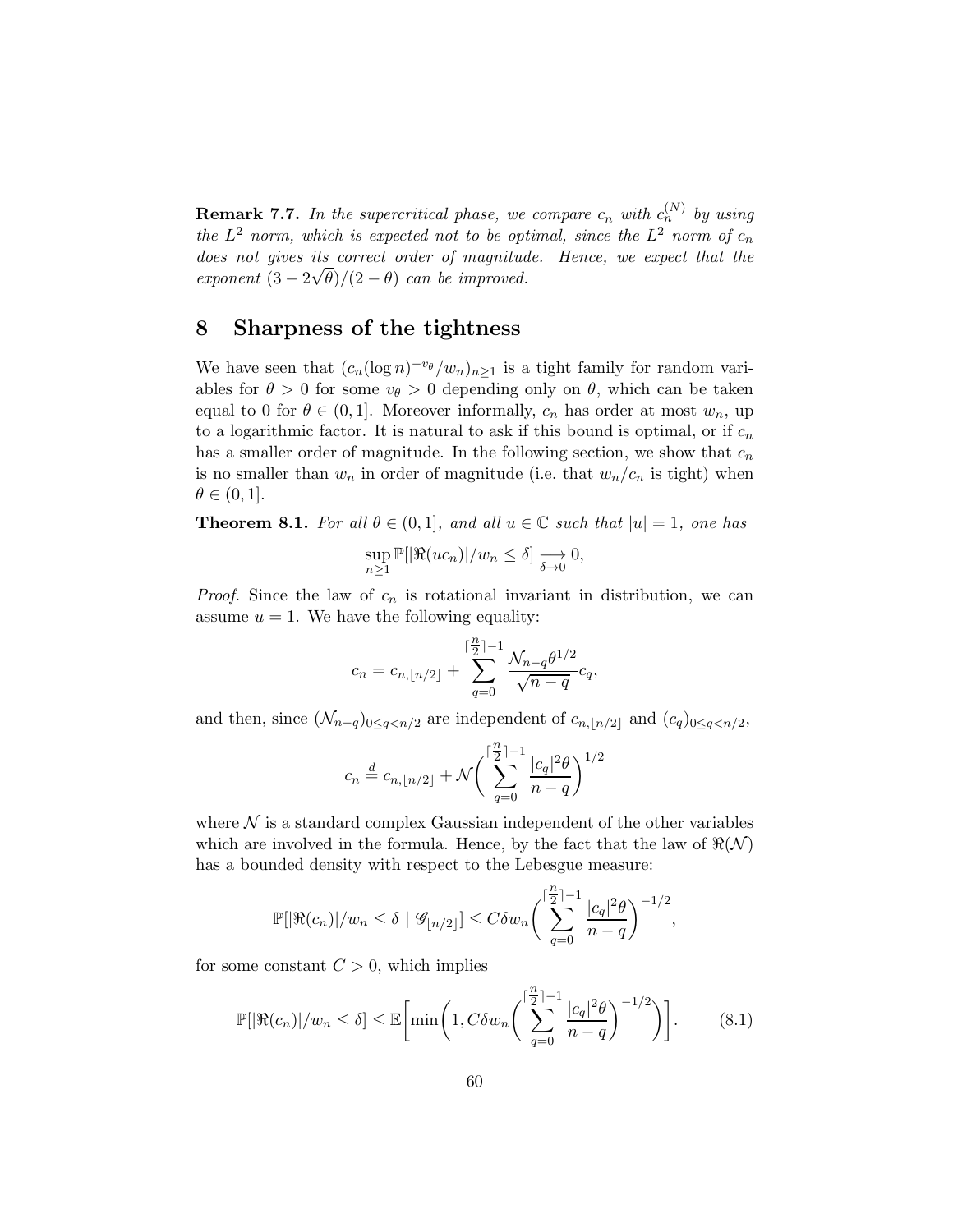Recalling [\(1.30\)](#page-11-0) there is a constant  $c_{\theta} > 0$  so that for all  $n > 2$  and with  $n_0 = \lceil \frac{n}{2} \rceil$  $\frac{n}{2} \rceil - 1,$ 

$$
\sum_{q=0}^{n_0} \frac{|c_q|^2 \theta}{n-q} \ge \frac{\theta}{n} \sum_{q=0}^{n_0} |c_q|^2 \ge c_{\theta}(\sqrt{\log n})^{-1} {\theta=1}^2 n^{\theta} \mathcal{M}_{\theta,n_0}.
$$

The expression  $\mathcal{M}_{\theta,n_0}$  is an approximation to the total mass. By Lemma [1.31,](#page-11-4) this converges in probability as  $n \to \infty$  to a multiple of  $\mathcal{M}_{\theta}$ . In particular

$$
\bigg\{ \bigg(\sum_{q=0}^{\lceil\frac{n}{2}\rceil-1} \frac{|c_q|^2\theta}{n-q}\bigg)^{-1/2} w_n : n\in\mathbb{N}\bigg\}
$$

is tight (recall when  $\theta \in (0,1), w_n = n^{\theta-1}$  and when  $\theta = 1, w_n = (\log(1 +$  $(n))^{-1/4}$ ). Using  $(8.1)$ 

$$
\mathbb{P}[|\Re(c_n)|/w_n \le \delta] \le C\delta^{1/2} + \mathbb{P}\bigg(\bigg(\sum_{q=0}^{\lceil\frac{n}{2}\rceil-1}\frac{|c_q|^2\theta}{n-q}\bigg)^{-1/2}w_n \ge \delta^{-1/2}\bigg).
$$

The tightness property above shows that

$$
\sup_{n\geq 1}\mathbb{P}[|\Re(c_n)|/w_n\leq \delta]\xrightarrow[\delta\to 0]{}0.
$$

which completes the proof.

We deduce a similar result for the secular coefficients  $c_n^{(N)}$  when N is sufficiently large with respect to  $n$ .

**Theorem 8.2.** Let  $\theta \in (0,1]$ ,  $u \in \mathbb{C}$  on the unit circle, and let  $\varphi$  be any function from N to R such that  $\varphi(n) \geq 2$  for all  $n \geq 1$ ,  $\varphi(n)$  tends to infinity with n, and for  $\theta = 1$ ,  $\varphi(n)/(\sqrt{\log n}(\log \log n))$  tends to infinity with n. Then,

$$
\sup_{n\geq 1,N\geq n\varphi(n)}\mathbb{P}[|\Re(uc_n^{(N)})|/w_n\leq \delta]\xrightarrow[\delta\to 0]{}0.
$$

*Proof.* We assume  $u = 1$ . We know that for all  $\epsilon > 0$ , there exists  $\delta > 0$ depending only on  $\epsilon$  and  $\theta$ , such that for  $n \geq 1$ ,

$$
\mathbb{P}[|\Re(c_n)|/w_n \leq 2\delta] \leq \epsilon.
$$

Now,

$$
\mathbb{P}[\Re(c_n^{(N)})|/w_n \leq \delta] \leq \mathbb{P}[\Re(c_n)|/w_n \leq 2\delta] + \mathbb{P}[|c_n - c_n^{(N)}|/w_n \geq \delta],
$$

 $\Box$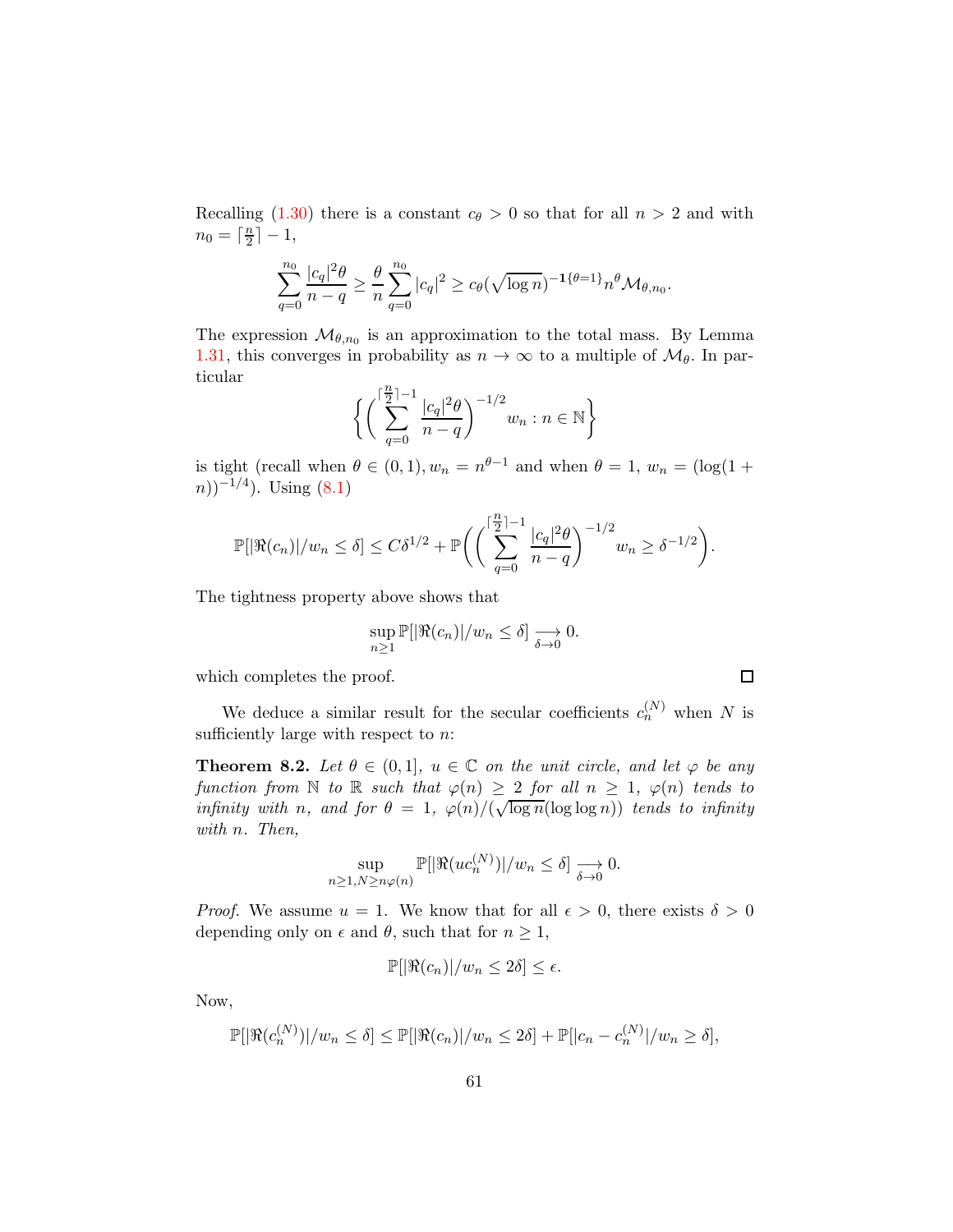and then, using Lemma [7.2](#page-53-1) and Markov's inequality,

$$
\mathbb{P}[|\Re(c_n^{(N)})|/w_n \le \delta] \le \epsilon + \delta^{-2} C_\theta w_n^{-2} n^\theta/N
$$

for  $\theta \in (0,1)$  and

$$
\mathbb{P}[\Re(c_n^{(N)})|/w_n \le \delta] \le \epsilon + \delta^{-2} C_1 w_n^{-2} n \log(N/n)/N
$$

for  $\theta = 1$ . Hence,

$$
\mathbb{P}[\Re(c_n^{(N)})|/w_n \le \delta] \le \epsilon + \delta^{-2}C_{\theta}n/N \le \epsilon + \delta^{-2}C_{\theta}/\varphi(n)
$$

for  $\theta \in (0,1)$  and  $N \geq n\varphi(n)$ , and

$$
\mathbb{P}[\Re(c_n^{(N)})|/w_n \le \delta] \le \epsilon + \delta^{-2}C_1(\log(1+n))^{1/2}\log(N/n)(n/N)
$$
  

$$
\le \epsilon + 2\delta^{-2}C_1(\log(1+n))^{1/2}(\log(\varphi(n)))/\varphi(n)
$$

for  $\theta = 1$  and  $N \geq n\varphi(n)$ . The factor 2 comes from the fact that  $\varphi(n) \geq 2$ by assumption and  $(\log a)/a \leq 2(\log b)/b$  for  $a \geq b \geq 2$ . For  $\theta \in (0,1)$ , we have

$$
\delta^{-2}C_{\theta}/\varphi(n) \underset{n \to \infty}{\longrightarrow} 0
$$

since  $\varphi(n) \to \infty$ . For  $\theta = 1$ , we have

$$
\min(\varphi(n), 2 + \log n)/(\sqrt{\log n}(\log \log n)) \underset{n \to \infty}{\longrightarrow} \infty,
$$

and then

$$
(\log(1+n))^{1/2} (\log(\varphi(n)))/\varphi(n)
$$
  
\n
$$
\leq 2(\log(1+n))^{1/2} \log(\min(\varphi(n), 2 + \log n))/\min(\varphi(n), 2 + \log n),
$$
  
\n
$$
\leq 2(\log(1+n))^{1/2} \log(2 + \log n)/\min(\varphi(n), 2 + \log n)
$$

tends to zero when  $n$  goes to infinity, which implies

$$
2\delta^{-2}C_1(\log(1+n))^{1/2}(\log(\varphi(n)))/\varphi(n) \underset{n\to\infty}{\longrightarrow} 0.
$$

Since we take  $\delta$  depending only on  $\epsilon$  and  $\theta$ , we deduce that there exists  $n(\epsilon, \theta) \ge 1$  such that for all  $n \ge n(\epsilon, \theta)$ ,

$$
\delta^{-2}C_{\theta}/\varphi(n) \leq \epsilon
$$

if  $\theta \in (0,1)$ , and

$$
2\delta^{-2}C_1(\log(1+n))^{1/2}(\log(\varphi(n)))/\varphi(n)\leq\epsilon
$$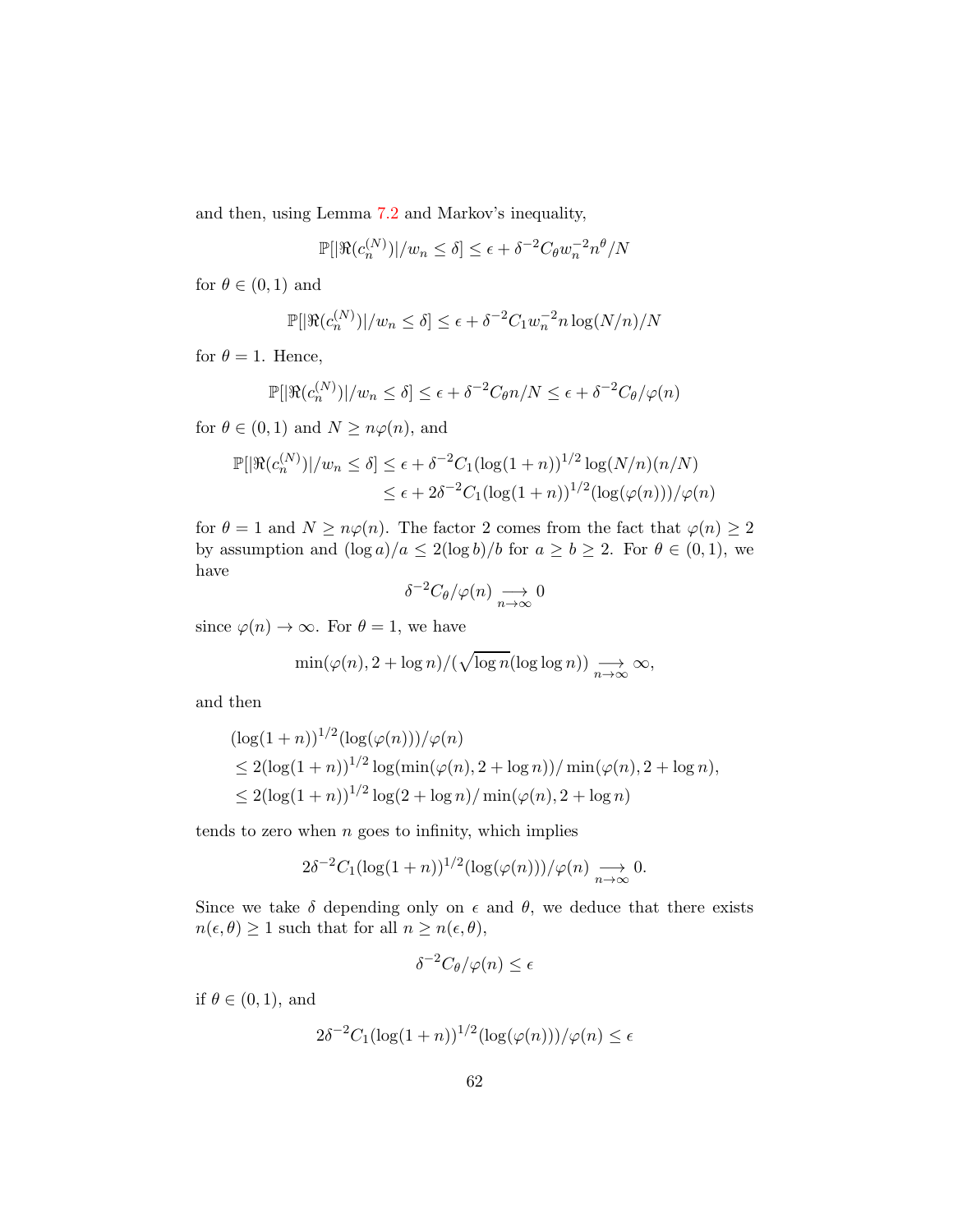if  $\theta = 1$ . This gives, in any case,

$$
\mathbb{P}[|\Re(c_n^{(N)})|/w_n \le \delta] \le 2\epsilon
$$

for  $n \geq n(\epsilon, \theta), N \geq \varphi(n)$ . Now, for  $N \geq n \geq 1$ ,  $c_n^{(N)}$  is an elementary symmetric function of random points on the unit circle whose joint distribution is absolutely continuous with respect to the distribution of  $N$  i.i.d., uniform points on the unit circle. For  $N = n$ ,  $|c_n^{(N)}|$  is equal to 1 and then different from 0. For  $N > n$ , if we fix  $N - 1$  of the N points on the circle, we have that  $c_n^{(N)}$  is an affine function of the last point, and then the conditional probability that  $c_n^{(N)} = 0$  vanishes as soon as one of the two coefficients of this affine function is non-zero. Taking the constant coefficient, which is the n-th symmetric function of the  $N-1$  points which have been fixed, we deduce, by induction on N, that  $\mathbb{P}[c_n^{(N)} = 0] = 0$  for all  $N \geq n \geq 1$ . Since the law of  $c_n^{(N)}$  is rotationally invariant, we have that  $\mathbb{P}[\Re(c_n^{(N)})=0||c_n^{(N)}||=0$ when  $|c_n^{(N)}| \neq 0$ , and then  $\mathbb{P}[\Re(c_n^{(N)}) = 0] = 0$  since  $|c_n^{(N)}|$  is almost surely different from zero. Moreover, we know that  $\Re(c_n) \neq 0$  almost surely: since  $c_n^{(N)}$  converges to  $c_n$  in law for n fixed and  $N \to \infty$ , we have that for each  $n \geq 1$ ,  $(w_n/|\Re(c_n^{(N)})|)_{N\geq n}$  is a tight family of real-valued random variables. Hence, for each  $n \geq 1$ , there exists  $\delta_n > 0$ , depending only on  $n$ ,  $\epsilon$  and  $\theta$ , such that

$$
\sup_{N\geq n} \mathbb{P}[|\Re(c_n^{(N)})|/w_n \leq \delta_n] \leq 2\epsilon.
$$

Let us define

$$
\delta_0:=\min\left(\delta,\min_{1\leq n< n(\epsilon,\theta)}\delta_n\right).
$$

We have that  $\delta_0 > 0$  depends only on  $\epsilon$  and  $\theta$ , and that

$$
\sup_{n\geq 1,N\geq n\varphi(n)}\mathbb{P}[\Re(c_n^{(N)})|/w_n\leq \delta_0]\leq 2\epsilon,
$$

which implies

$$
\limsup_{\delta \to 0} \sup_{n \ge 1, N \ge n\varphi(n)} \mathbb{P}[\Re(c_n^{(N)}) | / w_n \le \delta] \le 2\epsilon.
$$

 $\Box$ 

We are done, by letting  $\epsilon \to 0$ .

### A Tauberian theory

Recall that a function  $L : [0, \infty) \to \mathbb{R}$  is called *slowly varying* if it is measurable, eventually positive and satisfies

$$
L(\lambda u)/L(u) \to 1
$$
 as  $u \to \infty$  for all  $\lambda > 0$ .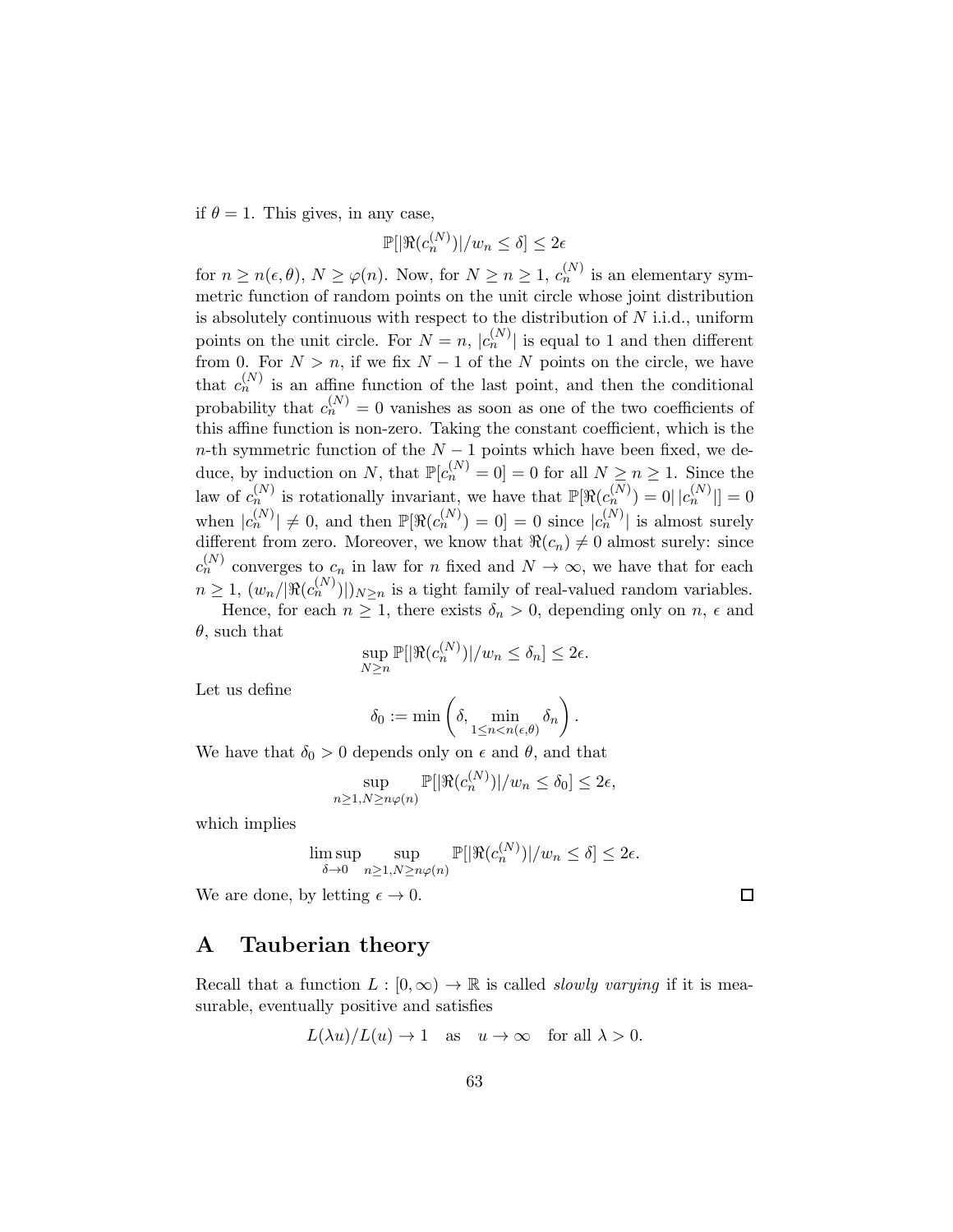The principal examples of such functions are logarithms, iterated logarithms, and powers thereof. These functions have many useful analytic properties (see [\[Kor04,](#page-70-2) Section IV.2] for details). Such functions appear frequently in Tauberian theory, and in particular in the following:

Theorem A.1 (Karamata–Hardy–Littlewood Tauberian Theorem [\[Kor04,](#page-70-2) IV.1.1]). Let  $\sum_{k=0}^{\infty} a_k z^k$  converge for  $|z| < 1$ . Suppose that for some number  $\theta \geq 0$  and some slowly varying function L, we have the limit from below

$$
\lim_{z \to 1^{-}} L(\frac{1}{1-z})(1-z)^{\theta} \sum_{k=0}^{\infty} a_k z^k = M
$$
\n(A.1)

Then subject to the condition

$$
L(k)ka_k \ge -Ck^{\theta}, \qquad k \ge 1 \tag{A.2}
$$

it follows that

$$
\lim_{n \to \infty} \frac{L(n)\Gamma(\theta + 1)}{n^{\theta}} \sum_{k=0}^{n} a_k = M.
$$
 (A.3)

We need to justify this in a probabilistic situation:

**Theorem A.2.** Fix  $\theta > 0$  and a slowly varying function L, and suppose for simplicity that  $\{a_k\}_{k=0}^\infty$  are a family of non-negative random variables such that the series  $\sum_{k=0}^{\infty} a_k z^k$  converges almost surely for  $|z| < 1$ . Suppose further that we have the convergence in probability

<span id="page-63-0"></span>
$$
L\left(\frac{1}{1-z}\right)(1-z)^{\theta} \sum_{k=0}^{\infty} a_k z^k \xrightarrow[z \to 1]{} M \tag{A.4}
$$

with  $M < \infty$  almost surely. Then it follows that

$$
\frac{L(n)\Gamma(\theta+1)}{n^{\theta}}\sum_{k=0}^{n}a_{k}\xrightarrow[n\to\infty]{p}M.
$$
 (A.5)

Proof. Let us define

$$
X_n = L\left(\frac{1}{1 - e^{-1/n}}\right) \left(1 - e^{-1/n}\right)^{\theta} \sum_{k=0}^{\infty} a_k g(e^{-k/n}) \tag{A.6}
$$

where

$$
g(x) = \begin{cases} 0, & 0 \le x < 1/e, \\ 1, & 1/e \le x \le 1. \end{cases}
$$
 (A.7)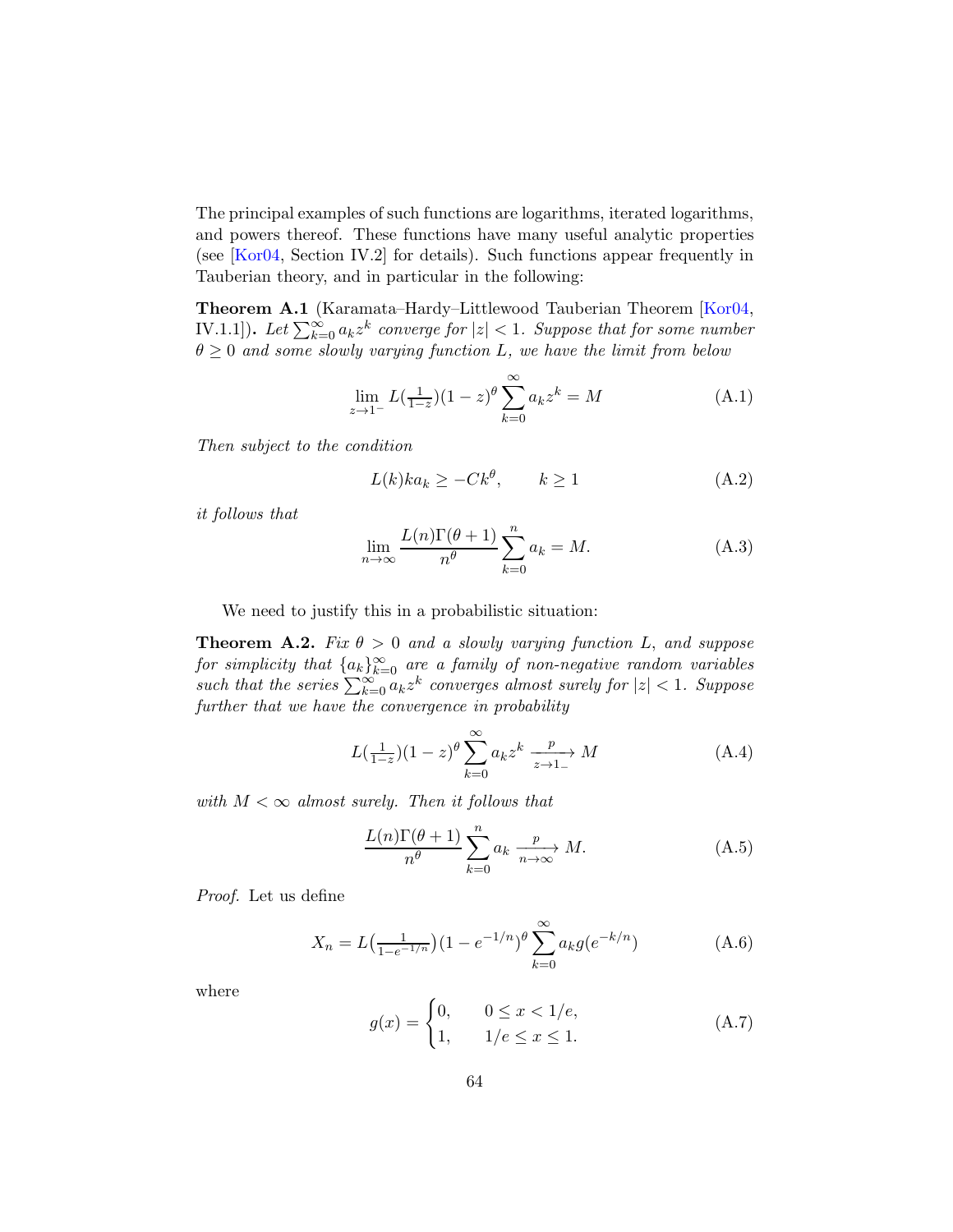If we can show that  $X_n \xrightarrow[n \to \infty]{p} M/\Gamma(\theta+1)$  we will have proved the result. To do this we construct polynomial approximations of  $g$  and bound from above and below. It is important to note that the construction of the polynomials is deterministic and does not depend on the random coefficients  $a_k$ .

For any polynomial  $P$  without constant term, it is a direct computation using  $(A.4)$ , using additivity of convergence in probability, and using the definition of slow variation, that

<span id="page-64-0"></span>
$$
L\left(\frac{1}{1 - e^{-1/n}}\right)(1 - e^{-1/n})^{\theta} \sum_{k=0}^{\infty} a_k P(e^{-k/n}) \xrightarrow[n \to \infty]{p} \frac{M}{\Gamma(\theta)} \int_0^{\infty} t^{\theta - 1} P(e^{-t}) dt.
$$
\n(A.8)

We claim that for any  $\epsilon > 0$  we can find polynomials  $P_{\epsilon}^{\pm}(x)$  on [0, 1] without constant term, such that  $g(x) \le P_{\epsilon}^+(x)$  (and  $P_{\epsilon}^-(x) \le g(x)$ ) and that  $P_{\epsilon}^{+}(x) - g(x)$  (and  $g(x) - P_{\epsilon}^{-}(x)$ ) are both small. Since the coefficients  $a_k$ are non-negative, this allows us to sandwich  $X_n$  via

<span id="page-64-1"></span>
$$
X_{n,\epsilon}^- \le X_n \le X_{n,\epsilon}^+ \tag{A.9}
$$

where

$$
X_{n,\epsilon}^{\pm} := L\left(\frac{1}{1 - e^{-1/n}}\right) \left(1 - e^{-1/n}\right)^{\theta} \sum_{k=0}^{\infty} a_k P_{\epsilon}^{\pm} (e^{-k/n}). \tag{A.10}
$$

Now by  $(A.8)$  we have  $X^{\pm}_{n,\epsilon}$  $\stackrel{p}{\longrightarrow} X_{\epsilon}^{\pm}$  where

$$
X_{\epsilon}^{\pm} = \frac{M}{\Gamma(\theta)} \left( \int_0^{\infty} t^{\theta - 1} g(e^{-t}) dt \pm c^{\pm}(\epsilon) \right)
$$
  
= 
$$
\frac{M}{\Gamma(\theta + 1)} \left( 1 \pm \theta c^{\pm}(\epsilon) \right)
$$
 (A.11)

and

$$
c^{\pm}(\epsilon) = \int_0^{\infty} t^{\theta - 1} |P_{\epsilon}^{\pm}(e^{-t}) - g(e^{-t})| dt.
$$
 (A.12)

We claim that  $P_{\epsilon}^{\pm}(x)$  can be chosen so that  $0 \leq c^{\pm}(\epsilon) \leq c_{\theta} \epsilon$  for some absolute constant  $c_{\theta}$  and so  $\lim_{\epsilon \to 0} c^{\pm}(\epsilon) = 0$ . This is enough to show convergence in probability of  $X_n$  to the limit  $X = M/\Gamma(\theta+1)$ , as we now demonstrate. By  $(A.9)$ , we have for any  $\delta > 0$ 

$$
\mathbb{P}(|X_n - X| > \delta) \le \mathbb{P}(|X_{n,\epsilon}^+ - X| > \delta) + \mathbb{P}(|X_{n,\epsilon}^- - X| > \delta)
$$
  
\n
$$
\le \mathbb{P}(|X_{n,\epsilon}^+ - X_{\epsilon}^+| + |X_{\epsilon}^+ - X| > \delta)
$$
  
\n
$$
+ \mathbb{P}(|X_{n,\epsilon}^- - X_{\epsilon}^-| + |X_{\epsilon}^- - X| > \delta)
$$
  
\n
$$
\le \mathbb{P}(|X_{n,\epsilon}^+ - X_{\epsilon}^+| > \delta/2) + \mathbb{P}(|X_{\epsilon}^+ - X| > \delta/2)
$$
  
\n
$$
+ \mathbb{P}(|X_{n,\epsilon}^- - X_{\epsilon}^-| > \delta/2) + \mathbb{P}(|X_{\epsilon}^- - X| > \delta/2).
$$
 (A.13)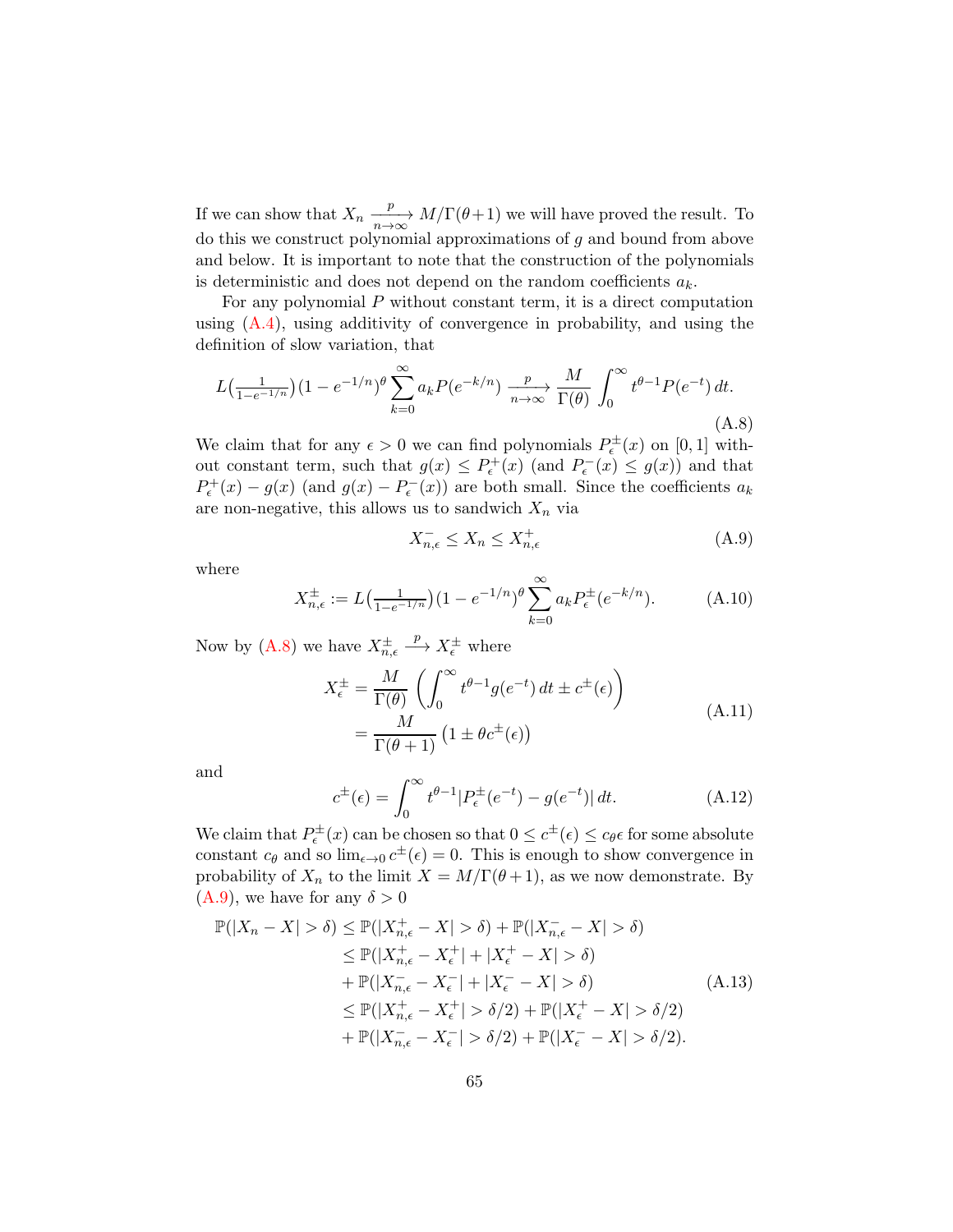Since  $X^{\pm}_{n,\epsilon}$  $\frac{p}{p \to \infty} X_{\epsilon}^{\pm}$ , two of the terms in the final inequality above vanish in the limit  $n \to \infty$  for any fixed  $\epsilon$ . For the remaining terms, note that by definition

$$
|X_{\epsilon}^{\pm} - X| = c^{\pm}(\epsilon)M/\Gamma(\theta)
$$
 (A.14)

so that in the limit  $\epsilon \to 0$  we have, using the almost sure finiteness of M,

$$
\mathbb{P}(|X_{\epsilon}^{\pm} - X| > \delta/2) = \mathbb{P}(M > \delta\Gamma(\theta)/(2c^{\pm}(\epsilon)) \to 0.
$$
 (A.15)

The existence of the approximating polynomials is classical, but for completeness we give the argument. We begin by sandwiching  $g(x)$  by the continuous function  $h_{\epsilon}^{\pm}(x)$  where  $h_{\epsilon}^{\pm}(x)$  is equal to  $g(x)$  outside  $[1/e \mp \epsilon, 1/e]$ and is linear inside the interval. Then by the Weierstrass approximation theorem we get polynomials  $P_{\epsilon}^{\pm}(x)/x$  such that

<span id="page-65-2"></span>
$$
\left| \frac{h_{\epsilon}^{\pm}(x)}{x} \pm \epsilon - \frac{P_{\epsilon}^{\pm}(x)}{x} \right| \le \epsilon, \qquad 0 \le x \le 1.
$$
 (A.16)

Then  $P_{\epsilon}^+(x) \ge h^+(x) \ge g(x)$  and  $P_{\epsilon}^-(x) \le h^-(x) \le g(x)$ . Now we can bound  $c^{\pm}(\epsilon)$  using

$$
c^{\pm}(\epsilon) \le \int_0^{\infty} t^{\theta - 1} |P_{\epsilon}^{\pm}(e^{-t}) - h^{\pm}(e^{-t})| dt + \int_0^{\infty} t^{\theta - 1} |h^{\pm}(e^{-t}) - g(e^{-t})| dt
$$
\n(A.17)

<span id="page-65-1"></span>The substitution  $x = e^{-t}$  shows that

$$
c^{\pm}(\epsilon) \le \int_0^1 (-\log(x))^{\theta - 1} \frac{|P_{\epsilon}^{\pm}(x) - h^{\pm}(x)|}{x} dx
$$
  
+ 
$$
\left| \int_{1/e^{\pm \epsilon}}^{1/e} (-\log(x))^{\theta - 1} \frac{|h^{\pm}(x) - g(x)|}{x} dx \right|
$$
(A.18)

The integrand in the second term of  $(A.18)$  is uniformly bounded, so the integral is bounded by a constant times the length of the integration interval, which is  $\epsilon$ . By [\(A.16\)](#page-65-2) the first term in [\(A.18\)](#page-65-1) is bounded by

$$
2\epsilon \int_0^1 (-\log(x))^{\theta - 1} dx = 2\epsilon \Gamma(\theta), \tag{A.19}
$$

and so  $|c^{\pm}(\epsilon)| \leq c_{\theta} \epsilon$  as desired.

<span id="page-65-0"></span>**Lemma A.3.** Let  $Z_1 = X_1 + iY_1$  and  $Z_2 = X_2 + iY_2$  be complex valued random variables with characteristic functions

$$
\Phi_{Z_1}(s,t) = \mathbb{E}\left(e^{isX_1+itY_1}\right)
$$
\n
$$
\Phi_{Z_2}(s,t) = \mathbb{E}\left(e^{isX_2+itY_2}\right)
$$
\n(A.20)

 $\Box$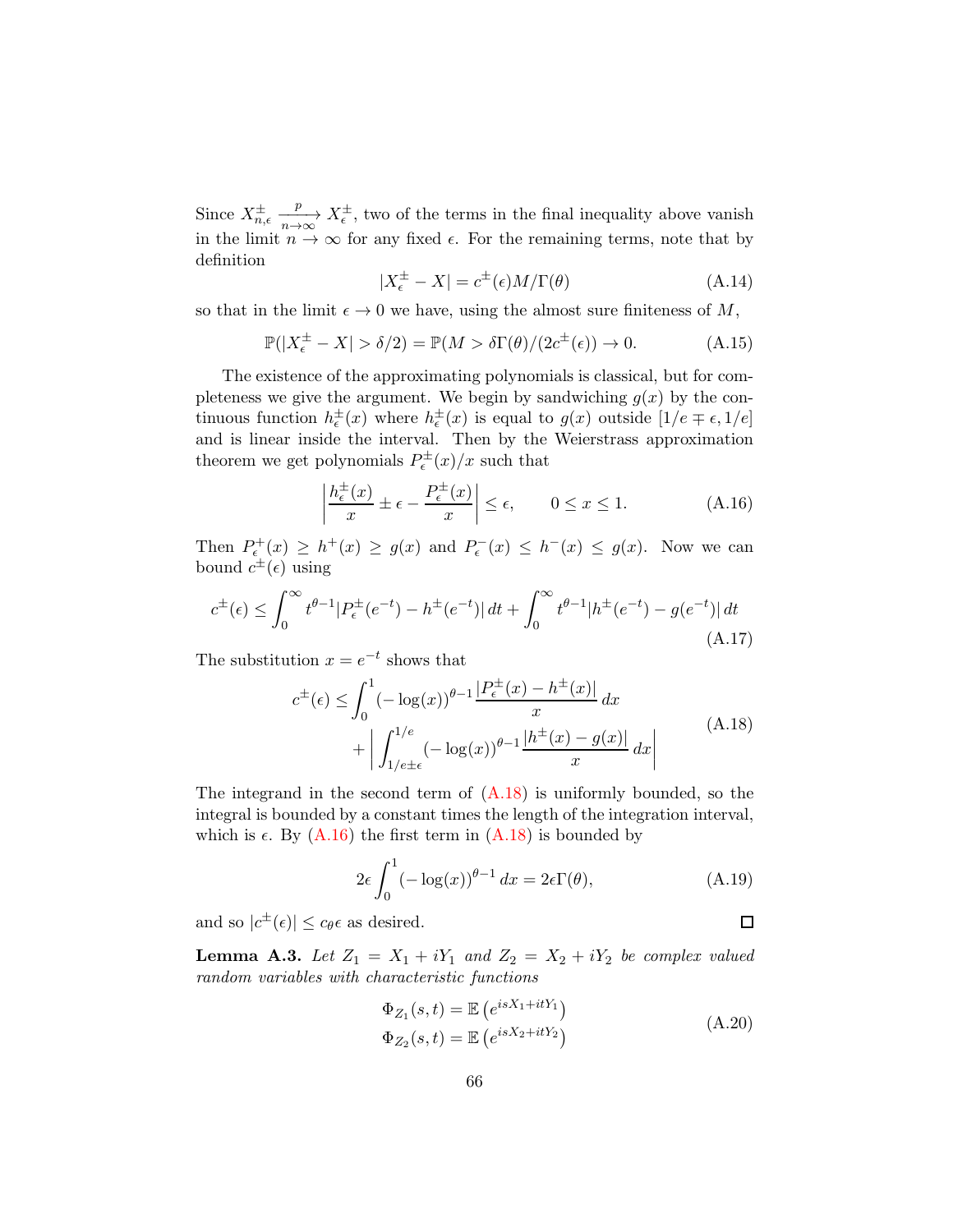Then

$$
|\Phi_{Z_1}(s,t) - \Phi_{Z_2}(s,t)| \le (|s| + |t|) \sqrt{\mathbb{E}(|Z_1 - Z_2|^2)}.
$$
 (A.21)

*Proof.* This follows from the standard inequality  $|e^{ix} - 1| \leq |x|$  valid for any real number  $x$ . We have

$$
|\Phi_{Z_1}(s,t) - \Phi_{Z_2}(s,t)| \leq \mathbb{E} (|e^{isX_1 + itY_1} - e^{isX_2 + iY_2}|)
$$
  
=  $\mathbb{E} (|e^{is(X_1 - X_2) + it(Y_1 - Y_2)} - 1|)$   
 $\leq \mathbb{E} (|s(X_1 - X_2) + t(Y_1 - Y_2)|)$   
 $\leq |s| \mathbb{E} (|X_1 - X_2|) + |t| \mathbb{E} (|Y_1 - Y_2|)$   
 $\leq |s| \sqrt{\mathbb{E} (|X_1 - X_2|^2)} + |t| \sqrt{\mathbb{E} (|Y_1 - Y_2|^2)}$   
 $\leq (|s| + |t|) \sqrt{\mathbb{E} (|Z_1 - Z_2|^2)}.$ 

 $\Box$ 

# B Binomial sums

<span id="page-66-0"></span>**Lemma B.1.** For any  $0 < \theta < \frac{1}{2}$ , we have

<span id="page-66-4"></span>
$$
\sum_{k=0}^{\infty} \binom{k+\theta-1}{\theta-1}^2 = \frac{\Gamma(1-2\theta)}{\Gamma(1-\theta)^2}.
$$
 (B.1)

Proof. We have the generating function

$$
\sum_{k=0}^{\infty} {k+\theta-1 \choose \theta-1} z^k = (1-z)^{-\theta}, \qquad |z| < 1
$$
 (B.2)

so that by Parseval's theorem

<span id="page-66-3"></span>
$$
\sum_{k=0}^{\infty} \binom{k+\theta-1}{\theta-1}^2 = \frac{1}{2\pi} \int_0^{2\pi} |1 - e^{i\nu_1}|^{-2\theta} d\nu_1.
$$
 (B.3)

Now the right-hand side of  $(B.3)$  coincides with that of  $(B.1)$  by taking  $k = 2$  in the Morris integral [\(1.22\)](#page-8-0) and using rotational invariance in the  $\nu_2$ coordinate.  $\Box$ 

<span id="page-66-2"></span>**Lemma B.2.** Let a and b be non-negative integers such that  $b \ge a$ , c and d real numbers such that  $\binom{q+c}{d}$  $\binom{+c}{d}$  is finite and well-defined on  $a \leq q \leq b$ . Then

<span id="page-66-1"></span>
$$
\sum_{q=a}^{b} \binom{q+c}{d} = \binom{b+c+1}{d+1} - \binom{a+c}{d+1}.
$$
\n(B.4)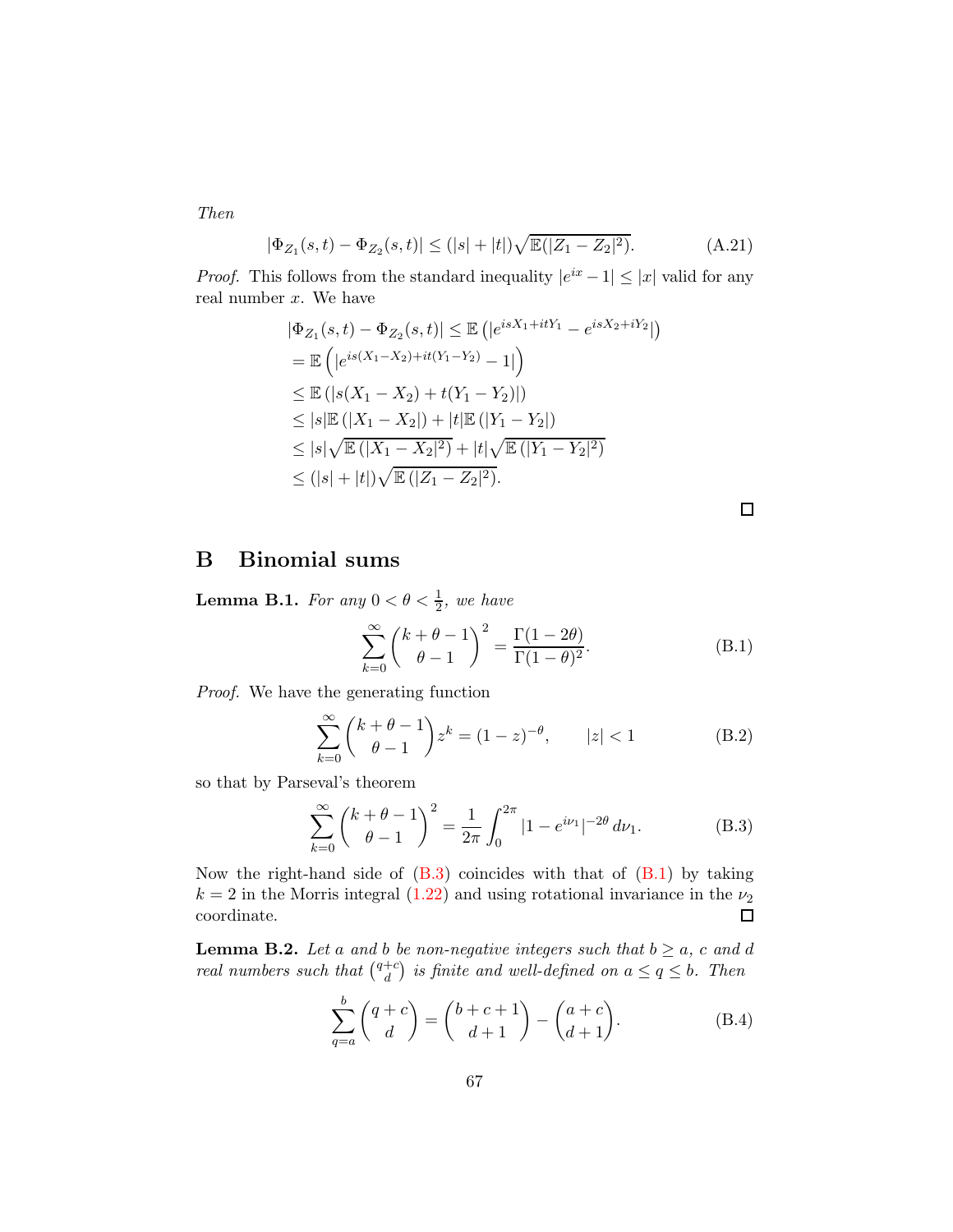Proof. This follows from summing the binomial coefficient identity

$$
\begin{pmatrix} q+c \\ d \end{pmatrix} = \begin{pmatrix} q+c+1 \\ d+1 \end{pmatrix} - \begin{pmatrix} q+c \\ d+1 \end{pmatrix},
$$
 (B.5)

from  $q = a$  to  $q = b$ , so that the sum telescopes and gives the right-hand side of  $(B.4)$ .  $\Box$ 

# References

- [ABB17] Louis-Pierre Arguin, David Belius, and Paul Bourgade. Maximum of the characteristic polynomial of random unitary matrices. Comm. Math. Phys., 349(2):703–751, 2017.
- [ABB+19] Louis-Pierre Arguin, David Belius, Paul Bourgade, Maksym Radziwi<sub>t</sub>, and Kannan Soundararajan. Maximum of the Riemann zeta function on a short interval of the critical line. Comm. Pure Appl. Math., 72(3):500–535, 2019.
- [ABR20] Louis-Pierre Arguin, Paul Bourgade, and Maksym Radziwill. The Fyodorov-Hiary-Keating conjecture. I. arXiv:2007.00988, 2020.
- [ABT92] Richard Arratia, Andrew D. Barbour, and Simon Tavaré. Poisson process approximations for the Ewens sampling formula. Ann. Appl. Probab., 2(3):519–535, 1992.
- [ABT03] Richard Arratia, Andrew D. Barbour, and Simon Tavaré. Logarithmic Combinatorial Structures: a Probabilistic Approach. European Mathematical Society, 2003.
- [AJJ20] Juhan Aru, Antoine Jego, and Janne Junnila. Density of imaginary multiplicative chaos via Malliavin calculus. arXiv e-prints, page arXiv:2008.11768, August 2020.
- [BJ10] Julien Barral and Xiong Jin. Multifractal analysis of complex random cascades. Comm. Math. Phys., 297(1):129–168, 2010.
- [BJM10a] Julien Barral, Xiong Jin, and Benoît Mandelbrot. Convergence of complex multiplicative cascades. Ann. Appl. Probab., 20(4):1219–1252, 2010.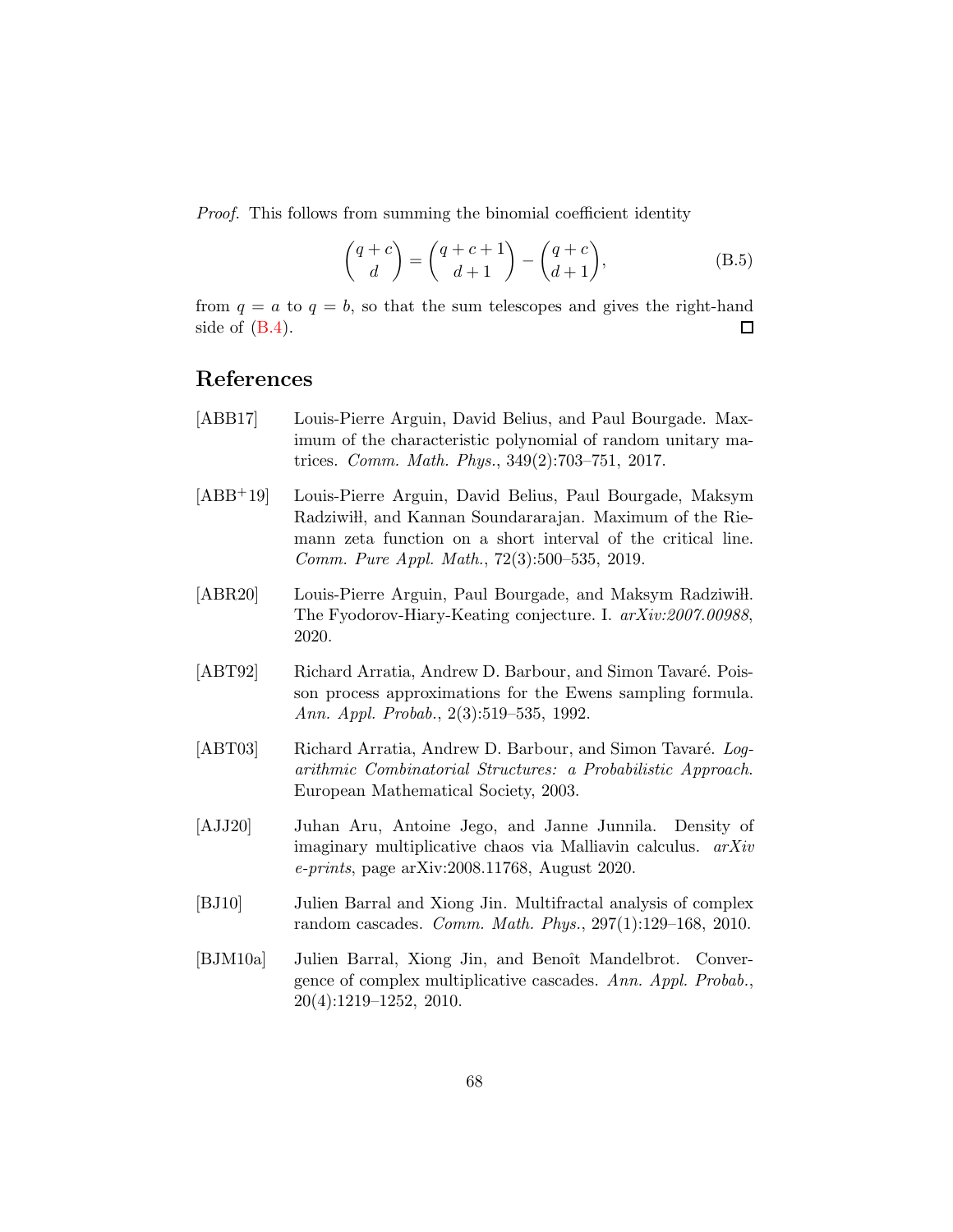- [BJM10b] Julien Barral, Xiong Jin, and Benoît Mandelbrot. Uniform convergence for complex [0, 1]-martingales. Ann. Appl. Probab., 20(4):1205–1218, 2010.
- [BP03] Matthias Beck and Dennis Pixton. The Ehrhart polynomial of the Birkhoff polytope. Discrete Comput. Geom., 30(4):623– 637, 2003.
- [BWW18] Nathanaël Berestycki, Christian Webb, and Mo Dick Wong. Random Hermitian matrices and Gaussian multiplicative chaos. Probab. Theory Related Fields, 172(1-2):103–189, 2018.
- [CG06] Brian Conrey and Alex Gamburd. Pseudomoments of the Riemann zeta-function and pseudomagic squares. J. Number The- $\textit{ory}, 117(2):263-278, 2006.$
- [CK15] Tom Claeys and Igor Krasovsky. Toeplitz determinants with merging singularities. Duke Math. J., 164(15):2897–2987, 2015.
- [CM09] E. Rodney Canfield and Brendan D. McKay. The asymptotic volume of the Birkhoff polytope. Online J. Anal. Comb., (4):4, 2009.
- [CMN18] Reda Chhaibi, Thomas Madaule, and Joseph Najnudel. On the maximum of the C $\beta$ E field. Duke Math. J., 167(12):2243–2345, 2018.
- <span id="page-68-0"></span>[CN19] Reda Chhaibi and Joseph Najnudel. On the circle,  $GMC^{\gamma}$  =  $\varprojlim C\beta E_n$  for  $\gamma = \sqrt{\frac{2}{\beta}}$  $\frac{2}{\beta}$ ,  $(\gamma \le 1)$ . arXiv:1904.00578, 2019.
- [DG06] Persi Diaconis and Alex Gamburd. Random matrices, magic squares and matching polynomials. Electron. J. Combin., 11(2):Research Paper 2, 26, 2004/06.
- [DLLY09] Jesus A. De Loera, Fu Liu, and Ruriko Yoshida. A generating function for all semi-magic squares and the volume of the Birkhoff polytope. J. Algebraic Combin., 30(1):113–139, 2009.
- [DRSV17] Bertrand Duplantier, R´emi Rhodes, Scott Sheffield, and Vincent Vargas. Log-correlated Gaussian fields: an overview. In Geometry, analysis and probability, volume 310 of Progr. Math., pages 191–216. Birkhäuser/Springer, Cham, 2017.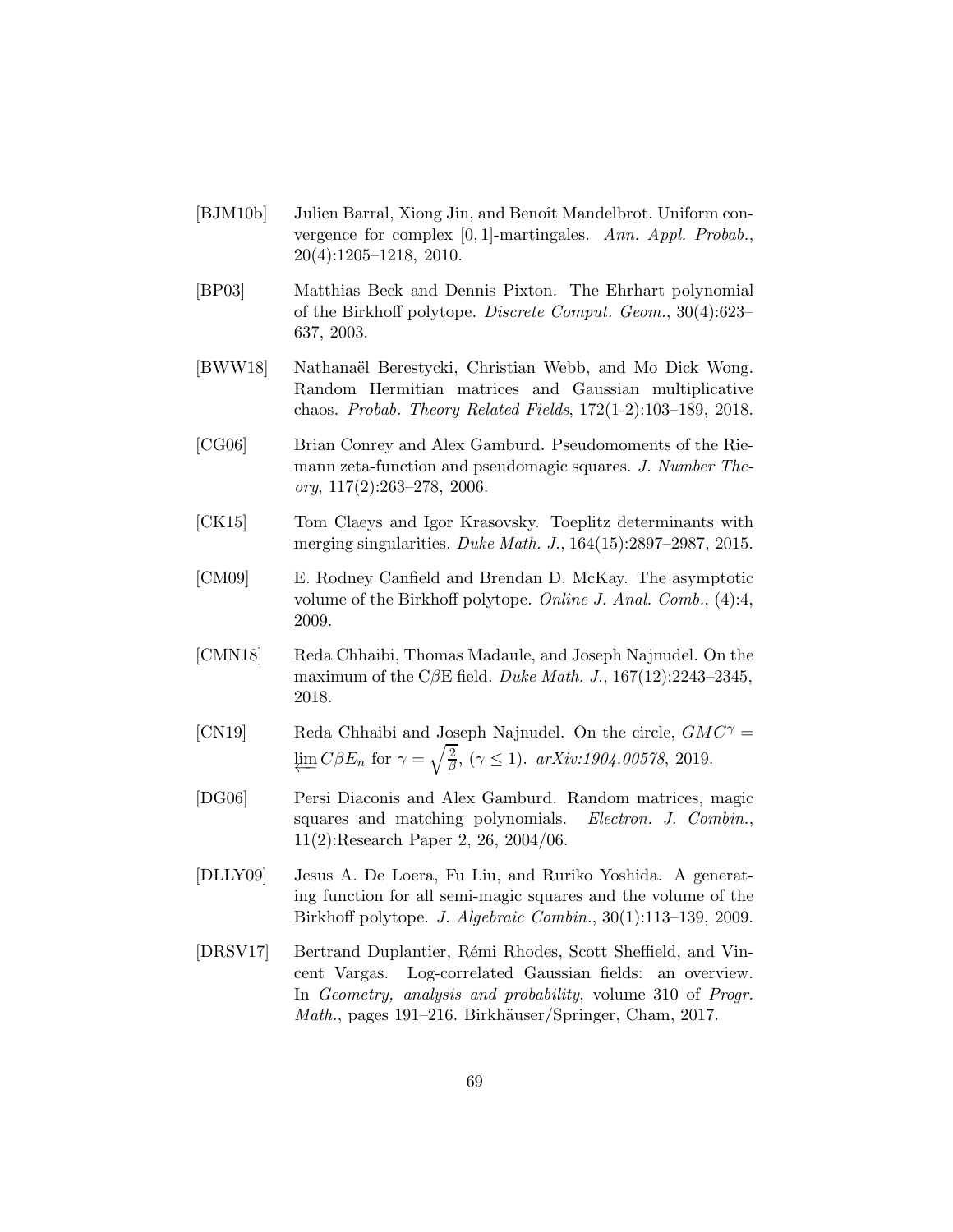- <span id="page-69-0"></span>[DRZ17] Jian Ding, Rishideep Roy, and Ofer Zeitouni. Convergence of the centered maximum of log-correlated Gaussian fields. Ann. Probab., 45(6A):3886–3928, 2017.
- [DS94] Persi Diaconis and Mehrdad Shahshahani. On the eigenvalues of random matrices. J. Appl. Probab., 31A:49–62, 1994. Studies in applied probability.
- [FB08] Yan V. Fyodorov and Jean-Philippe Bouchaud. Freezing and extreme-value statistics in a random energy model with logarithmically correlated potential. J. Phys. A, 41(37):372001, 12, 2008.
- [FHK12] Yan V. Fyodorov, Ghaith A. Hiary, and Jonathan P. Keating. Freezing Transition, Characteristic Polynomials of Random Matrices, and the Riemann Zeta-Function. Phys. Rev. Lett., 108:170601, 2012.
- [FK14] Yan V. Fyodorov and Jonathan P. Keating. Freezing transitions and extreme values: random matrix theory, and disordered landscapes. Philos. Trans. R. Soc. Lond. Ser. A Math. Phys. Eng. Sci., 372(2007):20120503, 32, 2014.
- [Har20] Adam J. Harper. Moments of random multiplicative functions, I: low moments, better than squareroot cancellation, and critical multiplicative chaos. Forum Math. Pi, 8:e1, 95, 2020.
- [HH80] Peter Hall and Christopher C. Heyde. *Martingale Limit Theory* and Its Application. Academic Press, 1980.
- [HK15] Lisa Hartung and Anton Klimovsky. The glassy phase of the complex branching Brownian motion energy model. Electron. Commun. Probab., 20:no. 78, 15, 2015.
- [HK18] Lisa Hartung and Anton Klimovsky. The phase diagram of the complex branching Brownian motion energy model. Electron. J. Probab., 23:Paper No. 127, 27, 2018.
- [HKO01] Christopher P. Hughes, Jonathan P. Keating, and Neil O'Connell. On the characteristic polynomial of a random unitary matrix. Comm. Math. Phys., 220(2):429–451, 2001.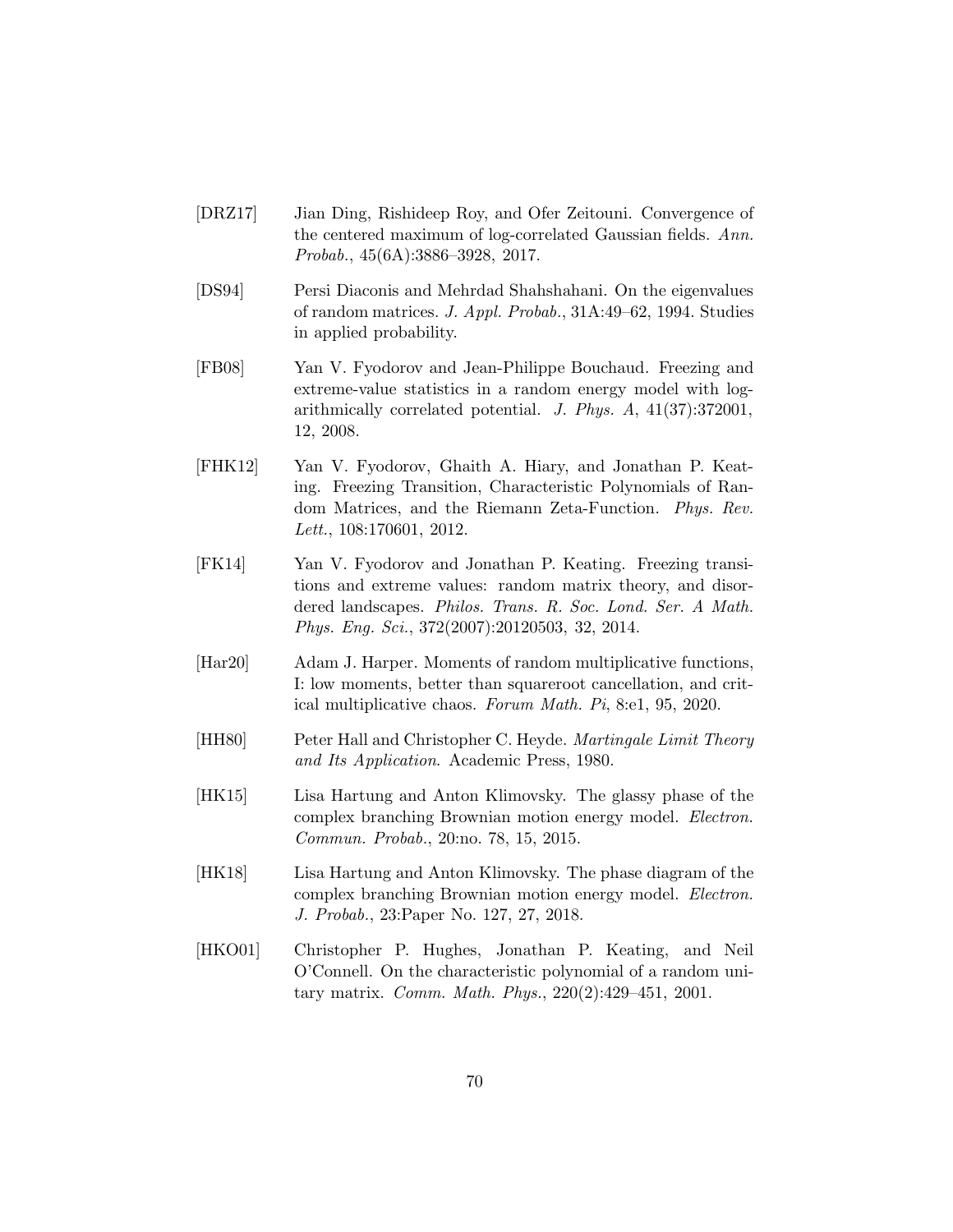- [HKS<sup>+</sup>96] Fritz Haake, Marek Kus, Hans-Jürgen Sommers, Henning Schomerus, and Karol Zyczkowski. Secular determinants of random unitary matrices. Journal of Physics A: Mathematical and General, 29(13):3641, 1996.
- [JM15] Tiefeng Jiang and Sho Matsumoto. Moments of traces of circular beta-ensembles. Ann. Probab., 43(6):3279–3336, 2015.
- <span id="page-70-1"></span>[JS17] Janne Junnila and Eero Saksman. Uniqueness of critical Gaussian chaos. Electron. J. Probab., 22:Paper No. 11, 31, 2017.
- [JSV19] Janne Junnila, Eero Saksman, and Lauri Viitasaari. On the regularity of complex multiplicative chaos. 2019.
- [JSW18] Janne Junnila, Eero Saksman, and Christian Webb. Imaginary multiplicative chaos: Moments, regularity and connections to the Ising model. arXiv e-prints, page arXiv:1806.02118, June 2018.
- <span id="page-70-0"></span>[KN04] Rowan Killip and Irina Nenciu. Matrix models for circular ensembles. Int. Math. Res. Not., (50):2665–2701, 2004.
- <span id="page-70-2"></span>[Kor04] Jacob Korevaar. Tauberian Theory: A Century of Developments. Springer, 2004.
- [KRRGR18] Jonathan P. Keating, Brad Rodgers, Edva Roditty-Gershon, and Zeev Rudnick. Sums of divisor functions in  $\mathbb{F}_q[t]$  and matrix integrals. Math. Z., 288(1-2):167–198, 2018.
- [Lac20] Hubert Lacoin. A universality result for subcritical Complex Gaussian Multiplicative Chaos. arXiv e-prints, page arXiv:2003.14024, March 2020.
- [Led99] Michel Ledoux. Concentration of measure and logarithmic Sobolev inequalities. In *Séminaire de Probabilités, XXXIII*, volume 1709 of Lecture Notes in Math., pages 120–216. Springer, Berlin, 1999.
- [LOS18] Gaultier Lambert, Dmitry Ostrovsky, and Nick Simm. Subcritical multiplicative chaos for regularized counting statistics from random matrix theory. *Comm. Math. Phys.*,  $360(1):1-54$ , 2018.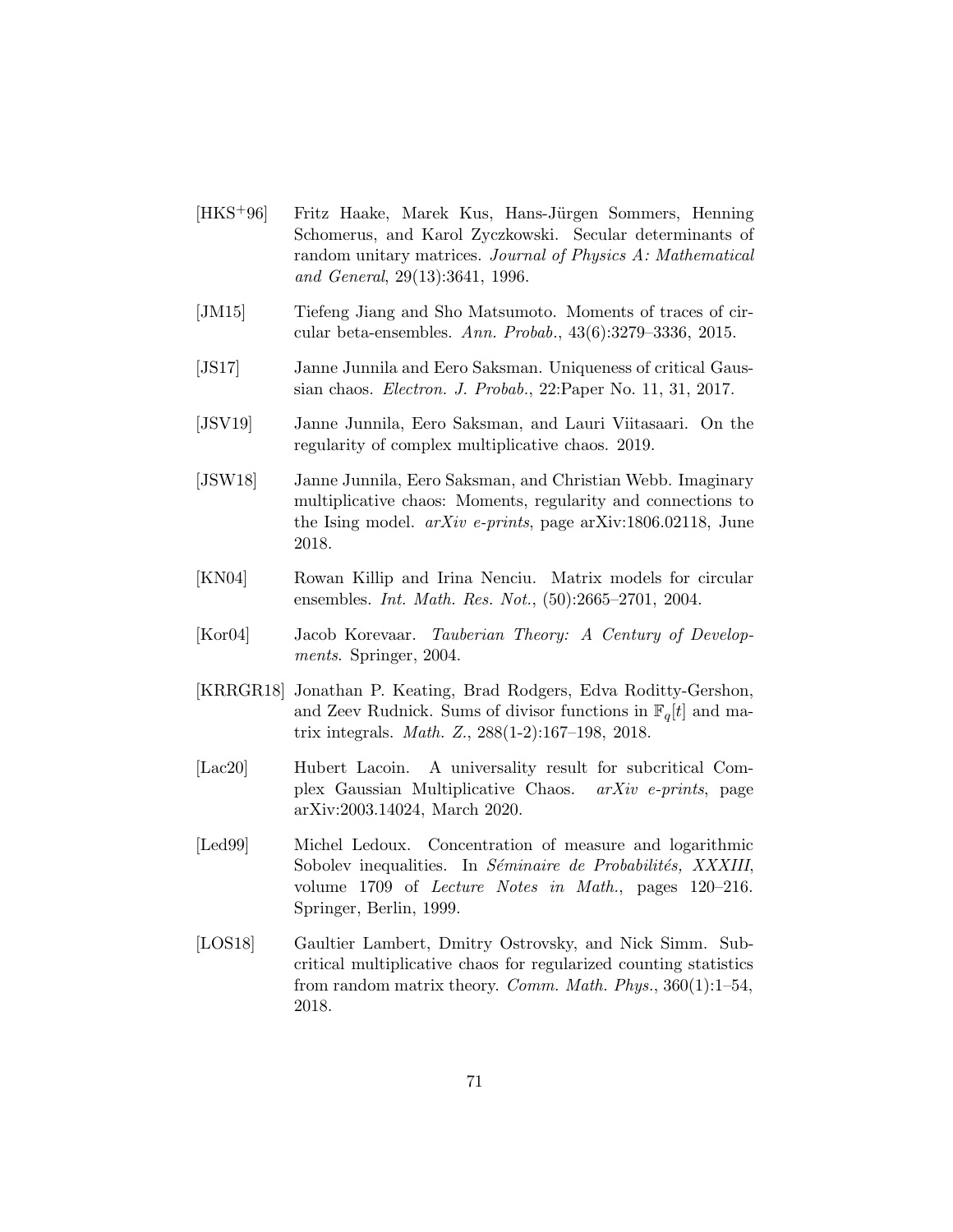- [LRV15] Hubert Lacoin, Rémi Rhodes, and Vincent Vargas. Complex Gaussian multiplicative chaos. Comm. Math. Phys., 337(2):569–632, 2015.
- [Mac15] Ian G. Macdonald. Symmetric functions and Hall polynomials. Oxford Classic Texts in the Physical Sciences. The Clarendon Press, Oxford University Press, New York, second edition, 2015. With contribution by A. V. Zelevinsky and a foreword by Richard Stanley, Reprint of the 2008 paperback edition [ MR1354144].
- [MRV16] Thomas Madaule, Rémi Rhodes, and Vincent Vargas. Glassy phase and freezing of log-correlated Gaussian potentials. Ann. Appl. Probab., 26(2):643–690, 2016.
- [MRW17] Francesco Mezzadri, Alexi K. Reynolds, and Brian Winn. Moments of the eigenvalue densities and of the secular coefficients of  $\beta$ -ensembles. *Nonlinearity*, 30(3):1034–1057, 2017.
- [Naj18] Joseph Najnudel. On the extreme values of the Riemann zeta function on random intervals of the critical line. Probab. Theory Related Fields, 172(1-2):387–452, 2018.
- [NSW20] Miika Nikula, Eero Saksman, and Christian Webb. Multiplicative chaos and the characteristic polynomial of the CUE: the  $L^1$ -phase. Trans. Amer. Math. Soc., 373(6):3905-3965, 2020.
- [PZ18] Elliot Paquette and Ofer Zeitouni. The maximum of the CUE field. Int. Math. Res. Not. IMRN, (16):5028–5119, 2018.
- [Rem20] Guillaume Remy. The Fyodorov-Bouchaud formula and Liouville conformal field theory. Duke Math. J.,  $169(1):177-211$ , 2020.
- [RV14] Rémi Rhodes and Vincent Vargas. Gaussian multiplicative chaos and applications: a review. Probab. Surv., 11:315–392, 2014.
- [Sta89] Richard P. Stanley. Some combinatorial properties of Jack symmetric functions. Adv. Math., 77(1):76–115, 1989.
- [Sta99] Richard P. Stanley. Enumerative combinatorics. Vol. 2, volume 62 of Cambridge Studies in Advanced Mathematics. Cam-